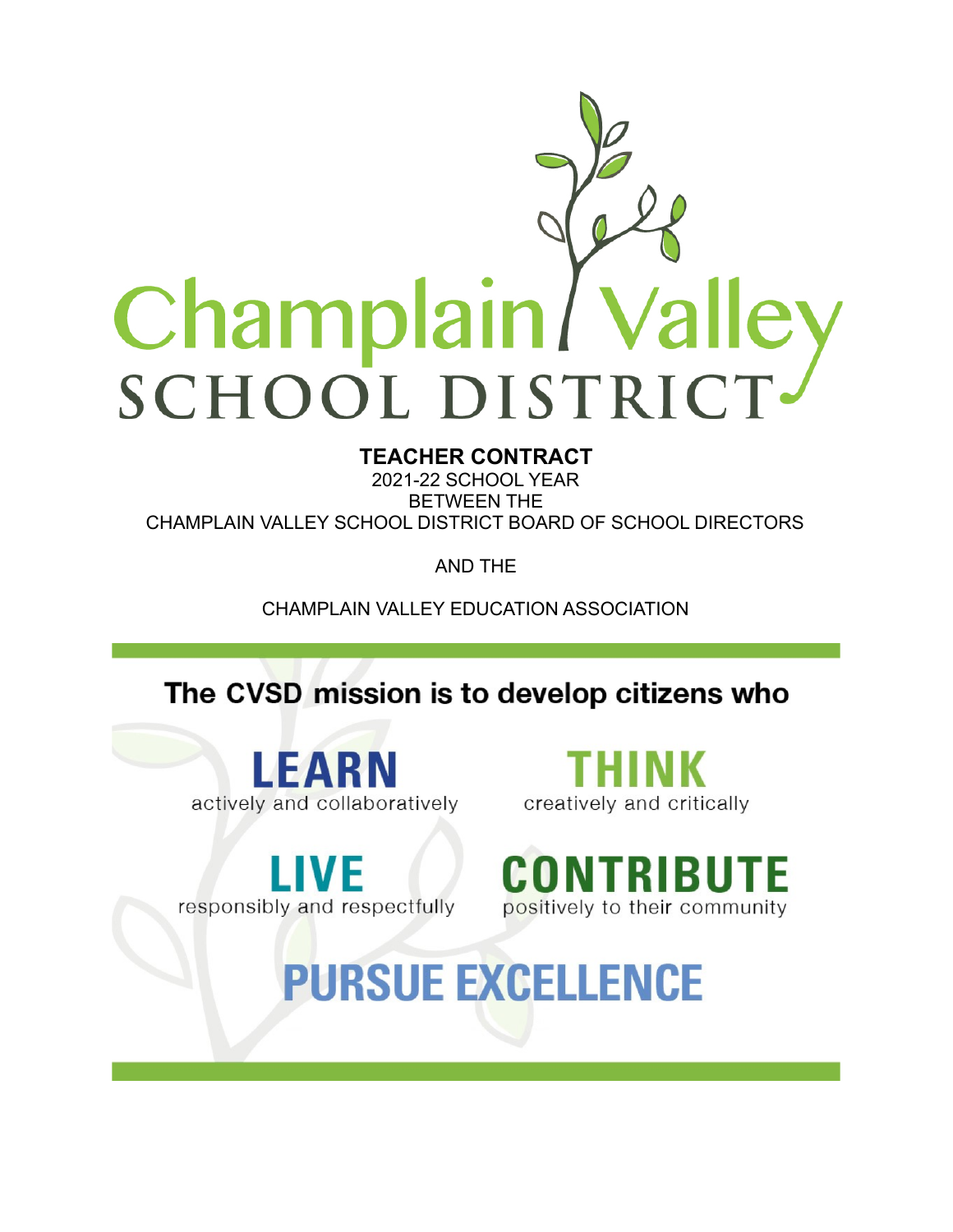TABLE OF CONTENTS

| <b>PREAMBLE</b><br>4 |                                                           |                |
|----------------------|-----------------------------------------------------------|----------------|
| 1.                   | <b>RECOGNITION</b>                                        | 5              |
| 2.                   | <b>RIGHTS OF THE BOARD</b>                                | $\bf 6$        |
| 3.                   | <b>RIGHTS OF THE TEACHERS</b>                             | $\overline{7}$ |
| 4.                   | <b>RIGHTS OF THE ASSOCIATION</b>                          | ${\bf 8}$      |
| 5.                   | <b>PROCEDURES FOR NEGOTIATION OF A SUCCESSOR CONTRACT</b> | 10             |
| 6.                   | <b>PROFESSIONAL EXPECTATIONS</b>                          | 11             |
| 7.                   | <b>TEACHER EMPLOYMENT</b>                                 | 16             |
| 8.                   | <b>TEACHER EVALUATION</b>                                 | 17             |
| 9.                   | APPROVED PROFESSIONAL IMPROVEMENT CREDITS                 | 20             |
|                      | <b>10. GRIEVANCE PROCEDURES</b>                           | 21             |
|                      | 11. VACANCIES                                             | 25             |
|                      | <b>12. SABBATICAL LEAVE</b>                               | 26             |
|                      | 13. PROFESSIONAL DEVELOPMENT FUNDS                        | 30             |
|                      | <b>14. LEAVE DEFINITIONS</b>                              | 32             |
|                      | <b>15. LEAVES OF ABSENCE</b>                              | 33             |
|                      | <b>16. SICK LEAVE</b>                                     | 34             |
|                      | 17. PERSONAL LEAVE                                        | 36             |
|                      | <b>18. BEREAVEMENT LEAVE</b>                              | 37             |
|                      | <b>19. FAMILY SICK DAYS</b>                               | 38             |
|                      |                                                           |                |
|                      | 20. MILITARY LEAVE                                        | 39             |
|                      | 21. JURY DUTY                                             | 40             |
|                      | <b>22. STATUTORY LEAVE</b>                                | 41             |
|                      | 23. PROFESSIONAL LEAVE                                    | 42             |
|                      | 24. RELIGIOUS OBSERVATIONS                                | 43             |
|                      | <b>25. TOWN MEETING DAY LEAVE</b>                         | 44             |
|                      | 26. MEDICAL EXAMINATION                                   | 45             |
|                      | 27. TEACHER LIABILITY                                     | 46             |
|                      | 28. INDIVIDUAL EMPLOYMENT CONTRACT ISSUANCE               | 47             |
|                      | 29. CONTRACT TERMINATION & NON-RENEWAL                    | 48             |
|                      | 30. REDUCTIONS IN FORCE & RECALL AND BUMPING RIGHTS       | 49             |
|                      | <b>31. SENIORITY</b>                                      | 52             |
| 32.                  | <b>TRANSFERS &amp; REASSIGNMENTS</b>                      | 55             |
| 33.                  | <b>INSURANCE</b>                                          | 56             |
|                      | 34. SALARIES                                              | 59             |
|                      | <b>35. PROBATION</b>                                      | 61             |
|                      | 36. ENROLLMENT OF CHILDREN OF NON-RESIDENT TEACHERS       | 62             |
|                      | 37. RELEASED TIME                                         | 63             |
|                      | 38. ASSOCIATION DAYS                                      | 64             |
|                      | 39. WORK STUDY LEAVE                                      | 65             |
|                      | 40. EARLY RETIREMENT (Charlotte Only)                     | 66             |
|                      | 41. EARLY NOTIFICATION OF RETIREMENT INCENTIVE PAYMENT    | 67             |
|                      | 42. NEW HIRES                                             | 68             |
|                      | <b>43. PART TIME TEACHERS</b>                             | 69             |
|                      | <b>44. ADMINISTRATIVE DESIGNEES</b>                       | 70             |
|                      | <b>45. MENTOR TEACHER COMPENSATION</b>                    | 71             |
|                      | <b>46. NATIONAL BOARD CERTIFICATION</b>                   | 72             |
|                      | 47. CO-CURRICULAR ACTIVITIES                              | 73             |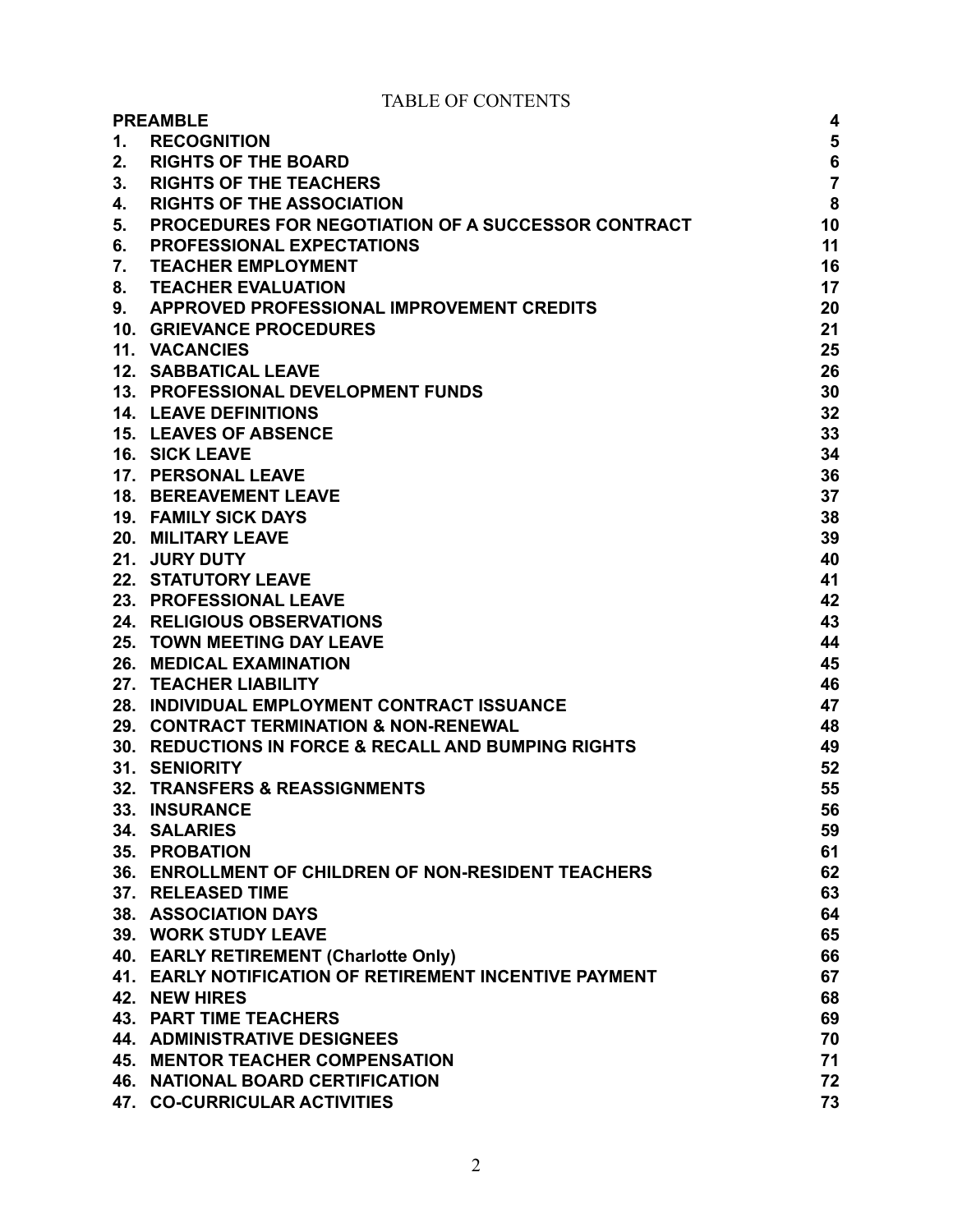| <b>48. GENERAL</b>                 | 75 |
|------------------------------------|----|
| 49. HEALTH AND SAFETY              | 77 |
| 50. SALARY SCHEDULE RECOMMENDATION | 78 |
| 51. DURATION                       | 79 |

#### **APPENDENCIES**

| A. SALARY PLACEMENT FOR NEW HIRES                            | 81  |
|--------------------------------------------------------------|-----|
| <b>SALARY SCHEDULE</b>                                       | 83  |
| <b>LETTER OF INTENT</b>                                      | 84  |
| <b>CO-CURRICULAR ACTIVITIES COMPENSATION GRID</b>            | 85  |
| <b>HIGH SCHOOL ACTIVITY CATEGORY LISTS</b>                   | 87  |
| <b>K-8 SCHOOL ACTIVITY CATEGORY LISTS</b>                    | 88  |
| <b>ENROLLMENT OF CHILDREN OF NON-RESIDENT TEACHERS</b><br>G. | 89  |
| H. SERIOUS MEDICAL CONDITIONS                                | 90  |
| <b>PROGRAM COUNCIL</b>                                       | 92  |
| <b>TRANSFORMATIONAL IMPROVEMENT PLANS</b>                    | 93  |
| <b>J-1 SPARK PROGRAM</b>                                     | 95  |
| <b>ACKNOWLEDGEMENT OF ARBITRATION</b>                        | 97  |
| <b>SALARY SCHEDULE GHOST STEP HISTORY &amp; ELIGIBILITY</b>  | 98  |
| <b>HEALTH AND SAFETY PROTOCOLS FOR CVSD EMPLOYEES</b>        | 99  |
| <b>PUBLIC SCHOOL EMPLOYEE HEALTH BENEFITS</b>                | 108 |
|                                                              |     |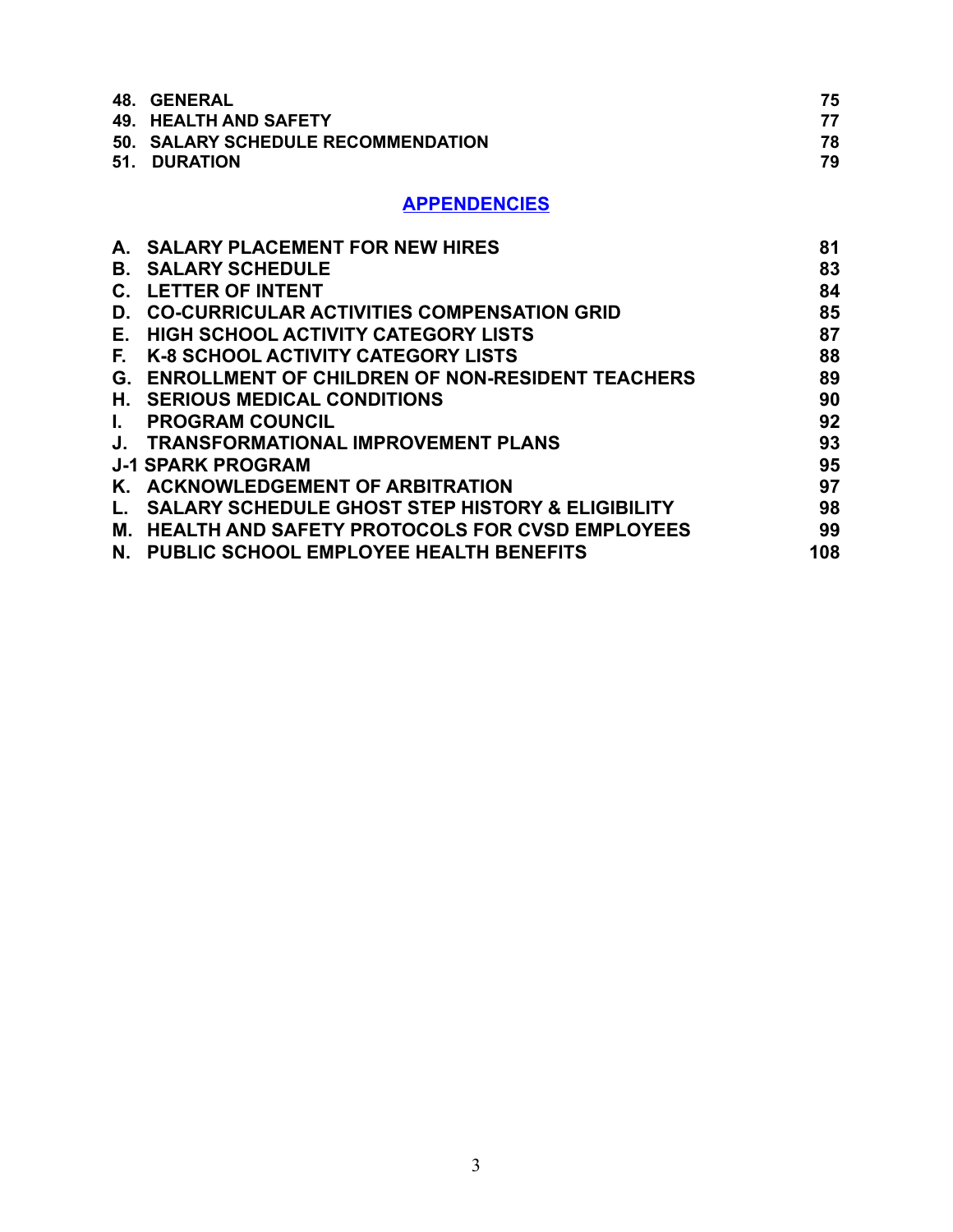#### **PREAMBLE**

In order to effect the provisions of Title 16, Chapter 57 of the Vermont Statutes Annotated, and to encourage effective and harmonious relationships between the Board and the Teachers, this contract is entered into between the Board of School Directors of the Champlain Valley School District, hereinafter known as the "Board" and the Champlain Valley Education Association (Champlain Valley School District, Champlain Valley Union, Charlotte, Hinesburg, Shelburne and Williston Units), hereinafter to be known as the "Association".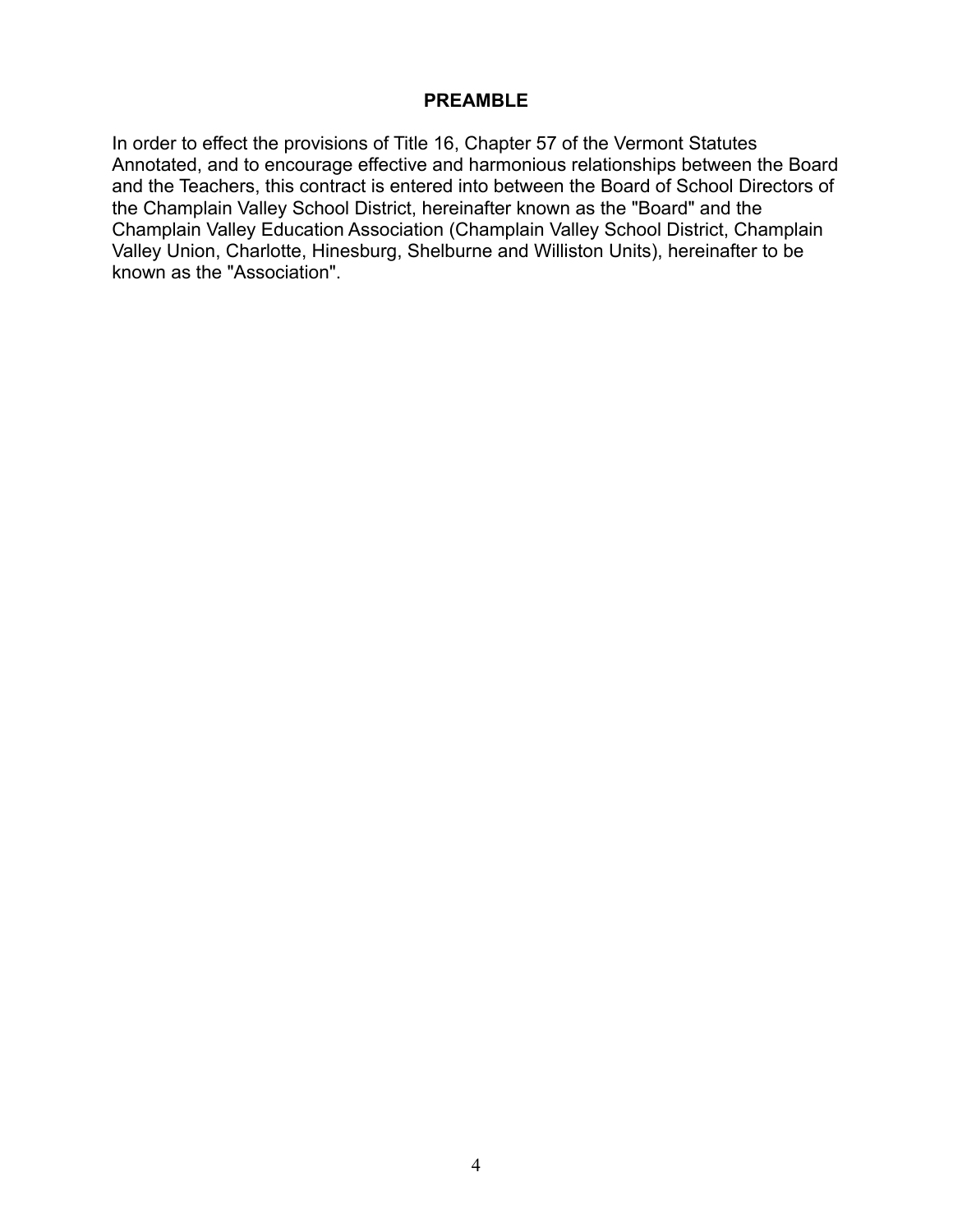#### **1. RECOGNITION**

<span id="page-4-0"></span>1.1 The Board recognizes the Association as the exclusive representative of the teachers of the Champlain Valley School District for purposes of collective bargaining and the administration of this contract. Unless otherwise referred to by specific reference, members of the bargaining unit will hereinafter be denoted by the term "Teachers". All references to the Board or the Association notwithstanding, each reserves the right to act herein under by committee.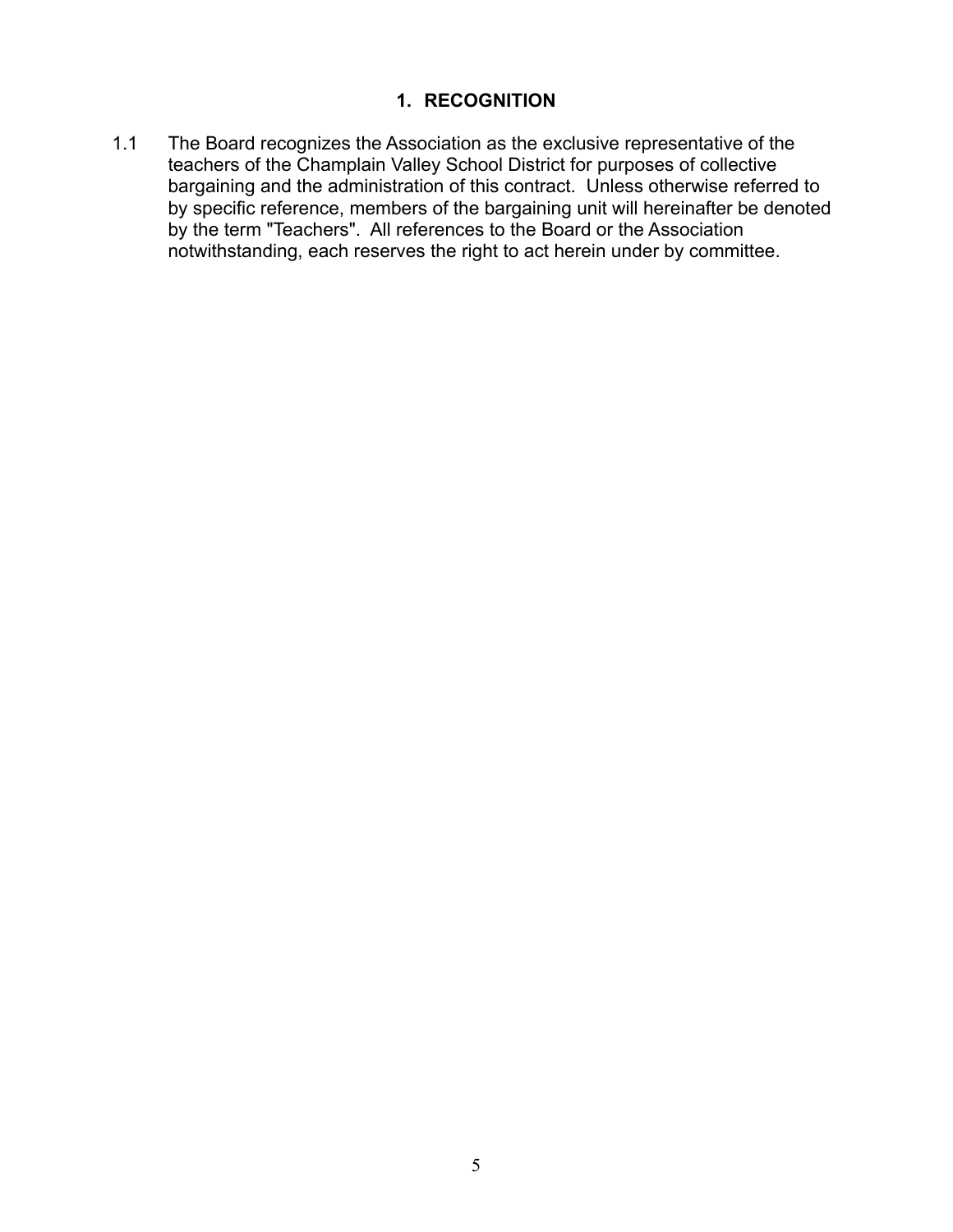## **2. RIGHTS OF THE BOARD**

<span id="page-5-0"></span>2.1 In recognition of the fact that the laws of the state of Vermont vests responsibility in the Board for the quality of education in and the efficient and economical operation of the Champlain Valley School District, except as specifically and directly modified by expressed language in a specific provision of this contract or by the laws of the State of Vermont, the Board retains all rights and powers that it has, or may hereafter be granted by law and may exercise such powers at its discretion.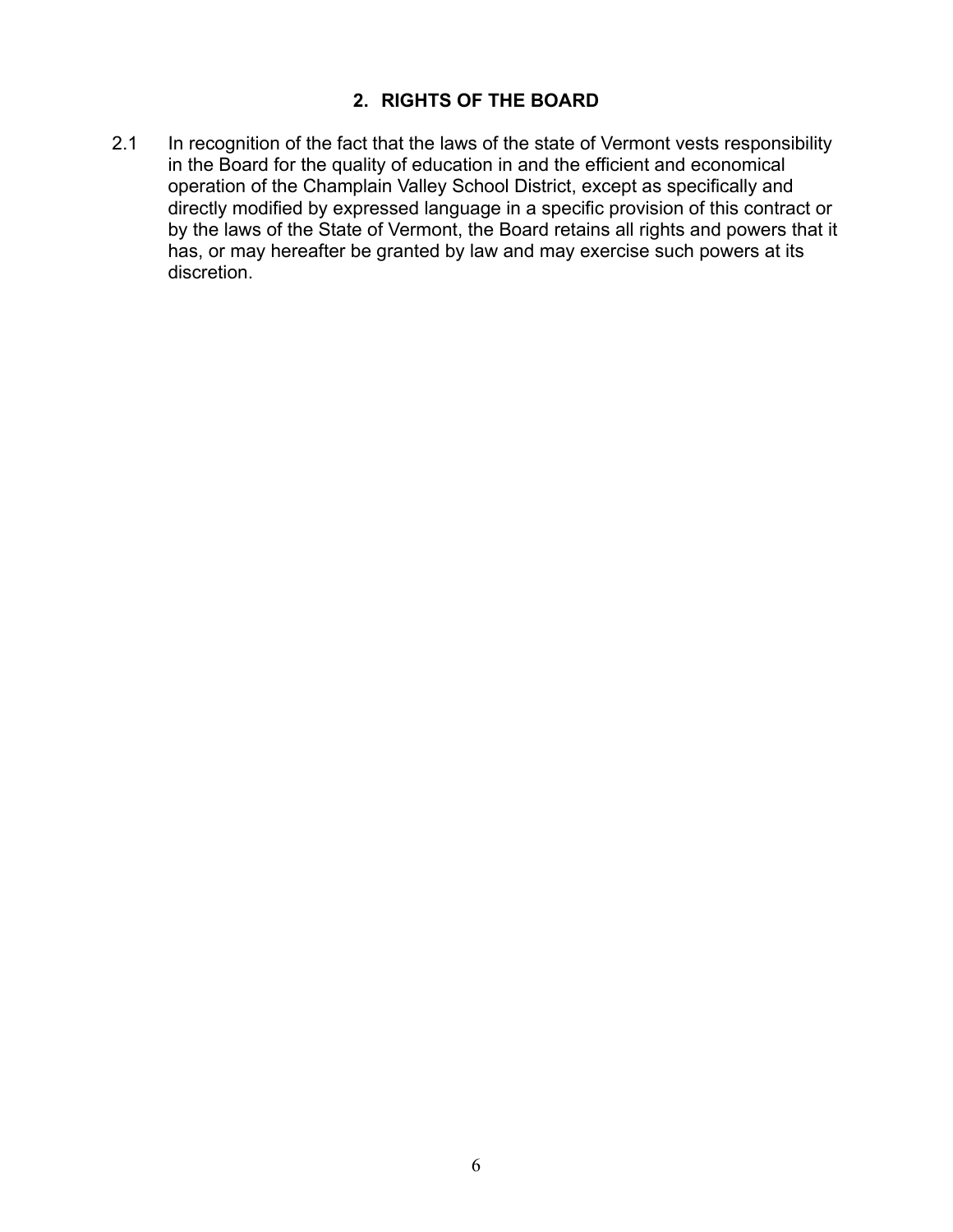#### **3. RIGHTS OF THE TEACHERS**

- <span id="page-6-0"></span>3.1 The Board agrees that each teacher shall have the right to freely organize, join, and support the Association for the purpose of engaging in collective bargaining. It is further agreed that each teacher shall have the right not to join or support this or any other Teachers Association if he or she desires. It is further agreed that neither the Board nor the Association shall discriminate against any teacher with respect to salary, economic conditions of employment, or professional standing by reason of membership or non-membership in the Association or its affiliates, nor for participation in any of the lawful activities of the Association. Nothing contained herein shall be construed to deny or restrict to any teacher such rights as he/she may now have under Vermont State school laws or other applicable laws and regulations. The rights granted to teachers hereunder shall be deemed to be in addition to those provided by law.
- 3.2 The procedure for suspending and dismissing teachers shall be in accordance with Title 16, Chapter 53, Section 1752 of the Vermont Statutes Annotated.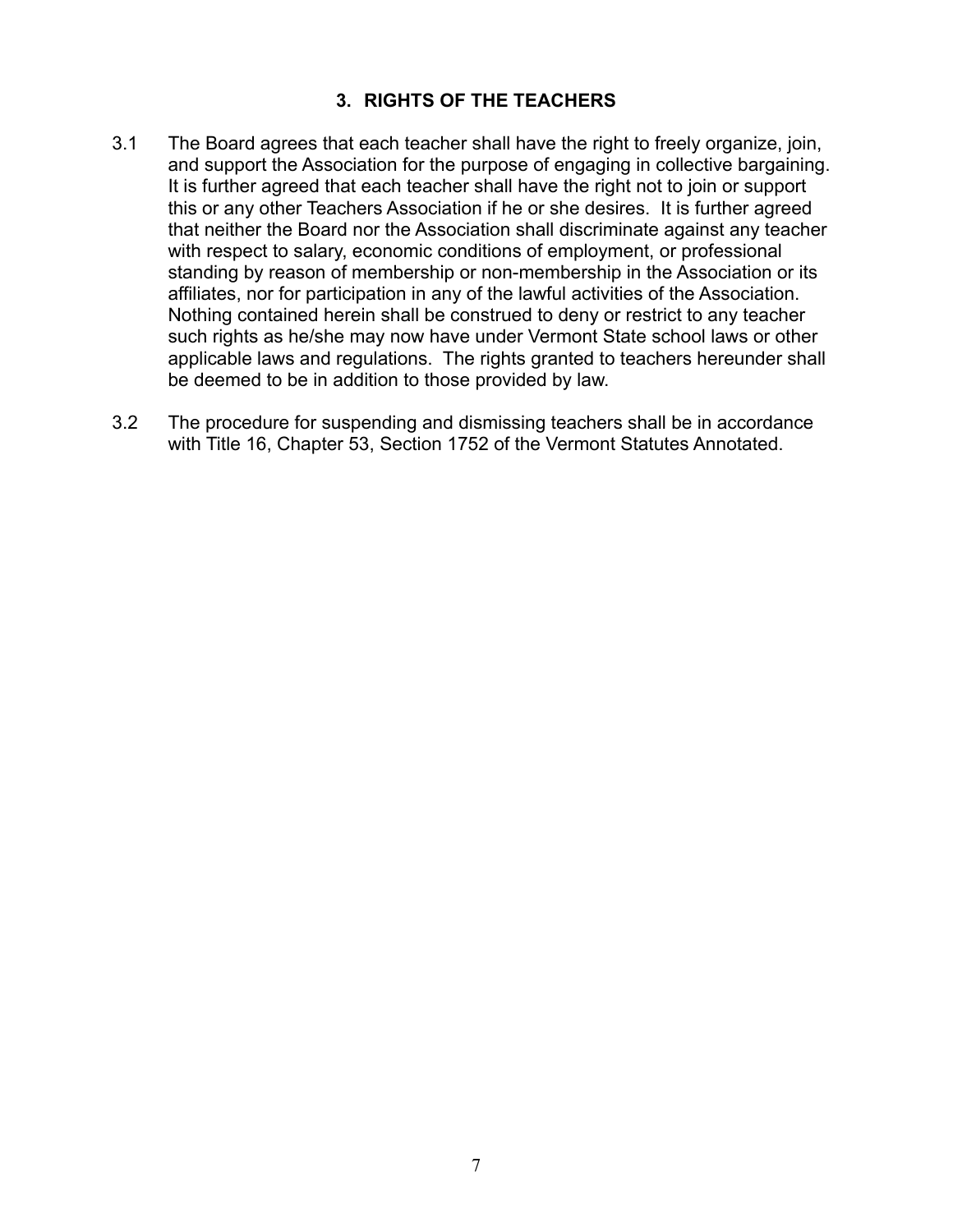### **4. RIGHTS OF THE ASSOCIATION**

- <span id="page-7-0"></span>4.1 The Association shall have the right to use such facilities and equipment as are normally located for teacher use within the school, as well as school audio-visual equipment at reasonable times and upon prior request to the Principal or his or her designee, provided that such use does not interfere with the teaching of pupils or interrupt normal school activities and operations. Any cost of repairs beyond ordinary maintenance resulting from the use of such equipment, and the cost of materials, shall be borne by the Association.
- 4.2 Members or representatives of the Association shall be permitted to transact official business of the Association on school property or in regular school hours provided that this does not interfere with any assigned duties or interrupt school programs and operations.
- 4.3 The Association shall have the right to use the staff area for the posting of its activities and matters of Association concern, provided that no matter shall be placed in the staff area, which is derogatory of any individual or detrimental to the best interest of the school district. The Association may use the teachers' mailboxes for communications to teachers provided that the above-mentioned safeguards are observed.
- 4.4 On or before 9/15 of each year, following consultation with the local CVEA Unit Vice President, the administration will designate one day each month to be available for Association meetings. In designating this date, the administration agrees not to schedule any school meetings, except in the event of emergency. In such instances, the administration will provide the Association as much advance notice as possible. Individual teachers are not relieved of their professional responsibilities under this agreement for the purposes of attending these meetings. All provisions of articles relating to the length of the workday remain in effect and are not modified by this meeting provision.
- 4.5 The Board agrees to deduct from the salaries of its teachers dues for the Champlain Valley Education Association, the Vermont Education Association, and the National Education Association.
	- A. Association dues deductions for those who individually and voluntarily authorize such deductions, shall be made in consecutive installments, each pay period, and shall continue from year to year without submission of new authorizations, except in cases where a teacher notifies the Board to terminate deduction by 15 August of the contract year, in which case the teacher shall be subject to the provisions of Section 4.5c below. Monies, together with records of any corrections, shall be transmitted to the Treasurer of the Association at regular intervals.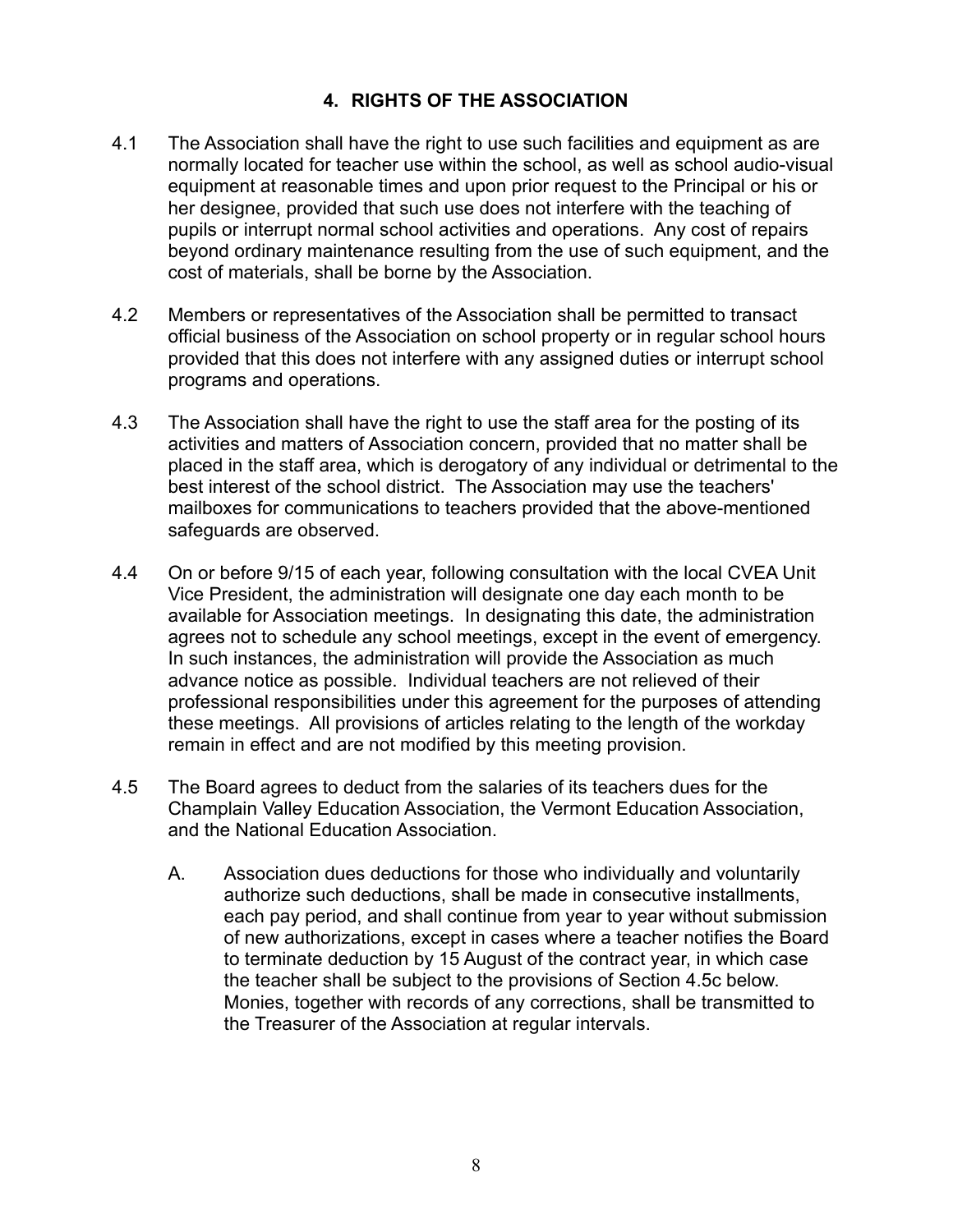- B. The Association shall certify to the Board, in writing, the current rate of local, state, and national dues. In the event any Association changes the rate of its membership dues, the local shall give the Board thirty (30) days notice prior to the effective date of said change.
- C. Deductions of agency service fees in an amount not to exceed eighty-five percent (85%) of applicable Association dues for those who individually and voluntarily authorize such deductions, shall be made in consecutive installments, each pay period, and shall continue year to year without submission of new authorizations, except in cases where a teacher notifies the Board to terminate deductions by August  $15<sup>th</sup>$  of the contract year. Agency service fees collected, together with records of any corrections shall be transmitted to the Treasurer of the Association at regular intervals.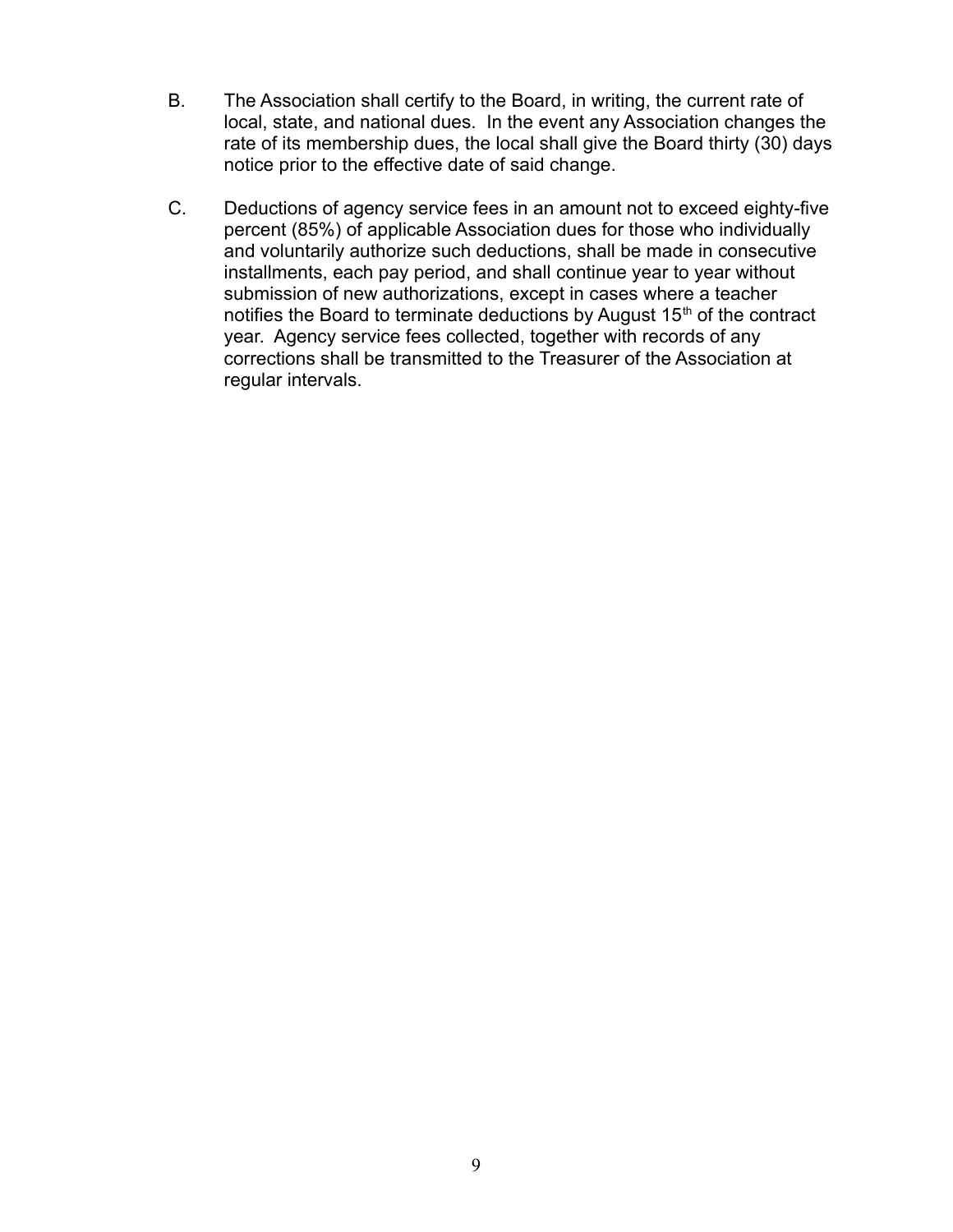#### **5. PROCEDURES FOR NEGOTIATION OF A SUCCESSOR CONTRACT**

- <span id="page-9-0"></span>5.1 The Association shall notify the Board of any intent to negotiate by October  $15<sup>th</sup>$ of the terminal year of this contract. The Board and the Association will establish a negotiating schedule for the successor agreement which will assure that if fact finding is necessary, it will be completed and the fact finding report received by June 30 of the final year of the Agreement. By mutual agreement the parties may agree to extend this deadline. The Board and the Association will exchange proposals at the first meeting mutually agreed upon for such purposes. The Board and the Association will schedule such additional meetings as are necessary to discuss all matters properly to be negotiated for the subsequent contract.
- 5.2 During negotiations, the Committee of the Board and the Committee of the Association will present all data, exchange points of view, and make proposals and counter-proposals. Each party shall have the right in negotiations to act at all times by committee except where restricted or prohibited by law. Each party will provide the other, upon request, a written statement indicating the person or persons authorized to act with respect to all phases of negotiations. Either party may, if it so desires, utilize the services of outside consultants and call upon professional and law representatives to assist in negotiations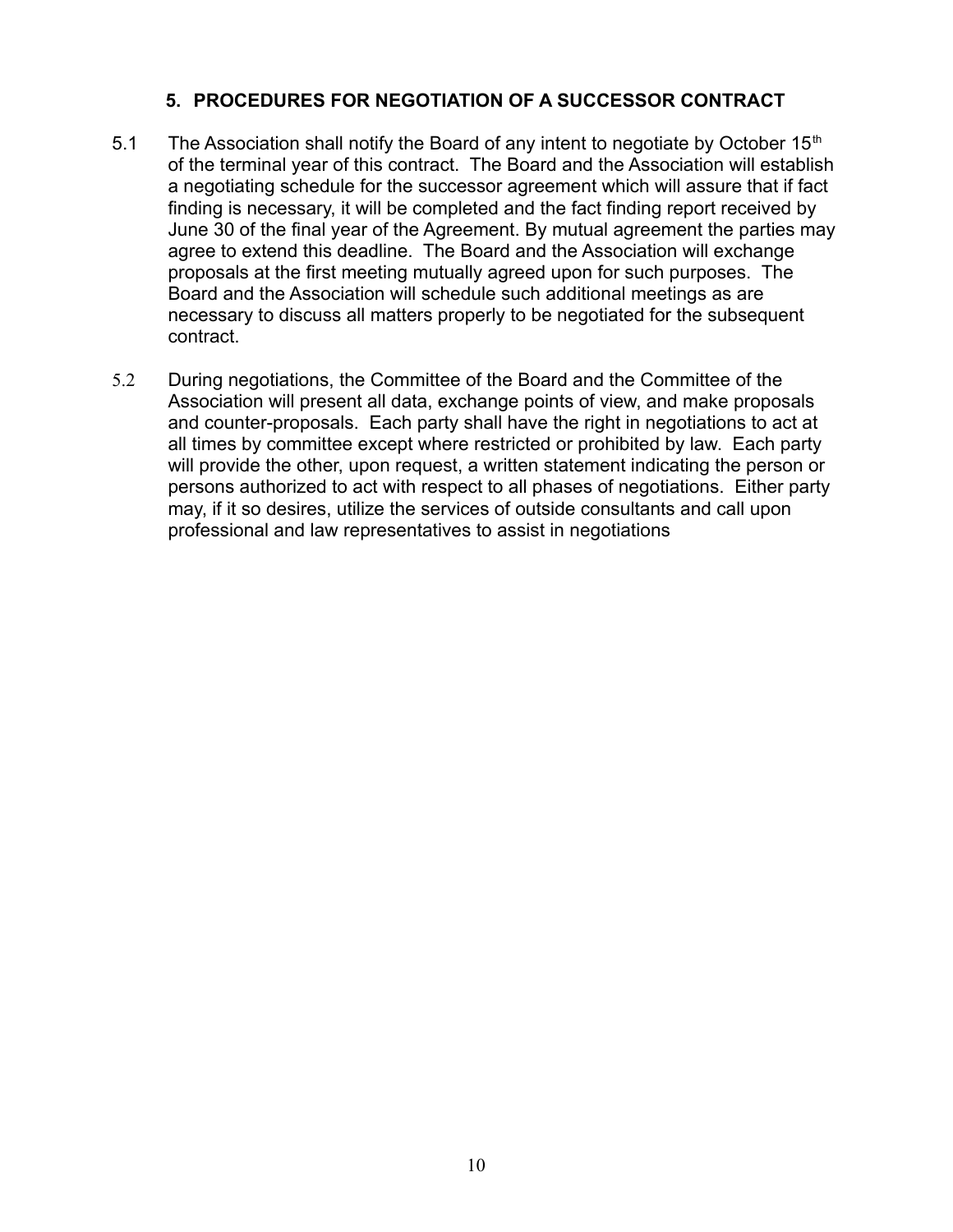### **6. PROFESSIONAL EXPECTATIONS**

- <span id="page-10-0"></span>6.1 The Board and Association agree it is in the best interest of children, our communities, and education professionals for the school to be recognized as a professional setting. In order to encourage an environment that promotes this belief, the Board and Association agree to the following principles:
	- a. Teachers are professional employees. Teachers will meet their professional obligations and structure their workday to achieve this end. The length of a teacher day shall be seven and one half hours (7.5) hours per day, except as provided below. The length of professional time assigned to instructing students shall not exceed 6 hours per day, except as provided below.
	- b. Teachers may voluntarily participate in flexible schedules that are mutually agreed upon between the teacher and administrator and that are in alignment with and supported by a transformational improvement plan (Appendix J). A flexible schedule could include an extended school year, extended day program, or alternative program. Compensation for these additional days would be based on their prorated salary. In the event that a flexible schedule requires modification of the length of the school day, the methodology used in determining SPARK program teacher time will be used (see SPARK transformational plan in Appendix J-1.)
	- c. Professional obligations will be the essential job duties and responsibilities outlined in the position's job description. Said job description will be consistent with the expectations set forth in the then current district supervision and evaluation system.
	- c. In the event that professional obligations are not met, the Principal may set a teacher's daily schedule. This schedule will remain in place until the Principal and teacher agree that the teacher can schedule his/her work day to meet his/her professional obligations. In no case shall the Principal set a schedule that requires the teacher to be onsite for more than eight (8) consecutive hours, not to include meeting time provided in section four below.
	- d. Monthly Meetings Elementary/Middle Schools (Charlotte, Hinesburg, Shelburne & Williston)

No more than 36 hours of post school day meeting time per year will be set aside for the Administration's use, including but not limited to staff meetings, trainings, and committee work. There will be not more than 5 hours of such meeting time per month or 1 hour per week.

1. All teachers are required to attend these meetings and teachers will arrange their work day schedule to accommodate said meetings.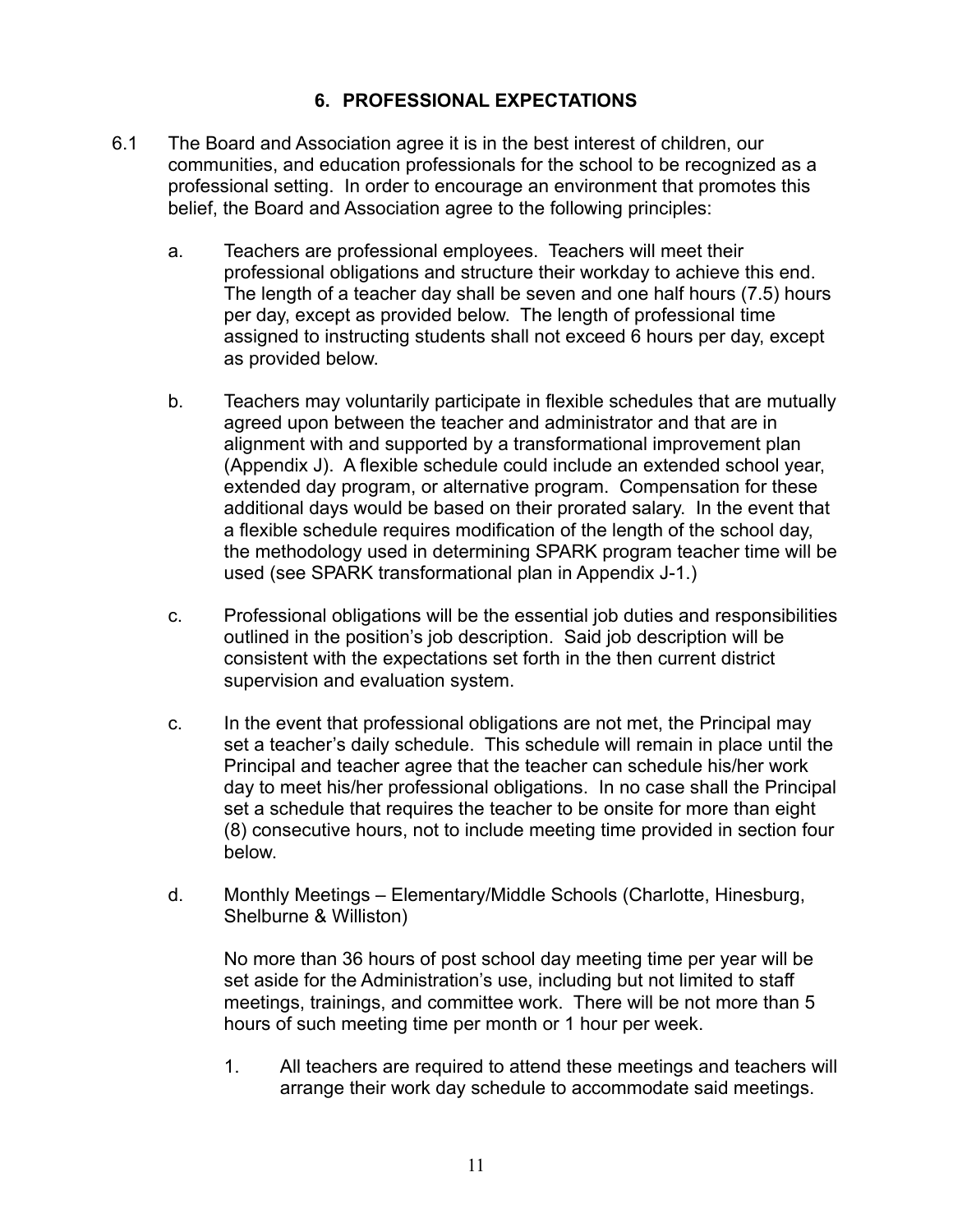- 2. Meetings will start fifteen minutes after students are dismissed and teachers may leave one hour after the meeting starts.
- 3. Nothing herein prohibits the Administration from scheduling the meeting to go longer than one hour; however, teachers will be excused as previously stated.
- 4. The Administration will notify teachers by September  $1<sup>st</sup>$  annually of the school year's meeting schedule. However, nothing contained herein shall prohibit the Administration from scheduling other meetings on other days as long as teacher attendance is not mandatory, unless there is a need for an emergency meeting.
- 5. By mutual agreement, the local Association unit and local Administration can agree to combine meetings, alter the schedule and make other such arrangements so long as on average there is only the equivalent of one hour of meeting time per week over a four week period as prescribed by the specific subsection of this agreement.
- e. Monthly Meetings High Schools (Champlain Valley Union High School)

No more than two meetings per month will be set aside for the Administration's use, including but not limited to staff meetings, department meetings, trainings, and committee work. However, during the 10 year NEASC accreditation process the administration may add a third meeting or additional hour of meeting time as needed. If school is cancelled or there is an early dismissal that results in the cancellation of a scheduled meeting under this provision, the meeting will be rescheduled, however, the administration must provide at least 2 weeks notice for the new date and time.

- 1. All teachers are required to attend these meetings and teachers will arrange their work day schedule to accommodate said meetings. Teachers with early block are required to attend even if their schedule cannot be adjusted to ensure a 7.5 hours work day plus one (1) hour of meeting time.
- 2. Meetings will start fifteen minutes after students are dismissed and teachers may leave one hour after the meeting starts.
- 3. Nothing herein prohibits the Administration from scheduling the meeting to go longer than one hour; however, teachers will be excused as previously stated.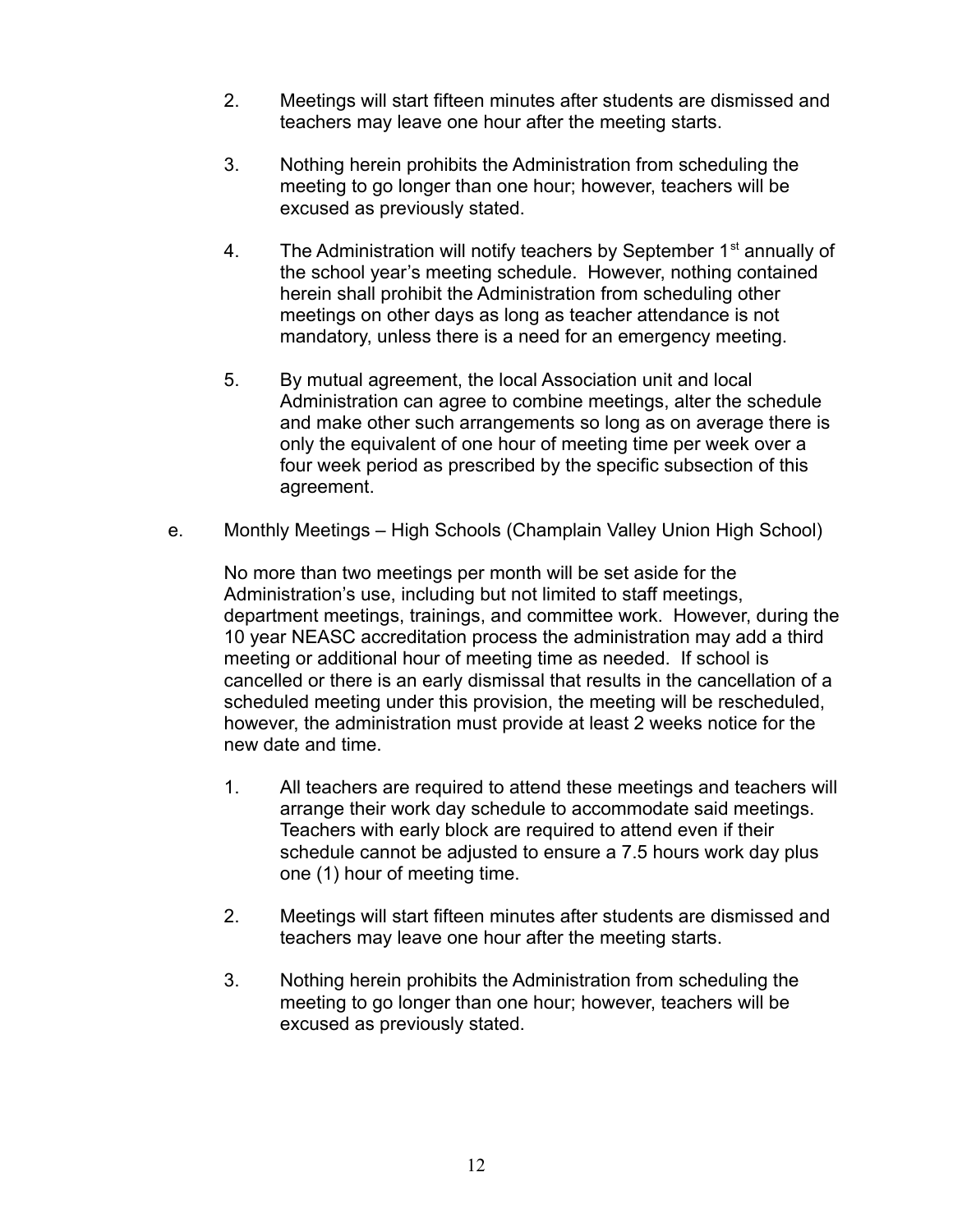- 4. The Administration will notify teachers by September  $1<sup>st</sup>$  annually of the school year's meeting schedule. However, nothing contained herein shall prohibit the Administration from scheduling other meetings on other days as long as teacher attendance is not mandatory, unless there is a need for an emergency meeting.
- 5. By mutual agreement, the local Association unit and local Administration can agree to combine meetings, alter the schedule and make other such arrangements so long as on average there are only two meetings or two hours worth of required after school meetings per month as prescribed by this specific subsection of the agreement.
- f. All teachers will participate in IEP, 504 and EST meetings as required. Said meetings will be scheduled at the mutual convenience of the teacher, administration and if applicable, parents/guardians, while taking into consideration the needs of the child and the availability constraints of both teachers and parents/guardians. Every effort will be made to avoid setting up these meetings during the meetings outlined in subsection 6.1d and 6.1e of this article.
- g. Once the Administration has set the schedule to ensure instructional needs are met, and planning time and lunch are incorporated into the master schedule, the Administration may schedule other professional obligations including but not limited to department and/or team meetings, school committee meetings, and the like if a teacher has other unscheduled time during the student day.
- 6.2 Elementary/Middle Schools Work Day (Charlotte, Hinesburg, Shelburne & Williston)
	- a. All full time teachers will be provided seventy (70) minutes per day for preparation/planning and lunch, generally to be scheduled in two (2) increments, but no less than twenty (20) minutes per increment.
		- 1. Teachers will receive an uninterrupted and duty free lunch break as provided in this section. Teachers at their sole discretion, may choose to schedule meetings, planning time and other such professional obligations during their lunch if they so wish.
		- 2. Teachers will receive uninterrupted and duty free time for preparation and planning time during the student day. Teachers will have the sole discretion to use this time to meet other professional obligations.
	- b. Teacher participation in co-curricular activities will be voluntary.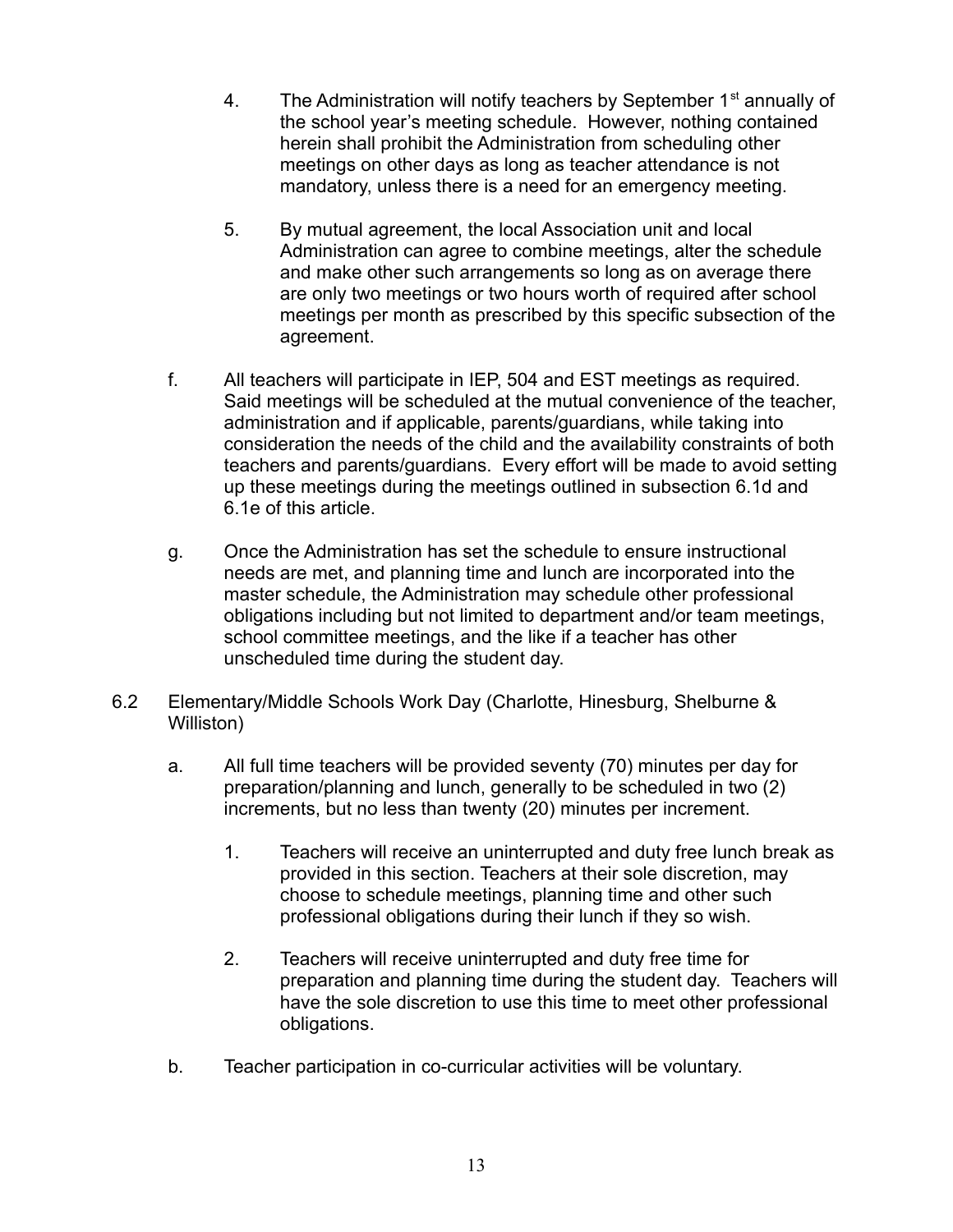- 6.3 High School Work Day (Champlain Valley Union High School)
	- a. All full time teachers will be provided seventy (70) minutes per day for preparation/planning and lunch, generally to be scheduled in two (2) increments, but no less than twenty (20) minutes per increment.
		- 1. Teachers will receive an uninterrupted and duty free lunch break as provided in this section. Teachers at their sole discretion, may choose to schedule meetings, planning time and other such professional obligations during their lunch if they so wish.
		- 2. Teachers will receive uninterrupted and duty free time for preparation and planning time during the student day. Teachers will have the sole discretion to use this time to meet other professional obligations.
	- b. Teachers will not be required to teach more than one (1) subject area (e.g. social studies, science) or have more than three (3) teacher preparations within said area, at any one time.
	- c. Teacher participation in co-curricular activities will be voluntary.
	- d. The position of a full time teacher shall consist of six (6) assignments, five (5) of which shall be teaching assignments and one (1) advisory. A teacher with five (5) teaching assignments shall be assigned an advisory or comparable professional assignment. The Administration reserves the right to assign a sixth teaching period, in lieu of an advisory, where scheduling requirements dictate that this be done. When scheduling requirements demand that six (6) teaching classes be assigned, the administration may temporarily assign up to three (3) sixth teaching assignments (not counting voluntary sixth assignments) within a department for up to one semester.
	- e. The administration reserves the right to assign more than two (2) consecutive professional assignments in any day where scheduling requirements dictate that this be done.
- 6.4 Work Year
	- a. Full time teachers will work the equivalent of 189 days during a contract year. Said days will be scheduled between July 1 and June 30 each school year, unless otherwise agreed by the teacher and the superintendent.
		- 1. Up to 186 of those days will be professional and student days, as defined by the Superintendent. Days will be a combination of student instruction days and professional days as determined by the Superintendent.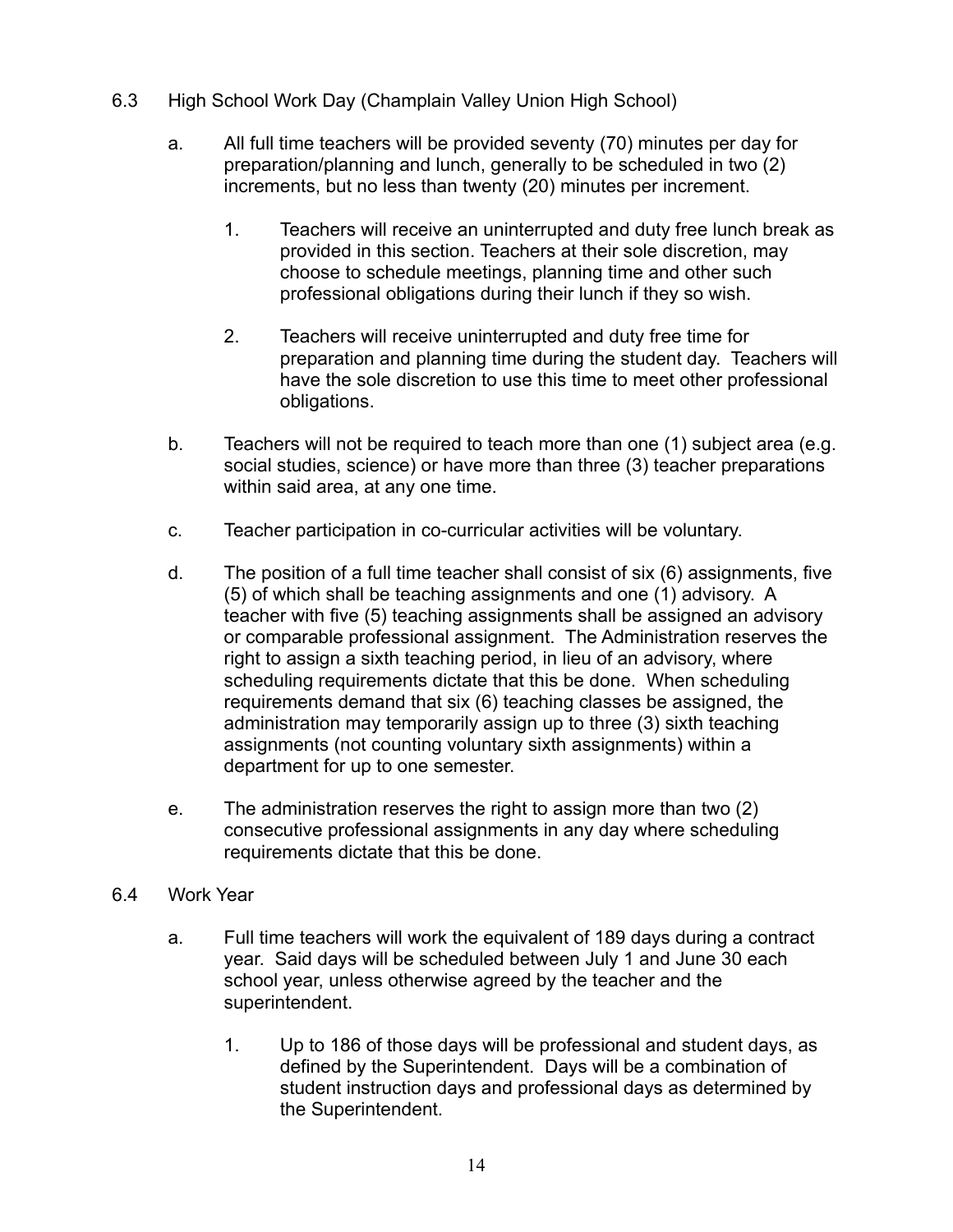- (a) Normally 180 contract days shall be student days, inclusive of early release days.
- (b) Normally six (6) contract days shall be professional days
- 2. Three of the 189 work days (192 for first year teachers) will be used as non-instructional professional time, which will be scheduled at the sole discretion of the individual teacher. At the end of the school year each teacher will submit a list of opportunities accomplished to satisfy the requirement of 3 days of non-instructional professional time.
- b. During the first year of employment, a teacher new to the district shall have three (3) additional days of non-instructional professional time that is designated for orientation and other district and/or supervisory union needs.
- c. Teachers contracted for less than 189 full work days shall be considered part-time and their salary shall be prorated.
- d. A school calendar identifying contract days shall be issued by June  $1<sup>st</sup>$  for the following school year annually.
- e. Non-student work days in excess of 189 may be contracted to address specific needs of the school or supervisory union. Allocation of the additional days will be determined through an application process to the principal. Criteria for approval of work days beyond the 189 may include, but are not limited to, the scope of the impact of the work, its contribution to district and/or CVSD efforts, connection of the work to the school or supervisory union's action plan or other school initiatives and development of curriculum that has been approved by the Board. Compensation for such work described above shall be by contract addenda at the rates outlined in Article 34 – Salaries.
- 6.5 Assignments under this article are not grievable beyond step 2 of the grievance article.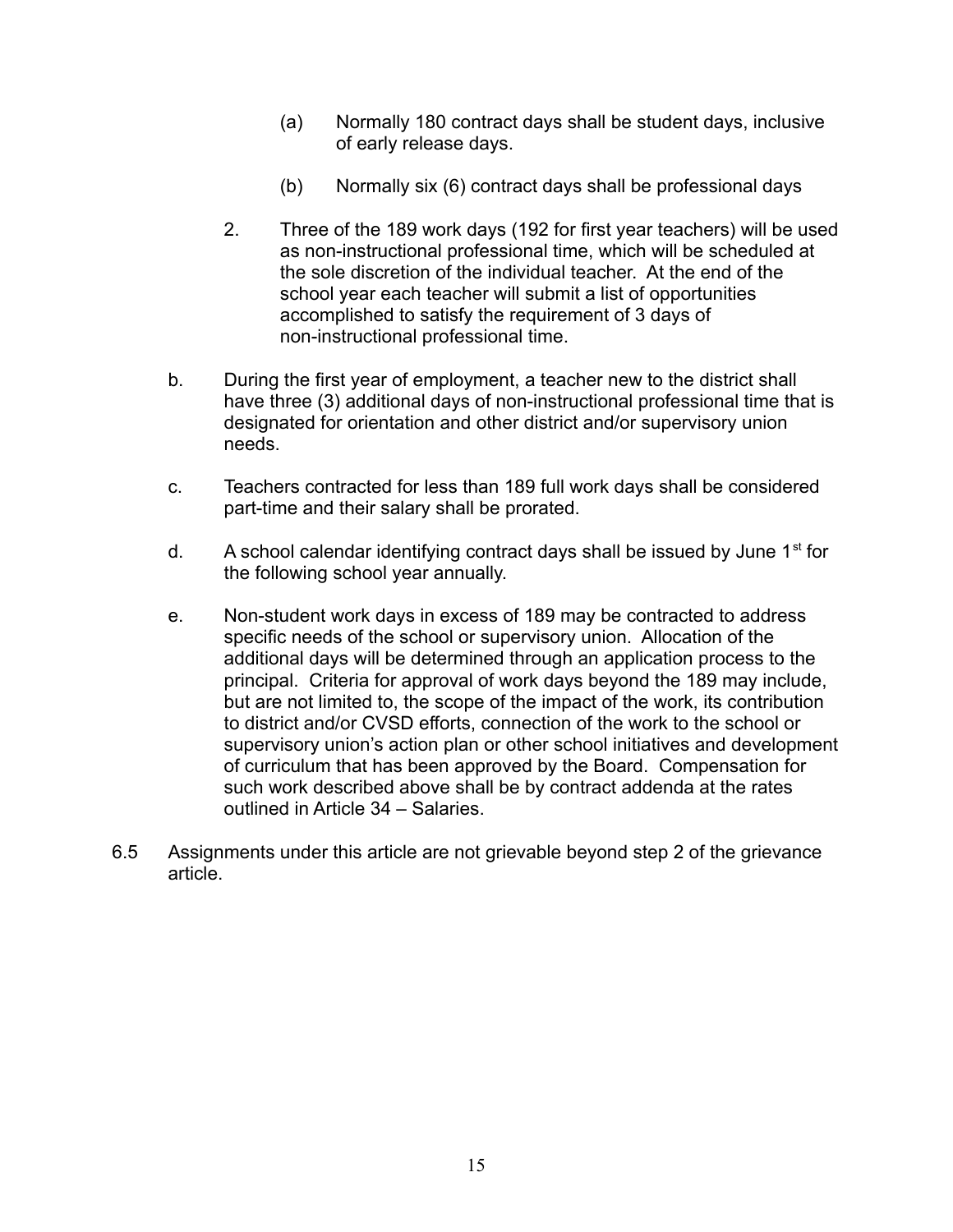## **7. TEACHER EMPLOYMENT**

- <span id="page-15-0"></span>7.1 It shall be the Policy of the Board to hire teachers in accordance with the administrative regulations set forth by the Vermont Agency of Education. However, this shall in no way limit or deny the authority of the Superintendent, with the consent of the Board, to place existing teachers or hire new teachers at such salary and in such capacities as may in his or her judgment be necessary in order to adequately staff critical teaching areas or fields.
- 7.2 References to "steps" in this subsection shall refer to either steps on the salary schedule or salary increases. (See Article 34 – Salaries.) Unless held on step for just cause, a teacher shall advance one (1) step on the salary schedule each year until frozen on the highest step of the appropriate column. Advancement to the next step is to be based on favorable evaluation of teaching performance. Any teacher who does not receive a salary increment must be so notified in writing. Such notification shall state the reason(s) the salary increment was denied, and shall be transmitted to the teacher prior to the issuance of contracts or letters of intent.
- 7.3 In order for a teacher's contract to remain valid, he or she must possess a current license with all appropriate endorsements required for his/her teaching assignments and must have or be actively working towards attaining highly qualified teacher ("HQT") status as defined by the Vermont Agency of Education for assignments.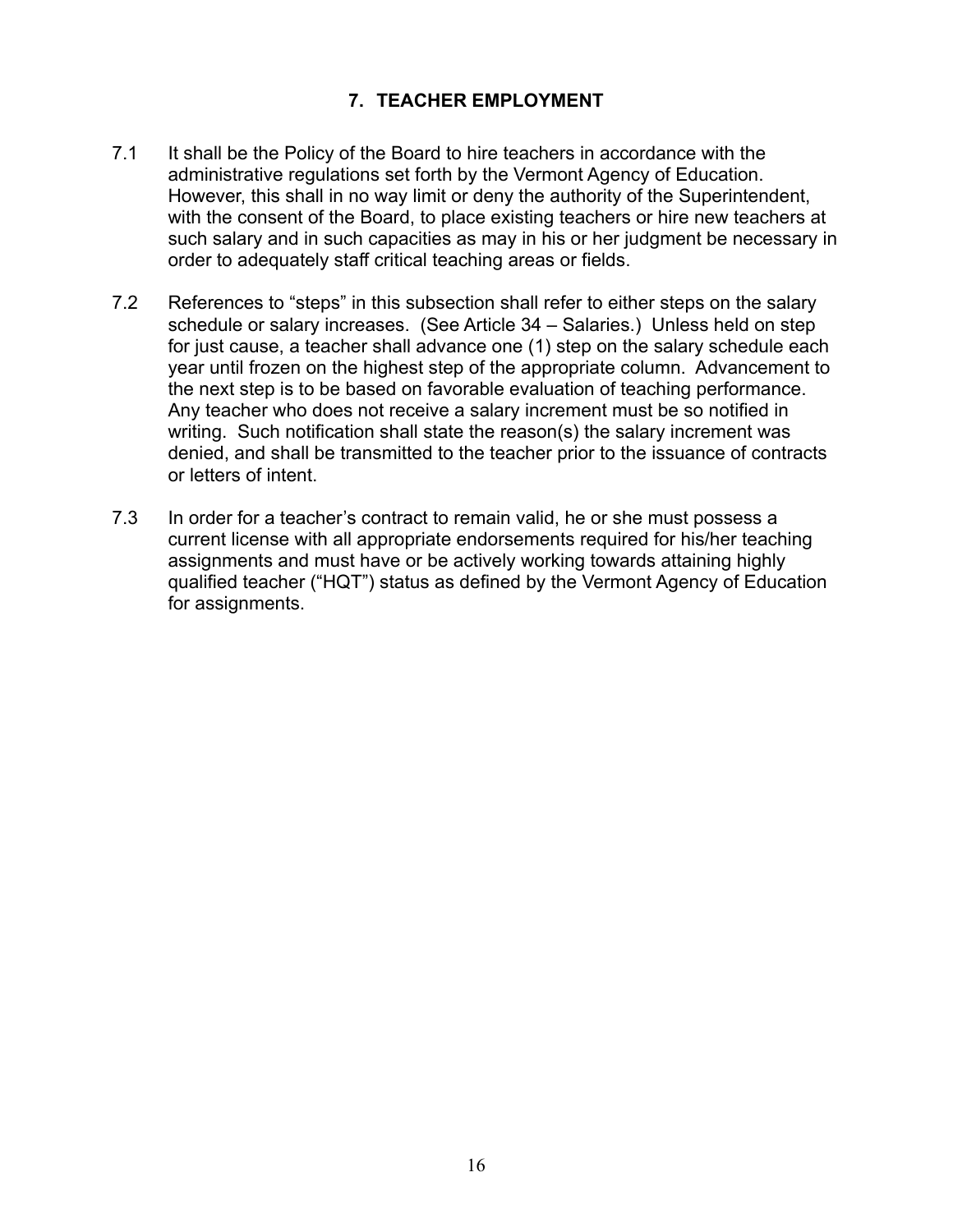## **8. TEACHER EVALUATION**

- <span id="page-16-0"></span>8.1 Teacher Evaluation shall be conducted openly and in a professionally responsible manner by appropriate administrative personnel or individuals designated by the Superintendent or Principal. It is understood that teacher evaluation is a continuous process throughout the school year; however, this shall not preclude the Board from taking appropriate action at any time during the school year pursuant to the provisions of this Agreement. All monitoring or observations of the performance of a teacher will be conducted openly. The use of eavesdropping, public address or audio systems and similar surveillance devices is strictly prohibited. Any criteria and evaluative instruments used by the Administration in evaluating teachers under this Article shall be made available to all teachers no later than October 1 of each year, unless otherwise mutually agreed.
- 8.2 Personnel files for all teachers shall be maintained under the following conditions:
	- a. No adverse material dealing with a teacher's conduct, service, character, or personality shall be placed in the file unless the teacher has had an opportunity to read the material. The teacher shall acknowledge that he or she has read such material by signing the actual copy to be filed, with the understanding that such signature merely signifies that he or she has read the material to be filed and does not necessarily indicate agreement with its content. Except incidents involving conduct unbecoming a teacher or other such serious event(s), an incident that has not been reduced to writing within ninety (90) days of its occurrence, exclusive of vacation periods, may not be added to the file, except as outlined in 8.5 below.
	- b. The teacher will receive a copy of any material placed in his or her file.
	- c. The teacher shall have the right to answer any material filed and the answer shall be attached to the related material.
	- d. Upon request of the teacher during normal office hours, he or she shall be permitted to reproduce any material in his or her file subject to the procedures established by the Superintendent.
	- e. Material will be removed from the file when a teacher's claim that it is inaccurate and/or unfair has been sustained.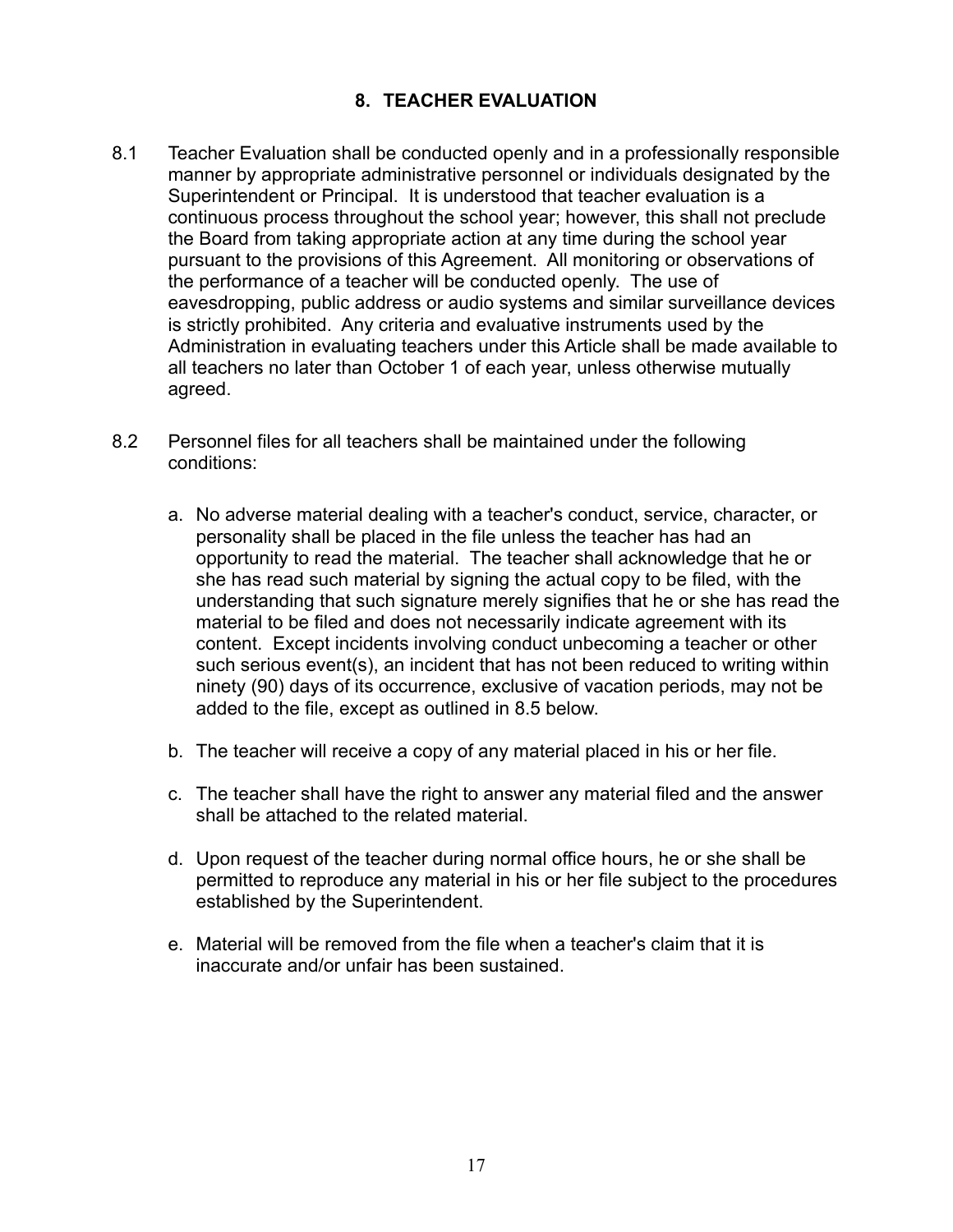- 8.3 Complaints shall be processed as follows:
	- a. Any formal complaint regarding a teacher made to any member of the administration by any parent, student or other person which is used in any manner in evaluating a teacher shall be submitted in writing and signed by the complainant, or shall be reduced to writing by the administration and shall identify the complainant. Any complaint communicated by email shall comply with the intent of this article. Any such complaint shall be brought to the attention of the teacher within three (3) business days, unless the complaint alleges criminal or other improper activities and premature notification to the teacher could compromise a pending investigation.

b. In the event the Administration decides to pursue an investigation the teacher must be notified within two (2) business days that an investigation has started, unless the complaint alleges criminal or other improper activities and premature notification to a teacher could compromise a pending investigation. A teacher may be temporarily relieved of his or her teaching duties and placed on administrative leave, with full pay and benefits during any investigation, provided the Superintendent or designee concludes that such action is in the best interest of CVSD. In the event a complaint involved an allegation of professional misconduct which could result in a referral to an outside agency, the teacher may request that the investigation be conducted by the office of the Superintendent, and such request shall not be unreasonably denied.

- c. Teachers will be given the opportunity to respond to and/or rebut any complaints brought to their attention. In the event an investigation is conducted, said opportunity to respond shall occur prior to the conclusion of the investigation. A teacher may request a prompt investigation if an investigation has not already been conducted; however, the Administration maintains the authority to decide whether an investigation is warranted in any case. Upon notice of the results of such an investigation, a teacher may request a determination as to whether the complaint was accurate and fair and may file a grievance over any adverse action taken.
- 8.4 If a teacher is required to appear before an Administrator to be disciplined or reprimanded or for any other reason which may adversely affect the teacher in his/her employment he/she will be entitled to have a representative(s) of the Association present.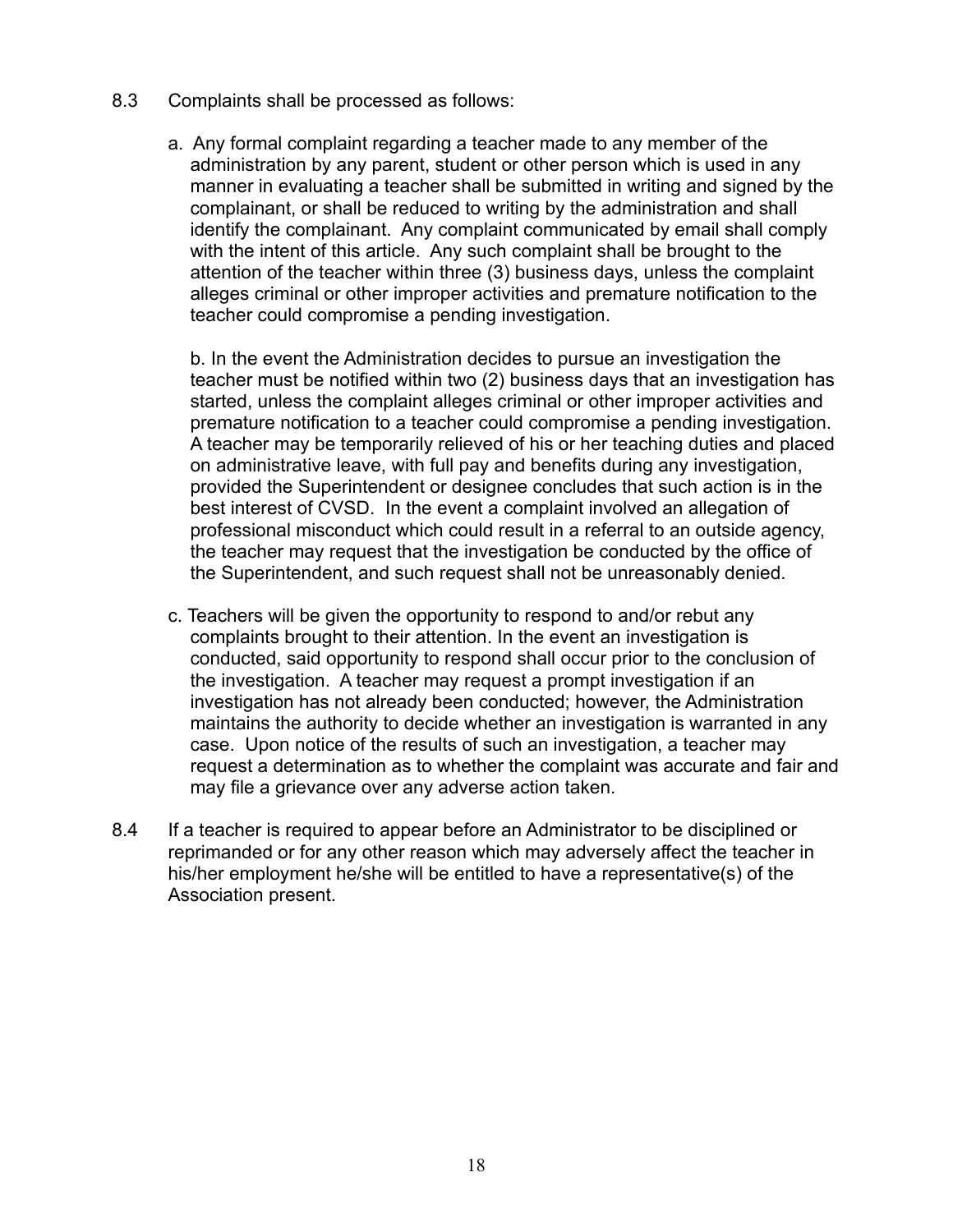8.5 The parties agree that supervisors and administrators may maintain working files for employee/personnel issues. The Parties further agree that notes and other materials contained in such files will be destroyed after the completion of the teacher's most recent evaluation cycle, unless the administration deems it necessary to incorporate specific items for placement in the teacher's personnel file. In such an event, the teacher will be notified that the item is being placed in his/her personnel file, shall acknowledge receipt of notification, and will be provided an opportunity to respond. Any written response from a teacher shall be included in the personnel file. In any instance, nothing contained in the working file will be used against a teacher without a copy being provided to the teacher and an opportunity for the teacher to provide a written response.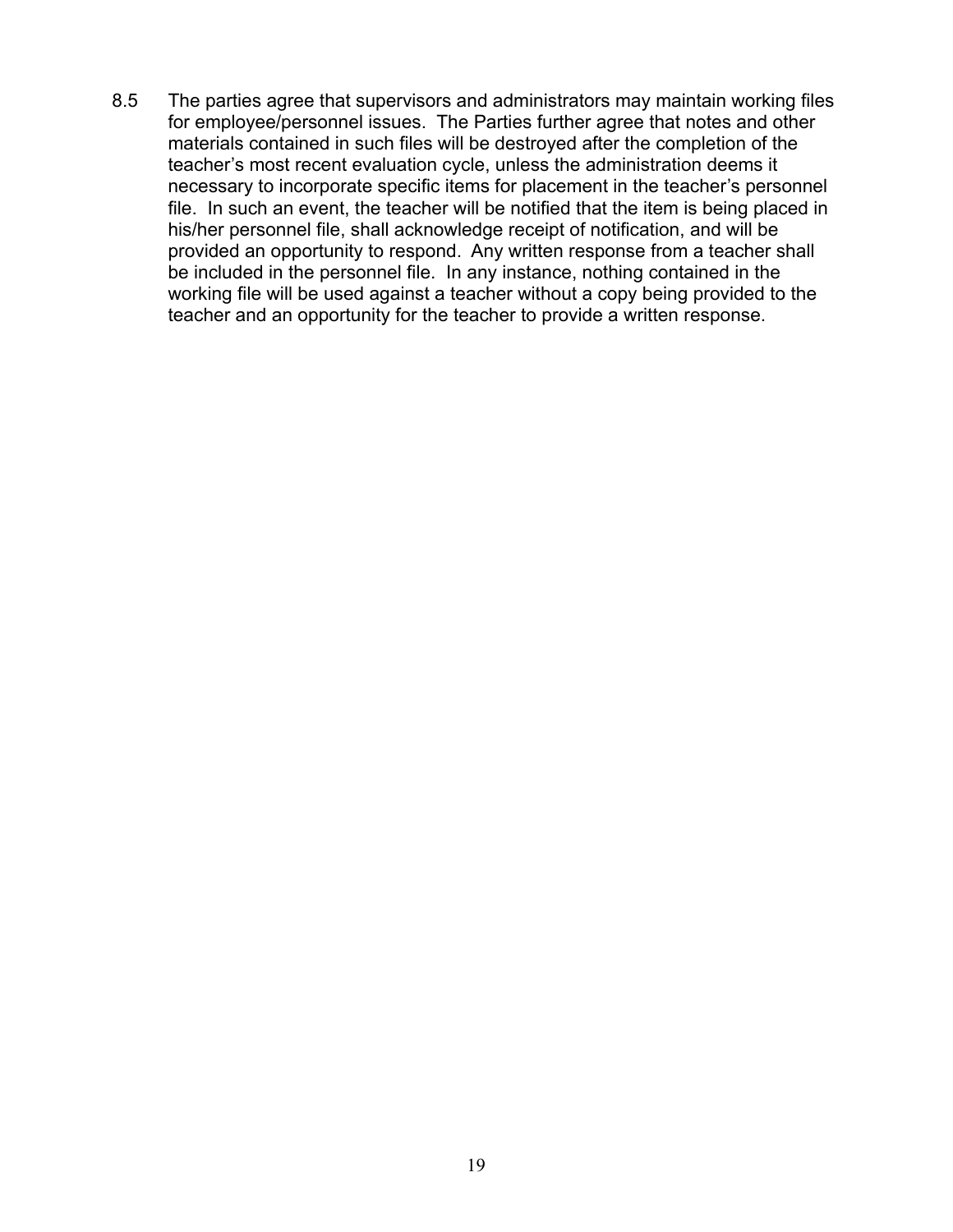### **9. APPROVED PROFESSIONAL IMPROVEMENT CREDITS**

- <span id="page-19-0"></span>9.1 Earned credits may be considered for salary advancement only when such credits are taken as part of a teacher's local professional development plan (PLP) or the local action plan, as approved by the Superintendent.
	- a. Credits shall have been approved by the Superintendent or designee prior to the beginning of the creditable work.
	- b. Eligible credits shall include course credits awarded by or eligible for course credit by an accredited college or university, or other credit related to attendance and participation at workshops or conferences sponsored by a bona fide educational organization approved by the Superintendent.
	- c. It shall be the responsibility of the individual teacher to provide the Superintendent with the appropriate documentation, as determined by the Superintendent, of completion of credits.
- 9.2 In order to change columns on the salary schedule, the following must occur:
	- a. In order for the movement to be effective July 1 of a contract year, the teacher must:
		- 1. Complete the creditable work on or before September 1; and
		- 2. Provide written documentation of such credits to the Superintendent by September 30
	- b. In order for the movement to be effective February 1 of a contract year and to qualify for a pro-rated increase, the teacher must:
		- 1. Complete the creditable work on or before January 1<sup>st</sup>; and
		- 2. Provide written documentation of such credits prior to March 1st.
	- c. As it applies to the salary schedule, 30 credit hours are required for a Master's Degree. Any additional credits required for the Master's Degree program will be in excess of the original 30 credits for the purpose of placement on the schedule.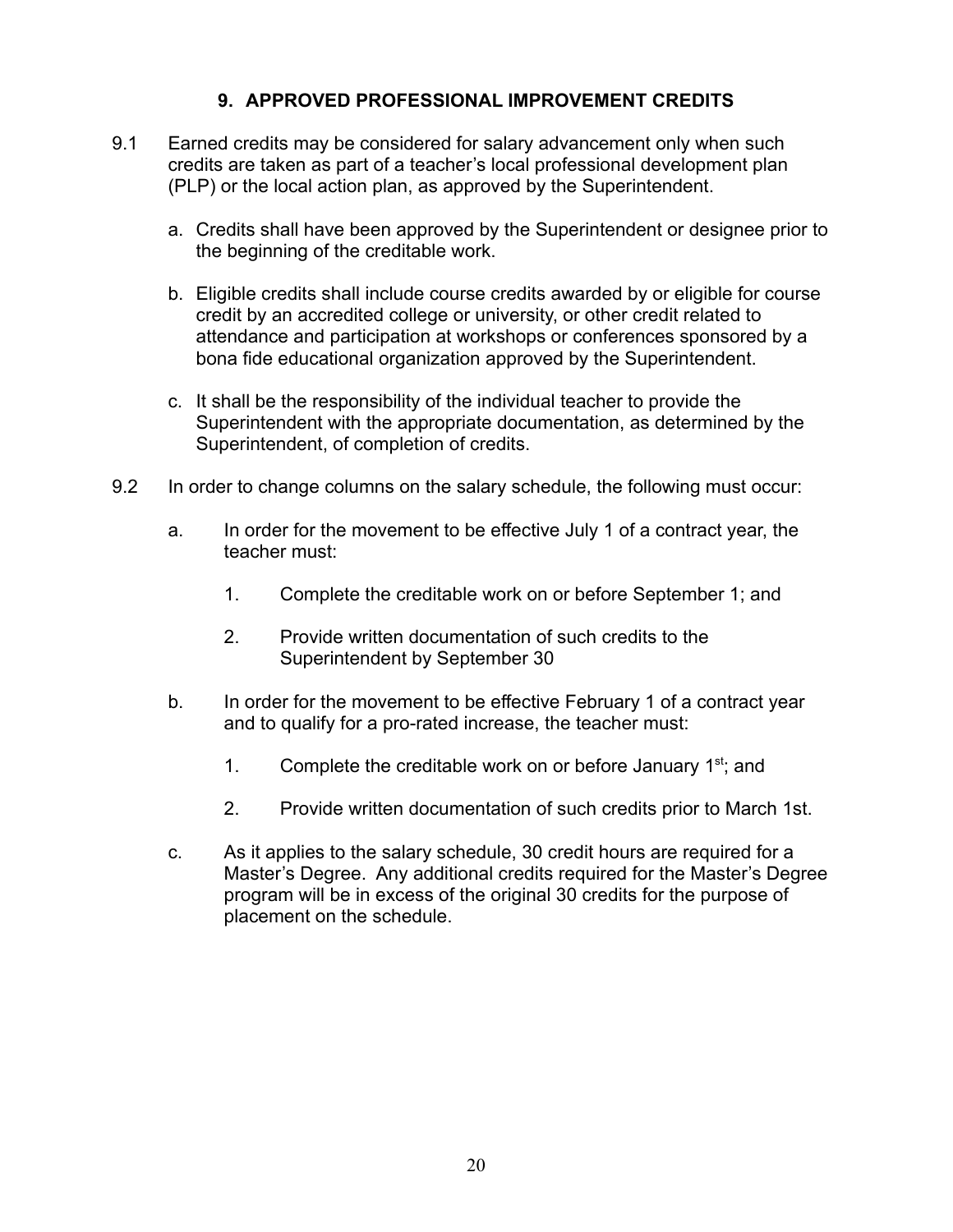#### **10. GRIEVANCE PROCEDURES**

- <span id="page-20-0"></span>10.1 A grievance shall be any claim by the Association or a teacher or teachers that there has been a violation, misinterpretation or misapplication of the terms of this contract, or a violation of any established policy or practice, but no grievance which does not derive directly from an interpretation or application of the written provisions of this contract shall be admissible to arbitration.
- 10.2 Any aggrieved person or grievant shall be the person or persons instituting a grievance under this contract. All time limits contained in this grievance procedure shall consist of school days. After June  $1<sup>st</sup>$ , the time limits for filing and processing grievances shall consist of all weekdays.
- 10.3 An Association representative may, at the option of the Association, be present at hearings or other proceedings relating to a grievance, which has been formally presented.
- 10.4 Nothing contained herein shall be construed as limiting the right of any teacher having a grievance to discuss the grievance informally with interested persons, or from having the grievance adjusted without intervention of the Association provided the adjustment is consistent with the terms of this contract. The grievant shall be entitled to be represented by a representative of the Association or by such other representative as he or she may choose, or to appear with the assistance of such representative at all hearings or other proceedings and at all steps of the formal grievance procedure herein provided for, except that at no time shall the grievant be represented by an administrative official of the school district.
- 10.5 No grievance shall be considered valid unless it is filed at the appropriate beginning step within twenty (20) days of the time the grievant had knowledge of the occurrence which gave rise to the grievance, and is pursued in accordance with the procedures specified in this contract. Failure by the grievant to adhere to the specified procedures within the stated time periods shall render the grievance null and void.
- 10.6 Failure by the Administration or School Board at any step to respond to a grievance within the stated time period shall permit the grievant to proceed to the next step. Time limits may be extended by mutual agreement.
- 10.7 Except as otherwise provided in Step 4 below, a grievance shall at all times and throughout all steps of this procedure remain the exclusive property of the grievant, who shall retain the right to withdraw the grievance at any time or at any step of the grievance procedure.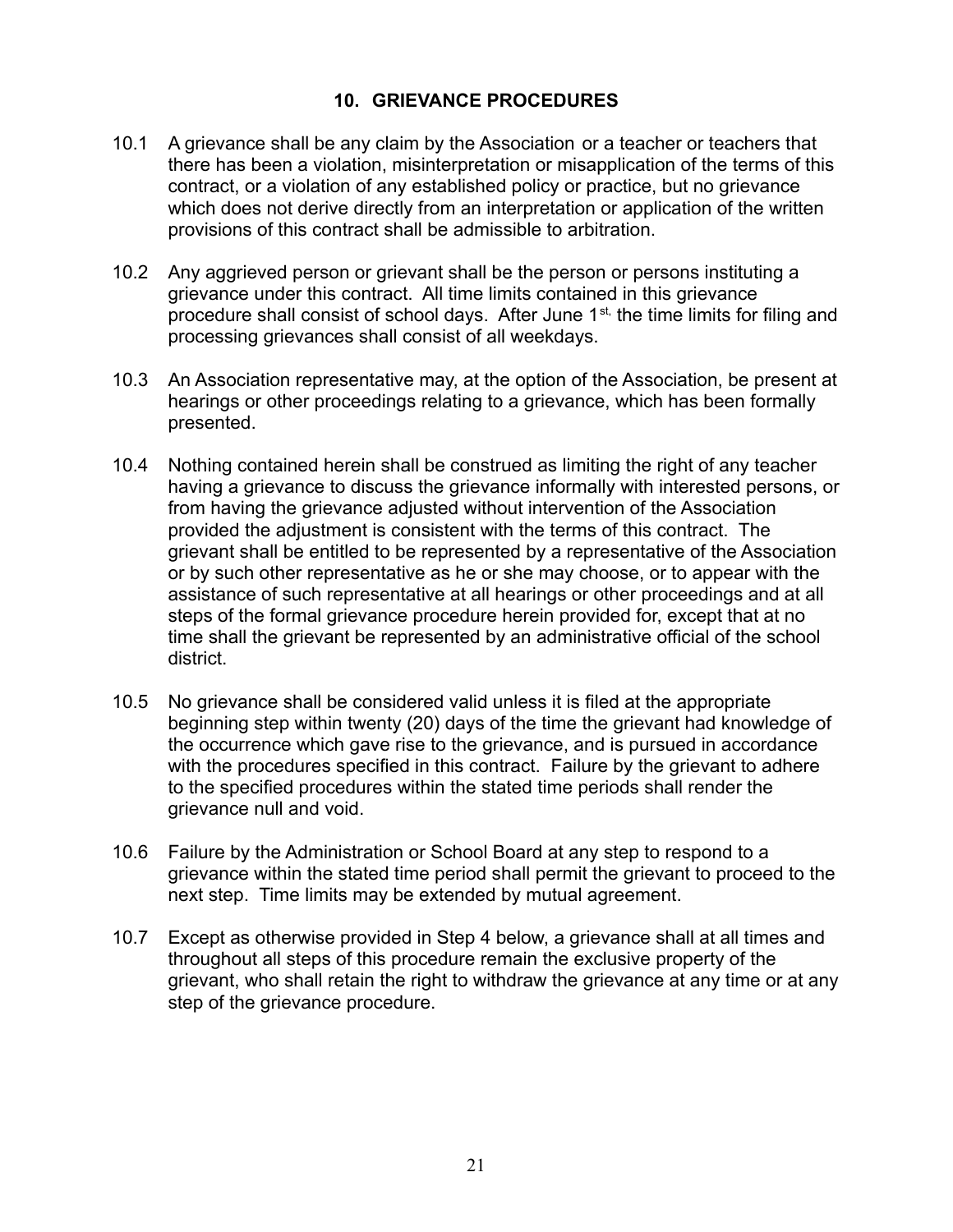- 10.8 Should informal procedures fail to resolve the grievance to the satisfaction of the grievant, then a formal filing of the grievance shall be made in accordance with the following steps.
	- Step One: The Teacher or the Association shall present the grievance in writing, specifying the matter being grieved and the redress sought, to the immediately involved Administrator, who will arrange for a meeting within five (5) days after receipt of the grievance. The Association's representative, the grievant, the Administrator and the Administrator's representative, should he/she elect to have one shall be present for the meeting. The Administrator shall provide the aggrieved Teacher and the Association with a written answer to the grievance within five (5) days after the meeting. Such answer shall include the reasons upon which the decision was based.
	- Step Two: If the grievance is not resolved at Step 1, then the grievant or the Association representing the grievant may refer the grievance to the Superintendent or his/her official designee within five (5) days after the date of the Step 1 response. The Superintendent shall arrange for a meeting with the grievant and/or a representative of the Association's grievance committee to take place within ten (10) days of his or her receipt of the appeal. Each party shall have the right to include in its representation such witnesses and counselors as it deems necessary to develop facts pertinent to the grievance. Upon completion of the hearing, the Superintendent will provide to the grievant and the Association, within five (5) days, his/her written decision with respect to the grievance.
	- Step Three: If the grievance is not resolved at Step 2, then the grievant or the Association representing the grievant may refer the grievance to the Board within ten (10) days after the date of the Step 2 response. The Board or a Committee thereof shall arrange for a meeting with the grievant and/or representatives of the Association's grievance committee to take place within fifteen (15) days of receipt of the appeal. Upon conclusion of the hearing, the Board will provide to the grievant and the Association, within ten (10) days, a written decision with respect to the grievance.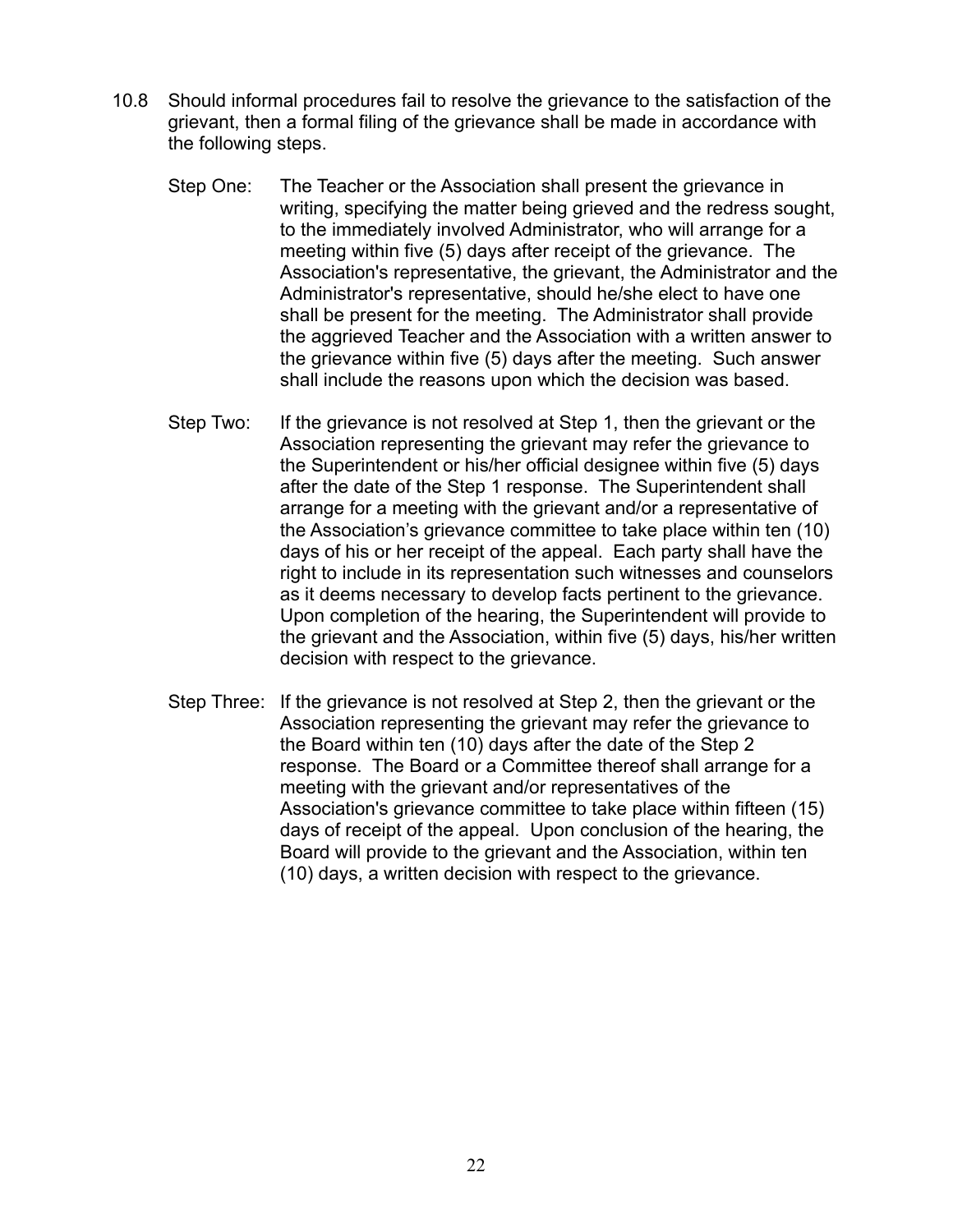- Step Four: If the Association representing the grievant is not satisfied with the Step 3 decision, or if the time limits of Step 3 expire without the issuance of the Board's written decision, provided the grievance derives directly from an application or interpretation of a specific provision of this contract, then the Association may submit the grievance to final and binding arbitration, under the voluntary arbitration rules of the American Arbitration Association. Only the Association may take a grievance to arbitration. If a request for arbitration is not filed within twenty (20) days of the date required by the Board's reply at Step 3, then the grievance will be deemed to be withdrawn.
- 10.9 The selection of the arbitrator shall be determined by mutual agreement between the Board or its designated representative and the Association or its designated representative. Should the parties be unable to agree upon an arbitrator within ten (10) days from the request for arbitration, then an arbitrator shall be requested by the grievant within ten (10) days from the American Arbitration Association under its rules for voluntary arbitration. If not so requested, the grievance shall be deemed to be withdrawn.
- 10.10 Nothing contained in this Article or Agreement shall prevent the parties from utilizing the arbitrator to mediate a settlement of the grievance. It is understood that any offers made by either party during the course of this conciliation process, shall in no way prejudice the parties' case, or be construed in any subsequent deliberation by the arbitrator.
- 10.11 The arbitrator shall have no power to add to, detract from, disregard, or alter the terms of this contract. However, it is agreed the arbitrator is empowered to fashion a remedy to make the grievant whole under the terms of the contract, including compensatory damages. Decisions of the arbitrator in matters of grievance shall be final. If a dispute arises as to the arbitability of any grievance, the arbitrator shall first rule on the question of arbitability and the arbitrator's decision shall be final and binding upon the parties.
- 10.12 Each party shall bear the full costs of its representation in arbitration. The cost of the arbitrator and the American Arbitration Association will be divided equally between the parties. Should either party request a transcript of the proceedings, that party shall bear the full cost of such transcript. If both parties desire transcripts, then the cost of the two (2) transcripts will be divided equally between the parties.
- 10.13 The parties acknowledge the right of either party, if it so desires, to invite others to assist in the grievance process, including but not limited to Association Officers, Administrators, and other professional or law representatives to assist in the grievance process. No teacher shall be required to discuss any formal grievance if the Association's representative is not present.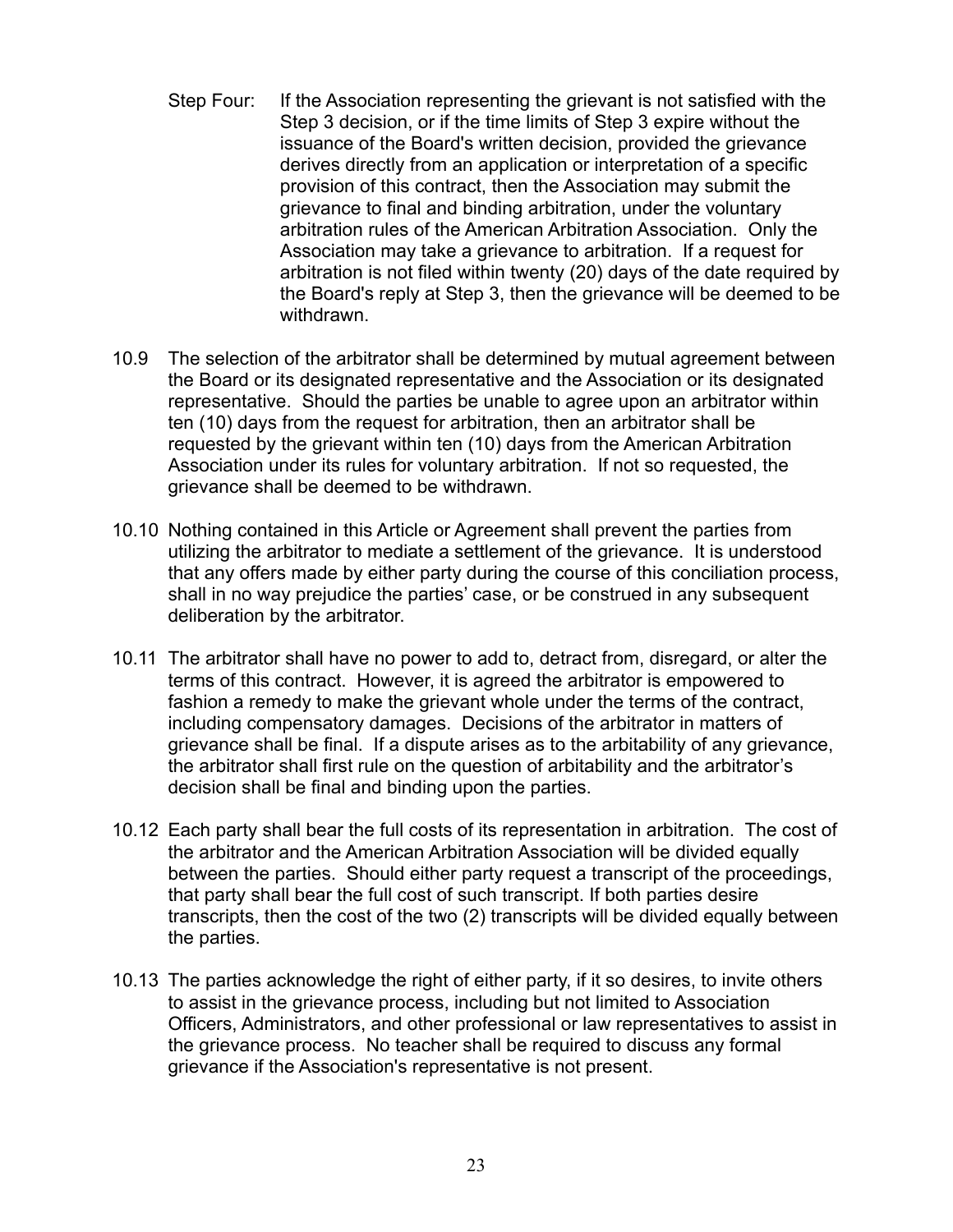- 10.14 Provided the Association and the Superintendent agree, Step 1 and/or Step 2 of the grievance procedure may be bypassed and the grievance brought directly to the next step. Class grievances involving an administrator above the building level may be filed by the Association at Step 2 and grievances involving staff reduction shall be filed by the Association at Step 3.
- 10.15 No reprisals of any kind may be taken by the Board, the school administration or the Association against any teacher because of his/her participation or non-participation in this grievance procedure.
- 10.16 The Board, the administration and the Association will cooperate with one another in the investigation of any grievances.
- 10.17 All documents, communications, and records dealing with the processing of a grievance will be filed separately from the personnel files of the participants.
- 10.18 No grievance will be processed or heard during assigned working hours without specific consent from the administration.
- 10.19 Under no circumstances shall a minor child be involved in the filing, processing, or hearing of any grievance unless prior written consent from a parent or legal guardian has been filed with the office of the Superintendent.
- 10.20 Forms for the filing of grievances and appeals shall be made available at Board expense.
- 10.21 Disputes related to civil rights shall be subject to arbitration or statutory adjudication. If a teacher initiates either alternative then the teacher must waive in writing the right to pursue the matter in the other forum.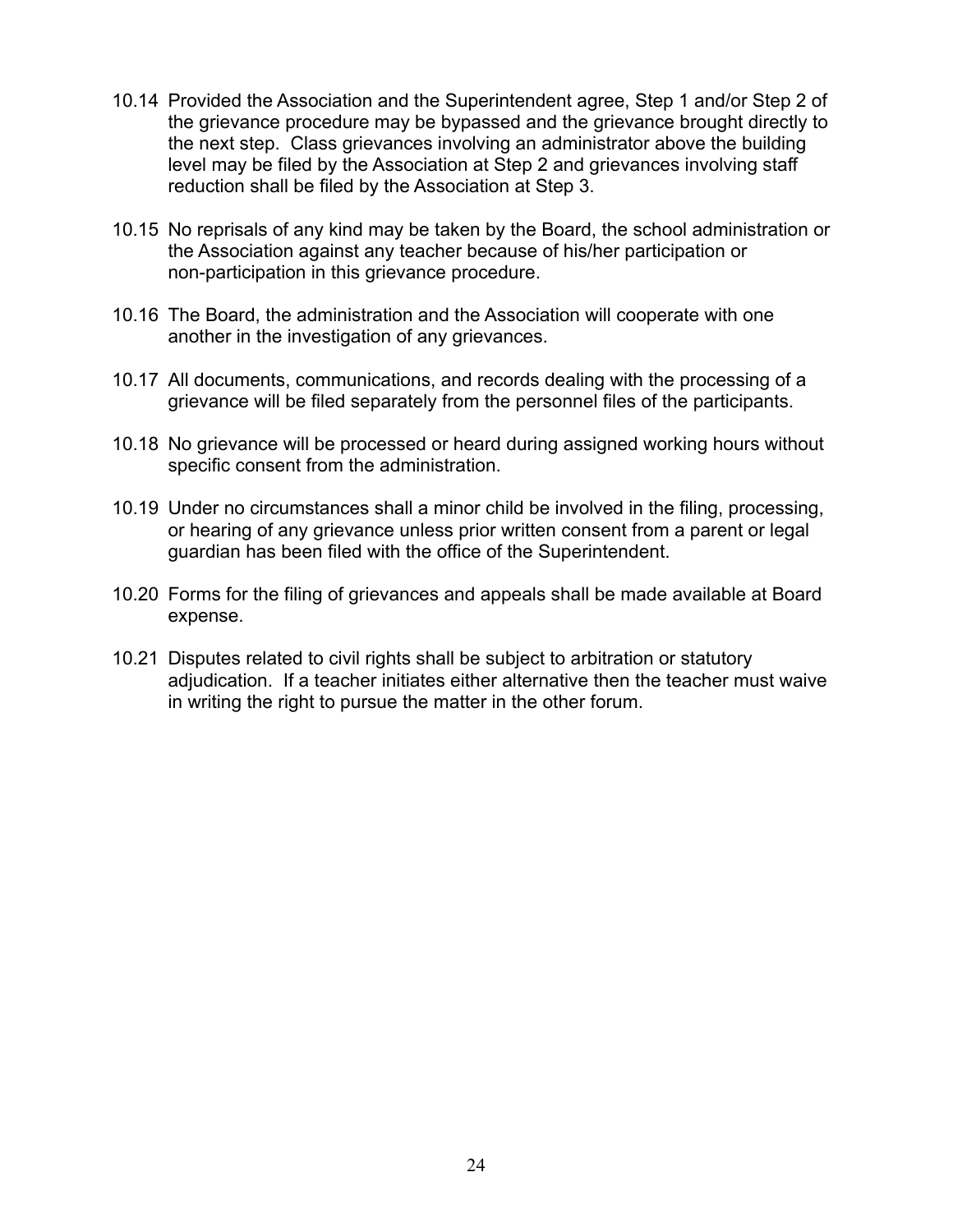#### **11. VACANCIES**

- <span id="page-24-0"></span>11.1 Prior to the filling of any bargaining unit position, a written notification of the vacancy will be sent to the Association President and each Association Unit Vice President. Said notice will be sent prior to or at the same time as said vacancies are posted as outlined below.
- 11.2 In the event a full-time teaching vacancy occurs, and following compliance with the provisions of Article 30 – "Reduction in Force & Recall and Bumping Rights" and Article 32 "Transfers & Reassignments," all teachers currently employed, full time or part time on renewable or non-renewable contracts or as long-term substitutes, will be considered for the opening prior to consideration of external candidates, provided they apply within seven (7) calendar days of posting the vacancy and are licensed, and endorsed for the position by the State of Vermont.
- 11.3 For the purposes of subsection 11.2, consideration will mean that the Administrator will consider the complete and timely application from the teacher and notify him or her of the outcome of his or her application prior to reviewing applications from outside candidates. The Administrator has discretion to:
	- a. Recommend to the Superintendent that the teacher be hired for the opening, or
	- b. Have the teacher go through a modified process with only internal candidates, or
	- c. Reject the teacher's application, or
	- d. Place the teacher in the pool with external candidates.

The decision of the principal is not grievable provided the above conditions of this article are met.

11.4 No bargaining unit vacancy shall be filled sooner than the posting period. Nothing contained herein will prohibit the Board or Administration from advertising the position externally during the posting period in those situations where it is reasonable and appropriate to do so.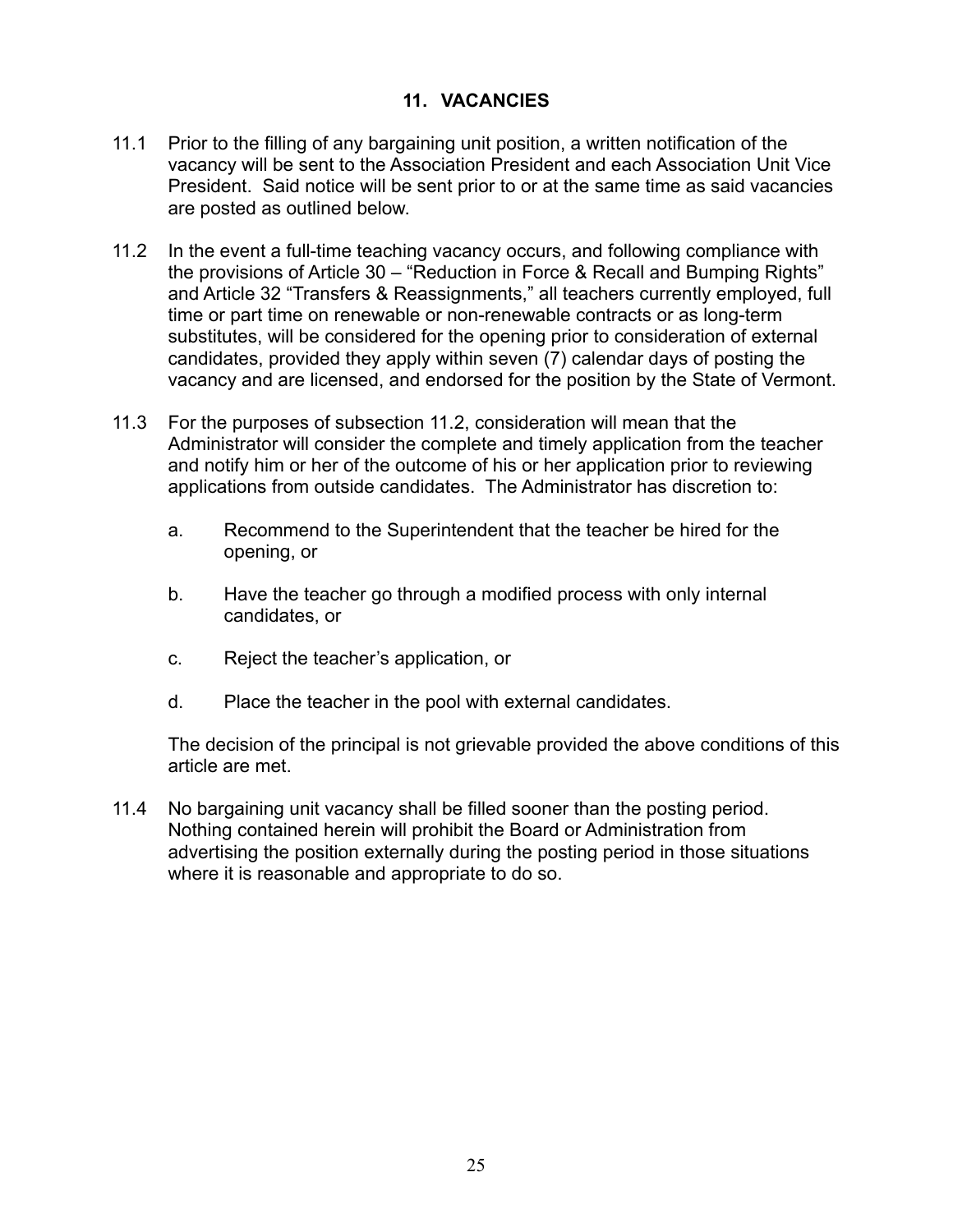### **12. SABBATICAL LEAVE**

- <span id="page-25-0"></span>12.1 The Board and Association agree that a teacher may apply for and be granted sabbatical leave under the terms and basis outlined in this article. The teacher must have completed seven (7) full and consecutive years in the District to be eligible for sabbatical leave.
- 12.2 A Sabbatical Review Committee composed of one Central Office Administrator, the Principal and two teacher representatives will screen the applications and interview any applicants for sabbatical leave. The teacher representatives will be appointed by the Association as long as the Association maintains a membership that equals at least 50% of the all teachers in the district. If not, the teachers shall elect two representatives. Teachers applying for sabbatical leave cannot serve on the Committee and cannot participate in the teacher representative selection process. In the event the Sabbatical Review Committee cannot reach agreement on a recommendation regarding the proposal, the matter shall be forwarded to the Superintendent for his/her recommendation to the Board.
- 12.3 Deadlines and steps for the Sabbatical Application process are as follows:
	- a. The teacher must meet with the Principal to discuss his/her proposal by November 1<sup>st</sup>.
	- b. The teacher must submit all application materials to the Principal by November 15<sup>th</sup>.
	- c. The Sabbatical Committee members will be identified by the Principal and Association, as appropriate, by November 30<sup>th</sup>.
	- d. The Sabbatical Committee will make a recommendation to the Superintendent by January  $3<sup>rd</sup>$ .
	- e. The Superintendent will make a recommendation to the Board by January 15<sup>th</sup>.
	- f. The Board will issue its decision in writing to the teacher by January  $31<sup>st</sup>$ .
	- g. All deadlines can be extended by mutual agreement between the Administration and the Association.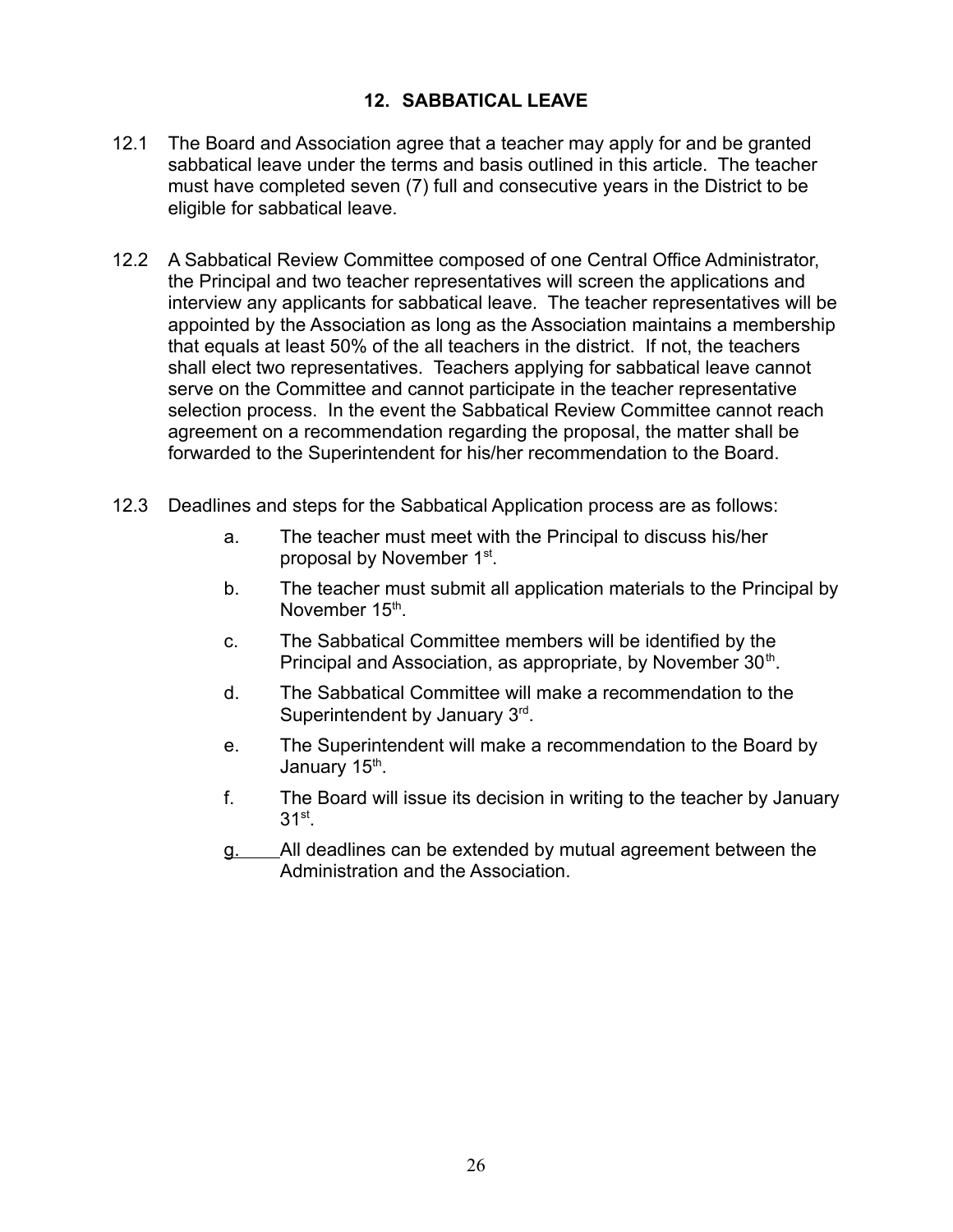- 12.4 The Sabbatical Review Committee and the Superintendent's recommendations to accept or to deny the application will be based on the following:
	- a. The educational merits of the proposal,
	- b. The broad based benefits of the sabbatical to the school,
	- c. The determination that the sabbatical represents the best or most efficient way to provide these benefits, and
	- d. The acceptance of an adequately detailed plan of prior mutual expectations between the teacher and the principal regarding the implementation of sabbatical goals upon return to the school.
- 12.5 The Board's decision to grant or deny the application will be based upon the following:
	- a. The educational merit of the sabbatical proposal,
	- b. The broad based benefits of the sabbatical to the school,
	- c. The Superintendent's determination that the sabbatical represents the best or most efficient way to provide these benefits,
	- d. The acceptance of an adequately detailed plan of prior mutual expectations between the teacher and principal regarding implementation of sabbatical goals upon return to the school,
	- e. The recommendations of the Sabbatical Review Committee and the Superintendent, and
	- f. Prevailing financial conditions.
- 12.6 A sabbatical leave may be granted for one-half (1/2) of a school year or a full school year. The teacher will receive for a sabbatical period an amount of funds equivalent to fifty (50) percent of the full school year salary for a half year sabbatical or equivalent to one hundred (100) percent of the full year salary for a full year sabbatical. The Board will fund benefits agreed to in this contract to the teacher while on sabbatical. The teacher may continue any payroll deductions that were in force and deducted from salary during the year preceding sabbatical. In the event that the Board would deny the request due to prevailing financial conditions, the Board may, at its sole discretion, offer to provide less than this level of benefits, such as health insurance only, if it so chooses. The teacher is not required to accept such an offer.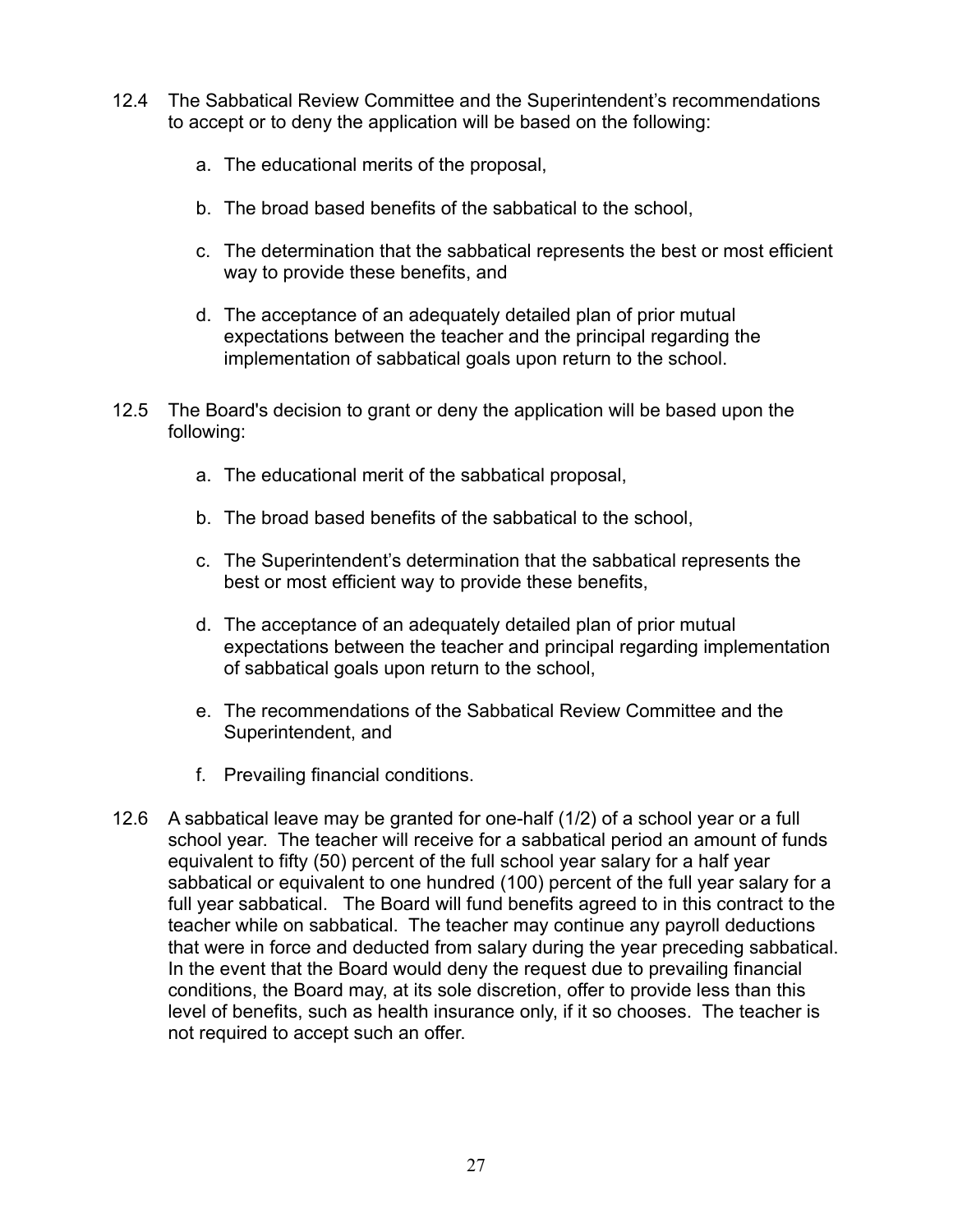- 12.7 Upon return from a sabbatical leave a teacher will be considered as if he/she had been on active service during the period of the leave and will be placed on the salary schedule at the level he/she would have achieved if such leave had not been taken.
- 12.8 A teacher who fails to return to the school for two (2) years following a sabbatical leave or who deviates significantly from the program of activity shall be liable for refund to the district of monies (defined as all cash paid by the district for salary and fringe benefits) paid during the period of leave as follows: persons who leave the district before satisfactory completion of the first contract year shall be liable for refund to the district of one hundred (100) percent of all monies paid during the period of leave. Persons who leave the district before satisfactory completion of the second successive year shall be liable for refund to the district of fifty (50) percent of all monies paid during the period of leave. Repayment must be made within ninety (90) days of the teacher's termination of employment with the district.
- 12.9 Monies paid during a period of sabbatical leave shall be advanced under a loan agreement. A legal note, interest free, will serve as a loan agreement. This note will be discharged after two (2) years of satisfactory teaching upon the return from sabbatical leave. However, should a teacher not be able to return to the school for the stated period after a sabbatical leave because of illness, disability, death of said teacher, or if the teacher loses his or her position due to a reduction in staff and is not recalled, the teacher will be released from the obligation to refund monies paid during his/her sabbatical leave.
- 12.10 In all cases involving sabbatical leave applications, the decision of the Board shall be final and shall not be subject to grievance.
- 12.11 There shall be intervals of not less than seven (7) consecutive years of service from the date of return to the district between sabbatical leaves of a teacher unless special circumstances exist which in the opinion of the Superintendent warrant special consideration by the Sabbatical Review Committee and/or the Board.
- 12.12 Sabbatical leaves of absence may be combined with programs of study, research, writing, or travel which are financed by outside agencies, organizations, or institutions. Should the applicant for sabbatical leave also be the recipient of a grant, fellowship, assistantship or other stipend, the Board will pay a salary amount equal to the difference between the teacher's normal salary and the grant, fellowship, assistantship or stipend used by the teacher to pay expenses connected with the declared purpose of the sabbatical leave. Such expenses would include tuition, research, materials, and travel expenses not directly related to the teacher's normal living costs. However, the person may not secure full time employment.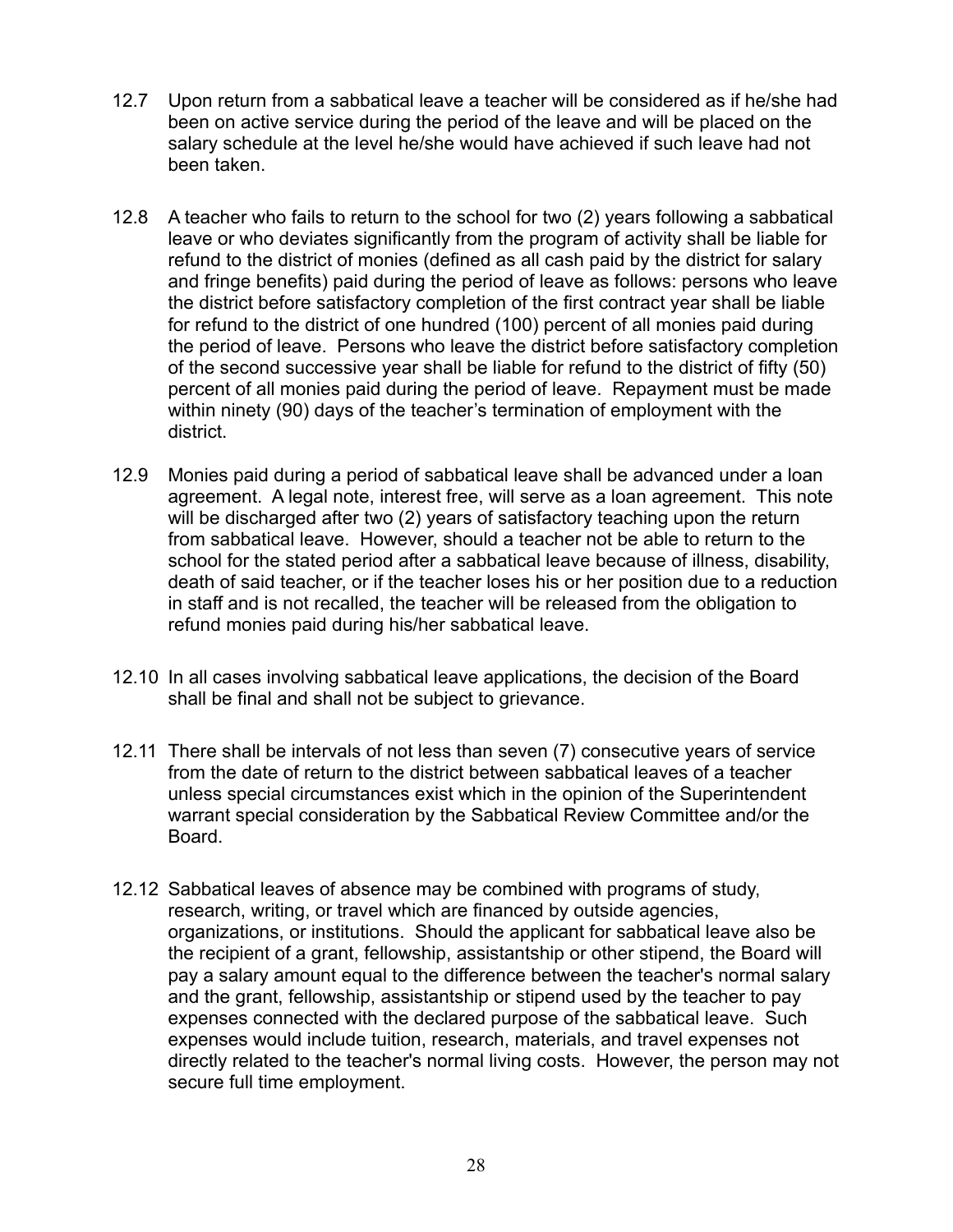- 12.13 A teacher who receives a sabbatical leave will, upon completion of the leave, present to the Superintendent a written report of activities during the leave. The report will include a statement of how the teacher personally benefited and how the school system will benefit from the activities.
- 12.14 A teacher on sabbatical is subject to RIF and non-renewal provisions of this agreement.
- 12.15 Sabbatical leaves taken during the first half of the year will commence with the beginning of school and will continue until the end of the first semester. Sabbatical leaves for the second half of the school year will commence with the first day of the second semester and will continue for the remainder of the school year. Adjustments to the specific dates may be reviewed by the Board.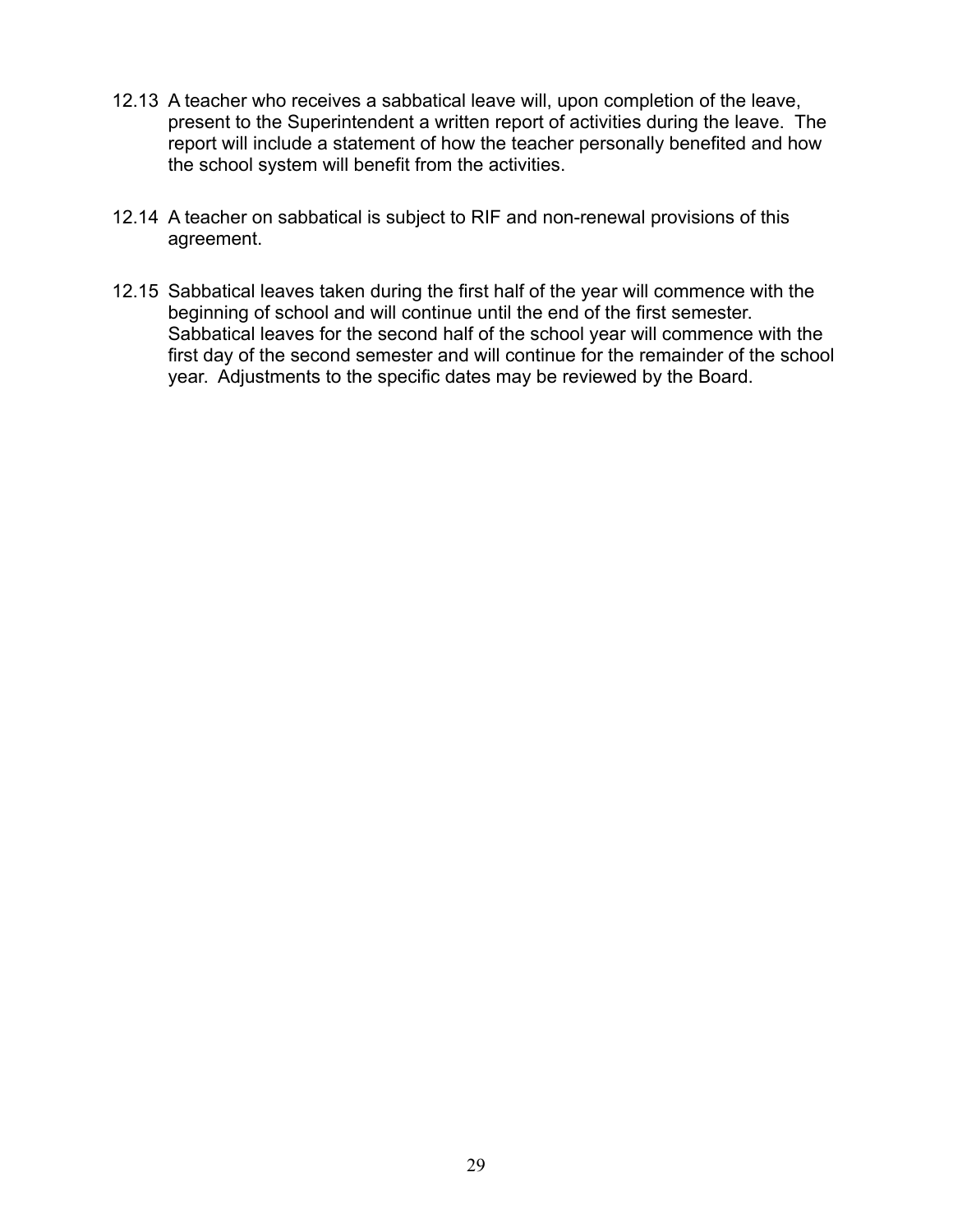#### **13. PROFESSIONAL DEVELOPMENT FUNDS**

- <span id="page-29-0"></span>13.1 The Board shall establish a pool of dollars for payment of professional development costs as provided by this Article to a maximum total expenditure of this pool amount per fiscal year. The pool amount will be calculated by multiplying the current fiscal year's total teacher FTE (established on September 1 annually) by fifty-five (55%) percent of the then current UVM in-state tuition rate. If there are any funds remaining in this pool at the end of the fiscal year, they shall be retained by the District.
- 13.2 Pool Allocation
	- a. Each fiscal year (July 1 to June 30) a teacher shall be eligible to receive tuition reimbursement for college courses up to the amount of the UVM in-state rate for a three credit course, or up to 75% of the amount of the UVM in state tuition rate for a three credit course to be applied towards workshop(s) or conference(s) per fiscal year (July 1 - June 30). In order to be eligible, said course, workshop or conference must be (1) reasonably related to the teacher's area of assignment, (2) further the teacher's professional knowledge and (3) be reasonably related to either the Action Plan or teacher's local PDP. Reimbursement and/or prepayment will be provided on a first come, first served basis.
	- b. The Superintendent's Office will provide the remaining balance available to the Association and Building Principals by November 15. In the event that funds remain available as of January 1, teachers may request one additional course or additional conference and workshop funds as outlined above.
	- c. In the event funds remain available as of January 1, the Principal will prioritize second requests based on the following order of preference:
		- 1. Master's Degree program course work
		- 2. Relicensure credits
		- 3. Horizontal Movement Credits
- 13.3 Either prepayment or reimbursement shall be provided under the conditions set forth below:
	- a. Courses, workshops and conferences must be approved in advance by the Superintendent or designee(s).
	- b. Course work must be successfully completed as demonstrated by a grade of "B-" or the equivalent where applicable.
	- c. Teachers must be under contract for the next school year in order to receive prepayment or reimbursement for summer courses.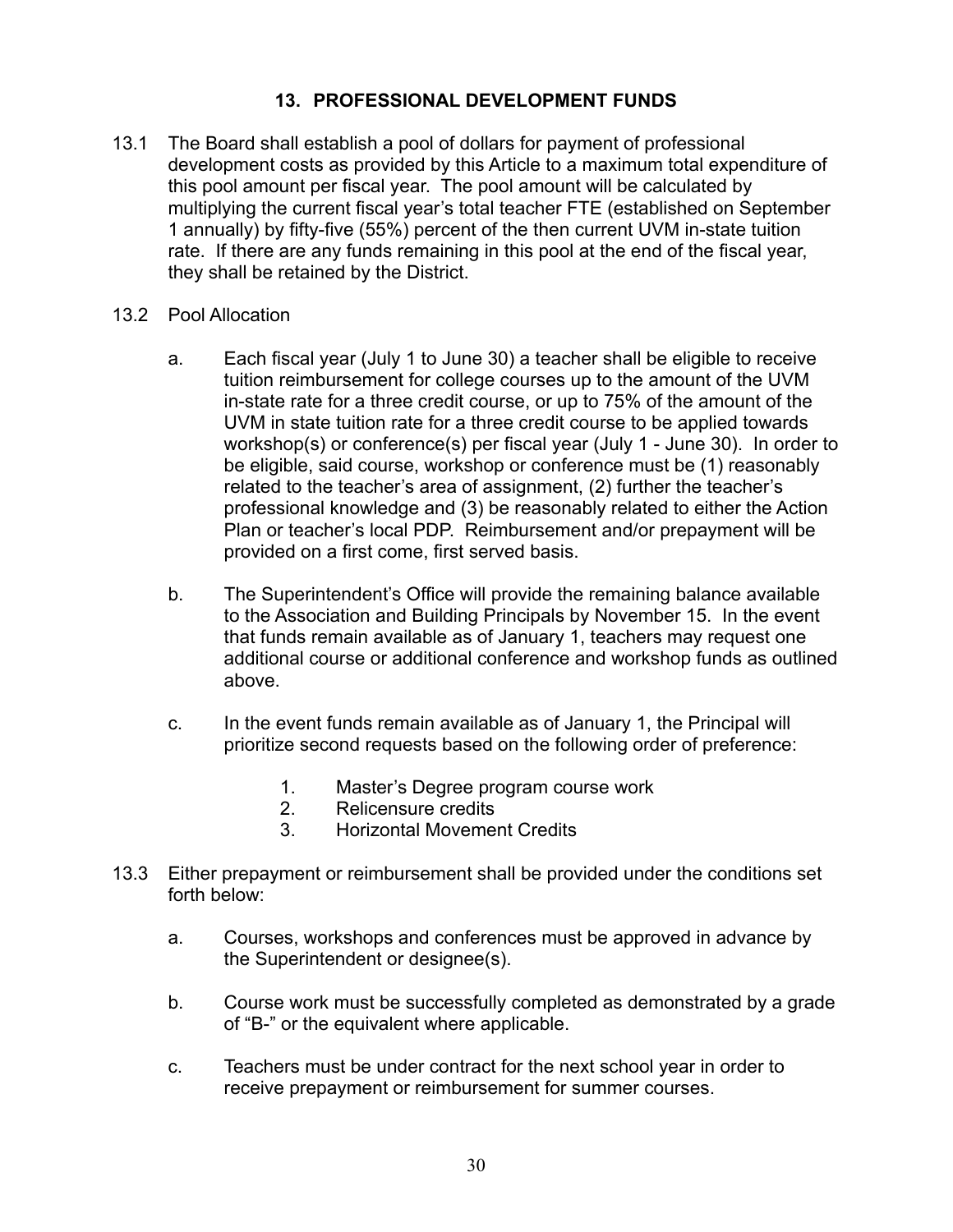- d. Reimbursement shall be limited to the actual course, conference or workshop cost not to exceed the amounts outlined above.
- e. Courses will be credited against a teacher's entitlement for the fiscal year (July 1 to June 30) in which the course, workshop or conference is completed.
- f. The District shall prepay tuition costs for approved courses. Costs related to workshops and conferences shall be reimbursed upon proof of completion and/or attendance as applicable. In cases of prepayment, teachers not successfully completing the course or workshop shall reimburse the district through payroll deduction.
- 13.4 Required Course Work Any course which the administration or Board requires a teacher to take shall be paid for by the Board. Such Board payment shall not count as tuition reimbursement provided to each teacher under the terms of this article. In the event the Board requires a teacher to take a course or examination for the purpose of attaining HQT status the costs related thereto shall be paid by the Board and shall not reduce professional development monies provided under this Article.
- 13.5 In the event the District intends to implement a new board or administration initiative based on a recommended course of development or training, teachers shall be notified in advance.
- 13.6 Teachers who qualify for National Board Teacher Certification under Article 46 of this agreement, shall be able to apply professional development funds up to the cost of one UVM three (3) credit course at the instate rate as provided in 13.2(a) towards the cost of the National Board certification renewal fee.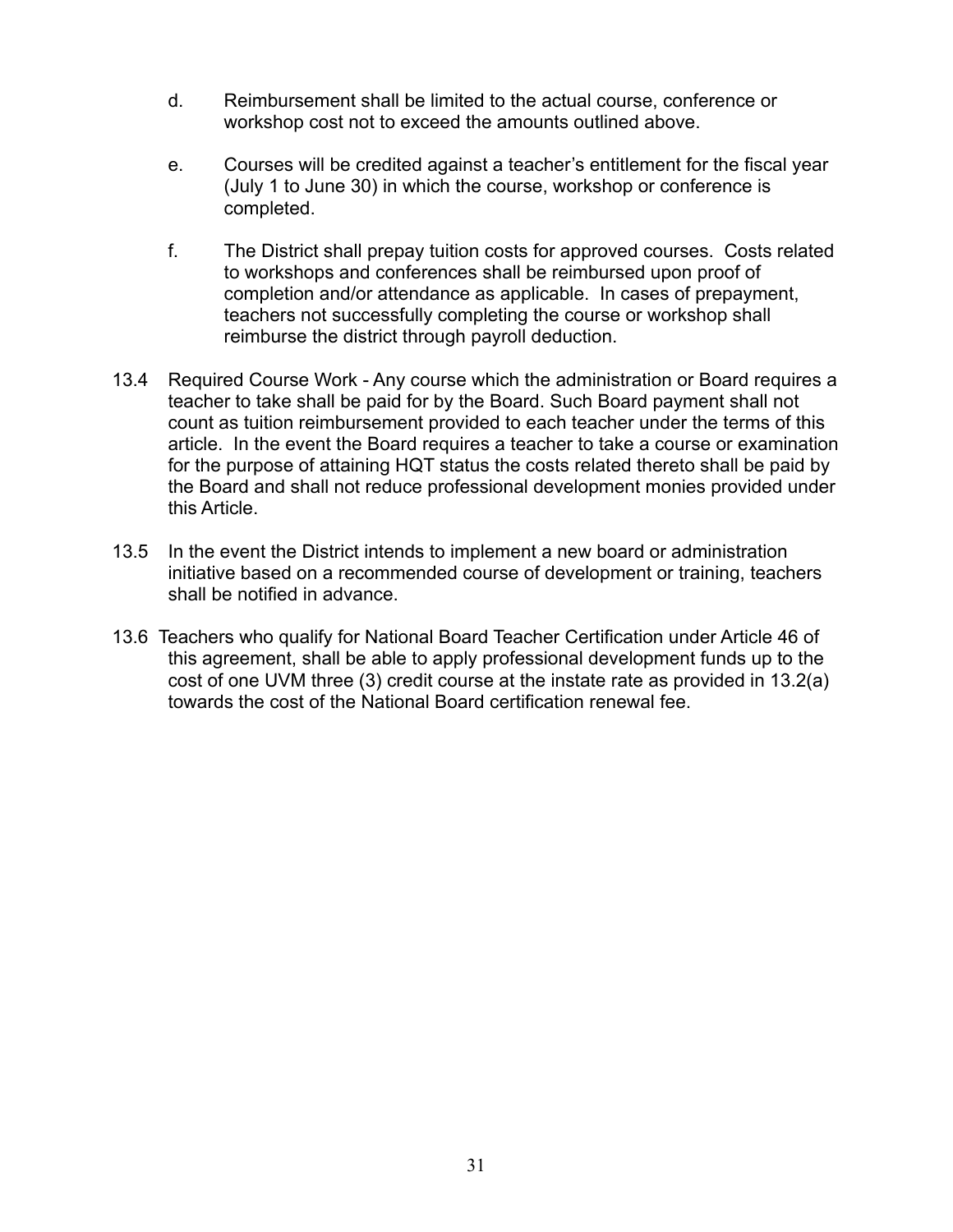#### **14. LEAVE DEFINITIONS**

<span id="page-31-0"></span>14.1 In accordance with the provisions of 15 VSA Chapter 23 and 18 VSA Chapter 106, a party to a civil union shall be included in any definition or use of the terms "spouse", "family", "dependent", "next of kin", and other terms that denote a spousal relationship as those terms are used in the leave provisions of this Agreement.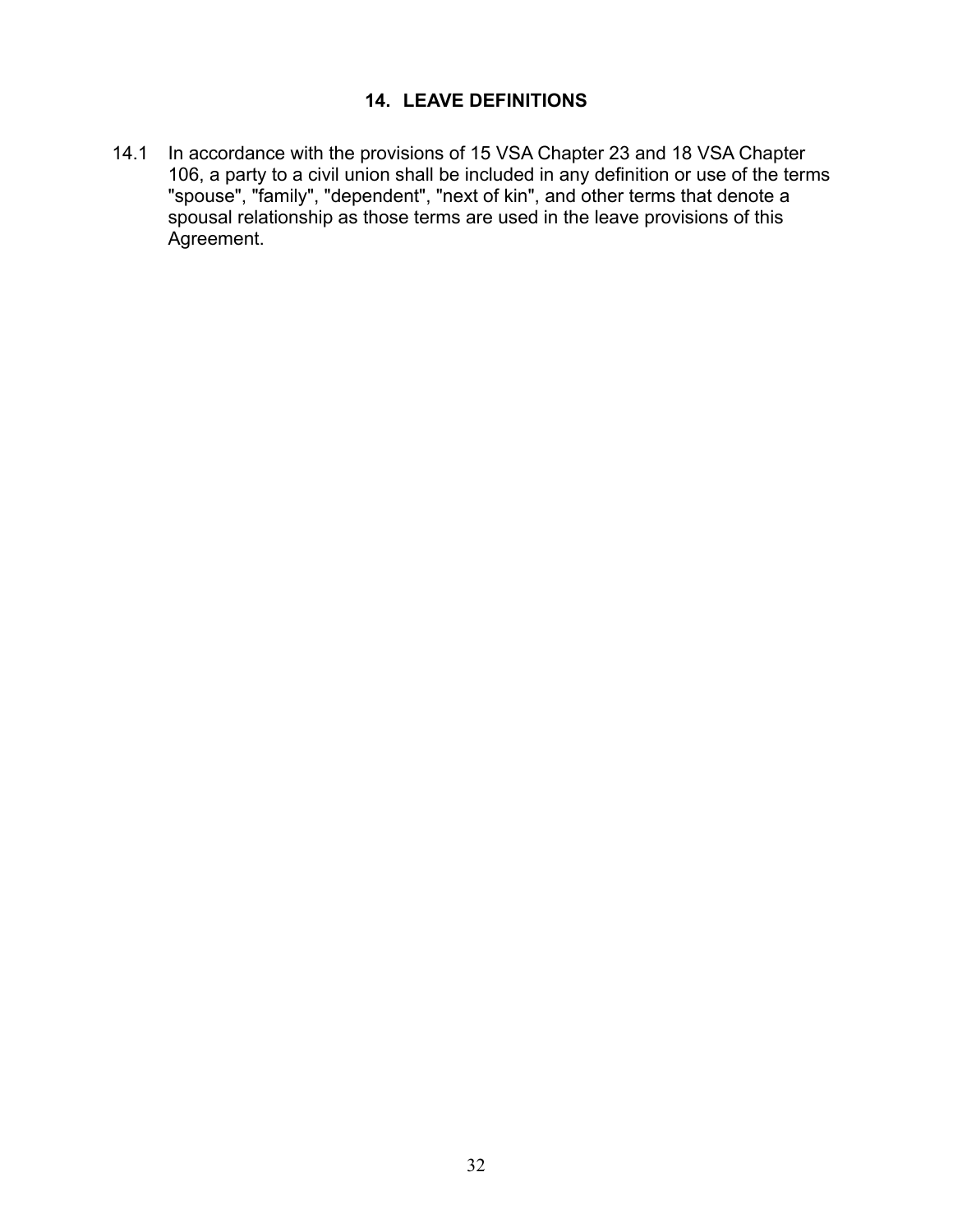### **15. LEAVES OF ABSENCE**

- <span id="page-32-0"></span>15.1 Leaves of absence of more than 15 school days without pay may be granted at the discretion of the Board. The Superintendent may grant unpaid leaves of absence of 15 or fewer school days.
- 15.2 A teacher shall submit a written application for a leave of absence not covered elsewhere in this contract for more than 15 school days to the Superintendent. Upon the recommendation of the Superintendent, the Board will consider the request. The Superintendent will recommend and the Board shall grant said request only after ascertaining the instructional program is not likely to suffer because of the teacher's absence.
- 15.3 Leaves of absence shall be without pay or benefits, unless required by statute.
- 15.4 A returning teacher will be placed on the same salary schedule step that he/she was on when leave commenced. A returning teacher shall have all insurance benefits and accumulated sick days as provided by the contract at the time of his or her return subject to insurance carrier regulations.
- 15.5 The teacher shall notify the Superintendent in writing by March 1st of the year of his/her leave, whether or not he/she wishes to return to the District. Failure to notify the Superintendent of said intent to return shall have the same effect as though the teacher had indicated he/she did not wish to return.
- 15.6 Leaves of absence shall normally be for one (1) year in length, commencing in August. Leave requests will be submitted in writing by March 1st for leaves commencing in August. Applications based on pressing personal reasons may be submitted at any time.
- 15.7 Group health insurance, life insurance, and sickness and accident income protection insurance and other benefits will not be provided during such leave. However, subject to the insurance carrier's regulations, a teacher may continue the group insurance coverage provided by the school district by paying his/her premiums while on leave.
- 15.8 Staff on a Leave of Absence are subject to the RIF and non-renewal provisions of this contract.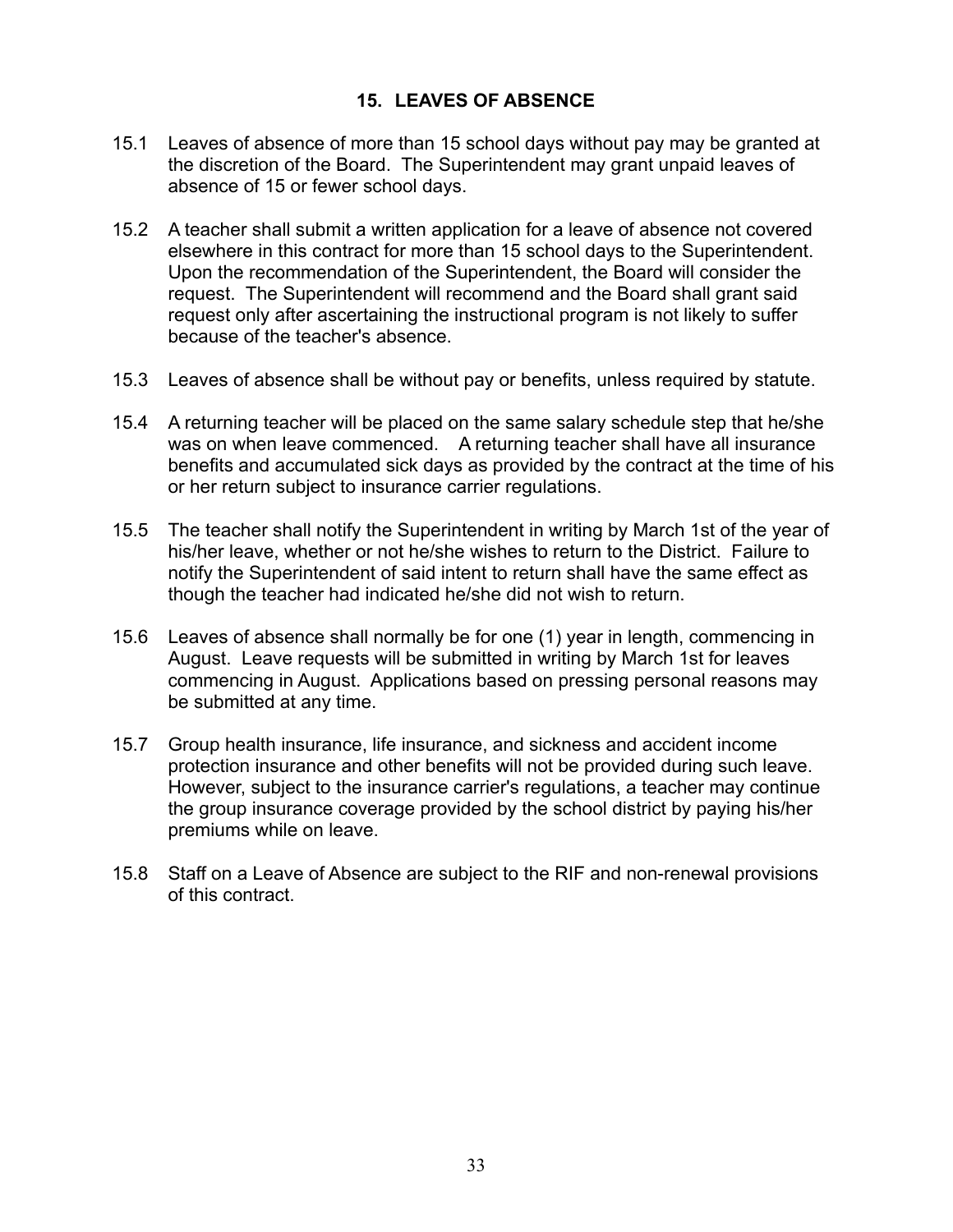#### **16. SICK LEAVE**

- <span id="page-33-0"></span>16.1 All teachers shall be entitled to 150 hours paid sick leave per year, accumulating to a maximum of 600 hours. As a result of this provision, the maximum number of sick days a teacher would be entitled to during any contract year would be 750 hours (up 600 hours accrued plus up to 150 hours awarded annually).
- 16.2 Long Term Disability Insurance. Teachers shall be entitled to coverage under a long term insurance plan pursuant to the regulations, terms and conditions of the insurance carrier. Said plan shall provide an eligible teacher, on a monthly basis, sixty-six and seventh tenths percent (66.7%) of said teacher's salary. Said disability plan shall have a ninety (90) calendar day elimination period and will provide benefits to age 65.
- 16.3 The Board will pay 100% of the premium cost of this long term disability insurance plan. Premiums paid by the District and/or a teacher will be added to an employee's W-2 statement of total wages and shall be subject to federal and state income taxes.
- 16.4 In the event the teacher becomes permanently disabled, the teacher shall apply to the State Teachers' Retirement Program for benefits, including health insurance. If the teacher is determined eligible for health insurance coverage through the Teachers' Retirement Program, the Board will reimburse the teacher for his/her share of the premium costs for membership in the VEHI Dual Option plan or comparable plan offered by the Vermont State Teachers' Retirement for a period of six (6) consecutive months commencing with the notification date of eligibility for disability benefits or the end of the school year, whichever is greater. If the teacher elects coverage under a more expensive health insurance plan offered by the Vermont Teachers' Retirement System the teacher is responsible to pay the additional premium costs. However, if after application to State Teachers' Retirement the teacher is determined ineligible for insurance benefits through the Teachers' Retirement program, the Board shall continue to contribute premium costs of the medical, dental or applicable life insurance plans provided pursuant to this Agreement for a period of six (6) consecutive months commencing with the notification date of eligibility for disability benefits or the end of the school year, whichever is greater.
- 16.5 A teacher shall no longer be considered an employee of the District on the first June 30 twelve months following the date said teacher has begun receiving long term disability benefits pursuant to this Article, unless doing so is precluded by federal and/or state law.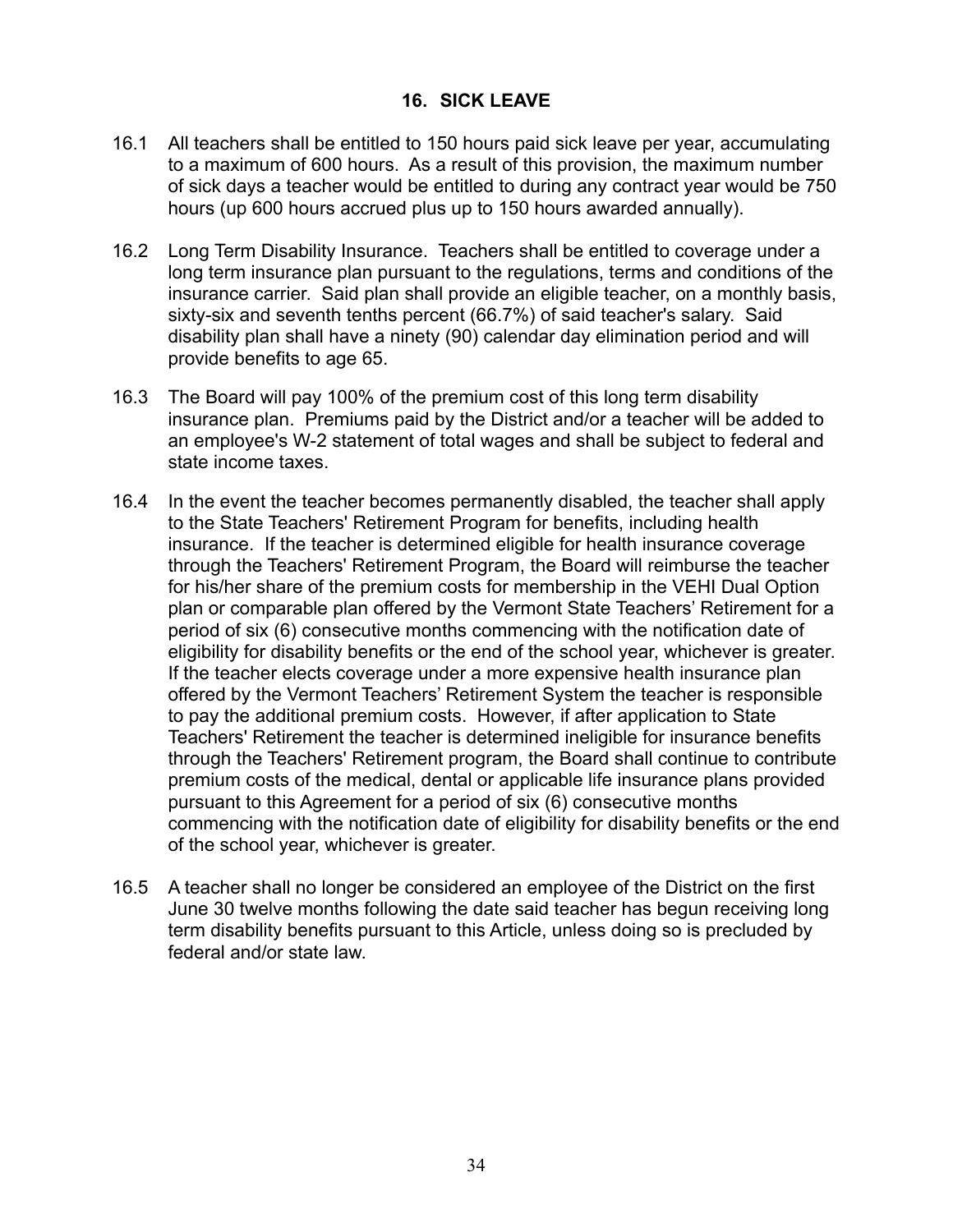- 16.6 Notice of disability shall be given by the teacher to the Superintendent as early as determinable. A teacher who is disabled shall be allowed to continue in the teacher's regular employment as long as the teacher is medically able to perform the teacher's full and regular teaching duties. It shall be the right of the Superintendent to require periodic medical certification in writing from the teacher's physician attesting to this fact. At such time as the teacher is certified by the teacher's physician as no longer able to continue working, the teacher shall be entitled to go on sick leave. A physician's certification may be required for any temporary or permanent medical disability. Teachers who are utilizing paid sick leave shall apply for long term disability insurance at the earliest appropriate date and shall convert from sick leave to insurance coverage upon the completion of the ninety (90) calendar day elimination period provided by the insurance policy. A teacher returning from leave will be restored to the teacher's former position, provided such position continues to exist. No salary increment shall be given for any school year in which the teacher has worked less than ninety (90) days.
- 16.7 Sick leave cannot be used for elective procedures or the recovery period related to said procedure. Elective procedures include but are not limited to any procedure that is not an immediate medical necessity or is not defined as a serious medical condition as defined by FMLA/VPFL or then current federal or state law. (See Appendix H for additional information regarding serious medical conditions.)
- 16.8 In the event a teacher experiences a disabling illness or injury, has exhausted all of his her personal paid leave, and has applied for coverage under the terms of the group Long Term Disability (LTD) Plan, members of the Association may donate personal leave to said teacher. The amount of donated personal leave provided to the teacher shall not exceed the amount of leave required to meet the elimination period for coverage under the LTD Plan. In the event the teacher is determined to be ineligible for coverage under the LTD plan the teacher's ability to utilize donated personal leave will cease.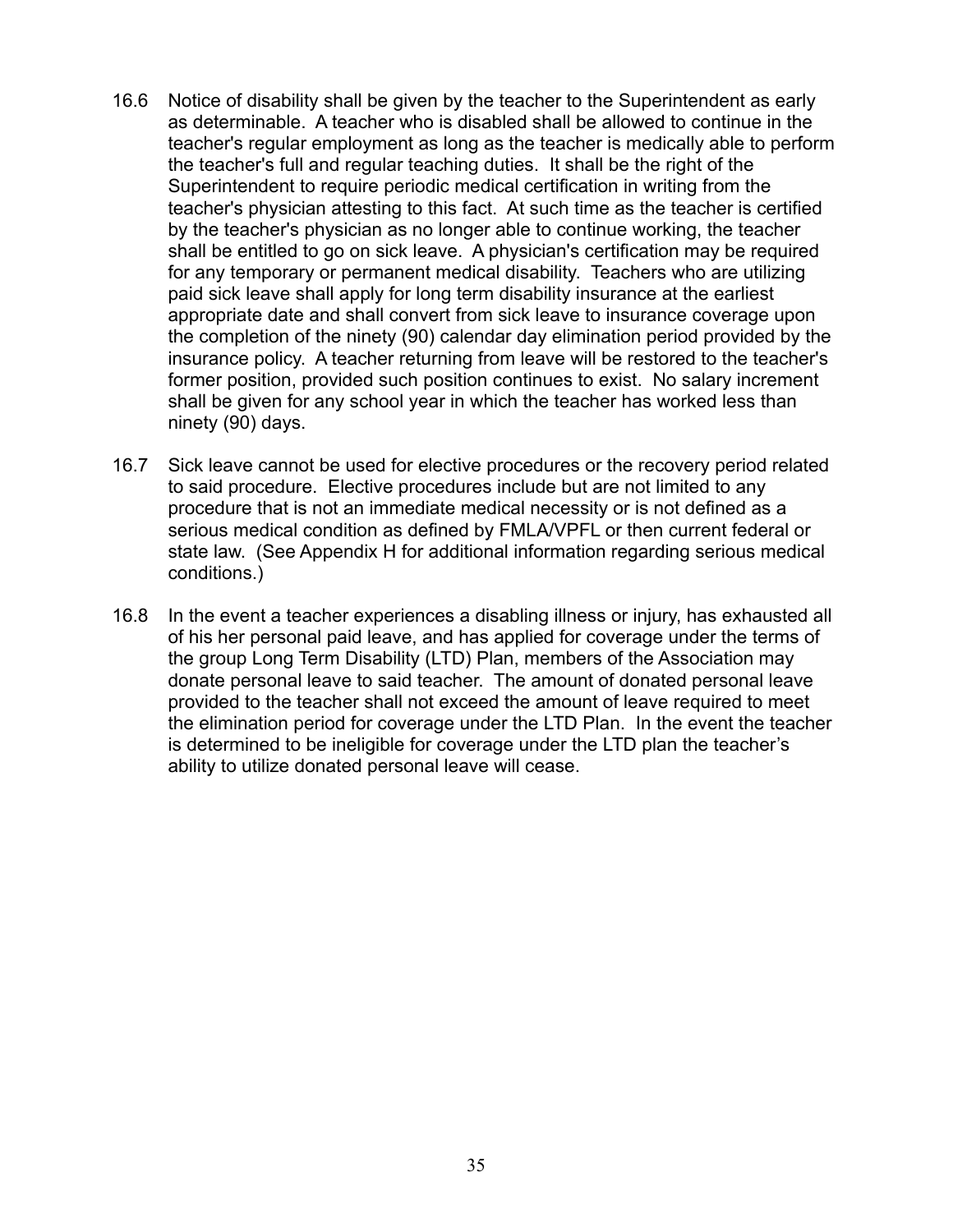#### **17. PERSONAL LEAVE**

#### <span id="page-35-0"></span>17.1 Use of Leave

- a. The Board will grant paid personal leave to full time teachers, up to 22.5 hours in any one (1) year starting, such leave not to be cumulative from year to year. The number of hours of personal leave shall be pro-rated for teacher employed less than 1.0 FTE. Personal leave under this article is for the conducting of business or personal affairs, which cannot reasonably be accomplished at any time other than when the teacher is regularly scheduled to be on duty.
- b. Personal leave shall not normally be used to extend holidays, school breaks, or vacations. However, each teacher may submit a request to the Director of Human Resources to use personal leave on such days once during the lifetime of this agreement.
- c. In the event the teacher applies to use personal leave to extend under sub-section 17.1 b herein more than once during the lifetime of this agreement, the Director of Human Resources has discretion to authorize such leave so long as the teacher indicates in writing why personal leave is needed again and as long as such purpose is an appropriate use of personal leave as defined in 17.1a.
- d. In no case shall the use of personal leave to extend holidays, school breaks or vacation result in more than ten percent (10%) of the teaching staff being absent on the same day. Therefore such requests granted by the Director of Human Resources will be granted on a first come, first served basis.
- e. Whenever possible, leave under this Article shall be with at least forty-eight (48) hours advance notice to the Principal or his or her designee
- 17.2 The parties agree that teacher attendance on professional days is of great value to the school community, and therefore agree that teachers should make every effort to avoid scheduling personal leave on professional days
- 17.3 At the discretion of the Superintendent, additional personal days may be granted upon application.
- 17.4 Inappropriate use of personal leave may be grounds for disciplinary action.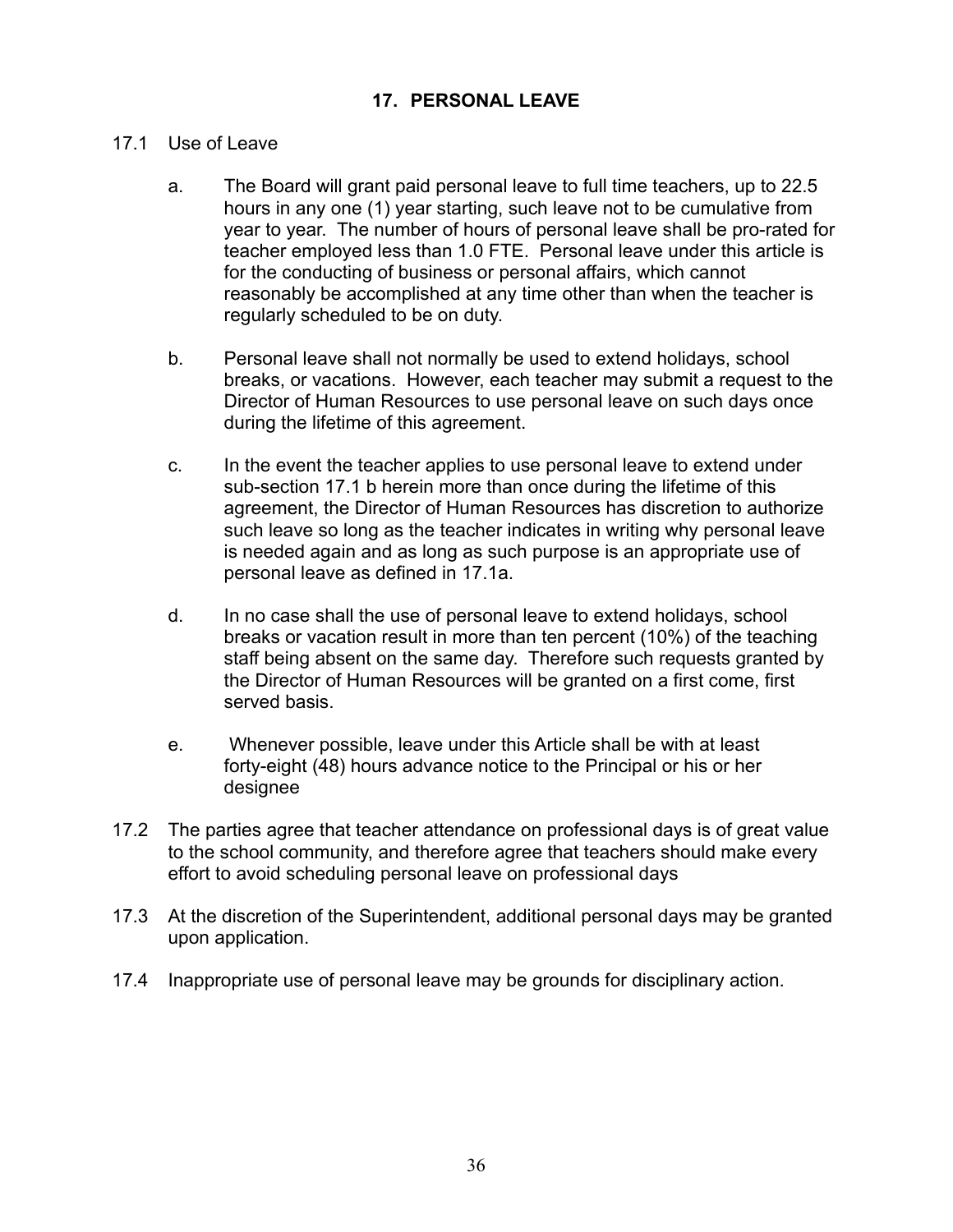### **18. BEREAVEMENT LEAVE**

- 18.1 Teachers will be provided with 37.5 hours pay annually for bereavement purposes.
	- a. Up to 37.5 hours will be allowed for death in the teacher's immediate family or household. The immediate family shall include husband, wife, civil union partner, guardian, son, daughter, father, mother, brother, sister, father-in-law, mother-in-law, parent of civil union partner, or resident of the teacher's household.
	- b. Up to 7.5 hours will be allowed for death of a close relative (other than those listed above) or of a close friend.
	- c. Additional bereavement leave may be provided, either in hours or in definition of family, at the discretion of the Director of Human Resources. Subject to the terms of this article, leave can be used to attend memorial services.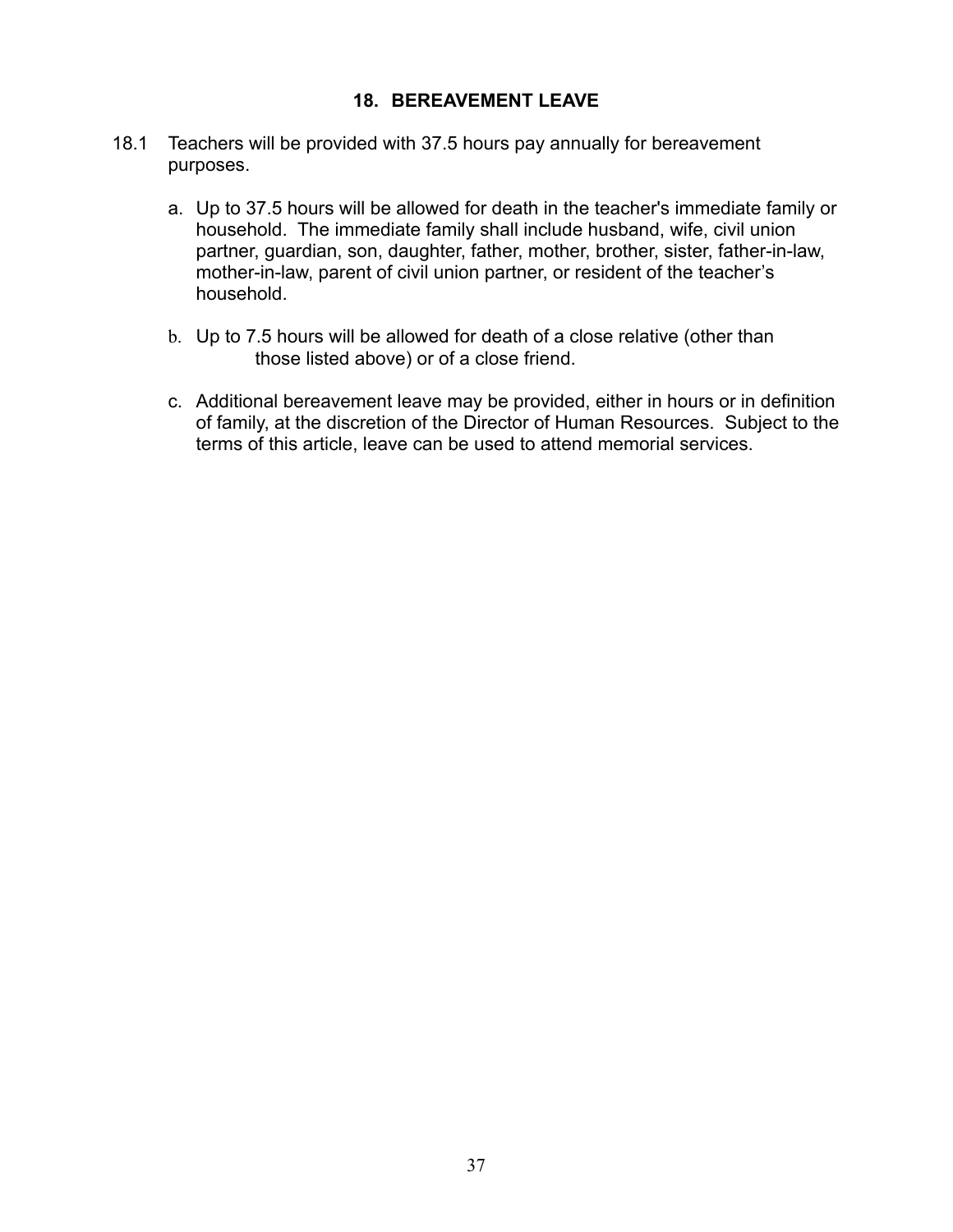### **19. FAMILY SICK DAYS**

- 19.1 Up to 75 hours of a teacher's accumulated sick leave may be used for illness or medical appointments in the teacher's immediate family.
- 19.2 For the purposes of this article, the immediate family shall include spouse or civil union partner, guardian, son, daughter, father, mother, brother, sister, father-in-law, mother-in-law, parent of a civil union partner, member of the immediate household or other close relative as approved by the Superintendent or his/her designee.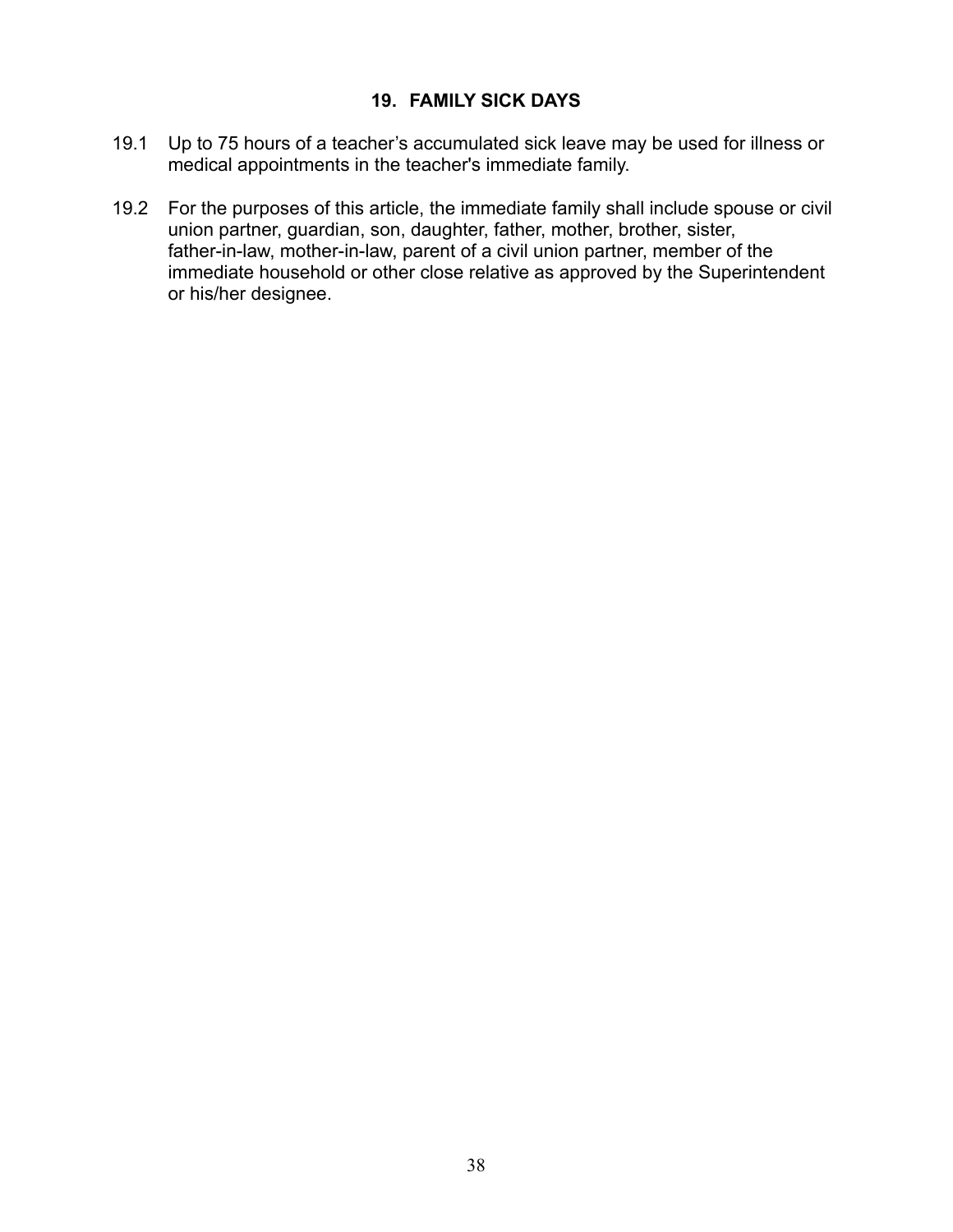### **20. MILITARY LEAVE**

- 20.1 The District shall grant unpaid leave to a teacher who is a duly qualified member of the "reserve components of the armed forces" for the purposes of receiving military training. The teacher shall, except in cases of emergency, provide at least three weeks' notice of such leave. Benefits and seniority will be extended during periods of such leave up to one year or as required by federal and state law.
- 20.2 The District shall grant such unpaid leave and reemployment rights as required by state and federal law for any teacher who enters the Armed Forces of the United States whether by draft or voluntary enlistment.
- 20.3 In the event a teacher is called up for active duty, the Board will make up the difference between the teacher's military pay and the salary the teacher would have received if he or she had been teaching during the same period of time, if any. The Board will continue to pay its share of the premiums, as outlined in Article 30 "Insurance", related to any COBRA costs for the teacher to maintain health and dental insurance for him or herself and/or any dependents covered at the time the teacher is activated, as permissible by carrier regulations.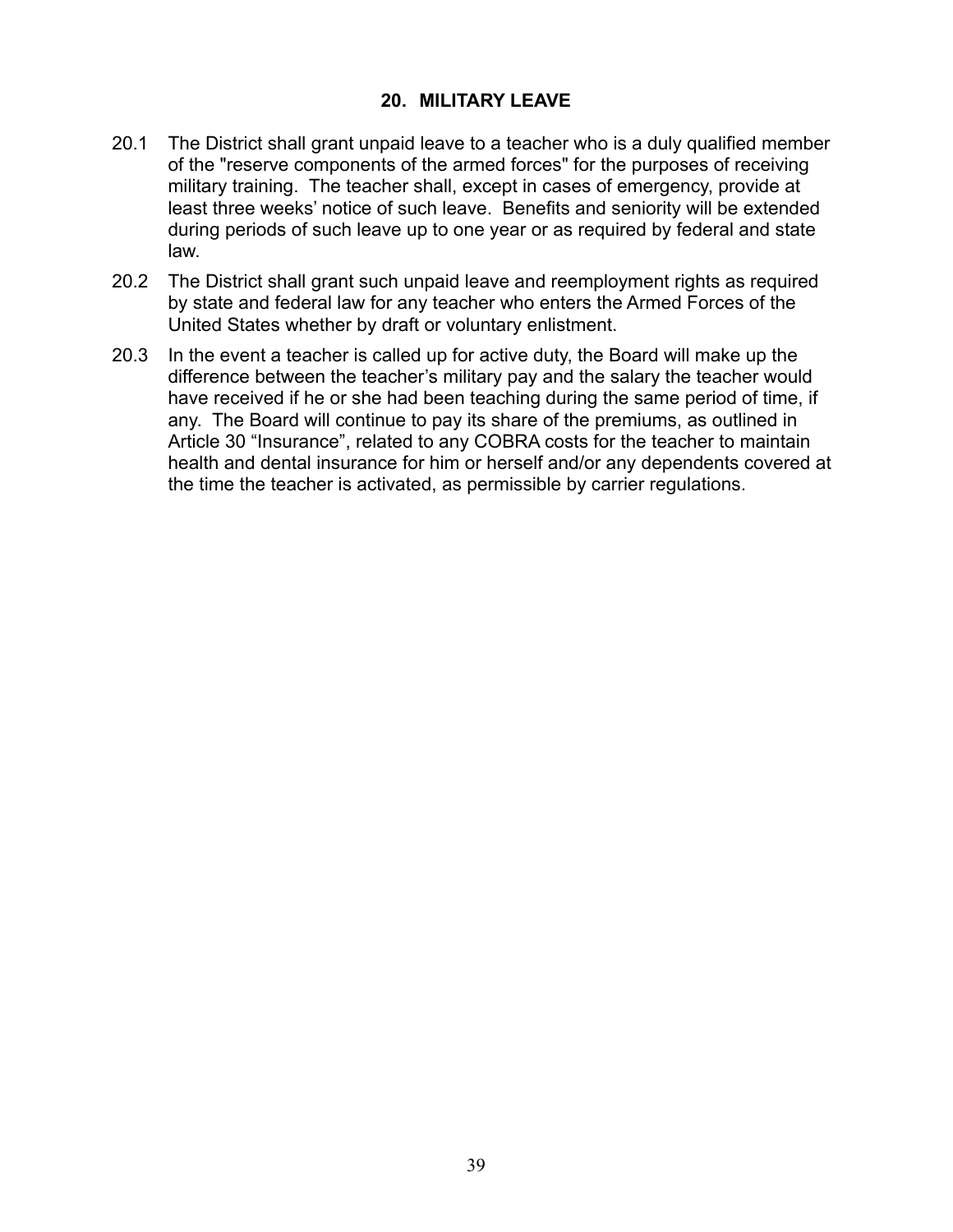# **21. JURY DUTY**

21.1 Leave will be granted for jury duty. The school district will compensate the teacher on jury duty for that difference which exists between the jury person's fee received and the regular pay which the teacher would have received had he or she been at work.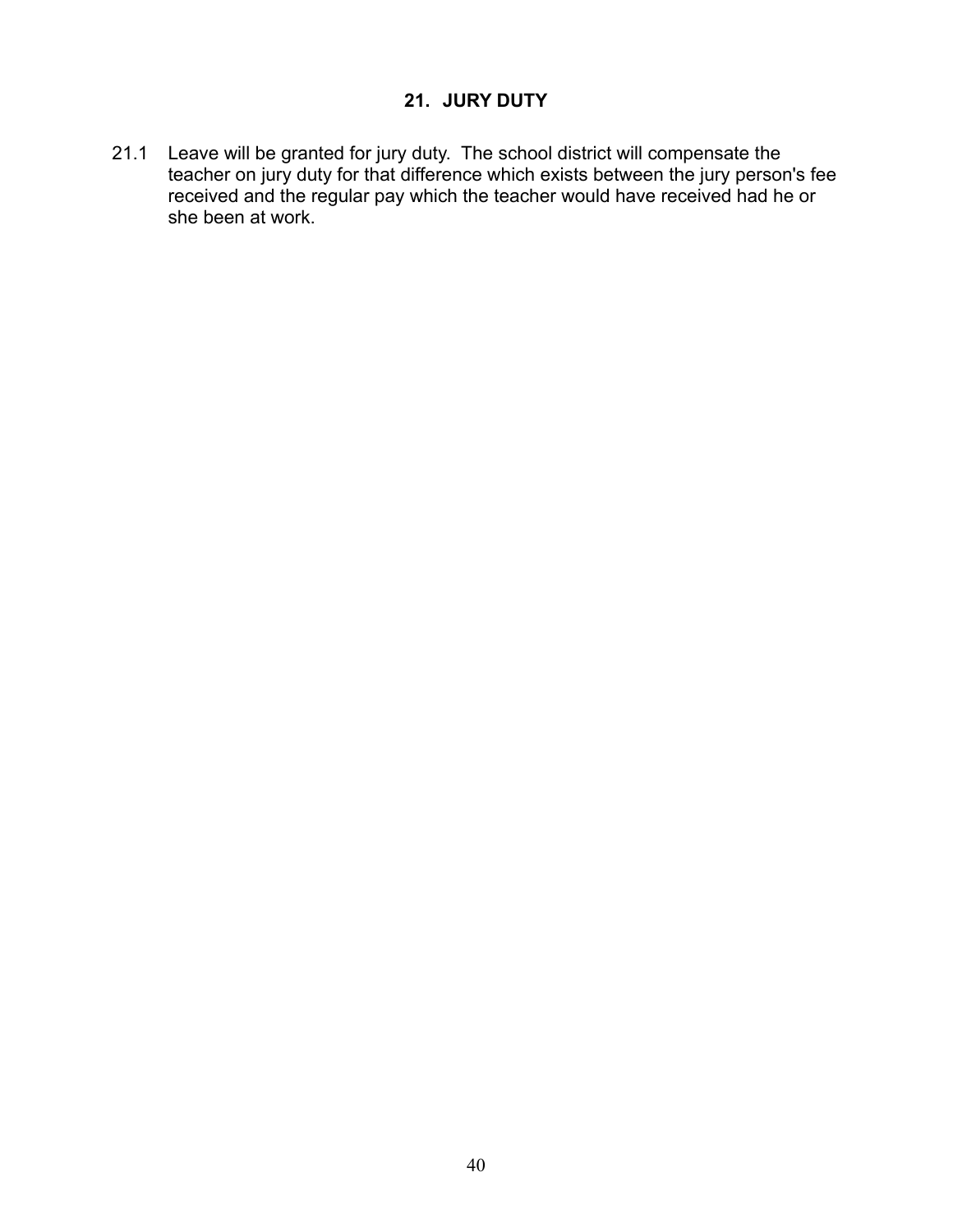## **22. STATUTORY LEAVE**

- 22.1 To the extent that the following statutory provisions are applicable to the Board, the Board shall comply with the requirements of the Federal Family and Medical Leave Act (FMLA) and the Vermont Parental and Family Leave Act (VPFL). Leave pursuant to each of these Acts shall be provided in according to the Board's policies and practices. Pursuant to these policies and practices, whenever an employee is entitled to and/or granted paid or unpaid (disability) leave or family leave pursuant to the terms of this Agreement and the employee is also entitled to leave pursuant to the FMLA and/or VPFL for the same occurrence, both the leave provided pursuant to the Agreement and that which is provided pursuant to the FMLA/VPFL will be provided concurrently.
- 22.2 FMLA/VPFL leave will be provided concurrent with Worker's Compensation benefits when concurrent entitlement exists. All other matters regarding the administration of leave provided pursuant to the FMLA and the VPFL shall be as provided by the District's policies and practices.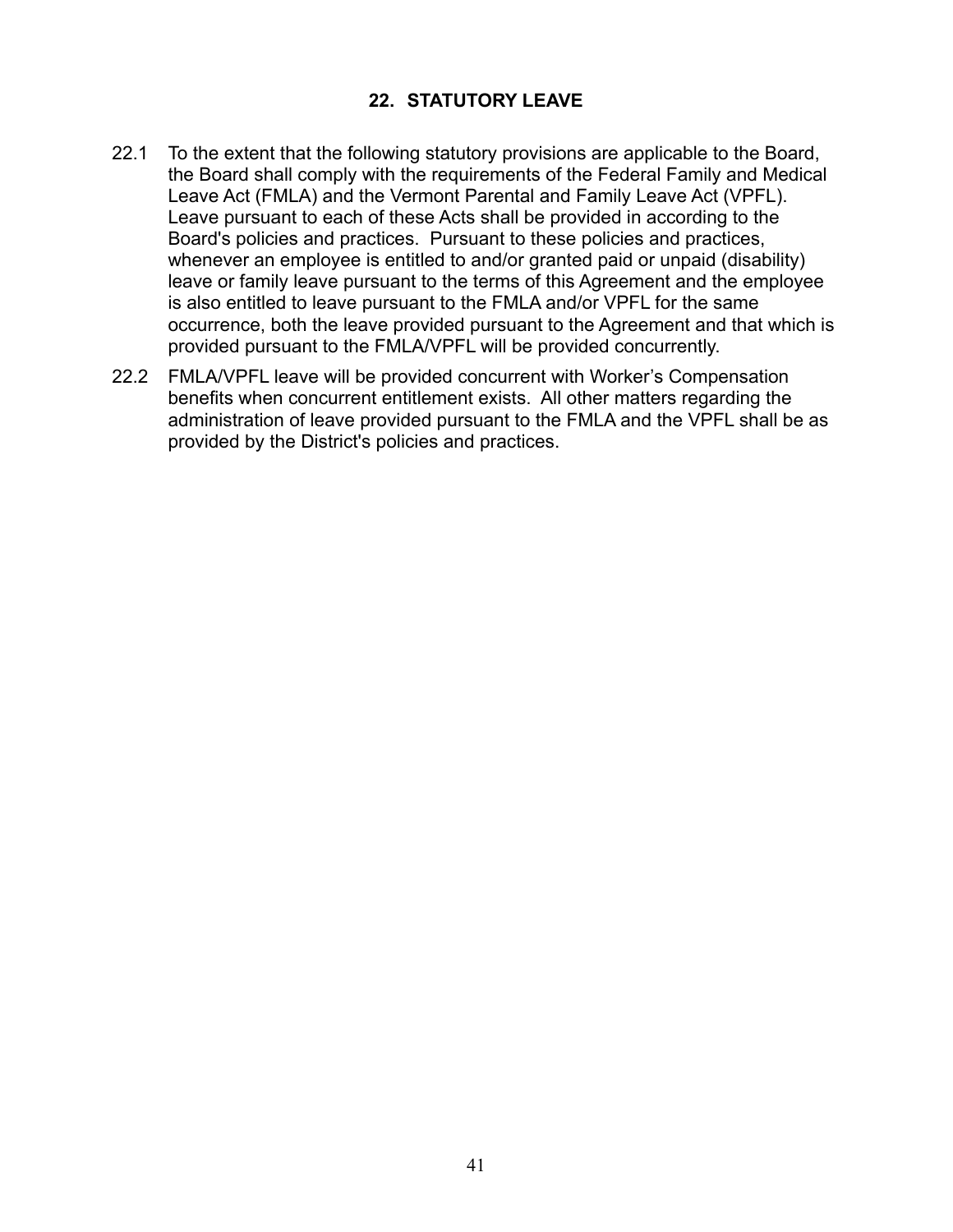# **23. PROFESSIONAL LEAVE**

23.1 The principal may grant paid professional days to a teacher to attend programs, engage in school visitations, or participate in other activities of an educational nature.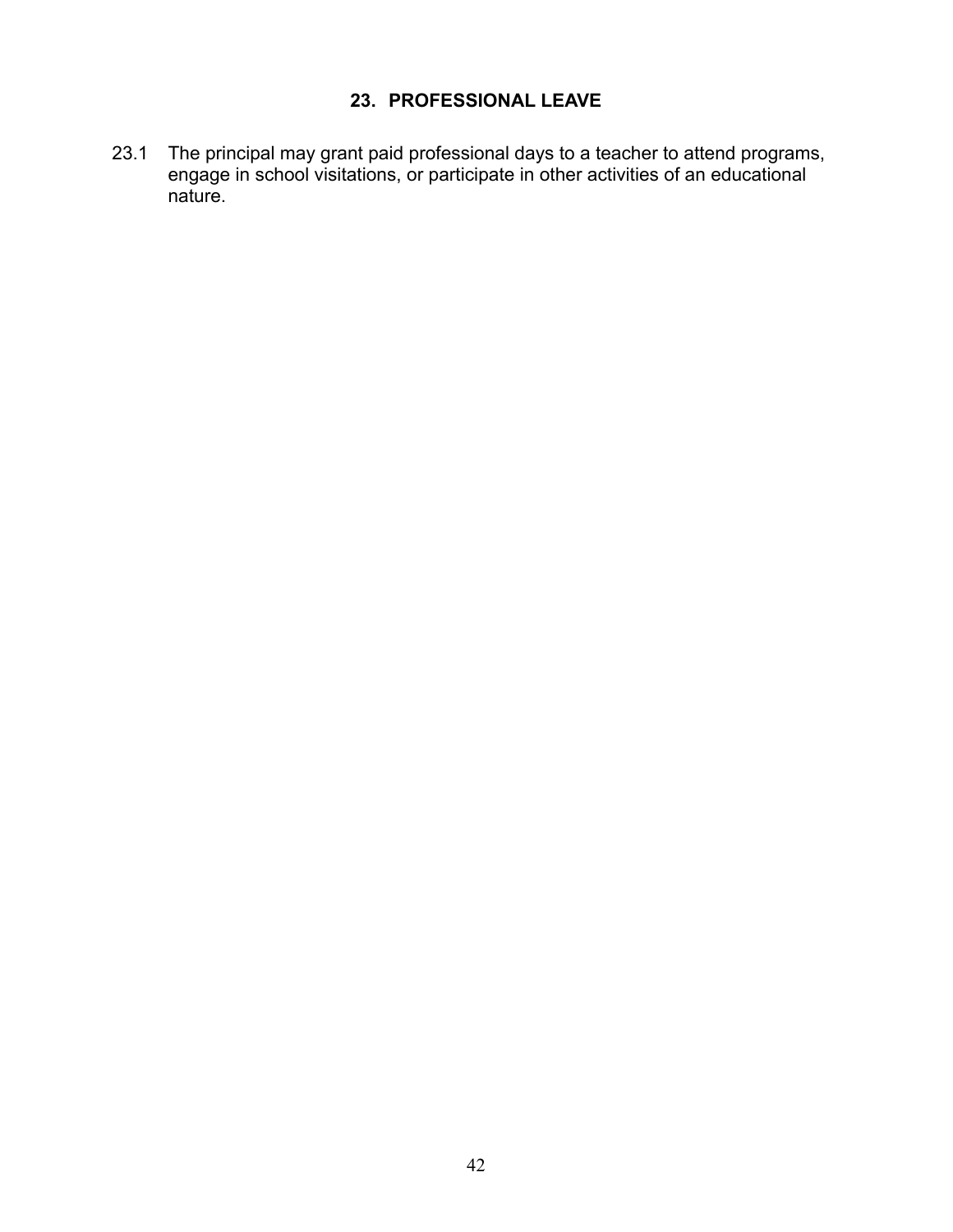### **24. RELIGIOUS OBSERVATIONS**

24.1 Up to 15 hours per year shall be granted by the Administration, without the loss of pay, for religious observances provided that attendance at school on such days would prevent the teacher from participating in a specific religious practice on that day. Should any question arise concerning the application of this contract provision, the teacher's clergy shall be considered the proper authority for resolution. In all instances of absence for religious observances, notice must be given to the Principal at least 48 hours prior to such absence. Principals may request teachers to provide a list of anticipated religious observance requests at the beginning of the school year. For any additional hours beyond the maximum provided by this Article, teachers may elect to use personal leave or request unpaid leave.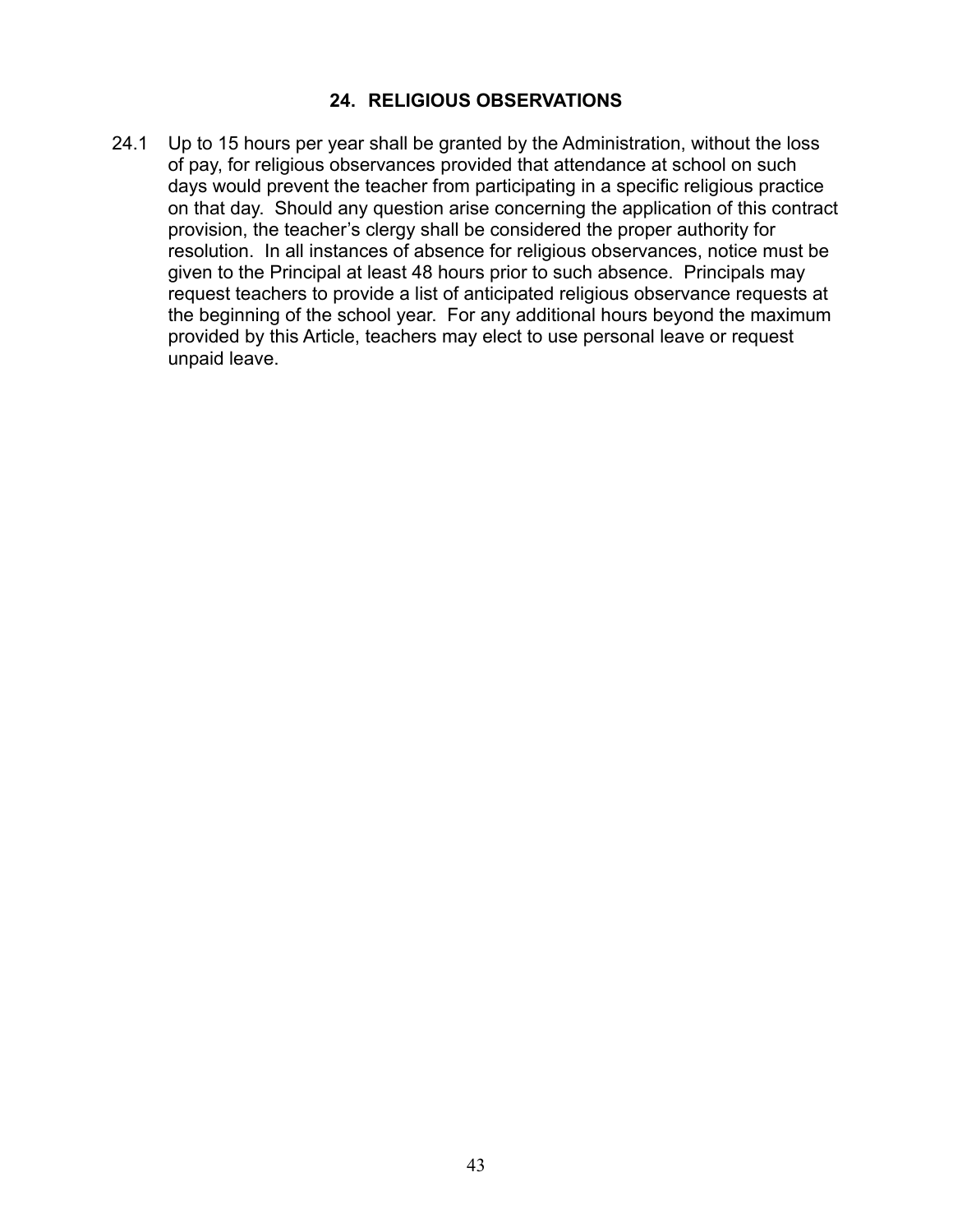### **25. TOWN MEETING DAY LEAVE**

- 25.1 If school is in session on Town Meeting day, teachers who are elected public officials who have responsibilities in their elected capacity on Town Meeting Day, will be granted paid leave that day by the Board.
- 25.2 If school is in session on Town Meeting day, teachers who reside in towns where in order to exercise their voting rights they must be present at Town Meeting will be granted paid leave for that day by the Board.
- 25.3 Teachers must notify their principal by February  $15<sup>th</sup>$  annually of their intent to use this leave and must state why they qualify for the leave.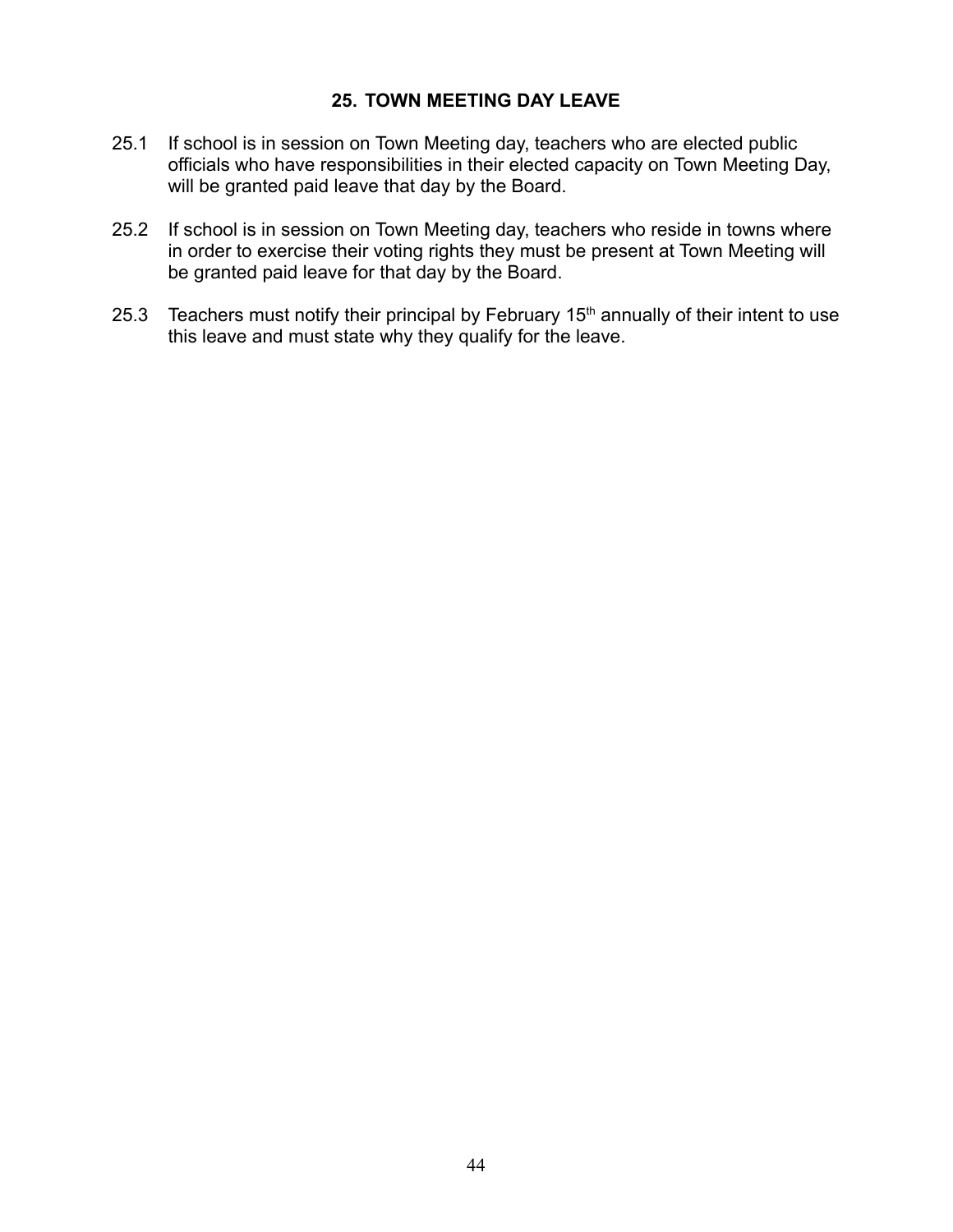## **26. MEDICAL EXAMINATION**

- 26.1 Any reasonable request by the Board that a teacher have a medical examination, immunization, x-ray, or other medical procedure shall be performed by a physician of the teacher's choice, with the cost of such medical services to be borne by the Board. A teacher's immediate supervisor may, with the consent of the Principal request that a teacher submit to a medical examination at any time the supervisor has reason to believe that the teacher's health is such as to create a condition of jeopardy to the school program or to the well-being of students and other school personnel.
- 26.2 Any time that the Board has reason to believe that a teacher's health is such that additional medical information is needed to determine that there is no jeopardy to the school program or to the well-being of the teacher, students or other school personnel, said teacher may be required to submit to a medical examination by a physician or other health care provider of the Board's choice and at the expense of the Board. Said teacher shall sign a medical authorization form for the release of the results of such examination to the Board as noted herein.
- 26.3 Copies of all such medical reports noted herein shall be sent by the physician or other health care provider to the teacher and the Superintendent. The Superintendent shall treat such information in strict confidence.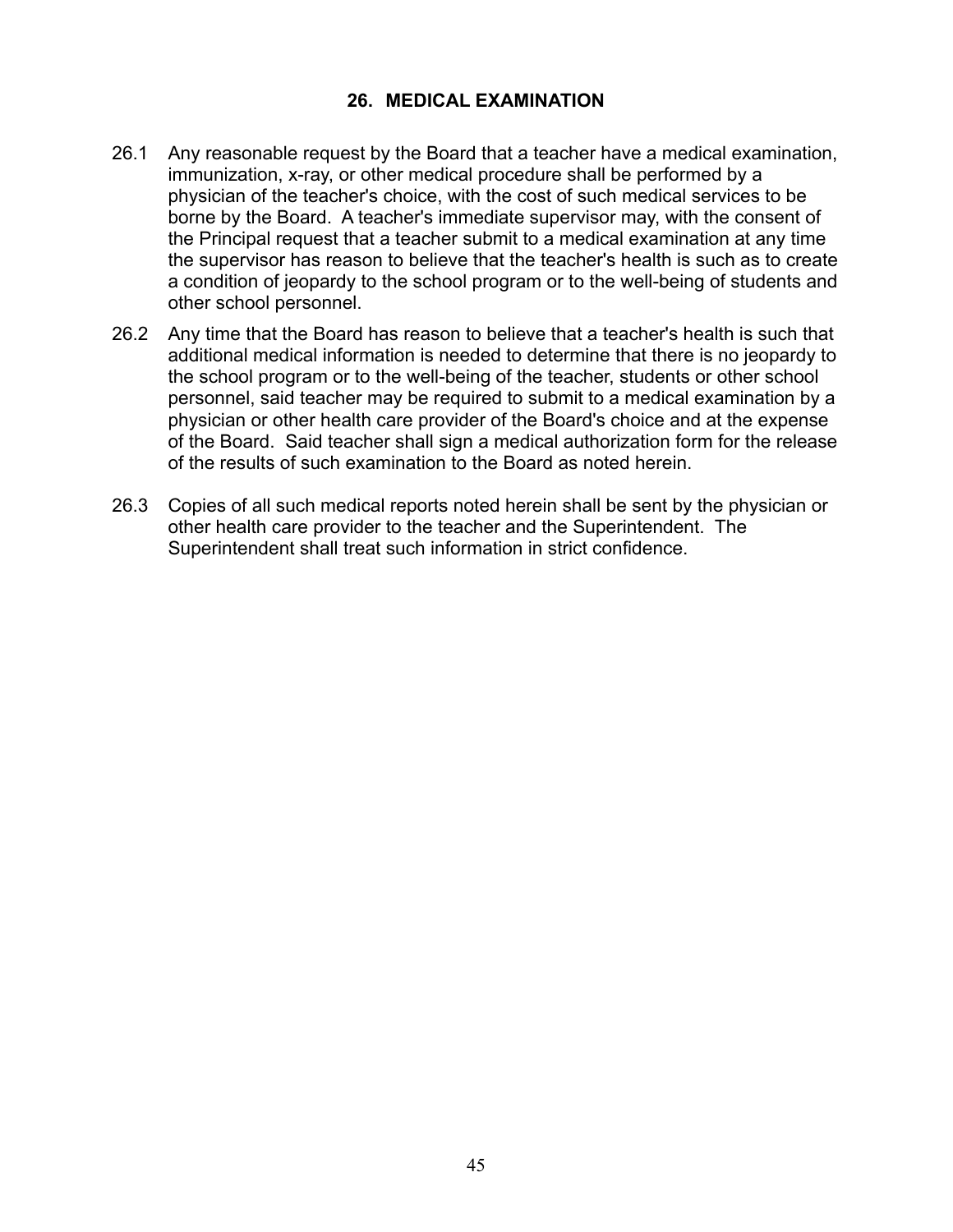### **27. TEACHER LIABILITY**

- 27.1 The Board agrees to reimburse teachers for any loss, damage or destruction to clothing, vehicle or other personal property, which occurs as a result of any malicious acts against the teacher while he or she is on duty on the school premises, or involved in any authorized school functions away from the school premises. When absences arise from such assault or injury, the teacher shall not forfeit any sick leave or personal leave. The Board's liability for said damage to vehicles will be equal to the deductible costs for the teacher, with a maximum of \$1,000. There will be a \$500 per occurrence limit on all other personal claims, and a \$50 minimum.
- 27.2 The Board agrees to indemnify and hold teachers harmless from any financial loss or expense, including reasonable attorney fees and costs, arising out of any claim, demand, suit or judgment by reason of any act or failure to act by the teacher, within or without the school building, provided such teacher at the time of the act or omission complained of, was neither grossly negligent nor engaging in willful misconduct, and was acting in the discharge of his/her duties within the scope of his/her employment or under the direction of the Board. The obligations of this section shall be limited by and subject to the conditions set forth in the liability insurance coverage provided by the Board for this purpose pursuant to statute.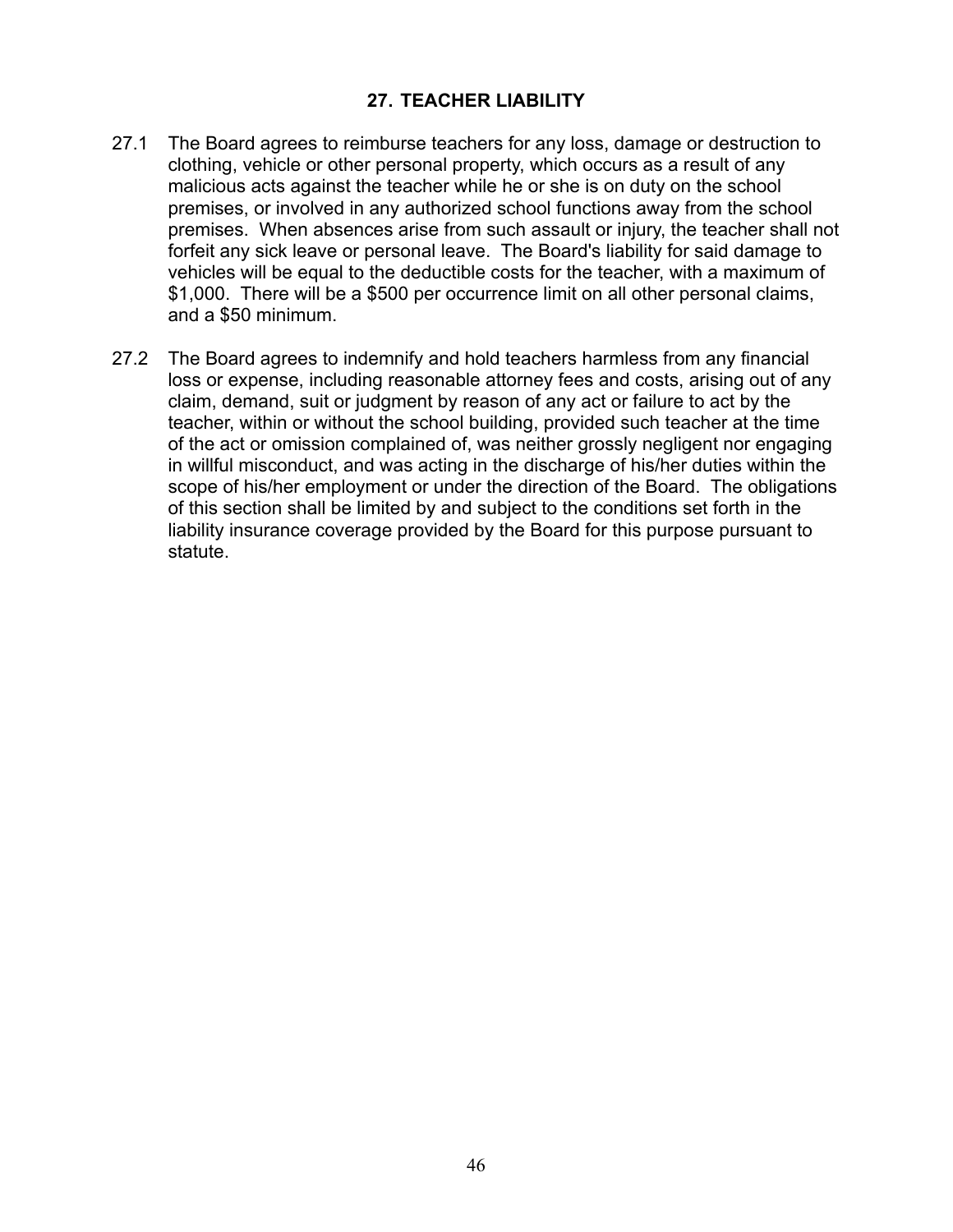### **28. INDIVIDUAL EMPLOYMENT CONTRACT ISSUANCE**

- 28.1 The Board will offer a contract of employment to a teacher annually, no later than April 1, unless the individual contract is contingent upon receipt of grant award notification(s) in which case, an offer must be made by the later of fifteen calendar days after the school budget is passed or the grant award notification is received. Individual employment contracts will indicate if a position is funded with grant monies.
- 28.2 A teacher receiving a contract shall indicate acceptance of the offer by signing and returning the contract no later than April 15. Failure to do so by the teacher may, at the option of the Board, be accepted as conclusive evidence of non-acceptance of the offer. If the contract is not returned, the position shall be considered vacant unless written agreement for an extension has been made between the teacher and the Superintendent.
- 28.3 If negotiations have not been completed and a contract ratified by both the Board and the Association before issuance of a contract, each teacher who is to be offered a contract shall sign and return to the Superintendent a Letter of Intent as set forth in Appendix D, attached to and incorporated in this contract.
- 28.4 Teachers hired to replace other teachers on leave for less than a full school year will be offered long-term substitute contracts only. Teachers hired to replace other teachers on a full year leave of absence will be offered one-year non-renewable contracts only.
- 28.5 Teachers who are assigned to teacher leader positions (such as coordinators and coaches), will be considered to be on leave from a regular teaching assignment. A teacher serving in a teacher leader role may take leave as noted for up to two consecutive years. As such, a teacher hired to fill the temporary vacancy of a teacher serving in a teacher leader role will be placed on a one year contract. A teacher serving in a teacher leader role shall continue to accrue seniority during the time that they avail themselves of the leave described in this paragraph.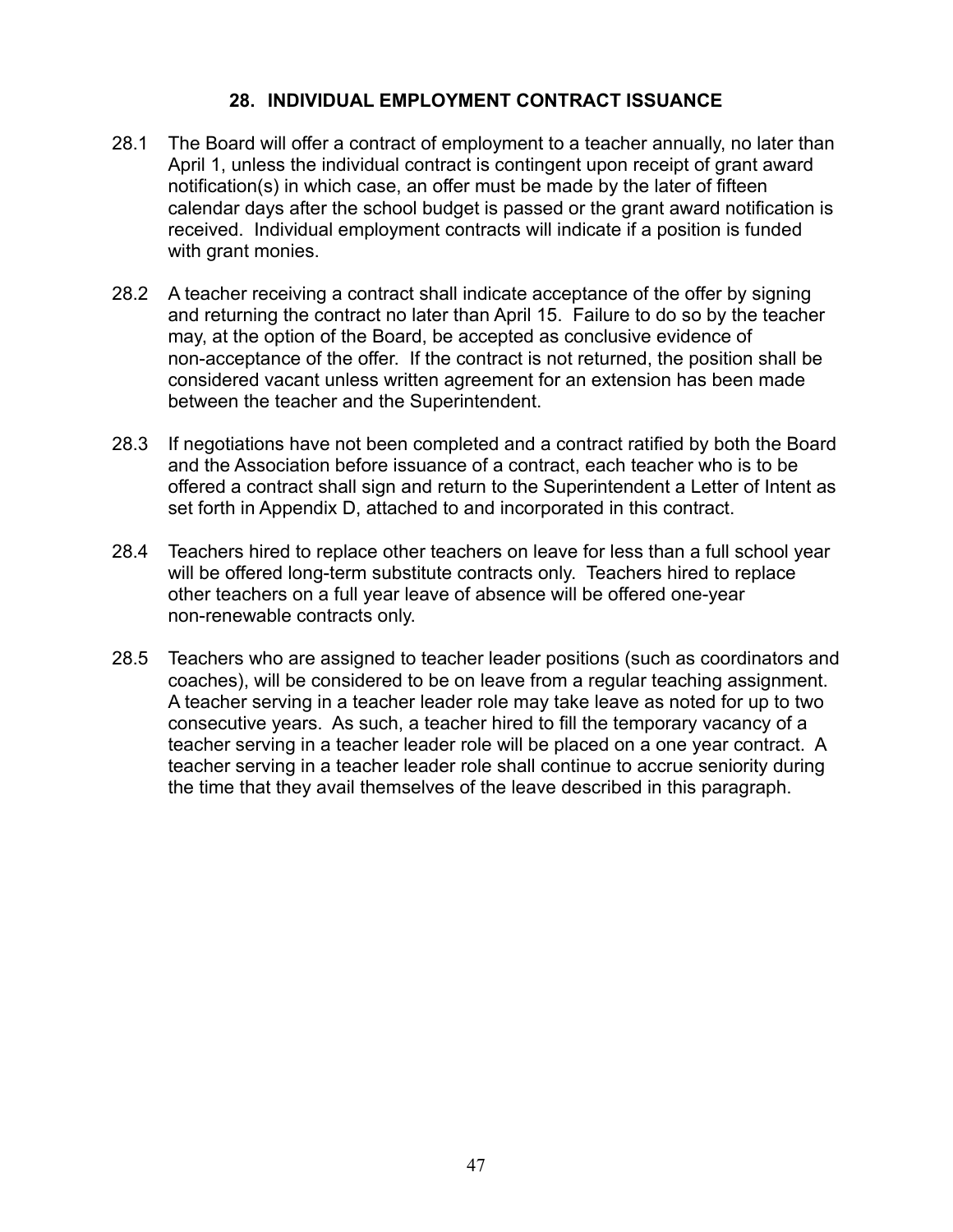### **29. CONTRACT TERMINATION & NON-RENEWAL**

- 29.1 Grounds constituting cause for non-renewal or termination of contract of a teacher who has successfully completed the initial two (2) year probationary period, must be specified in writing and may include but shall not be limited to any of the following:
	- a. Incompetence
	- b. Conduct, which impairs his or her ability or effectiveness as a teacher,
	- c. Failure to attend to duties or failure to carry out lawful orders and directions of supervisory personnel,
	- d. Physical or mental disability as indicated by competent medical evidence,
	- e. Elimination of the position to which the teacher was appointed, subject to any rights the teacher may have to another bargaining unit position pursuant to the provisions of Article 30, Reductions in Force & Recall and Bumping Rights.
	- f. Failure to have the required licensure and/or endorsements by the first student day of the contract year;
	- g. Loss of license or endorsement required for the teacher's assignment
- 29.2 Notice of non-renewal shall be in writing, shall be delivered in person by an authorized representative of the administration not later than April 15, or by registered or certified mail postmarked not later than April 15, and shall include a statement of the reason(s) why the teacher's contract is being terminated or not renewed, unless the teacher is within his/her first two years of employment with the district in which case no reason need be stated. Absence of such written notification shall indicate that the teacher involved will be offered a contract, unless otherwise stated in this agreement.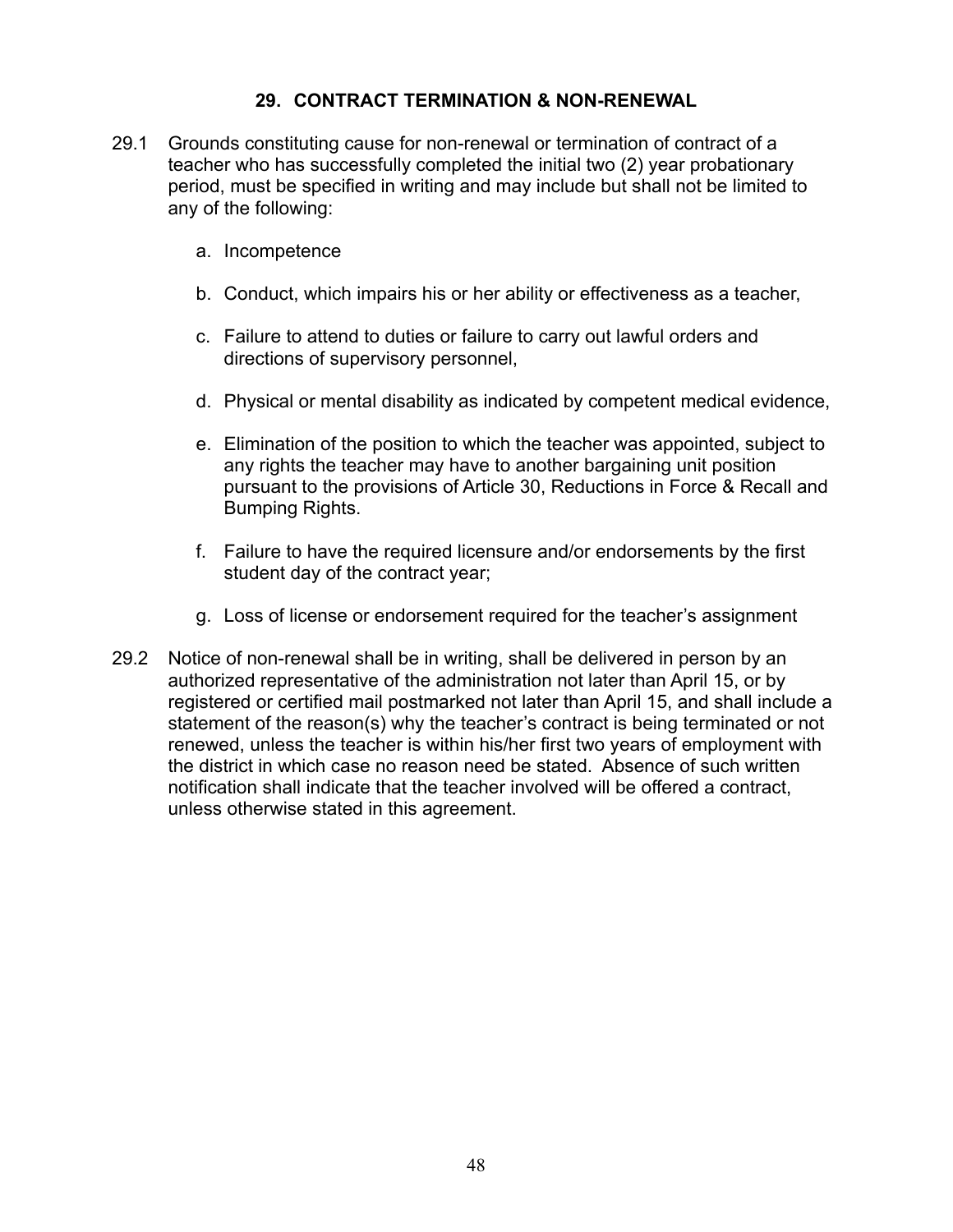### **30. REDUCTIONS IN FORCE & RECALL AND BUMPING RIGHTS**

#### 30.1 Reductions in Force

Should it become necessary in the judgment of the Board to reduce the teaching staff or eliminate teaching positions, teachers within the categories in 30.1c below will be laid off in reverse order of seniority provided remaining teachers in the categories in 30.1c below:

- a. Hold a valid teacher's license and endorsement issued by the state of Vermont in the endorsement area impacted by the reduction in force; and
- b. Have taught within the endorsement area impacted by the reduction in force within the last 10 years or have taught within the endorsement area impacted by the reduction in force while employed by the District.
- c. The categories shall be:
	- 1. Elementary: Pre-K Grade 6
	- 2. Middle and High School: By endorsement, Grades 5-12
	- 3. Specialty Areas: By endorsement, Birth 3 years, Pre-K 12 e.g. Special Education, Physical Education, Art, Music, ELL, Guidance, Design & Technology Education and Nurses
- 30.2 Prior to executing reductions in force notifications, the Administration shall consult with the RIF/Seniority Committee of the Association regarding the impact of contemplated reductions and the potential impact of bumping rights.
- 30.3 In the event where bumping rights can be anticipated, the Administration may transfer a senior teacher subject to the reduction in force in one endorsement area to another endorsement area where there is a less senior teacher and reduce the less senior teacher in the other endorsement area so long as the criteria outlined in 30.5 are followed.
- 30.4 Notification of layoff(s) will occur no later than April 15. Written notice will be provided to the President of the Association, the local unit Vice President and the impacted teacher(s).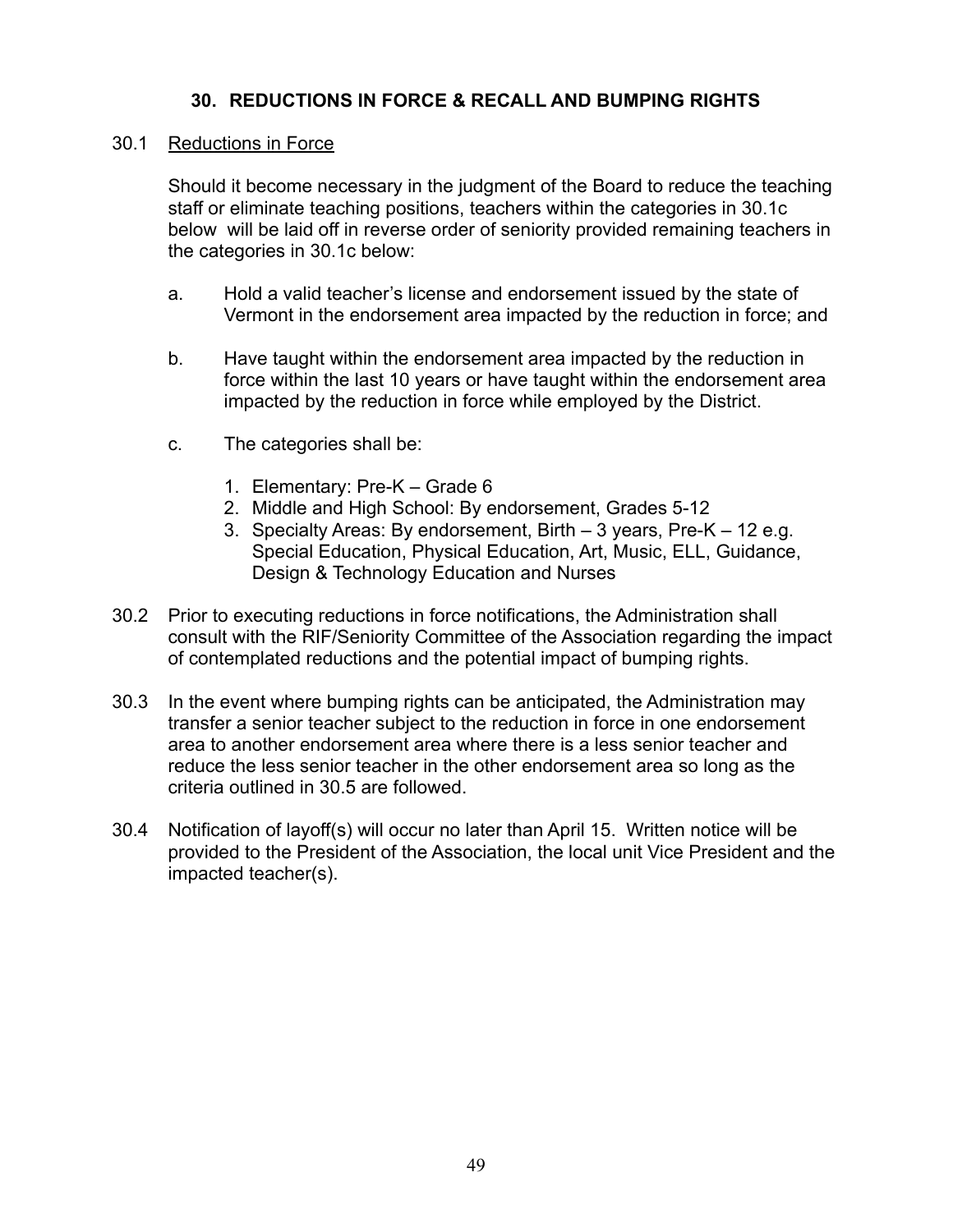#### 30.5 Bumping Rights:

If a teacher believes he or she has bumping rights not executed by the Administration as outlined in 30.3, he or she may exercise said rights as outlined below.

- a. A teacher who is notified he/she is to be laid off under this Article shall have the right to bump a less senior teacher in another academic area or department provided that the teacher scheduled to be laid off:
	- (1) Holds a valid teacher's license and endorsement issued by the state of Vermont in the endorsement area impacted by the reduction in force; and
	- (2) Has taught within the endorsement area impacted by the reduction in force within the last 10 years or has taught within the endorsement area impacted by the reduction in force while employed by the District.
	- (3) In the event a laid off teacher possess a valid teacher license and endorsement issued by the state of Vermont and has taught in the endorsement area required more than 10 years ago outside the District, the Administration shall consider permitting the bump as outlined in Article 11.
- b. The teacher who is displaced by the senior teacher shall have bumping rights as described herein, however, if a second bump is executed that second teacher shall not have the right to displace anyone else and shall be laid off.
- c. The senior teacher who chooses to exercise his or her bumping rights must do so by serving notice to the Superintendent in writing within seven (7) calendar days of his or her notice of lay off.
- d. Upon receiving such notice, the Superintendent shall notify the less senior teacher that he or she has been displaced and will be laid off, unless the Superintendent determines that the senior teacher does not meet the criteria outlined in 30.3.
- e. Such notice shall be given within seven (7) calendar days after the Superintendent receives notice from the senior teacher and such notice to the junior teacher shall constitute sufficient notice of layoff under this Article even if issued later than April 15.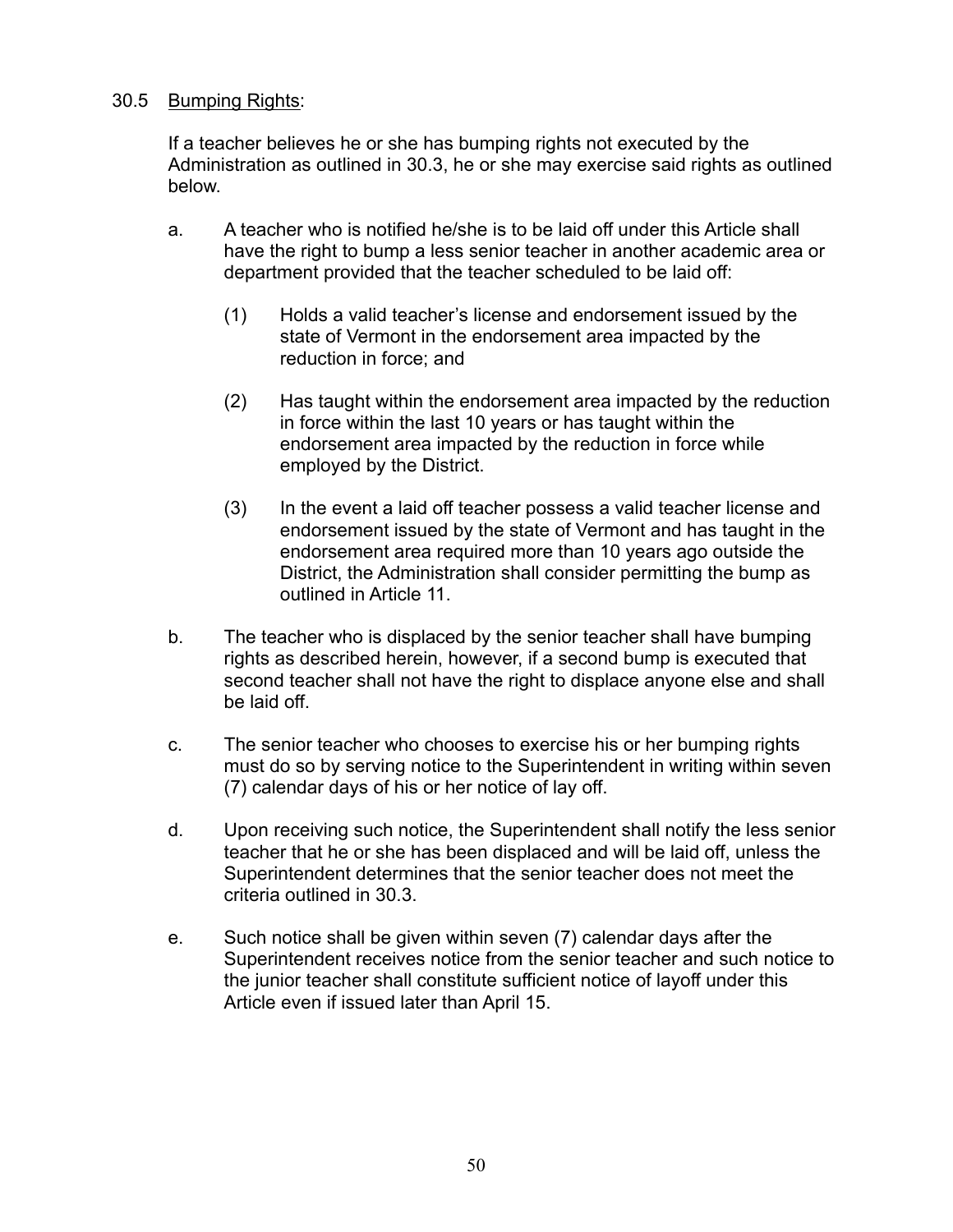#### 30.6 Recall Rights:

If a teaching position becomes available, a laid off teacher will be able to exercise his/her recall rights as follows:

- a. Recall rights will start when an open teaching position exists in the District and after all transfers are complete. (See Article 11).
- b. A laid off teacher will have recall rights for the next two academic years following the teacher's employment as a teacher which ended as a result of the layoff.
- d. A laid off teacher will be notified in writing of the open position. Notification will be hand delivered or sent via electronic mail (e-mail) if still employed by the District or mailed to the teacher at the teacher's last known mailing address. It is the teacher's obligation to ensure that his/her correct mailing address is on file with Central Office.
- e. The laid off teacher shall have seven (7) days from the date of notification to exercise their recall rights provided:
	- 1. The laid off teacher possess a valid teaching license and endorsement issued by the state of Vermont as required for the open position, and
	- 2. The laid off teacher has taught in the endorsement area required within the last 10 years or has taught within the endorsement area required while employed by the District.
	- 3. In the event a laid off teacher possesses a valid teacher license and endorsement issued by the state of Vermont and has taught in the endorsement area required more than 10 years ago outside the District, the Administration shall consider the teacher for the open position as outlined in Article 11 "Vacancies".
- f. The laid off teacher shall be considered for any teaching opening within the District as outlined in Article 11 as long as they notify the hiring administrator of their interest as outlined in the job posting.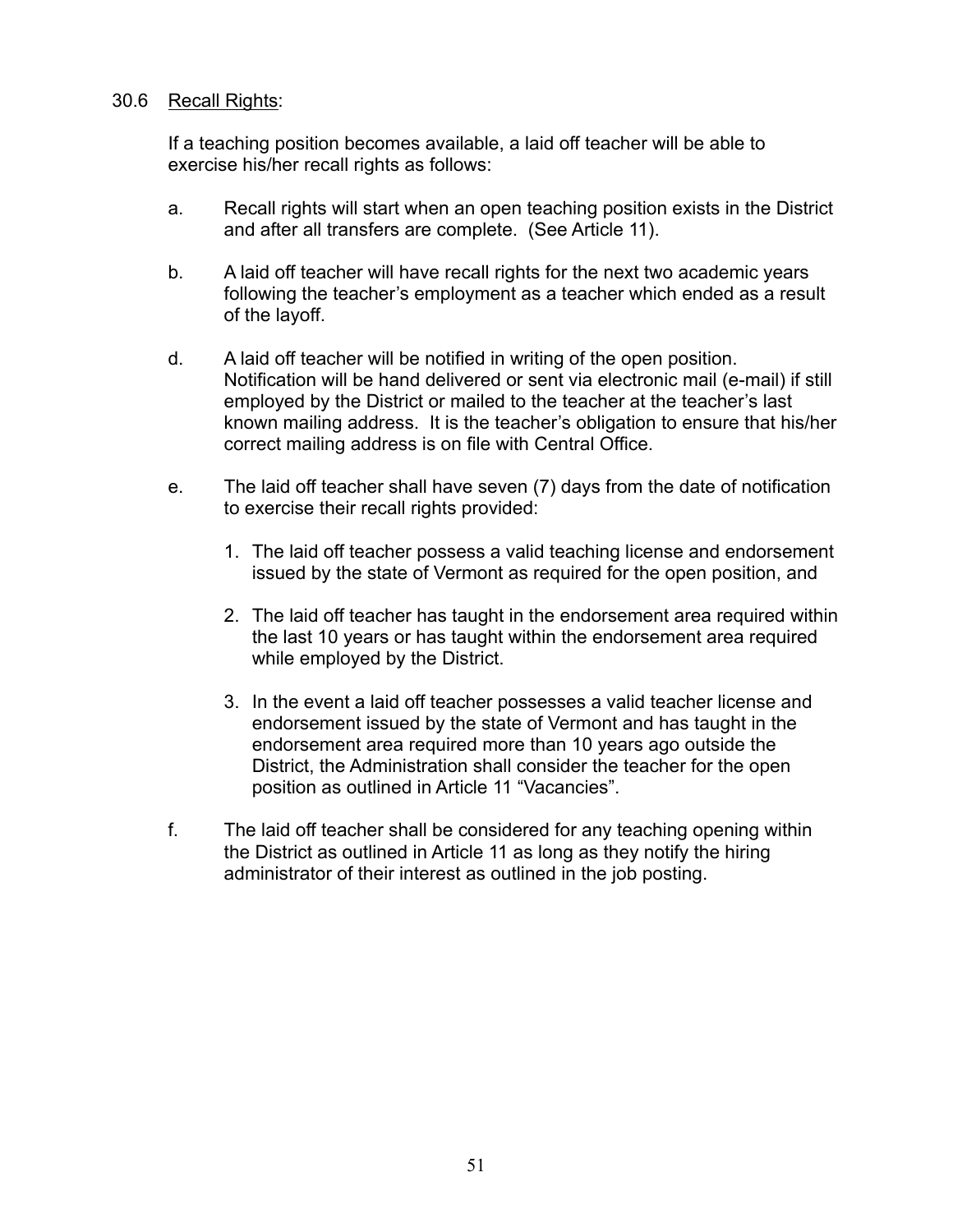## **31. SENIORITY**

- 31.1 Seniority will accrue during the teacher's most recent period of continuous employment as a teacher on a permanent teacher contract with CVSD.
	- a. This provision does not apply to teachers employed on long term substitute agreements or on one-year non-renewable agreements.
- 31.2 Continuous employment or seniority is measured from the first work day of the first permanent contract during the most recent period of continuous employment. In the event of similar or identical first work days, the following dates shall be used in determining the seniority order:
	- a. Date the teacher signed his/her first contract or letter of intent during the continuous employment period
	- b. Date when the Superintendent signed the teacher's first contract during the continuous employment period
	- c. Date when the Board Chair or Clerk signed the teacher's first contract during the continuous employment period.
	- d. This section does not apply to teachers employed on long term substitute agreements or non-renewable contracts except as stated below.
	- e. Teachers on a one year non-renewable agreement will earn seniority retroactive to the start of their continuous employment if offered a regular contract at the end of the one year contract period, or at the end of successive one year contract periods for the same position within the same school district.
- 31.3 Seniority will be counted at a rate equal to the teacher's FTE each academic year.
- 31.4 Leaves of Absences for Work Study or Sabbatical leave will count towards seniority at a rate equal to the paid FTE of the teacher for that academic year. Such leaves shall also not constitute a break in continuous employment.
- 31.5 Leaves of Absences for personal reasons shall not count towards seniority, except for leave provided under Article 22 "Statutory Leave" as required by law. However, such leaves shall not constitute a break in continuous employment.
- 31.6 The Superintendent's Office will issue a seniority list to the Association and Administrators no later than October 15 annually for their review and possible edits.
- 31.7 The Association and Administration will make the Seniority List available to teachers by November 1 annually.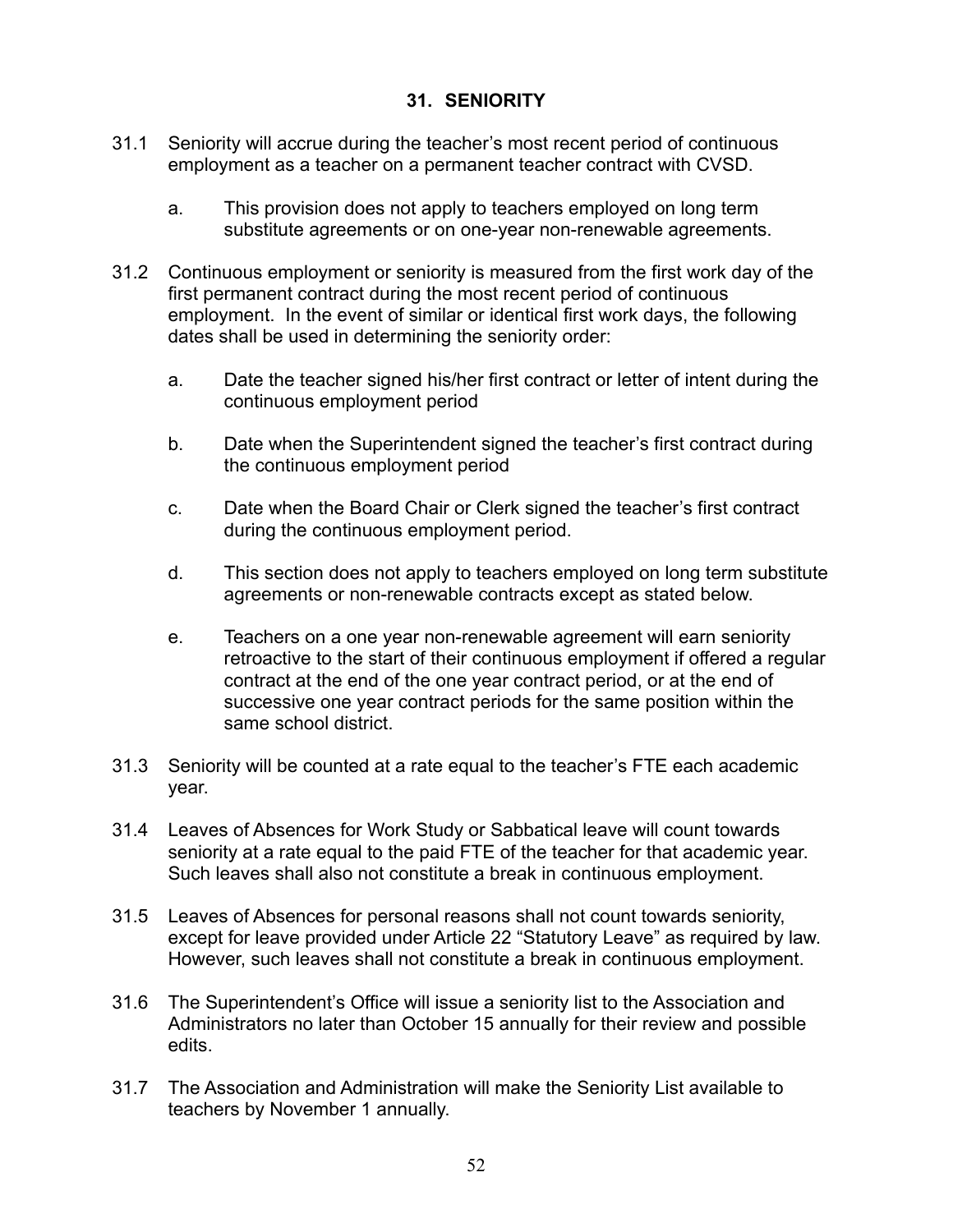- 31.8 Seniority on the Seniority List will be projected to the end of the current academic year and as such will be subject to revision based on actual time served by each teacher as impacted by changes in FTE or leaves of absences during the current academic year
- 31.9 Individual teachers may challenge placements on the Seniority list as follows:
	- a. Challenges must be received in writing from individual teachers by November 15.
	- b. Challenges must outline the basis of the disagreement and any supporting information/documentation available.
	- c. The Human Resources Director or Superintendent will make a determination in writing regarding the challenge by December 15 as applicable.
	- d. If not satisfied with the determination of the challenge by the Human Resources Director or Superintendent, challenges may next be submitted to the Seniority List Challenge Committee. Such challenges must be filed by January 15.
	- e. The Seniority List Challenge Committee shall include an Association Representative, a School Board Representative and an Arbitrator, preferably from the state of Vermont. In the event the parties cannot agree on an arbitrator, one will be selected from the American Arbitration Association. The cost of the Arbitrator shall be shared equally by the Board and the Association.
	- f. The Seniority List Challenge Committee shall meet by February 15.
	- g. The teacher and the Human Resources Director or Superintendent will present the challenge to the Seniority List Challenge Committee. Said meeting shall last no longer than one day.
	- h. The Committee shall issue its written determination within five (5) business days of the meeting. Its determination shall be final and the matter not subject to the grievance provisions of this agreement.
	- i. The only determination to be made by the Committee is to rule on the challenge in favor of the challenger or to uphold the original determination. The Seniority List will be updated to reflect the decision of the Committee. No other award shall be available to either party.
	- j. If the teacher fails to meet the initial filing deadlines for challenges to the seniority list, the right to challenge will be considered to have been waived. However, this will not prevent a challenge being filed in a subsequent year.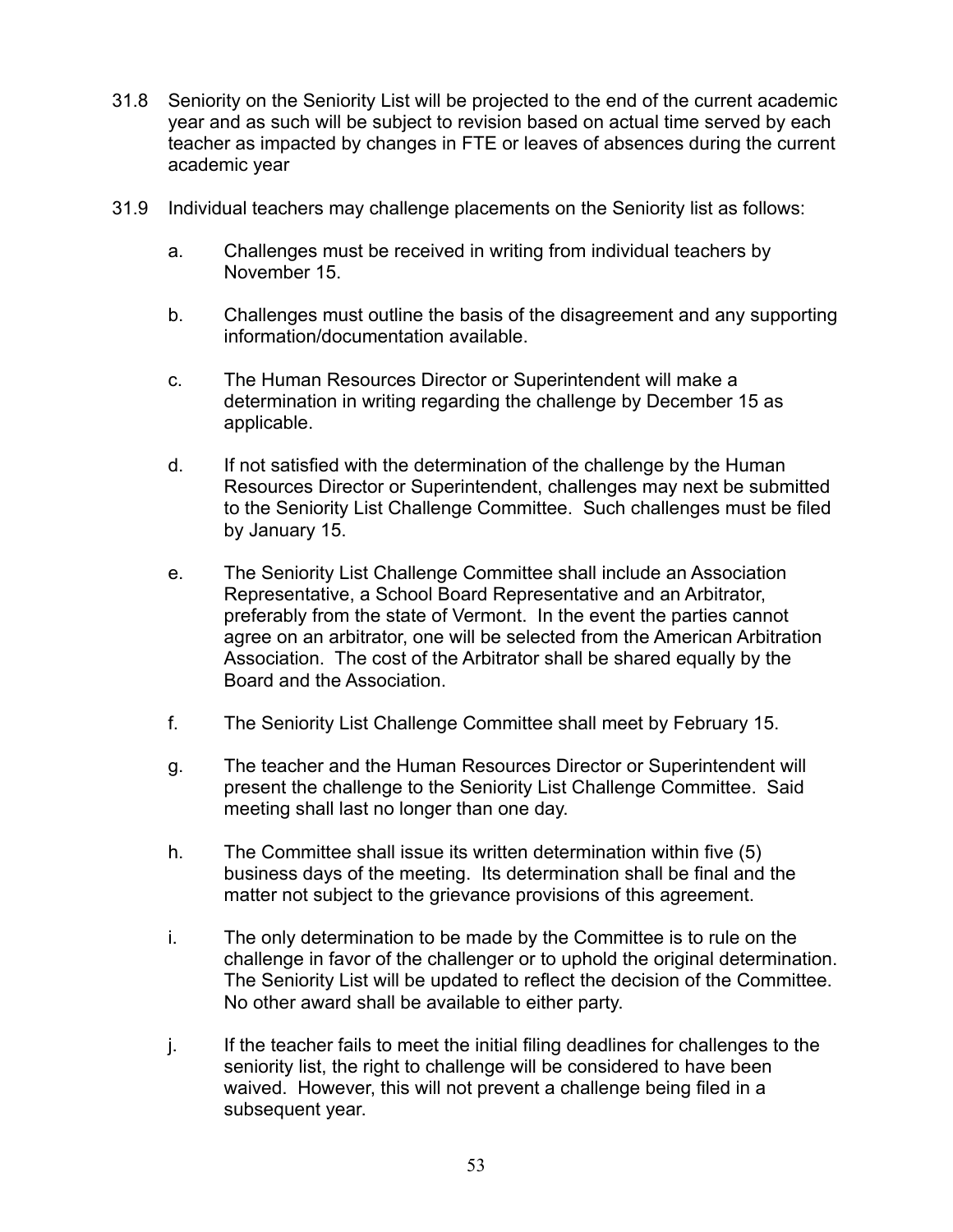- k. Challenges that have already been subject to the final determination by the Human Resources Director or Superintendent where the Human Resources Director or Superintendent's determination is not challenged to the Seniority List Challenge Committee cannot be made again in a subsequent year.
- l. The grievance process is available for the resolution of seniority list challenges only if the procedures outlined above are not followed by any party to the agreement.
- 31.10 If the dates outlined in this provision fall on days school is not is session, the due date will become the first school day following the above deadlines.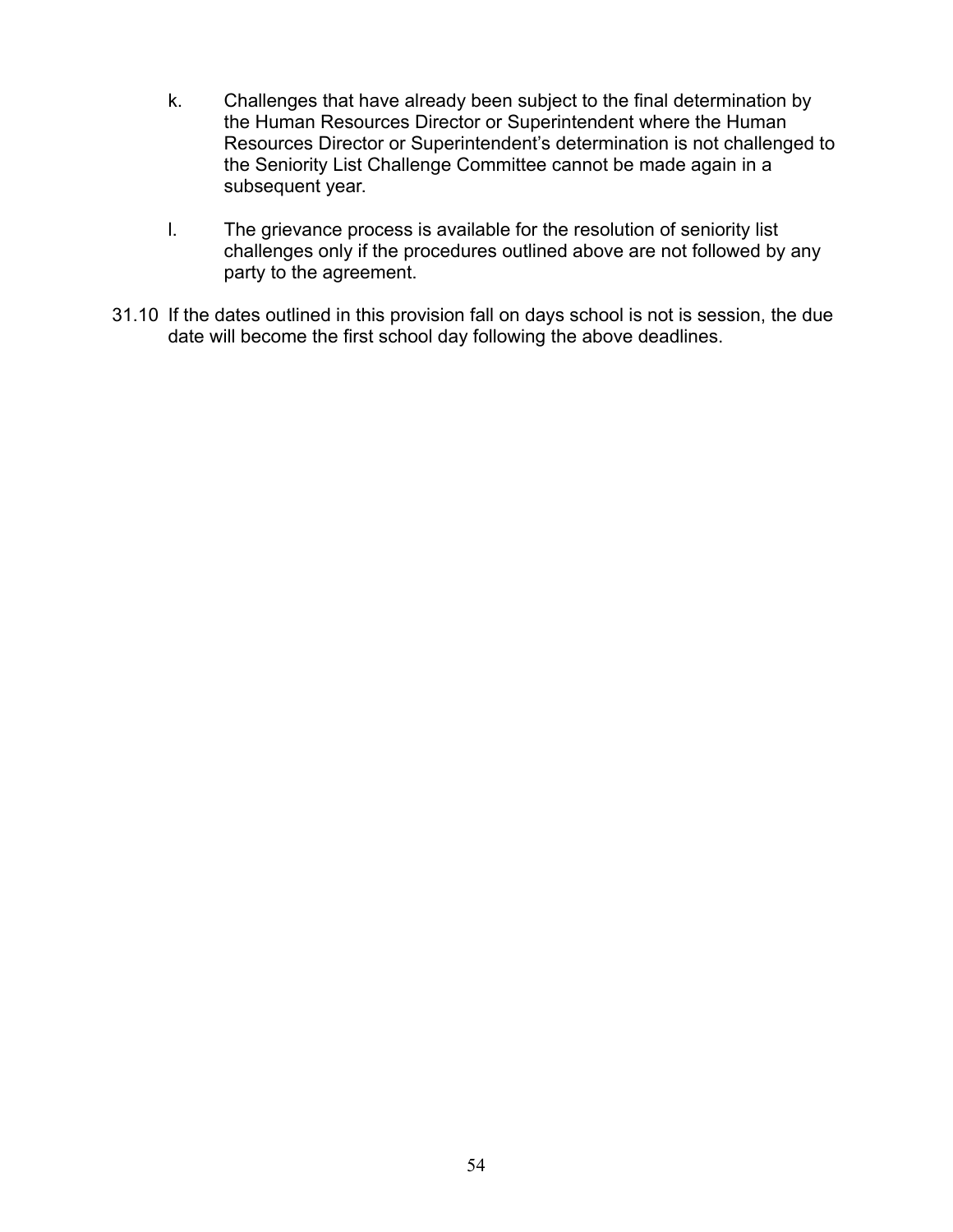## **32. TRANSFERS & REASSIGNMENTS**

- 32.1 Reassignments within a teacher's current endorsement area, including class assignments are not considered transfers and are not subject to the grievance provisions of this agreement. The Administration has sole discretion in making teacher assignments on an annual basis.
- 32.2 Teachers may request a voluntary transfer to an open position as outlined in Article 11 "Vacancies".
- 32.3 Definition:
	- a. A transfer will be voluntary if requested or agreed to by a teacher in writing. All other transfers shall be considered involuntary.
- 32.4 Although it is agreed that some transfer of teachers form one school to another is unavoidable, it is recognized that frequent transfer of teachers may be disruptive.
	- a. The Board and/or Superintendent may make involuntary transfers at any time if there are no qualified volunteers for a position. A teacher filling a position at the beginning of the school year will be notified of an involuntary transfer no later than August 1 unless there are extenuating circumstances. A teacher will be informed as soon as possible when involuntary transfers take place during the school year. When involuntary transfers are necessary, a teacher's license/endorsements, HQT status, categories outlined in 30.1(c), input from administration, major and/or minor field of study, teaching performance and other relevant factors shall be considered in determining which teacher is to be transferred. Teachers being involuntarily transferred will be transferred to comparable position when possible. Any involuntary transfer will be made only after proper notification. The final decision is within the sole discretion of the Board and/or Superintendent.
	- b. A teacher designated for an involuntary transfer may request, and upon request shall be granted a meeting with the Superintendent or designee to discuss the reasons for the involuntary transfer. The teacher may have an Association representative present at such meeting.
	- c. The parties stipulate that certain positions are inherently created in such a way that movement between buildings is expected. These positions include but are not limited to ELL, Birth – 3, OT, PT, Coaches/Teacher Leaders
- 32.5 No teacher will be transferred or reassigned arbitrarily or capriciously, nor will a teacher be transferred or reassigned solely to create a vacancy.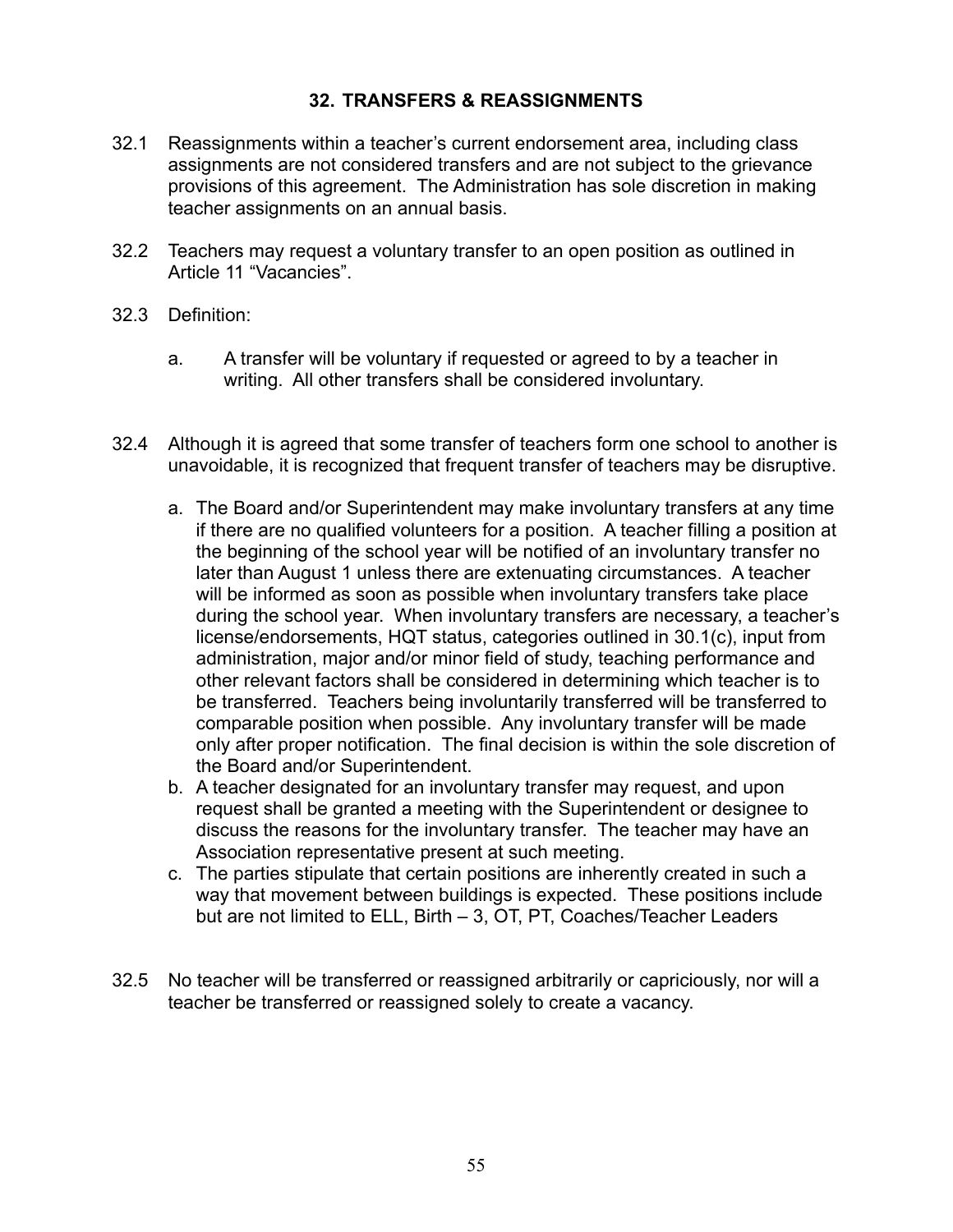### **33. INSURANCE**

33.1 The Board agrees to provide any insurance coverage provided in this agreement subject to the eligibility requirements of the individual insurance carrier unless such eligibility requirements are modified by the terms of this Agreement. The Board shall be held harmless for any and all costs or claims in the event that the insurance carrier denies coverage of such a claim; further, the Board shall not be liable for any act or omission of any insurance carrier, its employees or agents, of any person furnishing professional services provided pursuant to the insurance coverage terms. Teacher contributions towards the premium cost of health insurance shall be paid via automatic payroll deduction.

33.2 The Board shall provide a medical insurance program as set forth in Appendix N (as amended or replaced) until its expiration at which time the Board will provide a medical insurance program that conforms to the successor agreement for the statewide health insurance agreement set forth in Appendix N..

- 33.3 A teacher may elect to forego the medical insurance coverage noted in Section 33.2 and receive payment in lieu of said coverage under the conditions noted below:
	- a. The teacher must be currently employed by the District or have been newly hired by the District for the Plan Year for which payment is elected.
	- b. The teacher must present proof of medical insurance coverage from an alternative source.
	- c. The teacher must forego insurance for the entire plan year (July 1-June 30).
	- d. The teacher shall receive payment in bi-weekly installments of the total, based upon the following:

| Single:     | \$700.00   |
|-------------|------------|
| Two Person: | \$1,200.00 |
| Family:     | \$1,500.00 |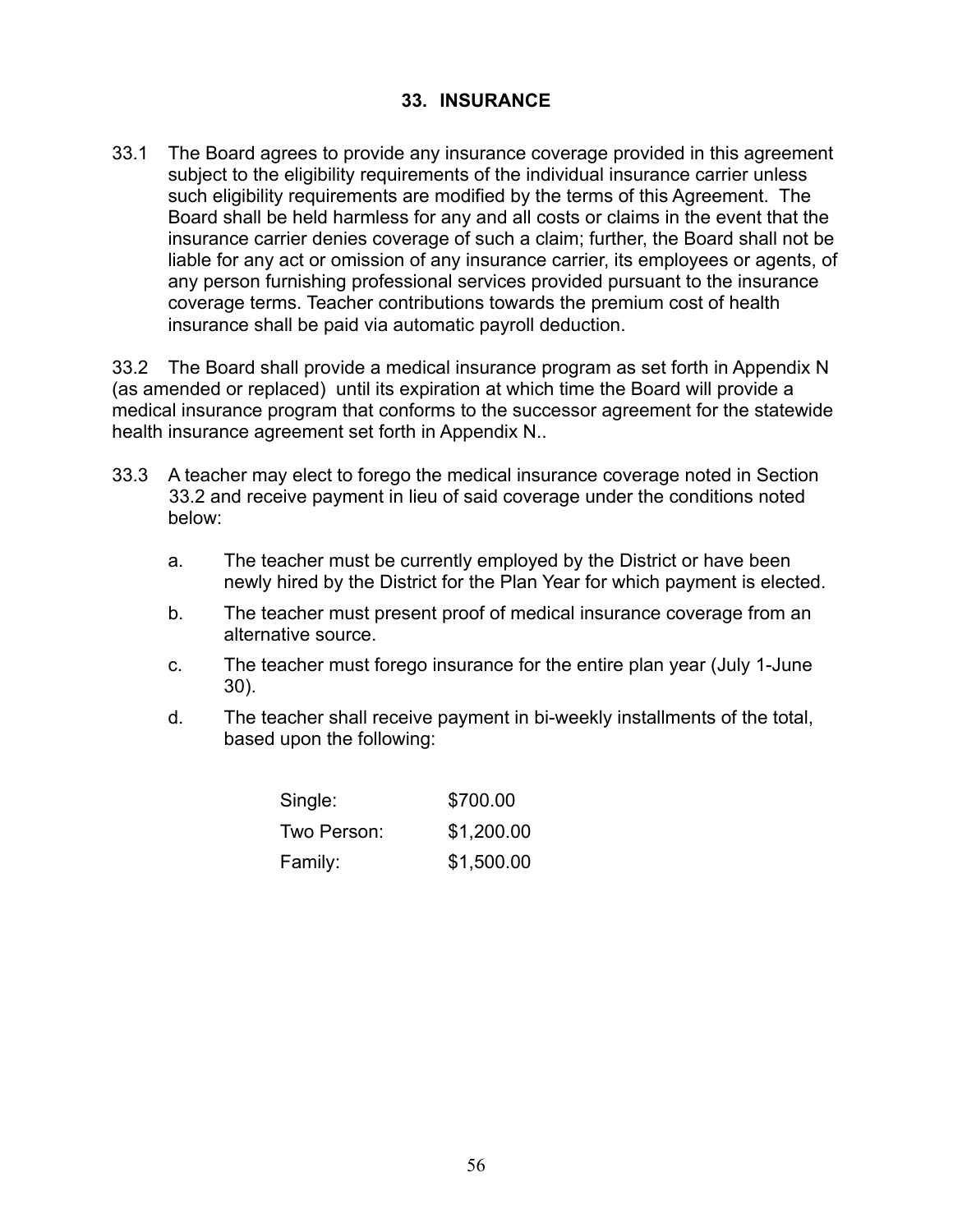- e. A teacher electing payment in lieu of coverage who then seeks to reverse his/her decision during the health plan benefit year may do so subject to the regulations of the carrier. Prior to enrollment, such teachers shall make prorated restitution to the District of any payment(s) in lieu of insurance. Such restitution shall be made in a single payment (not through payroll deduction).
- f. The Superintendent shall establish necessary procedures and timelines to enable teachers an annual election to receive payment in lieu of insurance.
- g. Teachers who receive health insurance from any school employer in the State of Vermont shall not be eligible for payment in lieu of insurance under paragraphs (a)-(d), as set forth in 16 V.S.A §2103.

This benefit may be further amended or limited by the Statewide health initiative set forth in Appendix N or its successor agreement.

- 33.4 Dental Insurance. The Board shall provide and pay eighty five percent (85%) of the premium costs of the VEHI Delta Dental Plan for a single, two-person or family membership for each teacher and his/her dependents as requested by the teacher. Teacher contributions towards the premium cost of dental insurance shall be paid via automatic payroll deduction. Coverage of employee dependents will be provided up to age 26 or then current under and subject to the insurance carrier regulations starting January 1, 2015.
- 33.5 The Board provides a "Long Term Disability Insurance Plan." This benefit takes effect in the event a teacher is totally disabled for more than ninety (90) consecutive calendar days. See sick leave article for further information.
- 33.6 The Board agrees to establish and administer at its own expense a Section 125 Plan. This plan benefit may be utilized for cash-in-lieu of health insurance, insurance premium conversion, dependent care expenses, and medical reimbursement. The Board shall determine and identify the benefits and coverage amounts under said plan. The plan year shall be July 1 to June 30 of each school year. Teachers shall advise the Districts by June 1 of each year as to whether they will participate in the plan and identify which benefits they intend to elect. New employees hired after June 1 shall have 30 days from the date of employment in which to determine participation and election of benefits.
	- a. The Dependent Care Spending Account cap will be the greater of \$5,000 annually or the then current limit set by current IRS guidelines.
	- b. The Medical Spending Account cap will be no less than \$2,500.00 annually, unless otherwise required by law.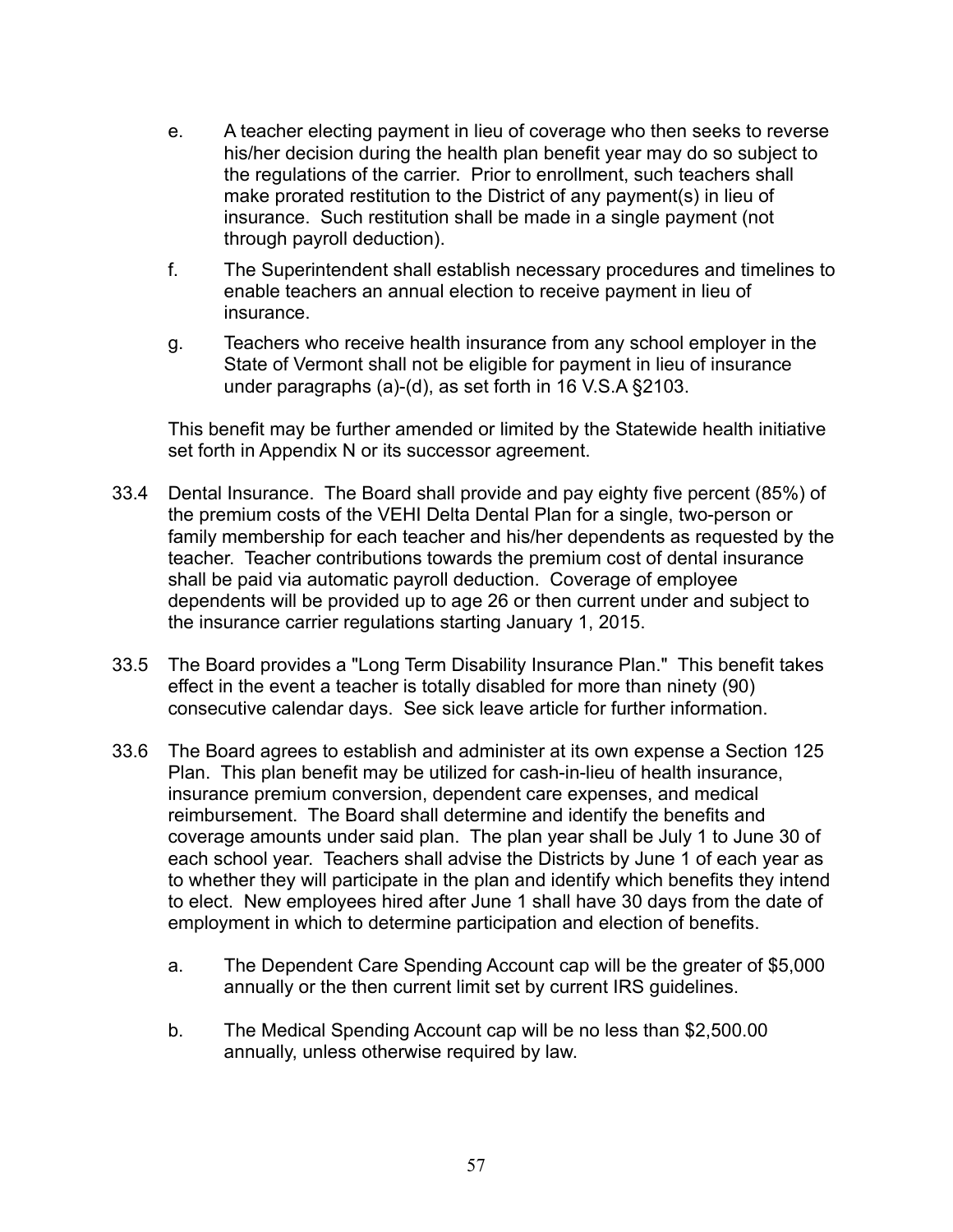- c. If a teacher's claims exceed the amount collected through his/her payroll deductions due to the teacher's departure from the District, including but not limited to termination and resignation, but not including death or reduction in force, the Association agrees to reimburse the District the difference between the two.
- 33.7 Life insurance. The Board will pay the premiums for a term life insurance policy in the amount of \$25,000 for each teacher, subject to carrier regulations.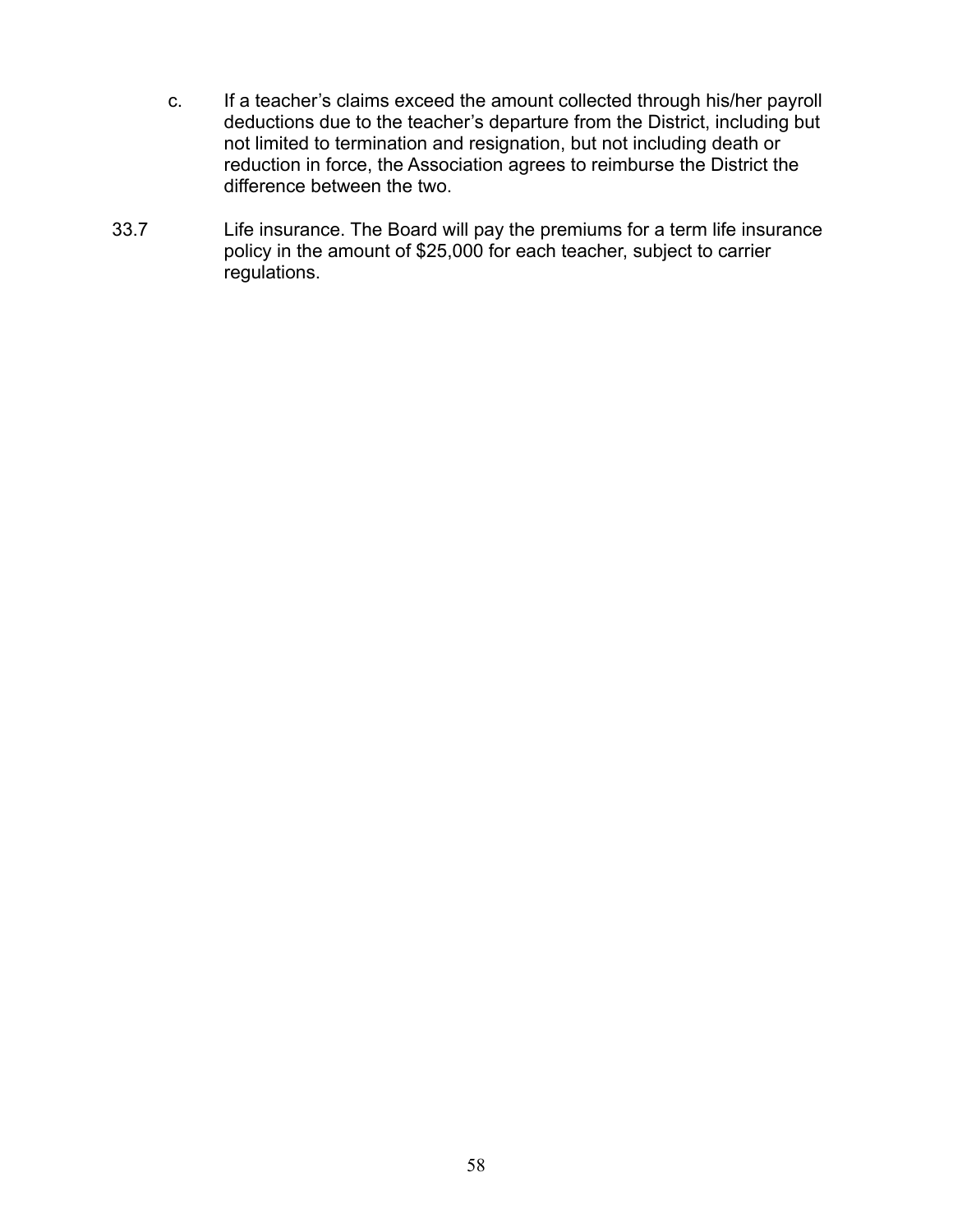### **34. SALARIES**

- 34.1 The salaries of all persons covered by this contract are set forth in Appendix B which is attached and made a part hereof.
	- a. Eligible teachers will advance one step each school year of this contract and the salary schedule shall be adjusted as provided in Schedule B-1.
	- b. Teachers who received a longevity step during the 2001-2004 collective bargaining agreement will be permitted to remain on the longevity step 16 (index value of 2.068) in the B60/M30 column . (See Appendix K for additional information regarding the ghost step.)
	- c. Changes in step placement resulting from a horizontal movement, i.e. changing from step 10 in the B15 column to step 11, 12 or 13 in the B30 column will be based on years of experience as identified on the salary schedule. In no case, will a teacher be placed on a lower step than he/she was on at that time of the horizontal movement.
	- d. Step placements made during the 2003-2004 school year and grievance of such placement continues to be governed by Appendix A of the 2004-2007 collective bargaining agreement.
- 34.2 Teachers will be paid by electronic deposit in twenty-six substantially equal installments starting no later than the last Friday in August.
- 34.3 Any installment(s) remaining due after the last day of classes shall be paid in a lump sum on or before June  $30<sup>th</sup>$ .
- 34.4 Unless stated otherwise, teacher workdays beyond 189 days (192 for new teachers) or the teacher's contract will be compensated at a per diem rate.
- 34.5 Workdays involving student contact through teaching and instruction, i.e. teaching a specific curriculum, planning and preparation for that instruction and assessing student work for the awarding of credit; or in the case of teachers without classroom responsibilities, professional work that is substantially identical as work performed by the teacher during his/her regular professional responsibilities (e.g. librarian, guidance counselor, special educator) shall be compensated at the employee's regular per diem rate (total salary/189).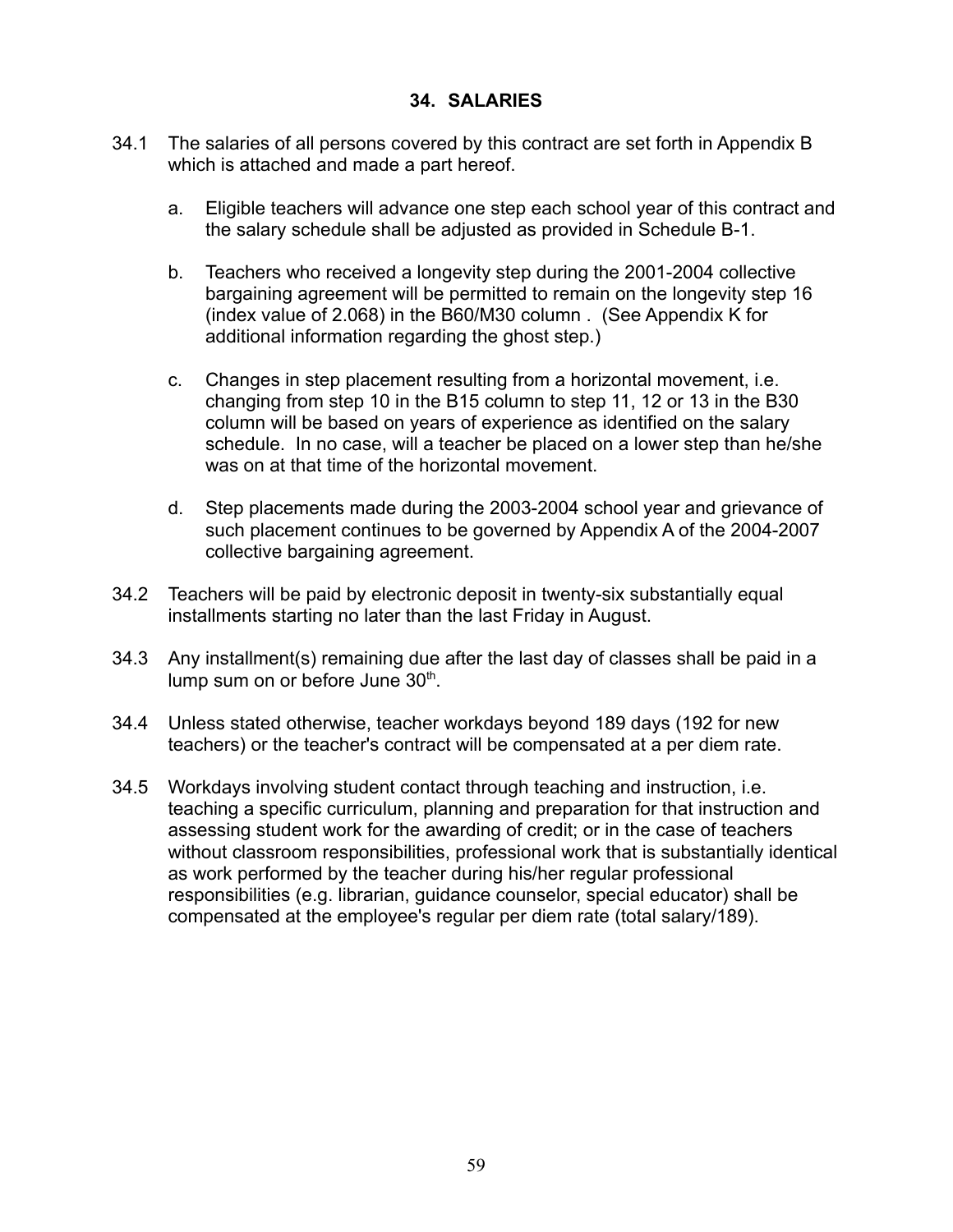- 34.6 Work days involving professional duties not involving teaching and instruction with direct student contact (e.g. school or district committee work, action planning, curriculum work, etc.), shall be compensated at the base salary per diem (Bachelor's Column, Step 1/189 or 1/192 for first year teachers).
- 34.7 It is the express understanding of the parties that such work beyond the contracted 189 days (192 for first year teacher) will be the exception rather than the rule, and that reasonable attempts will be made to schedule such work during the normal school calendar year. However, there may be the need to request teams, departments, or other school groups to meet outside the normal school calendar year. The parties agree that administrators will be allowed to require such work subject to the following understanding:
	- a. the workday(s) shall be scheduled as far in advance as possible;

b. the work shall be scheduled at such a time as to best accommodate the schedules of as many of the teachers as possible;

c. attendance by the teacher shall not have an adverse impact on prior plans made by the teacher, nor shall it result in any financial loss;

d. if a teacher is unable to attend, the teacher may provide input into a decision prior to the work and said teacher will be notified as soon as practicable of the group decision made; notwithstanding, said teacher will be bound by the decision of the group;

e. failure to attend additional professional days shall not be cited in any evaluation of the teacher.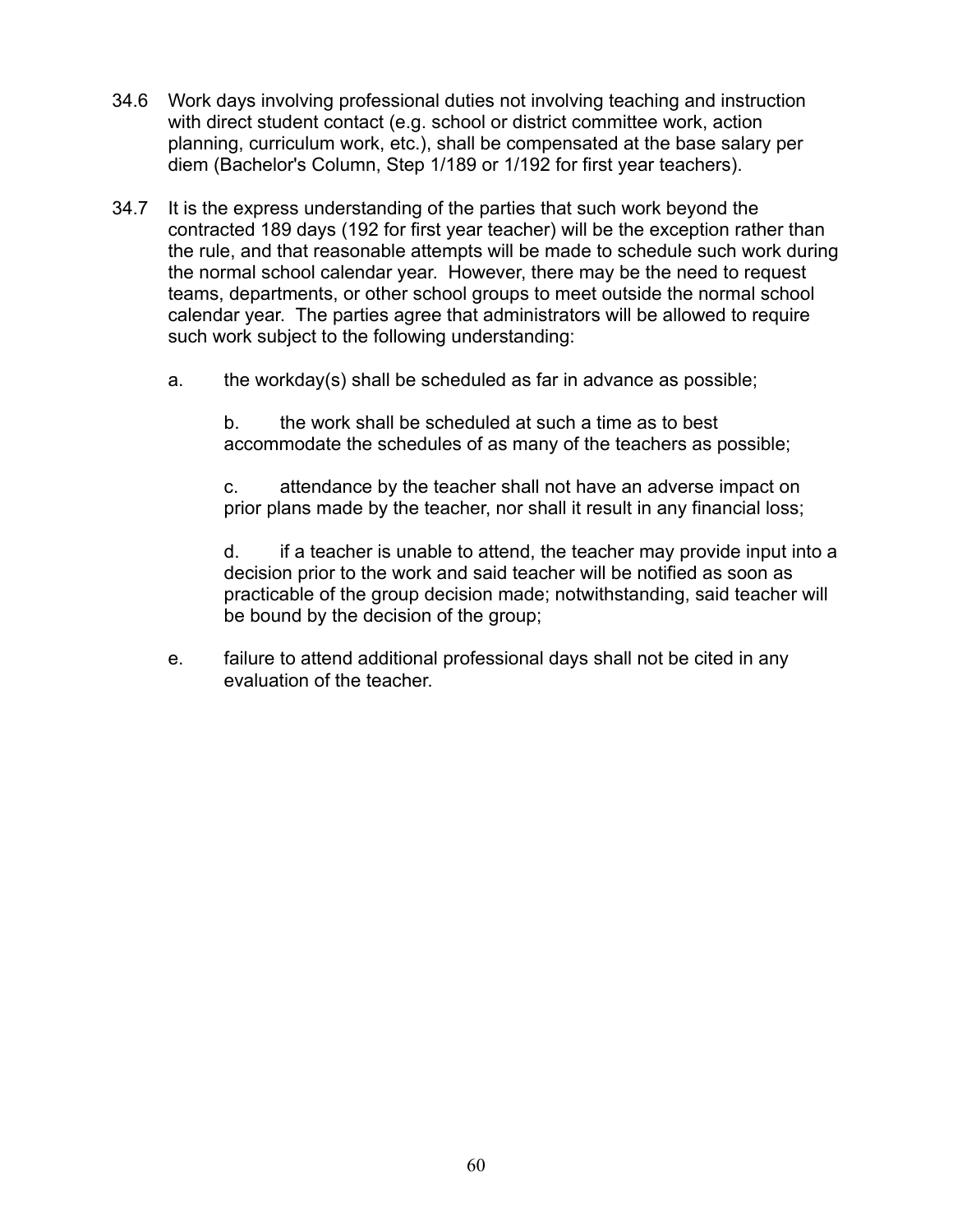### **35. PROBATION**

- 35.1 Notwithstanding any other provision in this Agreement to the contrary, during a teacher's first two (2) years of regular employment by the Board, the teacher shall work under probationary teaching contracts. Years of employment on a one year contract or long term substitute agreement shall not count towards the teacher's first two (2) years of regular employment.
- 35.2 During this period of probation, a Board decision to suspend, terminate, or non-renew a teacher's contract will not be subject to the grievance or arbitration provisions of this Agreement.
- 35.3 Two written evaluations of the teacher are required per year but such evaluations are not subject to the grievance or arbitration provisions of the Agreement. The term "written evaluations" as used herein shall include both written observation reports and written performance evaluations.
- 35.4 A teacher working under a probationary contract that the Board does not intend to renew will be so notified on or before April 15.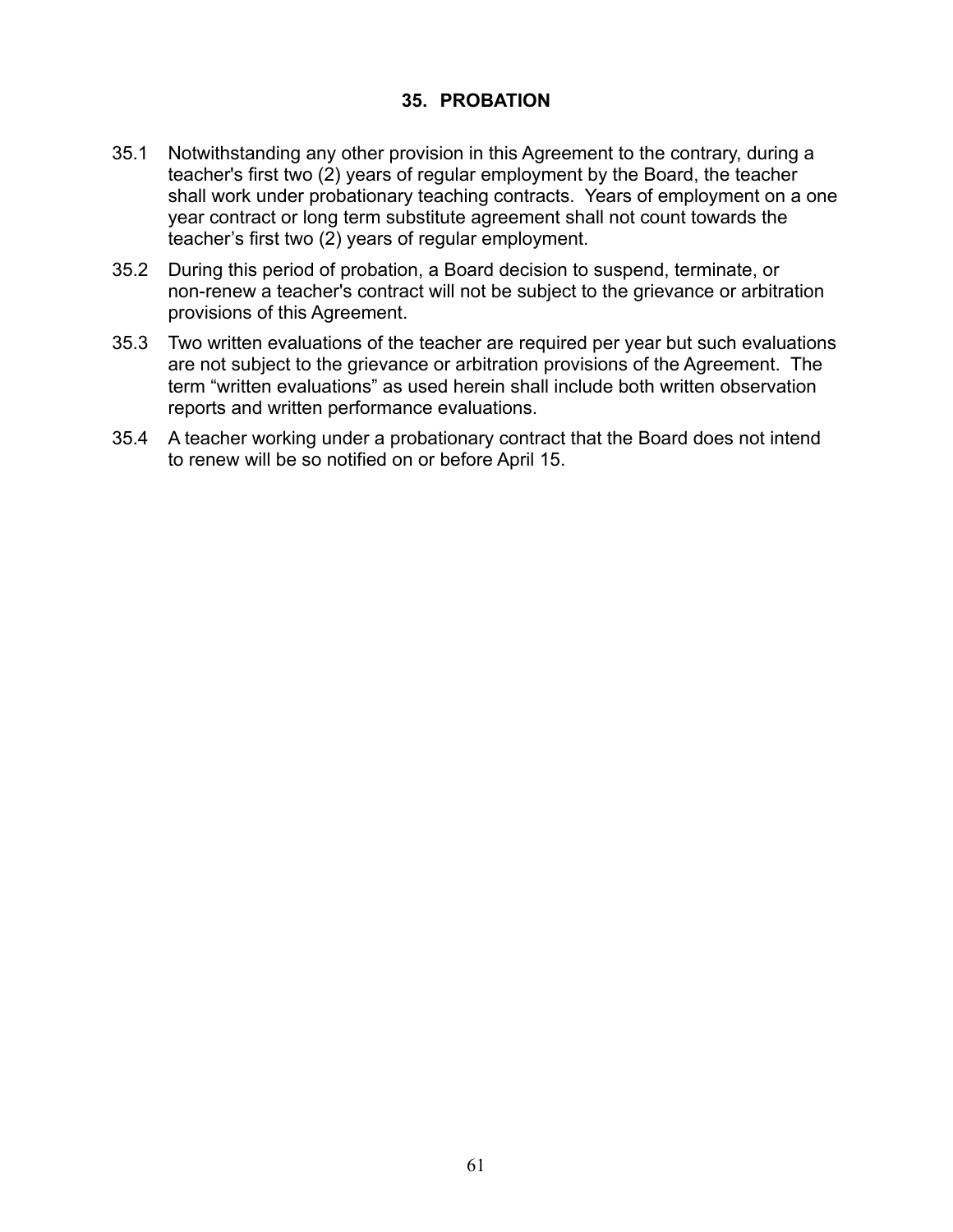### **36. ENROLLMENT OF CHILDREN OF NON-RESIDENT TEACHERS**

- 36.1 Annually, the Board agrees to issue to the Association a total of fifteen (15) tuition vouchers, in amounts equivalent to the announced tuition rate for the respective school for that school year.
- 36.2 The Association may allocate and give said vouchers to teachers upon such criteria, terms and conditions as it may establish. (See Appendix G for additional information.)
- 36.3 Teachers exercising such vouchers and/or the teacher's home school district are responsible for any and all excess fees or costs in excess of the announced tuition rate.
- 36.4 Subject to the terms of the District's Non-Resident Student Policy (the Board waives the limitations in the policy regarding space available), the Board agrees to admit children of non-resident teachers exercising the Association's vouchers.
- 36.5 Such admitted students continued enrollment is conditioned upon the student's good standing in the District and the continued application of the Non-Resident Student Policy and the voucher program herein.
- 36.6 Vouchers are non-cumulative and are only valid for the school year in which said vouchers are issued.
- 36.7 The value of the tuition voucher provided to the Association and recipient teacher by the District will be added to the teacher's W-2 statement of total wages and shall be subject to federal and state income taxes.
- 36.8 The Association, for itself and on behalf of all members of the bargaining unit, agrees that if the voucher program, or any portion thereof, is challenged, (including but not limited to suits, complaints, grievances, etc.) modified or otherwise ruled invalid, this Article of the Agreement will be declared null and void.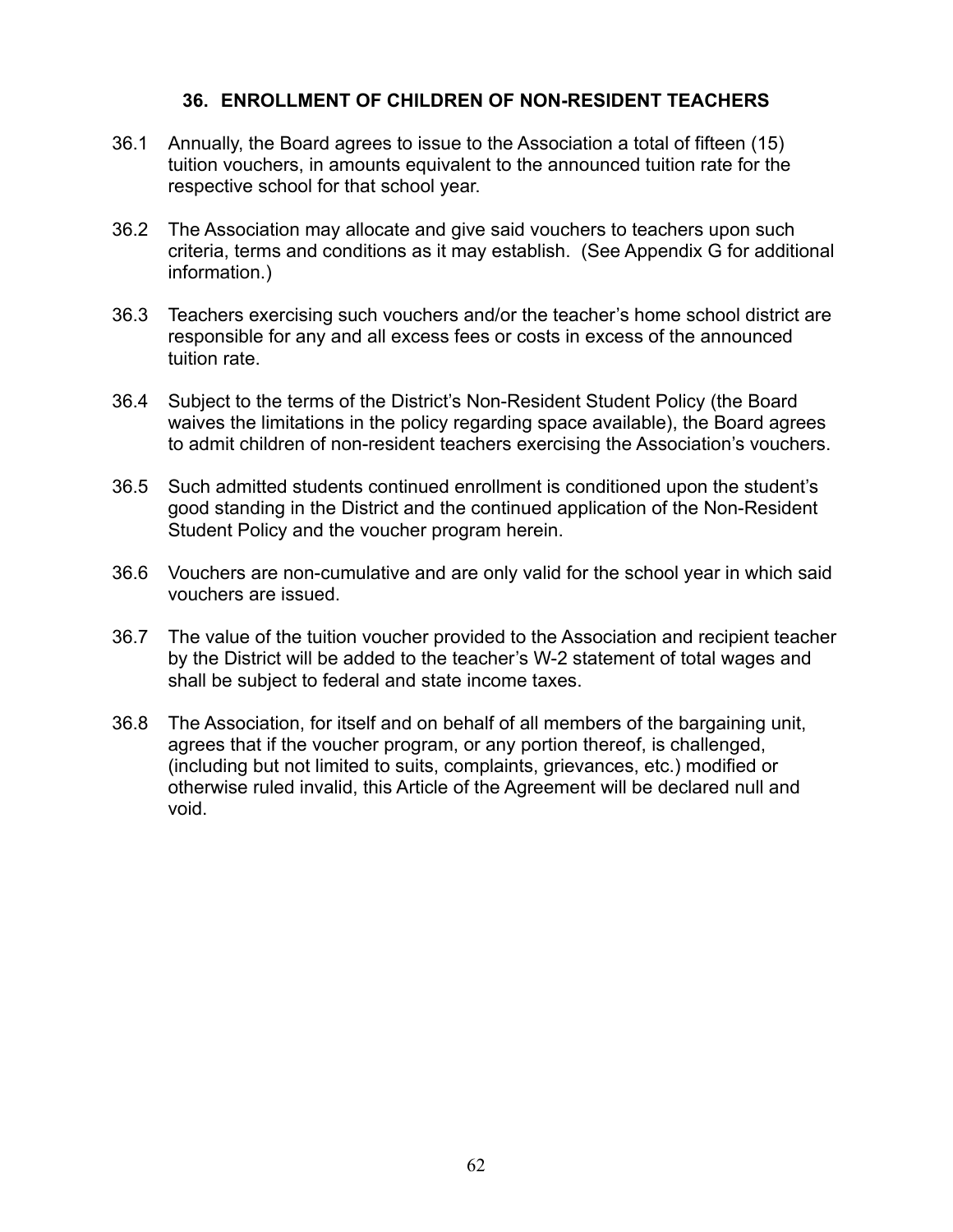# **37. RELEASED TIME**

37.1 Teachers shall be required to attend all released time teacher meetings authorized by the Board.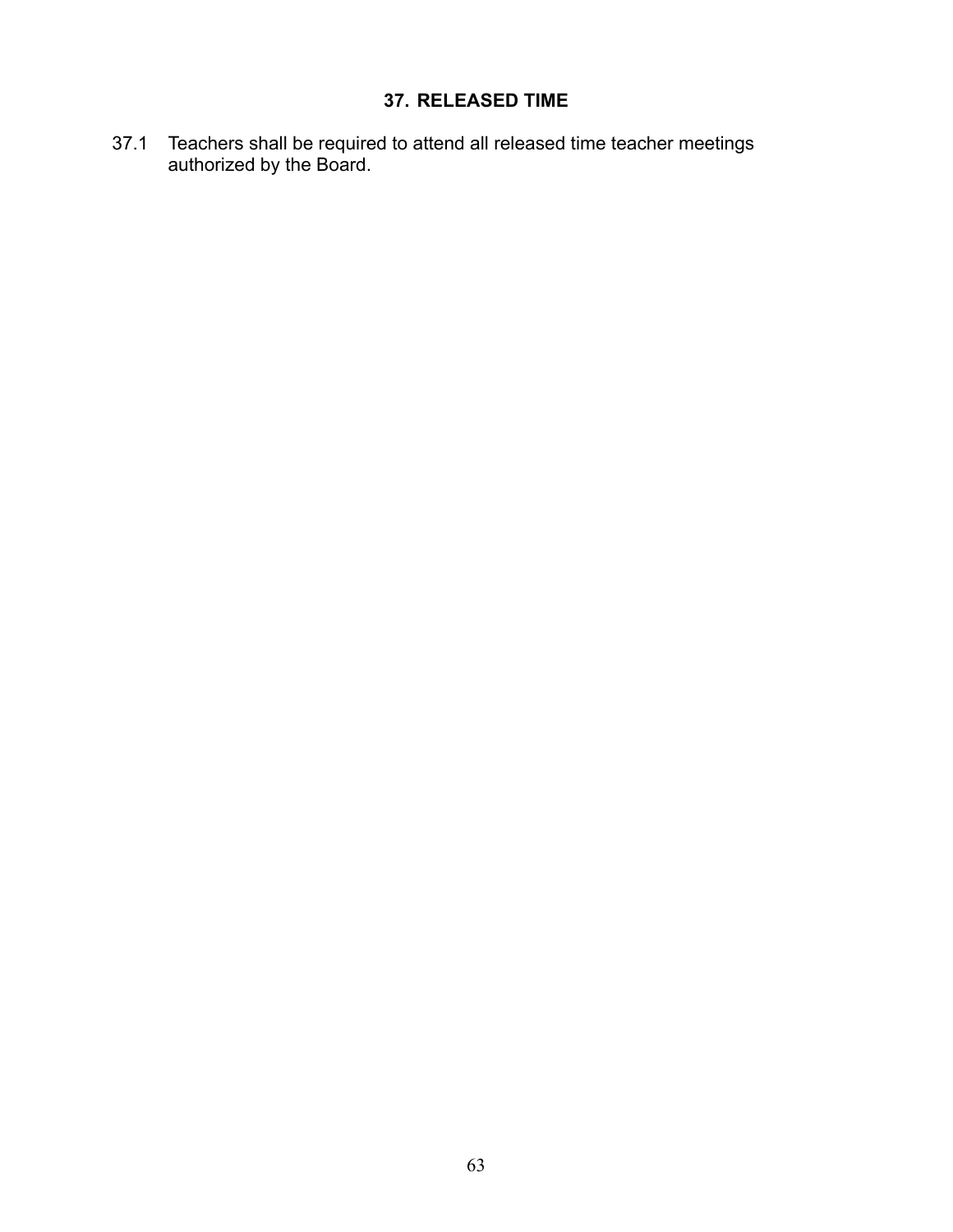### **38. ASSOCIATION DAYS**

38.1 The CVEA will be granted a pool of 75 hours of Association leave for each unit to be used at the discretion of the CVEA Executive Committee for the purpose of allowing elected officials of the CVEA, Vermont/NEA or NEA to fulfill professional responsibilities. The Association will bear the cost of providing substitute teachers to replace teachers using the leave. Whenever possible, leave under this article shall be with at least forty-eight (48) hours advance notice to the Principal or his or her designee.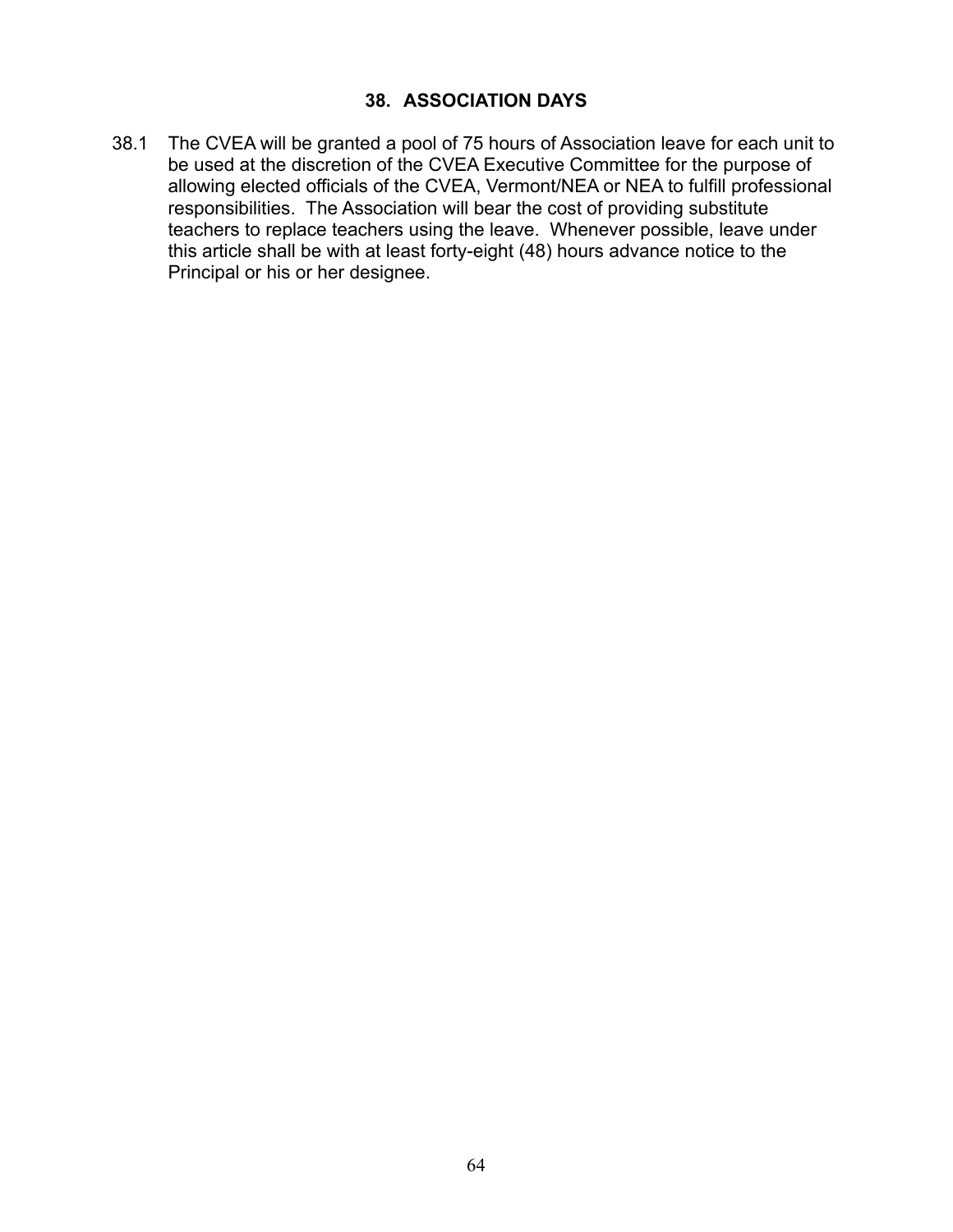### **39. WORK STUDY LEAVE**

- 39.1 Upon recommendation by the Principal and the Superintendent, the Board may grant to a teacher work-study leave. Said leave would combine academic coursework for six (6) credits and employment in a job outside the district for nine (9) credits. All credits shall be earned under the aegis of an accredited institution of higher learning. Tuition for the six (6) academic credits shall be reimbursed by the Board in an amount not to exceed the current University of Vermont resident tuition charge. All fifteen (15) credits shall be considered for salary advancement.
- 39.2 Teachers, who have been under full contract for at least seven (7) years, by the same district, shall be eligible to apply for work-study leave. Application for such leave must include detailed plans and an agreement to return to the district for a minimum of one (1) year following the leave. Applications shall be provided by the school district and be made available to each teacher upon request.
- 39.3 Applications for work-study leave must be received by the Superintendent no later than January 3rd of the school year preceding the work-study leave period requested. The screening and the recommendation to the Board of applicants will be done by the joint committee, which screens sabbatical leave candidates (see Article 12). Review and recommendation shall be completed no later than January 22nd, and the Board shall make a decision within thirty (30) days of the screening committee's recommendation. Provided there are sufficient qualified applicants, the Board may grant no more than five (5) work-study leaves each year. The Board shall notify applicants on or before April 15th of its decision.
- 39.4 A teacher on work-study leave shall receive seniority. He or she shall receive full benefits unless benefits equal those provided by the school district are provided by the work-study employer.
- 39.5 Upon return from a work study leave, a teacher shall be placed on the step of the salary schedule he or she would have achieved if such leave had not been taken.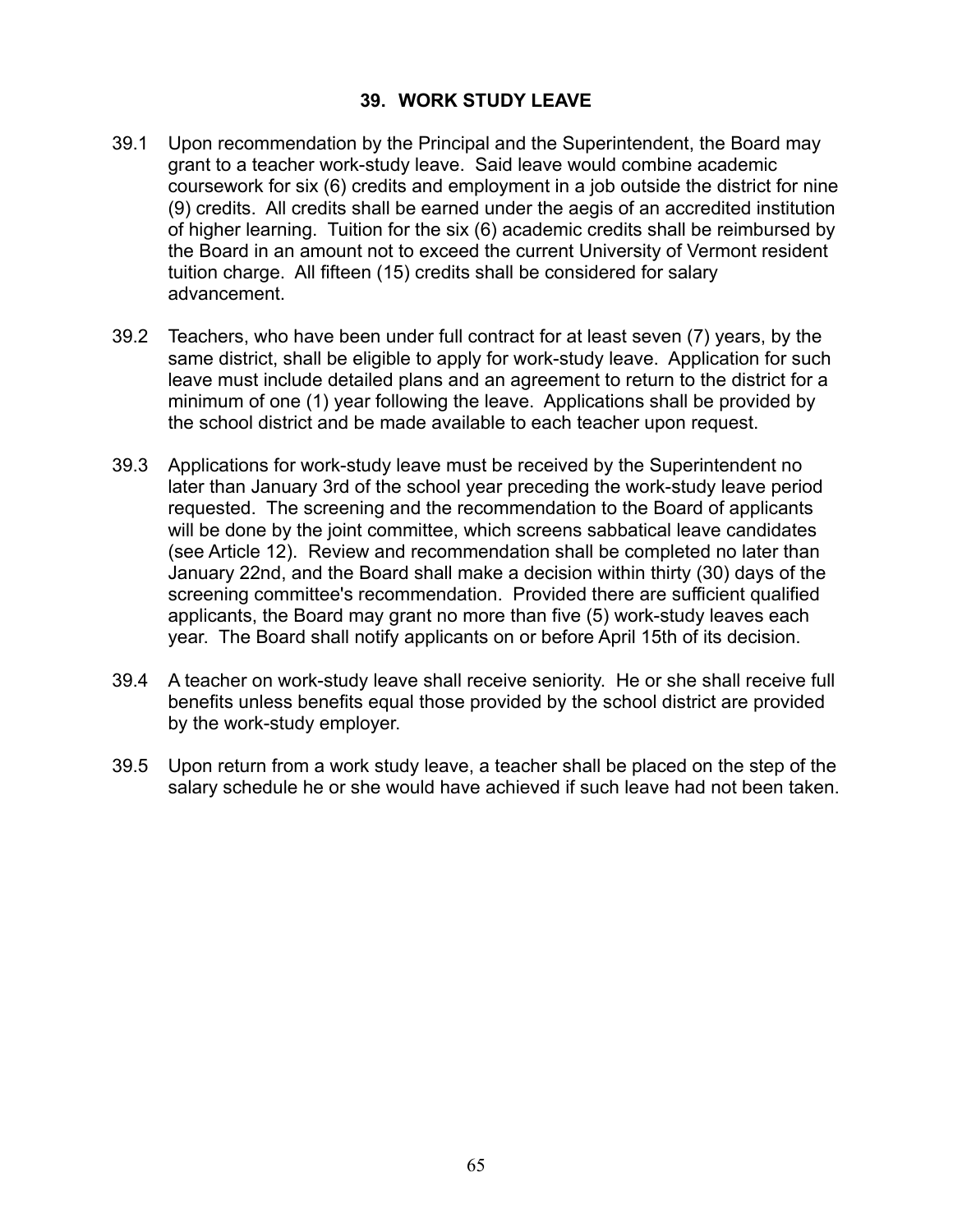### **40. EARLY RETIREMENT (Charlotte Only)**

- 40.1 Teachers who have taught in the Charlotte Central School for twenty full years or more as of June 30, 2011 are eligible for the early retirement option set forth in this Article. However, a Charlotte teacher who is eligible for benefits under this Article may elect instead to take the severance benefit set forth in Article 41, in which case they shall have no rights under this Article.
- 40.2 A teacher who meets the eligibility criteria set forth herein as of June 30, 2011 shall, upon retirement from the Charlotte Central School, receive \$5,000 per year until the teacher attains his/her normal retirement date under the Vermont State Teachers' Retirement System, but not to exceed three years. A teacher will be eligible for this benefit only once.
- 40.3 All other teachers employed by the Charlotte Central School shall be governed under the provisions of Article 41, Severance Pay, and such teachers are not eligible to receive benefits under this Article 40.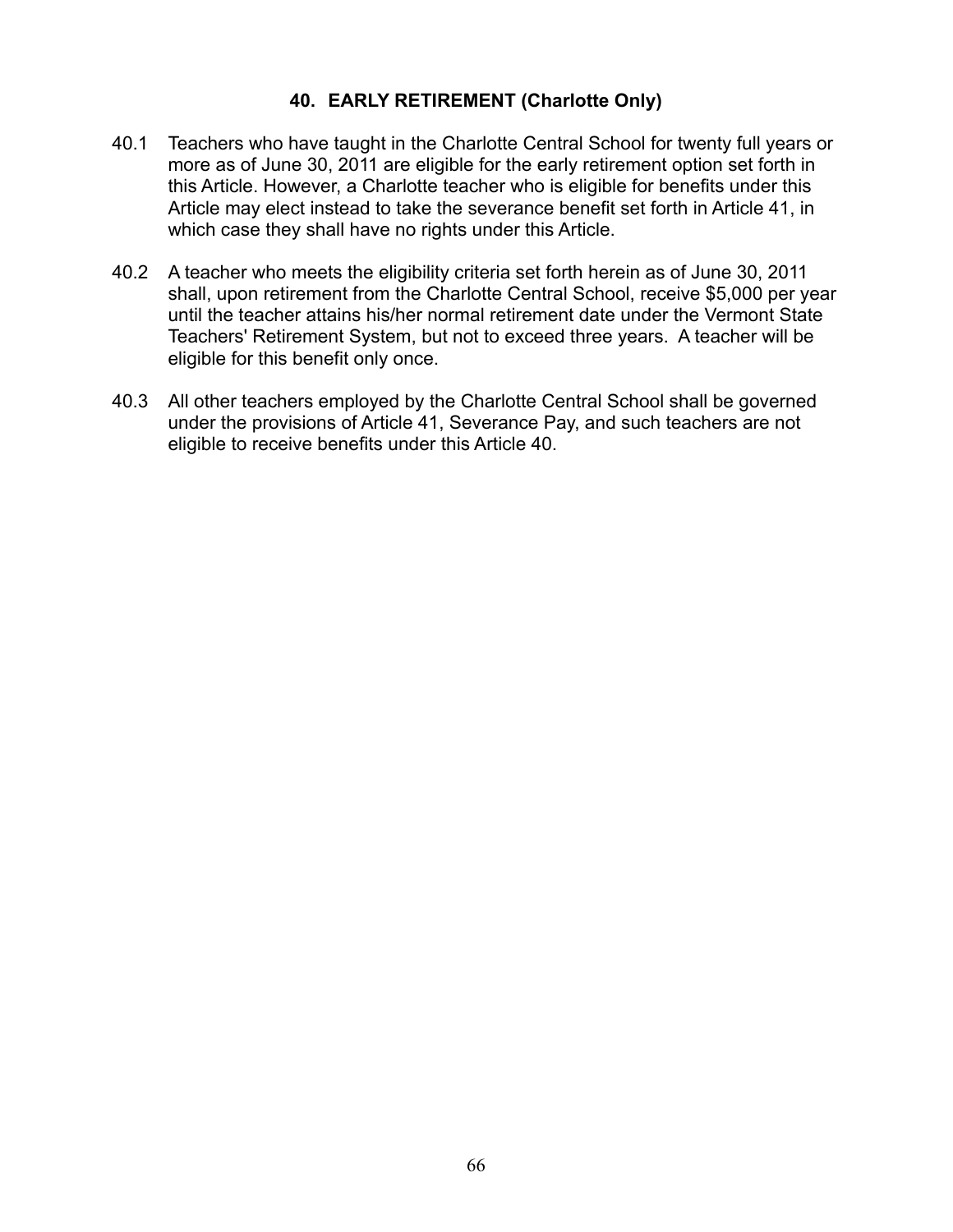### **41. EARLY NOTIFICATION OF RETIREMENT INCENTIVE PAYMENT**

41.1 Teachers having taught within the Champlain Valley School District for a minimum of ten (10) consecutive years and who are at the 14th step of the salary schedule shall be eligible for severance pay, provided that the teacher gives notice by November 1, that he or she will not be accepting a contract for the subsequent school year. Eligible full time teachers shall be reimbursed with a payment of \$2,500 by the following July 15 and an additional payment of \$2,500 by the subsequent July 15. Reimbursement for a part time teacher will be on a prorated basis.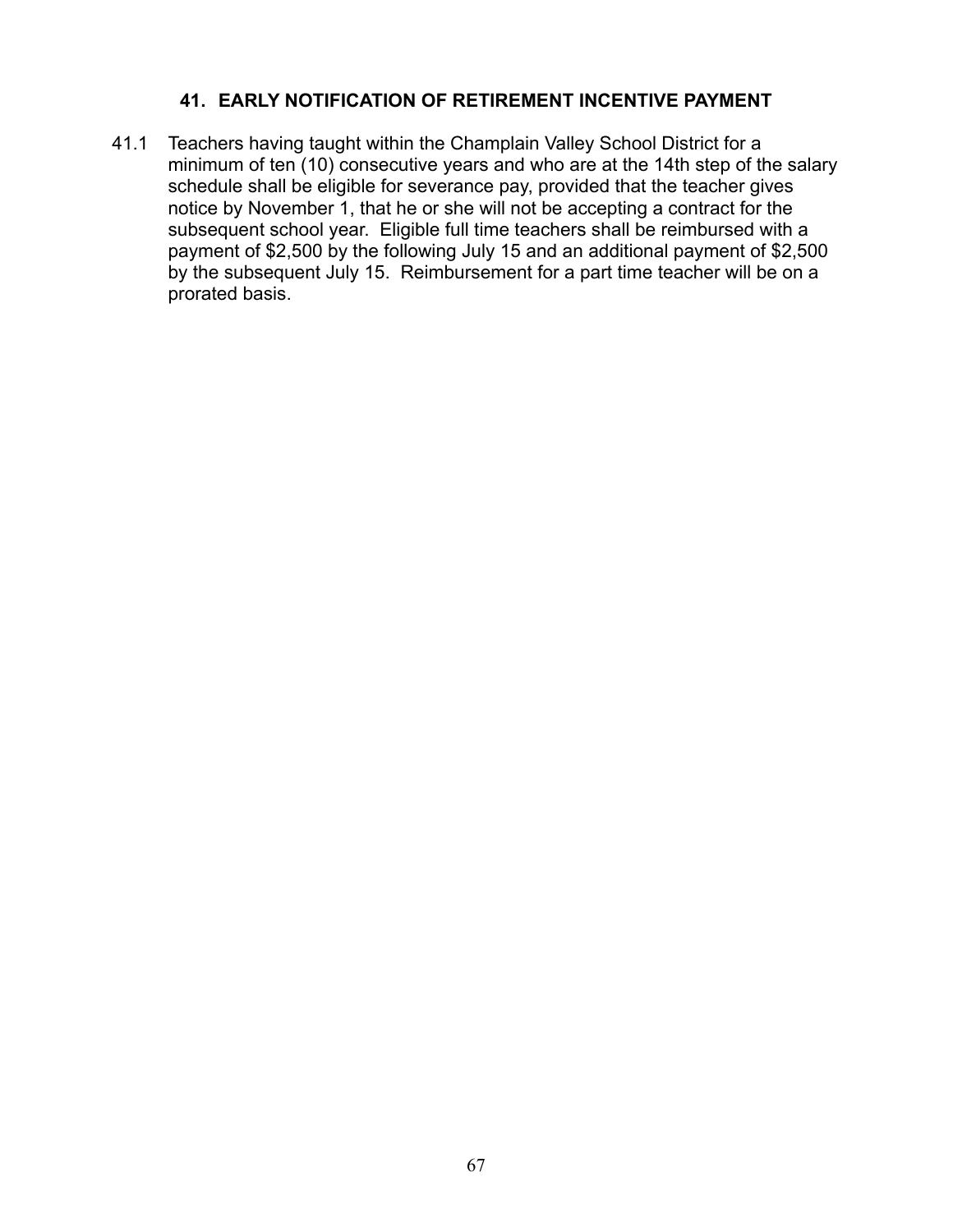### **42. NEW HIRES**

- 42.1 Any teacher hired after August 1 annually may be placed on a non-renewable one-year teaching contract. Said teacher will have no rights to the same position the following year but will be considered (as provided in Article 11.2) if the position is vacant for the following school year.
- 42.2 New hires will be placed on the salary schedule as outlined in Appendix B.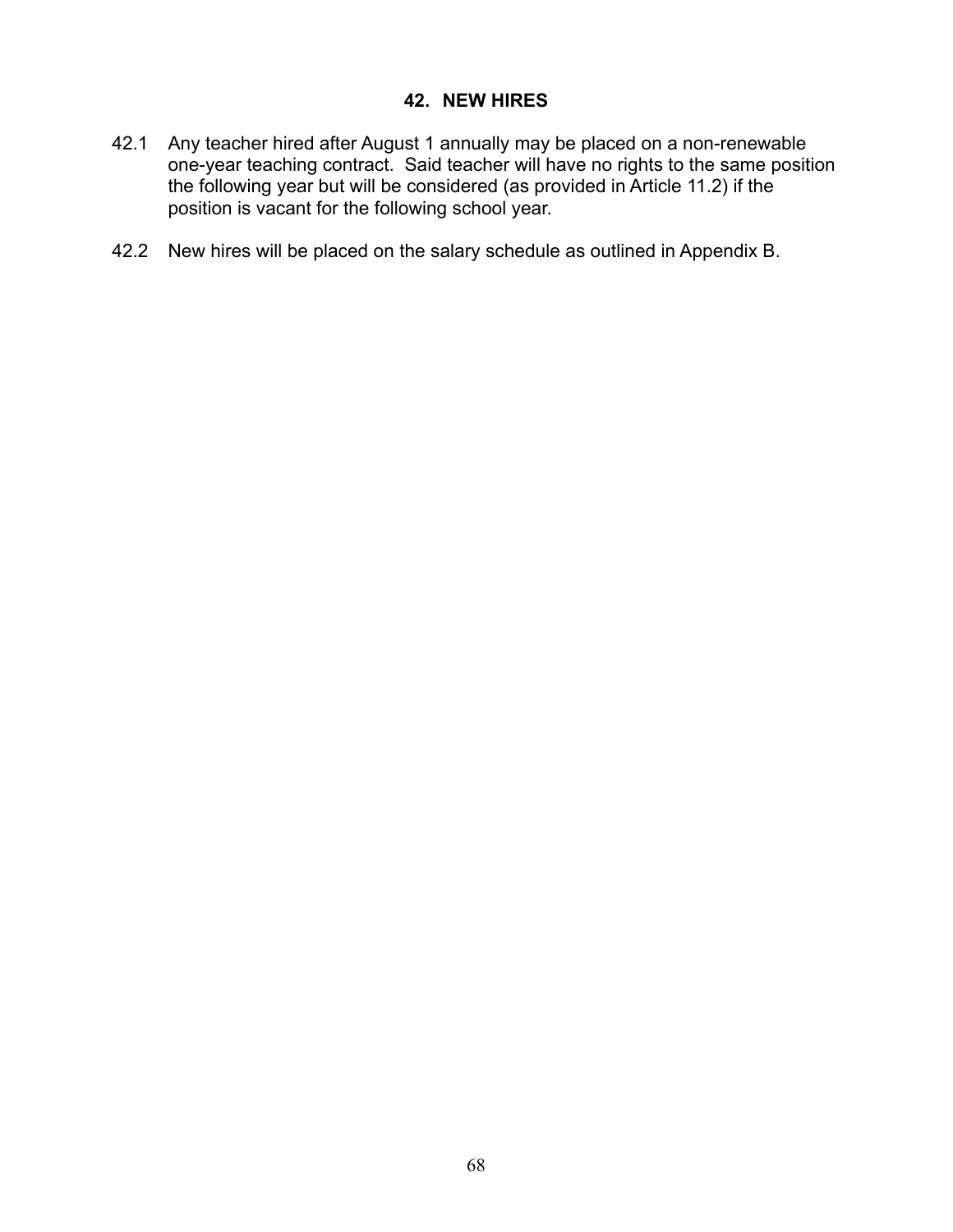### **43. PART TIME TEACHERS**

- 43.1 Part time teachers shall be assigned by the administration to consecutively scheduled classes whenever possible.
- 43.2 A part time teacher for the purposes of this contract is one on a renewable contract, who teaches full time for a portion of the school year, or who teaches less than full time during the entire school year.
- 43.3 All benefits, including paid leave, will be provided on a pro rata basis, unless otherwise restricted by insurance carrier eligibility requirements.
- 43.4 Salary and seniority will be provided on a pro-rated basis.
- 43.5 Proration will be based on the teacher's full time equivalent (FTE).
- 43.6 Except as altered by this article, a part time teacher shall have the same rights as full time teachers as established by this agreement.
- 43.7 All professional expectations and working conditions contained in Article 6.1 will be pro-rated based on the teacher's FTE.
- 43.8 The Administration reserves the right to require part-time teachers to exceed those professional expectations contained in Article 6.1 as long as the teacher is compensated at his or her per diem rate for the extra time required by the Administration. Nothing contained herein will prevent the administration from offsetting excess time by releasing the teacher from other professional expectations during the same contract year at the Administration's sole discretion. The Administration and the teacher will meet at the beginning of the year to determine how pro-rated expectations will be scheduled and when the teacher will be required to work in excess of the pro-rated amounts.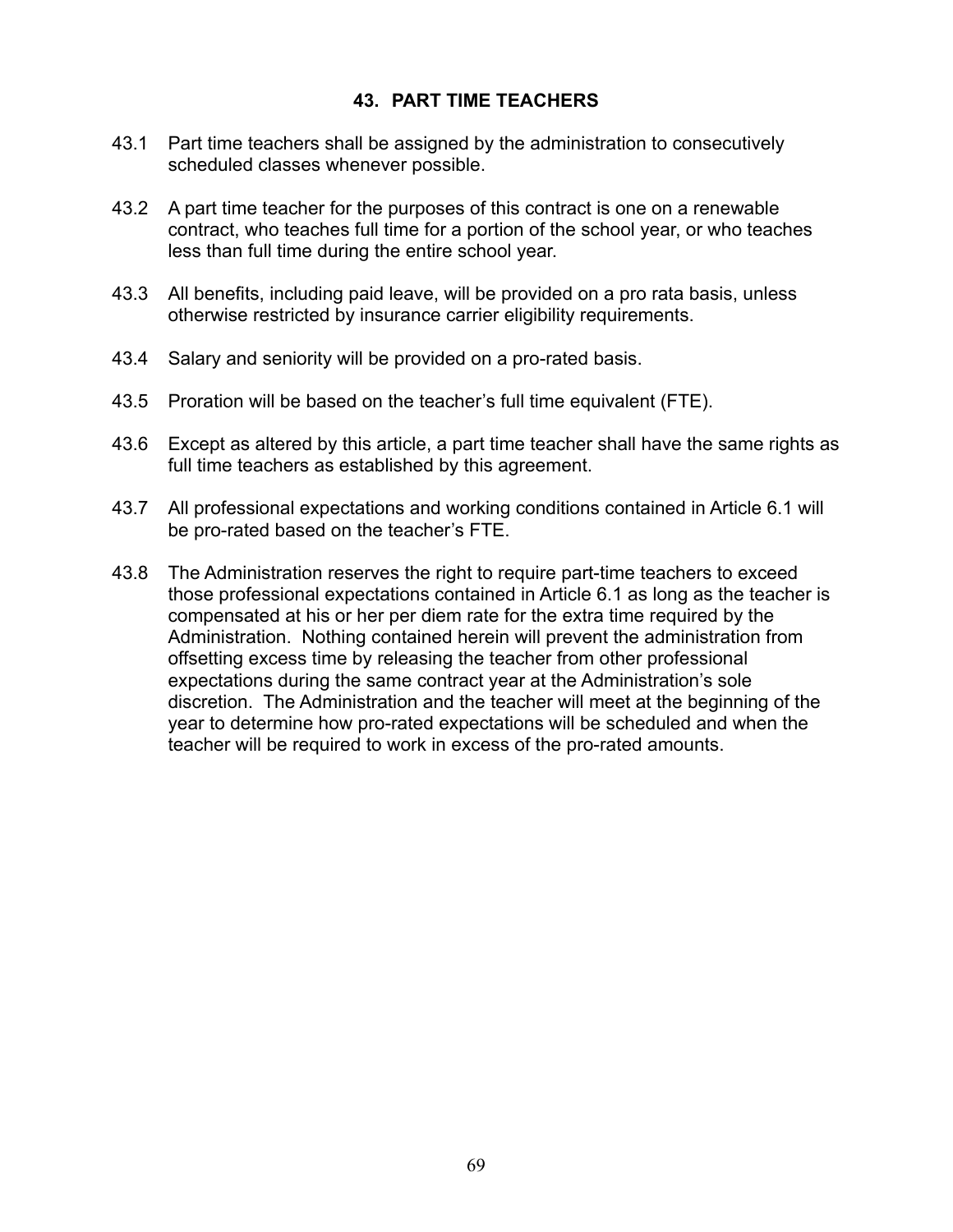## **44. ADMINISTRATIVE DESIGNEES**

44.1 Unless otherwise specifically noted or provided by law, wherever principal or superintendent appear within this agreement, they shall be interpreted as "Principal or designee" and "Superintendent or designee" to include the Principal and/or Superintendent's designated administrator. References to Administrator shall include Principal, Assistant Principal, Director, Coordinator and other such positions, not employed under this master agreement but on individual administrator contracts, by the CVSD Board.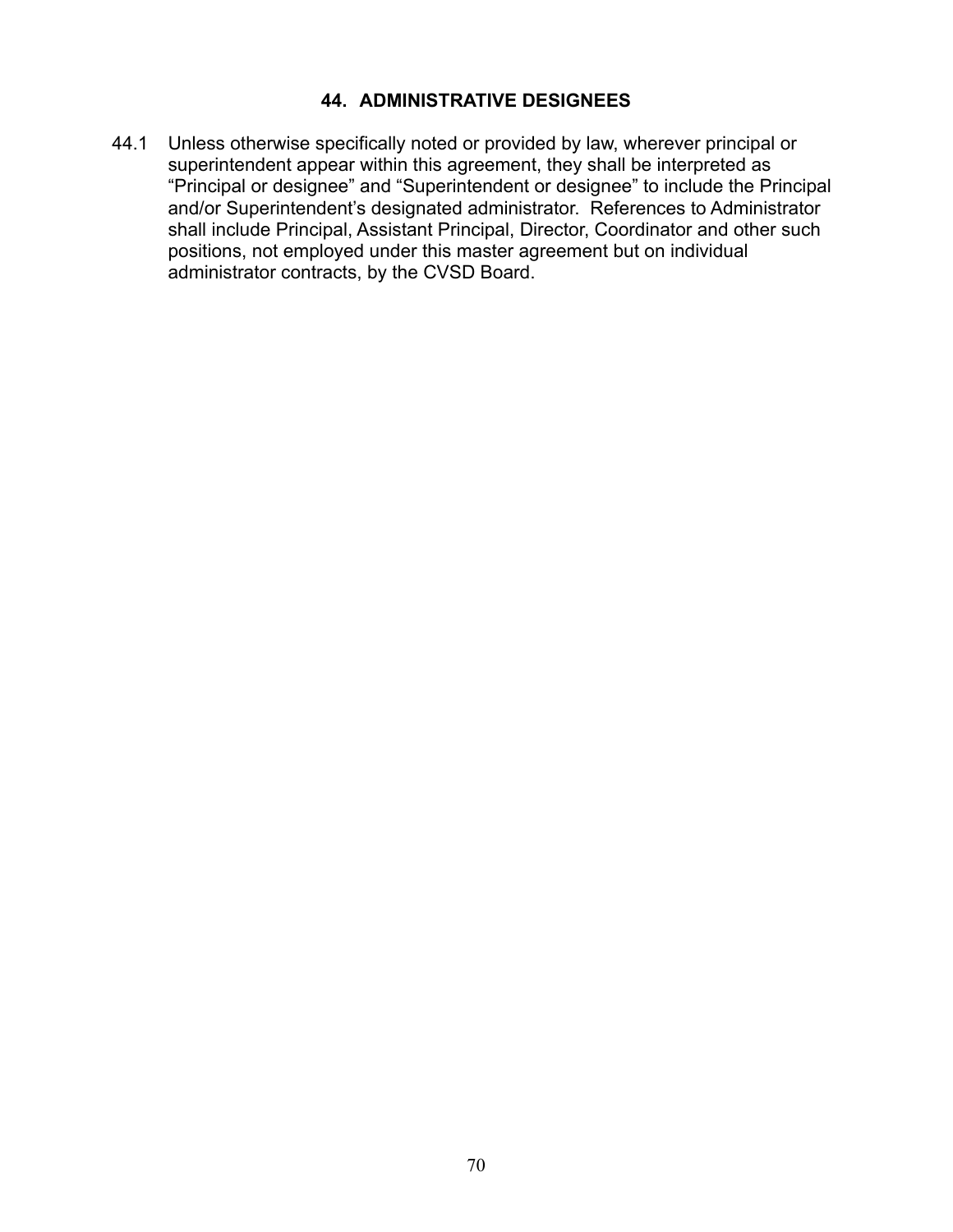#### **45. MENTOR TEACHER COMPENSATION**

- 45.1 Mentor teachers will be compensated at a rate of 0.048 of the base salary of the CVSD Salary Schedule.
- 45.2 Mentors working less than full time will be compensated on a pro-rated basis unless the responsibilities require the same efforts as mentor otherwise employed in full time teaching positions. This determination will be made in conjunction with the CVEA building representative.
- 45.3 Mentors will be notified of compensation with choice of bi-weekly payroll or end of year lump sum payment.
- 45.4 Teachers who have been out of a classroom position for more than five (5) years will be assigned a mentor.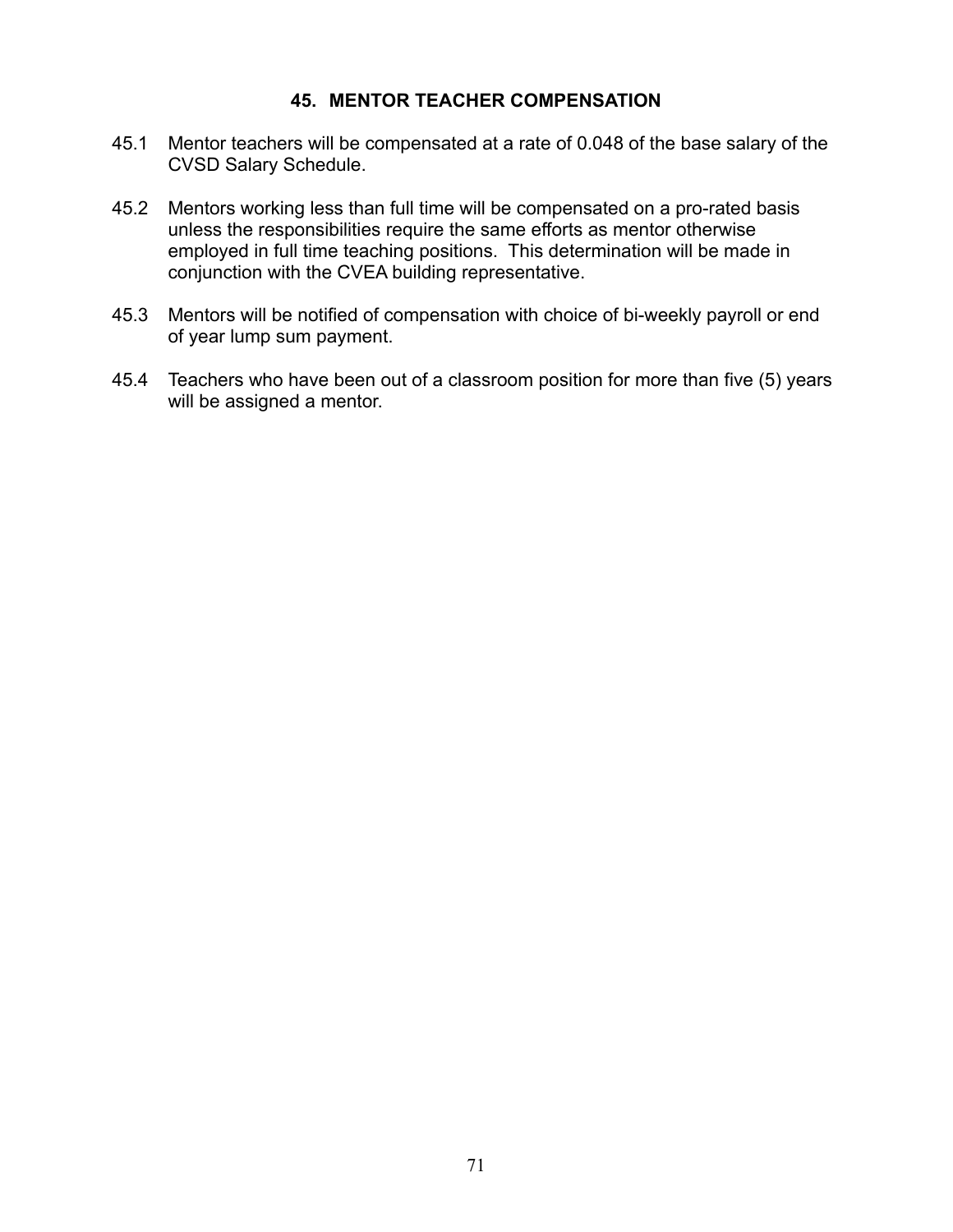## **46. NATIONAL BOARD CERTIFICATION**

- 46.1 National Board Certification (NBC) is an advanced teaching credential that goes beyond state licensure requirements and is a challenging professional development experience offered by the National Board for Professional Teaching Standards (NBPTS). NBC is a voluntary certification system based on high and rigorous standards for what accomplished teachers should know and be able to do and consists of a two-part assessment process which spans several months: a portfolio of materials to demonstrate how candidates' teaching meets National Board standards and an Assessment Center experience where candidates respond to computer prompts about subject matter and classroom situations, based on the standards developed for their field.
- 46.2 The Board will reimburse up to \$1,000 of an individual teacher's out of pocket course and application related expenses pursuant to obtaining National Board Certification that are not eligible for payment or reimbursement from other sources, including federal and state grant programs.
- 46.3 Teachers who achieve and maintain National Board Certification will receive an additional \$1,500 to their annual salary, starting with the contract year in which National Board Certification is received.
- 46.4 It is the teacher's obligation to notify the Superintendent that he/she is eligible for either of these benefits and must provide proof as required by the Superintendent that he/she possesses such certification.
- 46.5. Teachers must agree to remain employed by the district for a period of two full school years to be eligible for reimbursement by the district for the costs outlined in the paragraph above. If a teacher leaves prior to the completion of this two year agreement, the teacher must repay the district the full amount of the reimbursement provided under the terms of this agreement.
- 46.6 Requests for funding under the terms of this agreement must be received by the Principal by December 1<sup>st</sup> annually for the following school year.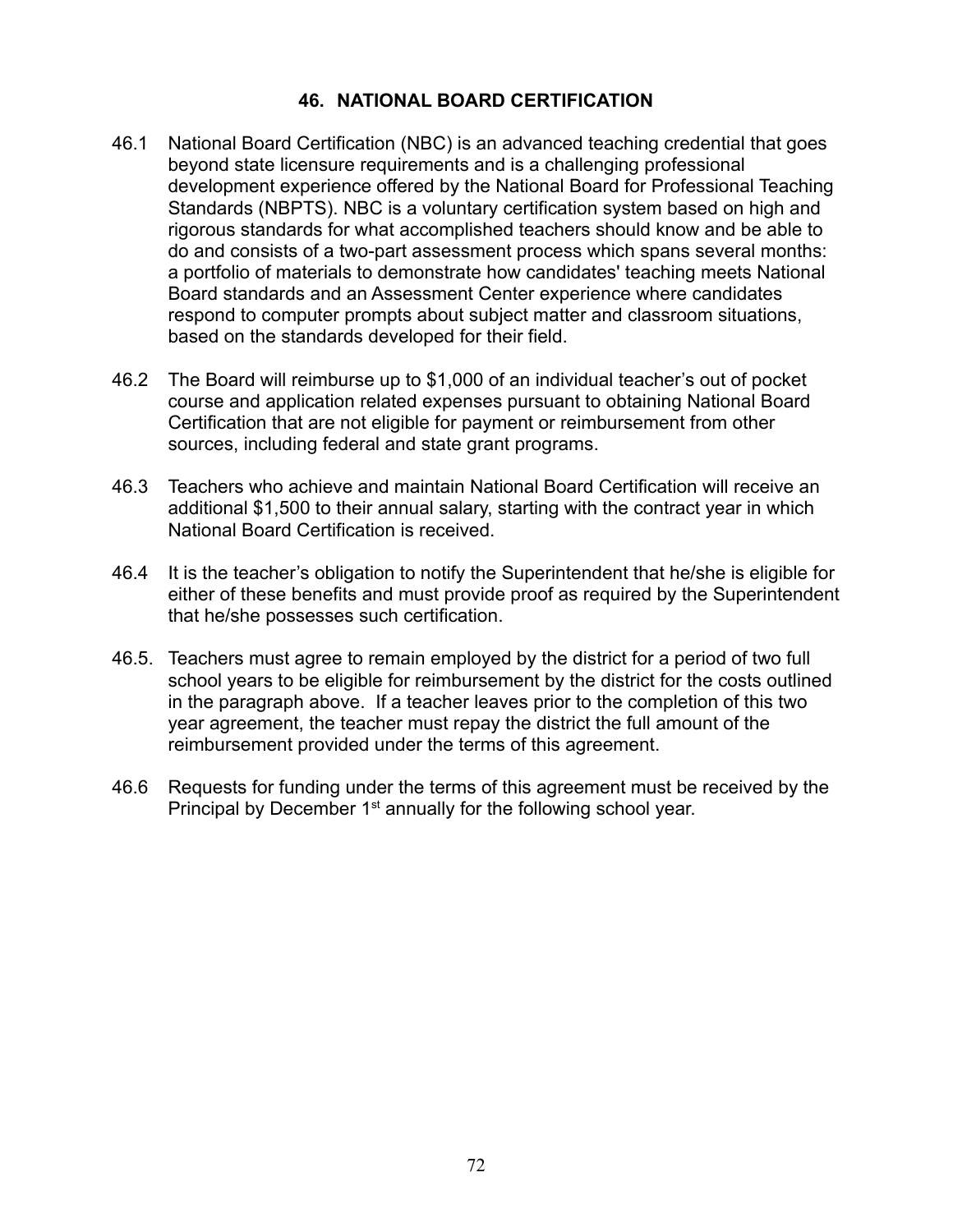### **47. CO-CURRICULAR ACTIVITIES**

- 47.1 Compensation for co-curricular activities will be provided as outlined in the grids in Appendix D and in the remaining provisions of this article.
- 47.2 Co-Curricular Activities are placed into activity categories as outlined in Appendix E & Appendix F.
- (a) Changes to current activities or placement of new activities will be based on the joint recommendation of the Superintendent or designee and the Association to the Board.
- (b) Changes will be discussed at a meeting held no less than once per year between the Superintendent or designee and the Association. The meeting shall be held at a mutually agreeable time and place. The parties may also agree that a meeting is not necessary.
- 47.3 Experience will be determined as follows:
- (a) Licensed Administrators and/or Teachers
	- 1. Initial placement on the compensation grid for each activity is based on the employee's average years of experience. For example: A teacher with eight (8) years of licensed teaching experience and two (2) years of coaching or advising experience for the same activity would have an average of five (5) years of experience. Coaching or advising experience shall be based on experience with the same activity. Calculations will be rounded off to the nearest full year, for example, 4.25 average years would be rounded to 4.0 and 3.5 average years would be rounded to 4.0.
	- 2. Experience coaching or advising different activities other than the one being hired for will be considered at the discretion of the Administration and Athletic Director based on the relevance of the activity.
	- 3. In the event an employee would receive a higher stipend under the provisions outlined in (b) below, the employee will receive the higher stipend amount.
- (b) All others

Initial placement on the compensation grid for each activity based on his or her actual coaching or advising experience as follows:

1. Experience coaching or advising the same activity will be counted on a one for one basis, i.e. two years coaching baseball will be counted as two years' experience in that activity.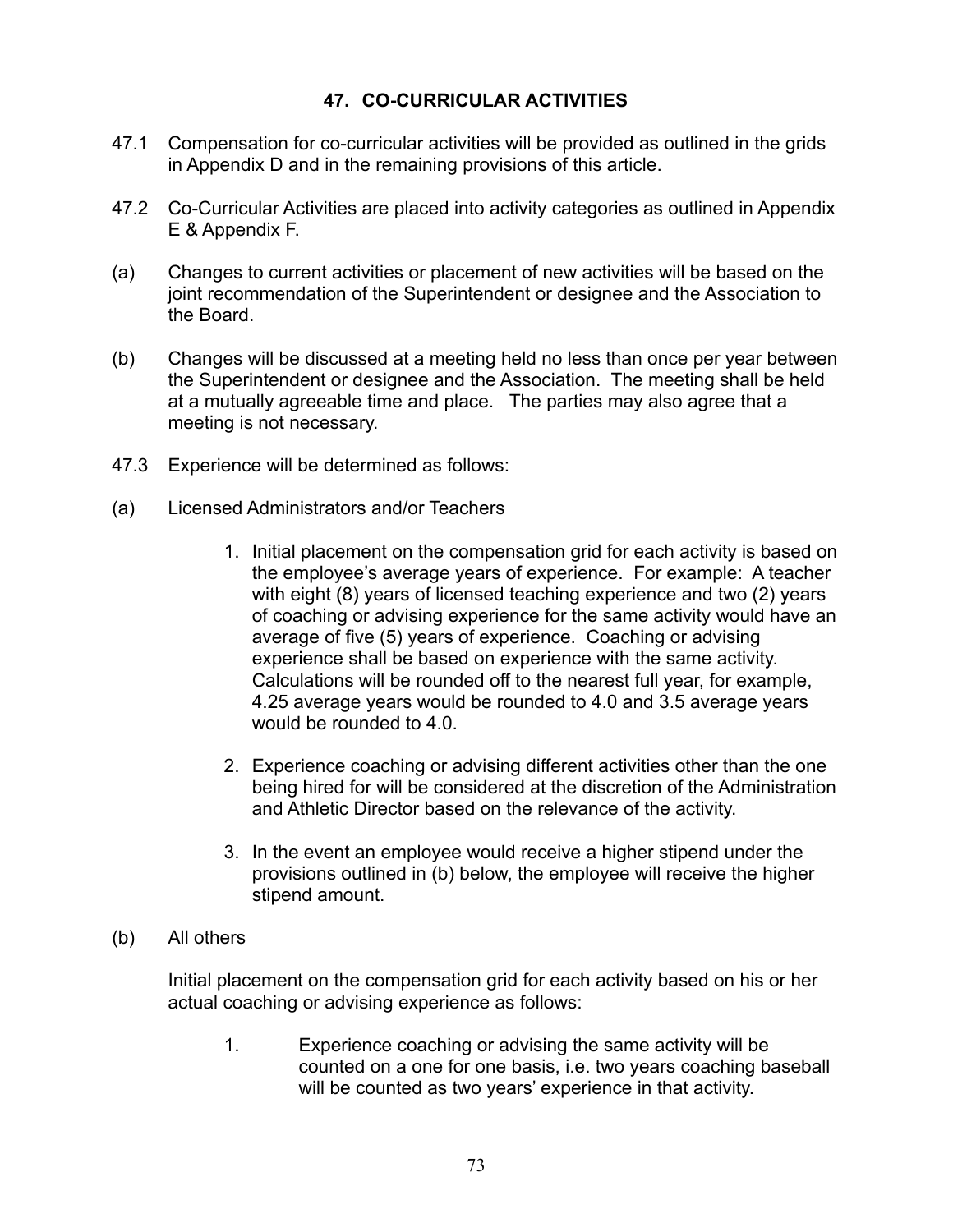- 2. Experience coaching or advising different activities other than the one being hired for will be at the discretion of the Administration and Athletic Director based on the relevance of the activity.
- 47.4 If it is determined by the Administration that a position will be shared by two people with equal responsibility, the stipend amount for each employee shall be seventy-five percent (75%) of the amount the employee would have been paid if not sharing the position. If two employees chose to share an activity, based on their own determination, the stipend amount for each employee shall be fifty percent (50%) of the amount the employee would have been paid if not sharing the position.
- 47.5 Stipend agreements will be issued for each activity. All employed under the terms of this article are considered employees-at-will for stipend activities. As such, all stipend agreements are issued for one year. However, this provision does not prevent the Administration from rehiring the employee on an annual basis and does not require the Administration to post the opening prior to rehiring the employee for the same activity.
- 47.6 Either party may terminate a stipend agreement at any time by giving five (5) days written notice. The school district shall be obligated to pay only for such services as have been provided up to the date of termination. Just cause is not required to terminate a stipend agreement unless the employee is a teacher employed within CVSD. In such case, termination of a teacher's current stipend agreement while the activity is ongoing shall only occur if the teacher engages in conduct unbecoming, violates VPA rules and guidelines or board policy or other such behavior that violates the provisions of, or subjects the teacher to discipline under the terms of the collective bargaining agreement.
- 47.7 Compensation for co-curricular activities shall be paid in either a lump sum at the end of the activity, or bi-weekly at each pay period during the activity, at the option of the employee. A decision regarding mode of payment shall be made by the employee at the time of signing the stipend agreement.
- 47.8 Activities other than those listed in the grid for each school may be performed on a voluntary basis.
- 47.9 The Administration and the Board reserves the right not to fill a position listed on the activity grid.
- 47.10 No teacher shall be required to accept or perform the duties of a co-curricular position.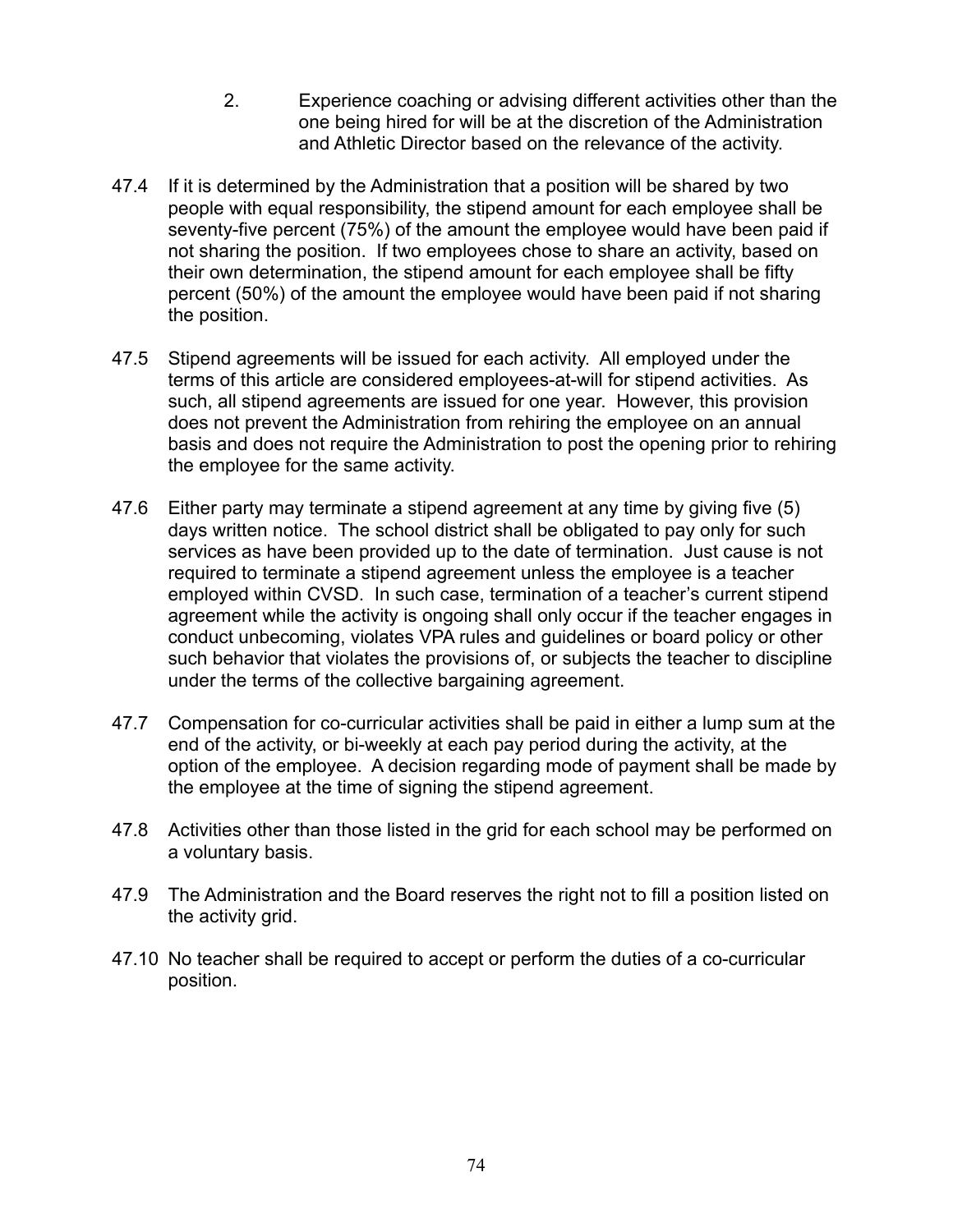#### **48. GENERAL**

- 48.1 This contract is a complete agreement between the parties, covering all mandatory subjects of negotiation. The parties contracting agree that relations between them shall be governed by the terms of this contract only. No prior agreement or understandings, oral or written, shall be controlling or in any way affect the relations between the parties except where such agreements have been reduced to writing by the mutual consent of both parties.
- 48.2 No teacher will fail to have his/her contract renewed or be disciplined, suspended, dismissed or deprived of a salary increment without just and sufficient cause. Any suspension of a teacher, pending Board action, will be with pay. A teacher who is suspended may appeal that suspension by filing a grievance within seven (7) days of the effective date of the suspension at Step 3, or by filing an appeal pursuant to Title 16 sec. 1752 of the Vermont Statutes Annotated. The election of one method of appeal shall preclude the other. In any event, the teacher will be paid until the Board renders its decision.
- 48.3 Publication and Distribution of Collective Bargaining Agreement
	- a. Copies of this agreement shall be available to returning teachers in pdf or other appropriate electronic format on the CVSD website as soon as is practicable after the agreement is signed by the Negotiator for the Board and the Negotiator for the Association.
	- d. One (1) original and fully executed copy shall be provided to the Association for its records.
	- e. The Board shall provide fifteen (15) printed copies to the CVEA.
	- f. New Hires will receive a printed copy at the time of their employment.
- 48.4 If any section, subsection, clause or portion of this contract shall for any reason become invalid or be deemed so by a court of competent jurisdiction, such section, subsection, provision, clause or portion of the contract shall be deemed a separate, distinct and independent provision and such invalidity shall not affect the validity of the remaining portions thereof.
- 48.5 The Board will not discriminate against any teacher employed by the Board based on race, creed, color, religion, gender, gender identity, sexual orientation, disability or veteran status. However, any teacher who files a charge of discrimination with any state or federal agency shall be precluded from pursuing the same claim through the grievance and arbitration procedures of this contract.
- 48.6 The Board will amend its written policies and take such other actions as may be necessary in order to give full force and effect to this contract.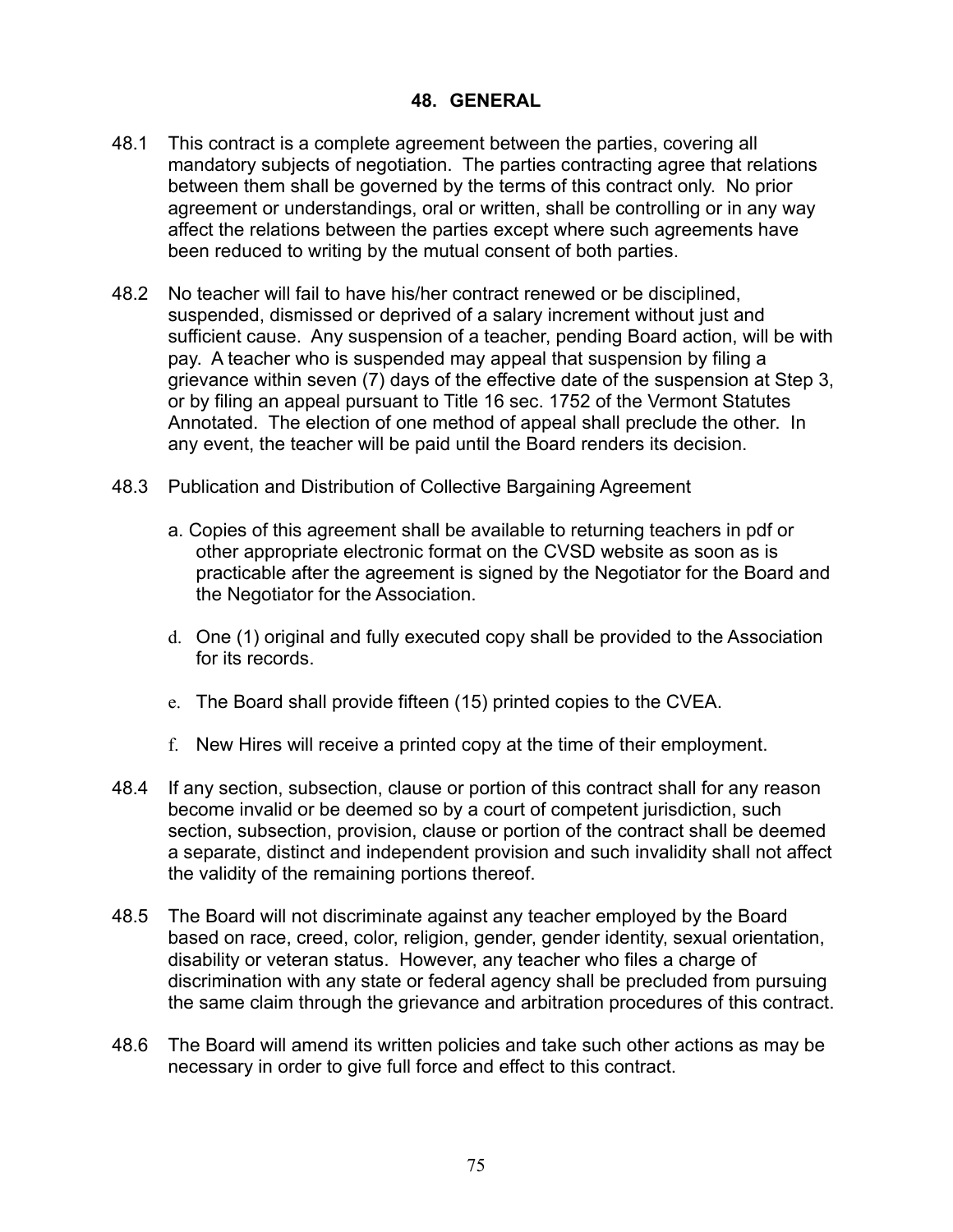- 48.7 During any school year covered by this Agreement the Board of any school district shall have the discretion to offer an early retirement incentive to its teachers for that school year only. The terms of any early retirement incentive program offered by any school board shall be negotiated with the Association. Nothing herein shall obligate any school board to offer an early retirement incentive program in any school year or to enter into negotiations with the Association on this issue.
- 48.8 Unless otherwise agreed in writing, neither party shall be permitted or required to re-open any terms of this agreement, with the following exceptions or as outlined in the Article above:
	- a. Either party can re-open the agreement for successor contract negotiations pursuant to Article 50.
	- b. Either party can re-open the agreement if any of the group health plans currently offered by the Board becomes unavailable due to mandates from state or federal law.
	- c. Either party can re-open the agreement if either the State of Vermont or the federal government mandates a public funding mechanism for health insurance that mandates participation by the Board or its employees, including but not limited to a payroll tax on employers or employees.
	- d. If either party exercises the option to re-open the agreement pursuant to subsections (b) or (c) above, the scope of the negotiation shall be limited to health insurance benefits, including alternative health insurance coverage, the cost of alternative coverage for the Board and the employees, and the impact of any change in coverage on the Board's budget and employee wages.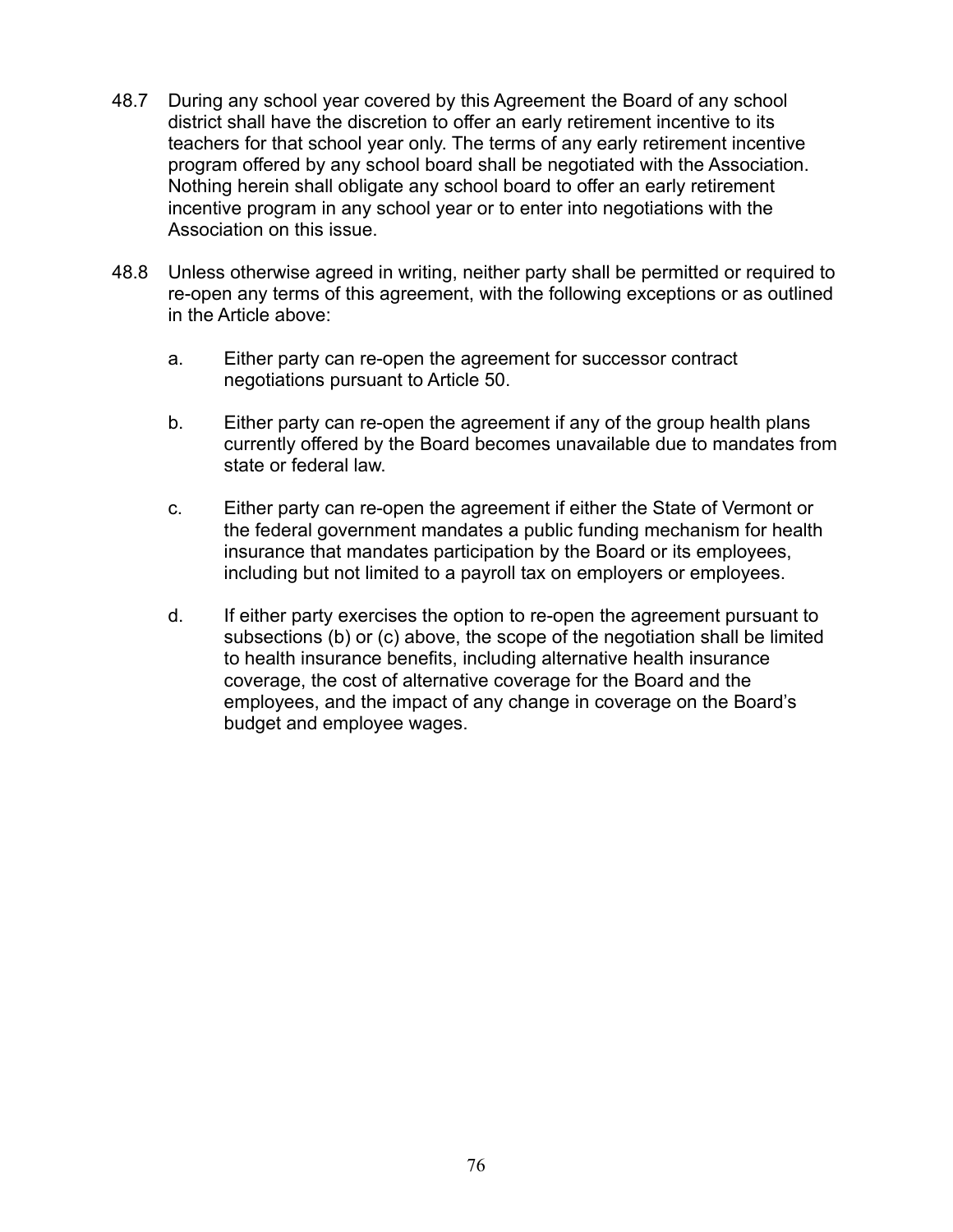#### **49. HEALTH AND SAFETY**

- 49.1 Teachers shall not be requested or required to work under conditions that constitute a threat to their health or safety. Matters involving health and safety may be grieved through to the Board level.
- 49.2 Employees required to lift children and/or to provide toileting assistance to children shall be so advised prior to assignment. The administration is responsible for developing and providing safety protocols for lifting children to help ensure the safety of the employee. This protocol must be provided to all employees prior to the employee's first day of work with the child in need of this type of assistance.
- 49.3 The administration is responsible for developing and providing safety protocols, consistent with board policy, for a student threatening the life and/or safety of an employee. A copy of this protocol is included in Appendix M, however, it may be amended at any time by the administration so long as the revision is distributed to staff.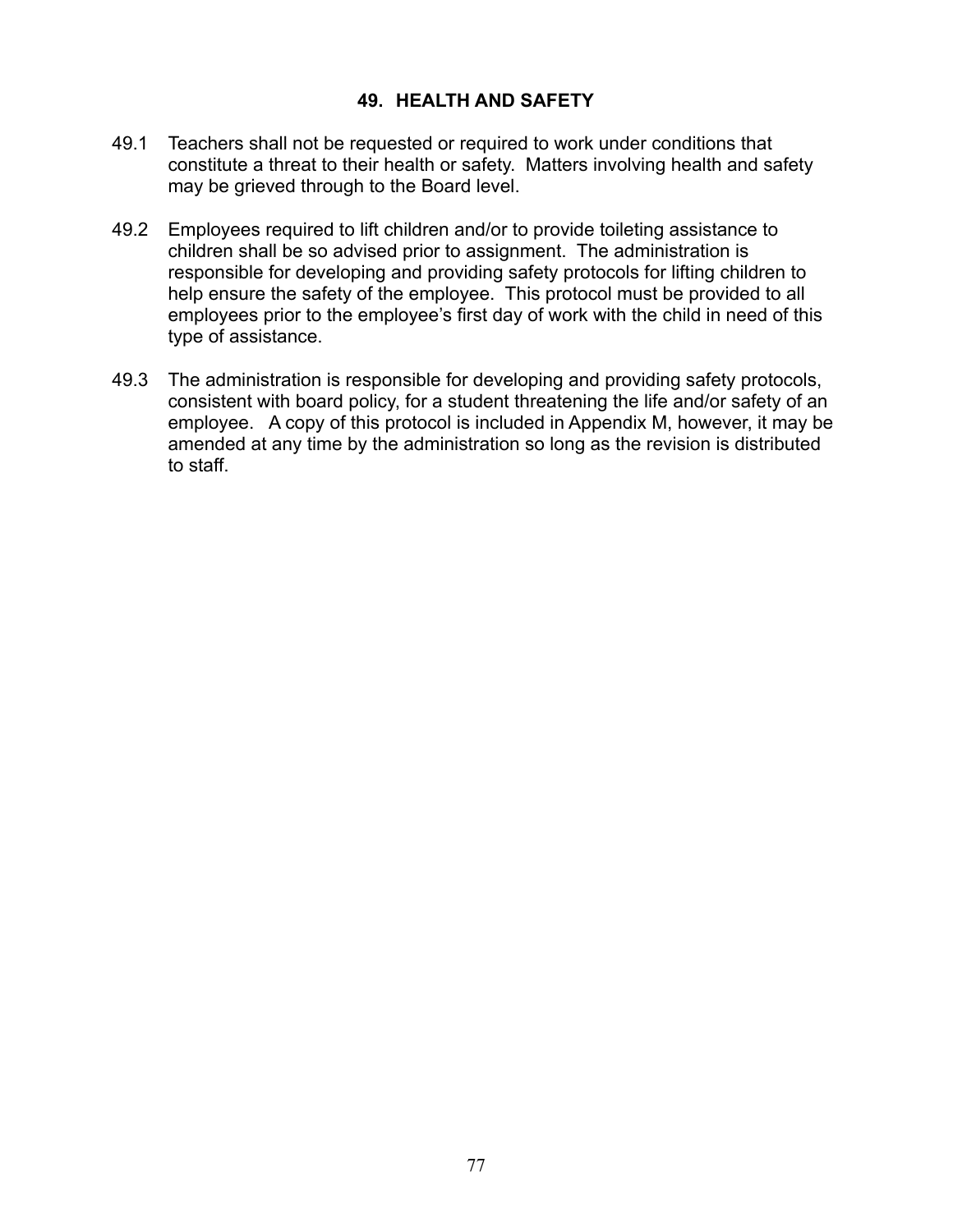#### **50. Salary Schedule Recommendation**

**50.1** During the 2020-21 school year the Board and the CVEA established a Salary Committee as set forth in the 2019-20 Teacher Contract. Some recommendations from that committee have been incorporated in the Salary Schedule attached hereto as Appendix B.

Further, the committee has recommended that Step 1 of the Salary Schedule continue to be adjusted so that Step 1 would cover 0-3 years of experience in the 2022-23 school year, 0-2 years of experience in the 2023-24 school year and 0-1 years in the 2024-25 school year. These adjustments would require adjustments to the years of experience in the remaining Steps in the schedule. An example can be seen in the adjustments made between the 2020-21 and 2021-22 contracts. The parties hereto endorse this recommendation and encourage its adoption in succeeding contracts.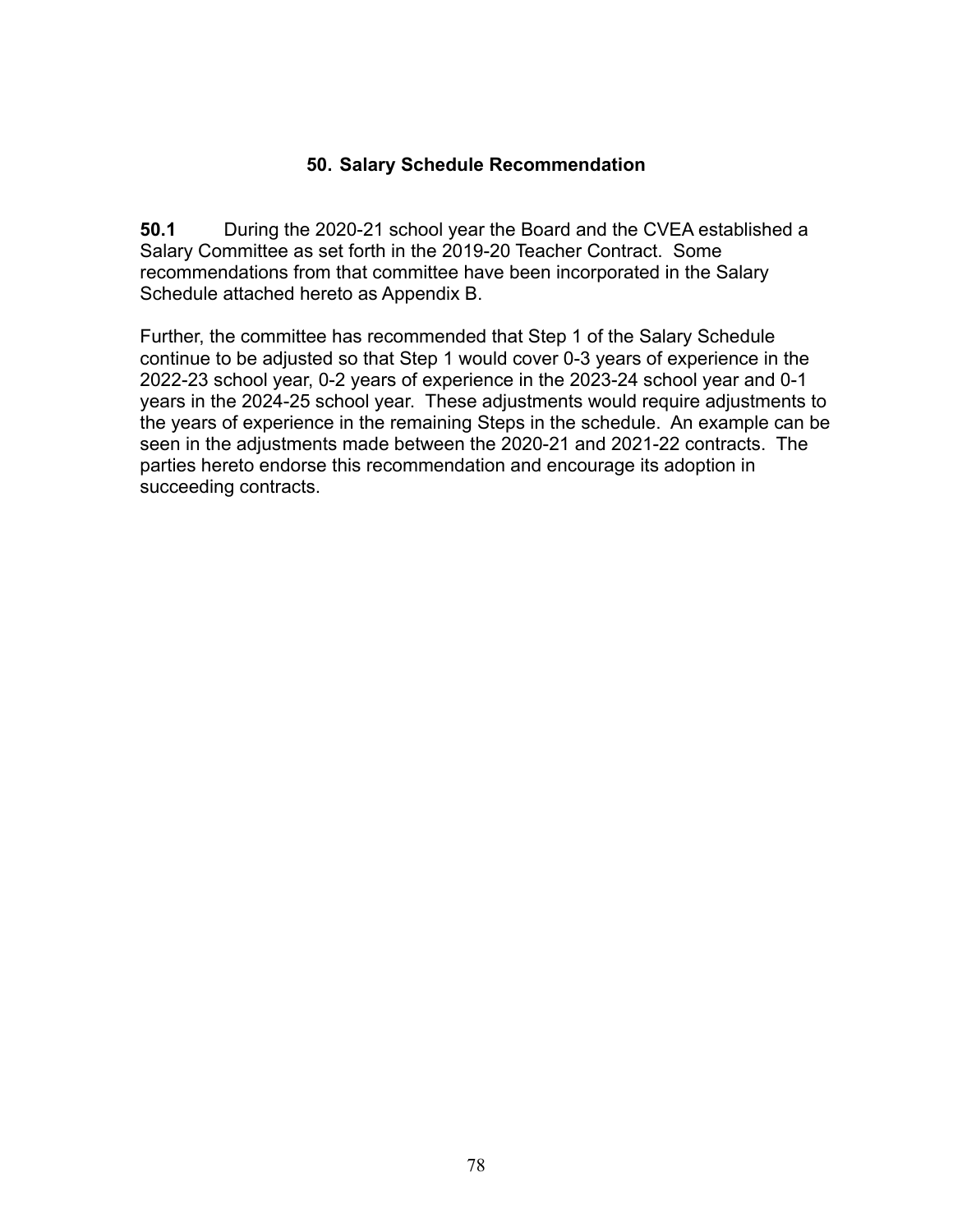#### **51. DURATION**

**51**.1 The provisions of this contract will be effective July 1, 2021 and will continue and remain in full force and effect until June 30, 2022. The Board agrees to maintain benefits for a year, and for each year thereafter should the contract be automatically renewed. Said contract will automatically be renewed and will continue in full force and effect for additional periods of one (1) year unless either the Board or the Association gives written notice to the other not later than October 15 prior to the expiration date or any anniversary thereof, of its desire to reopen this contract and to renegotiate the terms of a successor contract.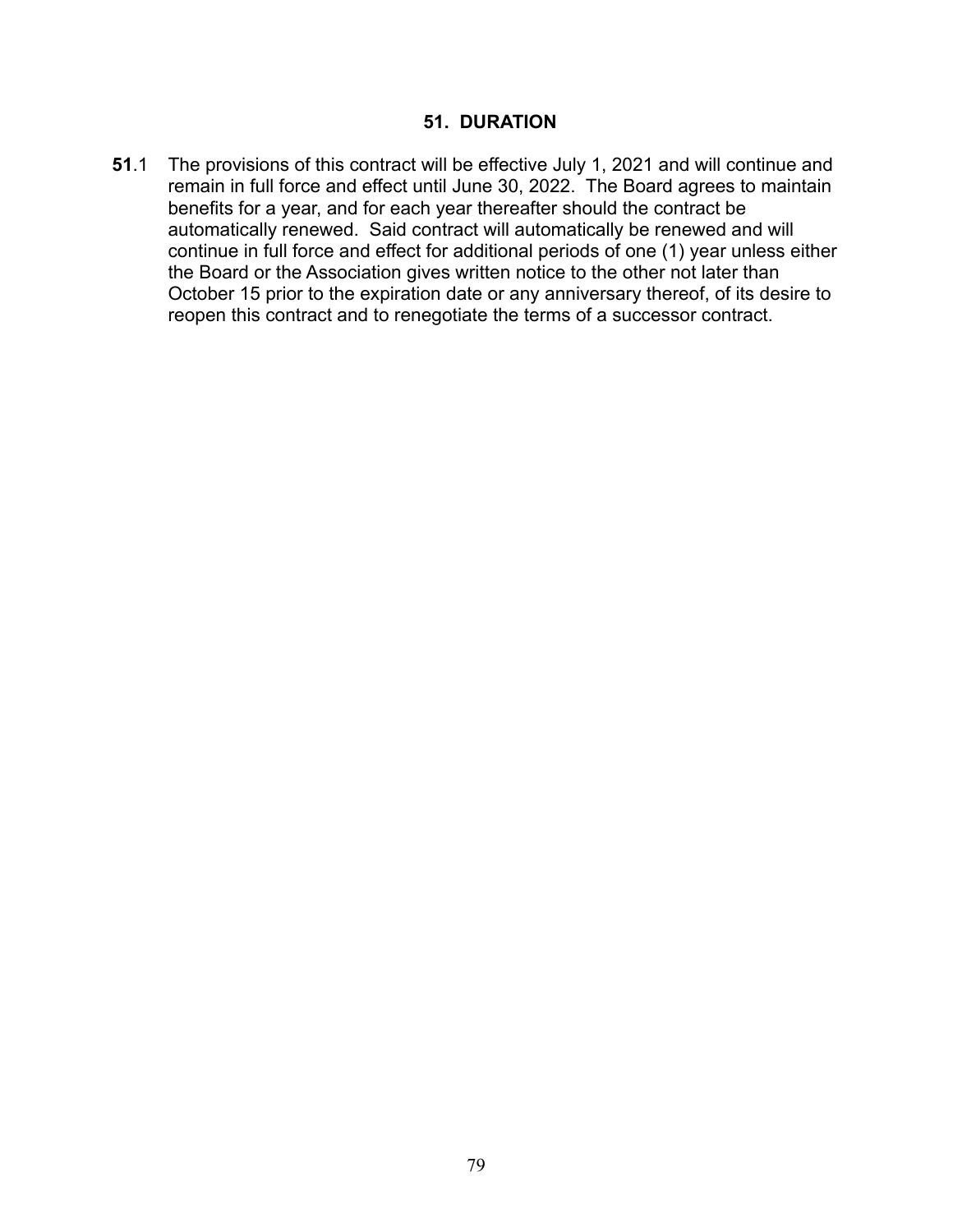IN WITNESS WHEREOF, the parties hereunto set their hand:

#### **BOARD OF SCHOOL DIRECTORS CHAMPLAIN VALLEY EDUCATION ASSOCIATION**

Angela Arsenault, Chair Champlain Valley School District Board of School Directors

Lisa Bisbee CVEA, Chief Negotiator

Date:

# **ALL SIGNATURES ARE ON FILE WITH THE CENTRAL OFFICE AND THE ASSOCIATION**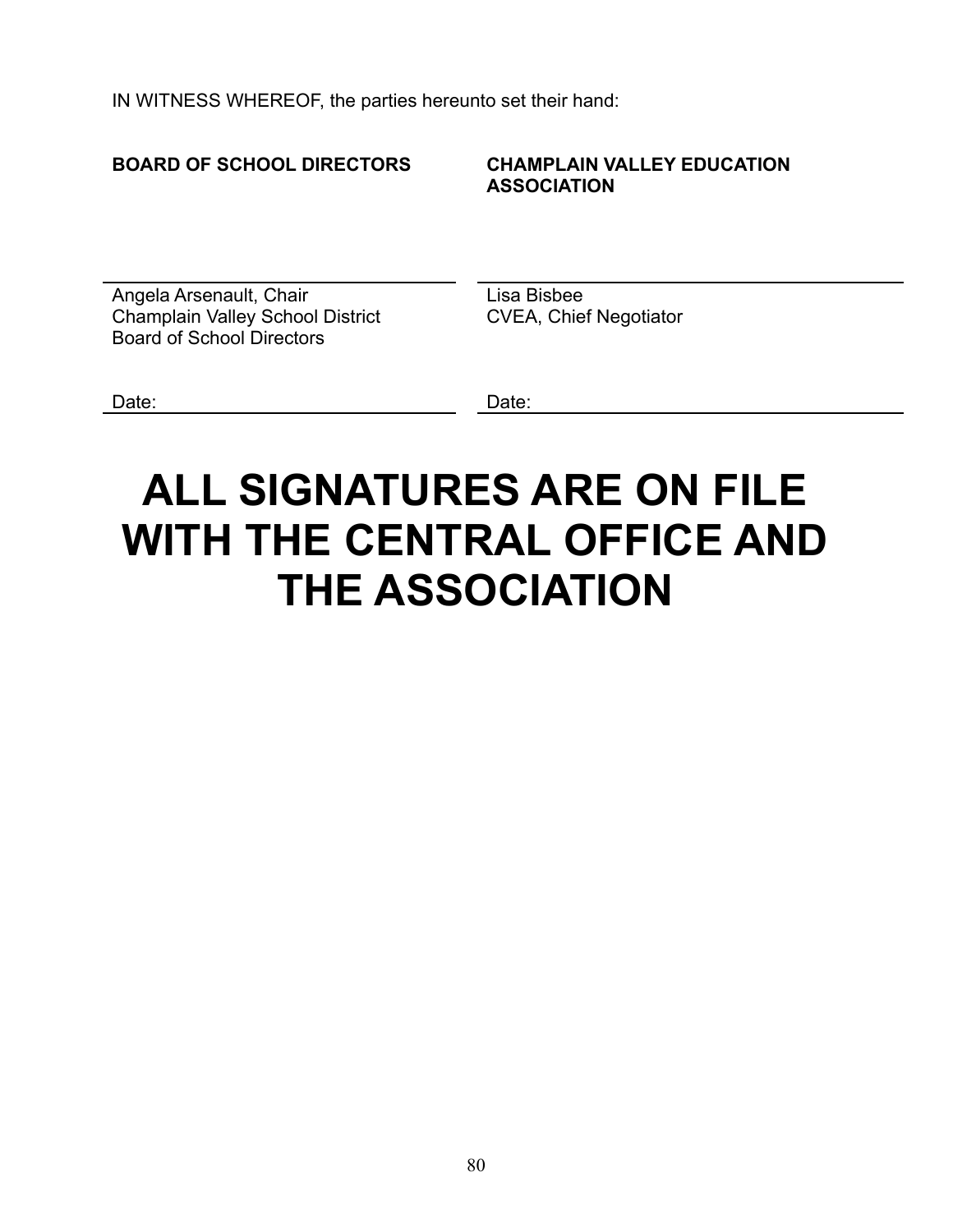#### **A. SALARY PLACEMENT FOR NEW HIRES**

- 1. New teachers will be placed on the teacher schedule as follows:
	- a. The Superintendent will determine the number of credits earned towards column placement based on transcripts provided at the time the teacher is hired.
	- b. The Superintendent will determine the years of experience the teacher has based on information provided at the time the teacher is hired and based on the following criteria:
		- i. Institutions

Experience is granted for years of experience teaching at an accredited public or private educational institution. Experience is credited for pre-school, elementary, secondary and post-secondary work experience. Experience is only granted for actual time when the individual was employed under a contract as a teacher or educator. Comparable administrative experience at an accredited public or private educational institution shall be credited. Experience as a paraprofessional, tutor, teaching assistant, etc., is not credited. Additionally, student teaching, internships, and similar experiences are not credited.

ii. Calculation of Time

In order to be credited, work experience must be at least 0.50 FTE (full time equivalent) and be a minimum of a semester or one half year. Additionally, the teacher must be under contract or a long term sub agreement for a minimum term as specified above. Experience which does not meet both criteria is not counted. Specifically, regular substitute teaching is not calculated regardless of the number of days which are worked by an individual during the year. An individual who is under contract in two school districts may combine this time for a cumulative FTE total. For example a 0.45 FTE and 0.30 FTE equate to a 0.75 FTE. Experience at less than 0.25 FTE is not counted. Summer or evening employment is not credited. Each 1.0 FTE year of experience meeting the above criteria is counted for one year towards placement on the salary schedule. Partial FTE's are counted as partial years of experience and partial FTE's and partial years are multiplied to determine an effective full year equivalent. For example, a 0.75 FTE for 0.75 of the school year equates to a 0.56 FTE. A year which results in a FTE of less than 0.50 is not counted when calculating total years of experience. Total FTE years of experience are combined to determine total years of experience. The final total is then rounded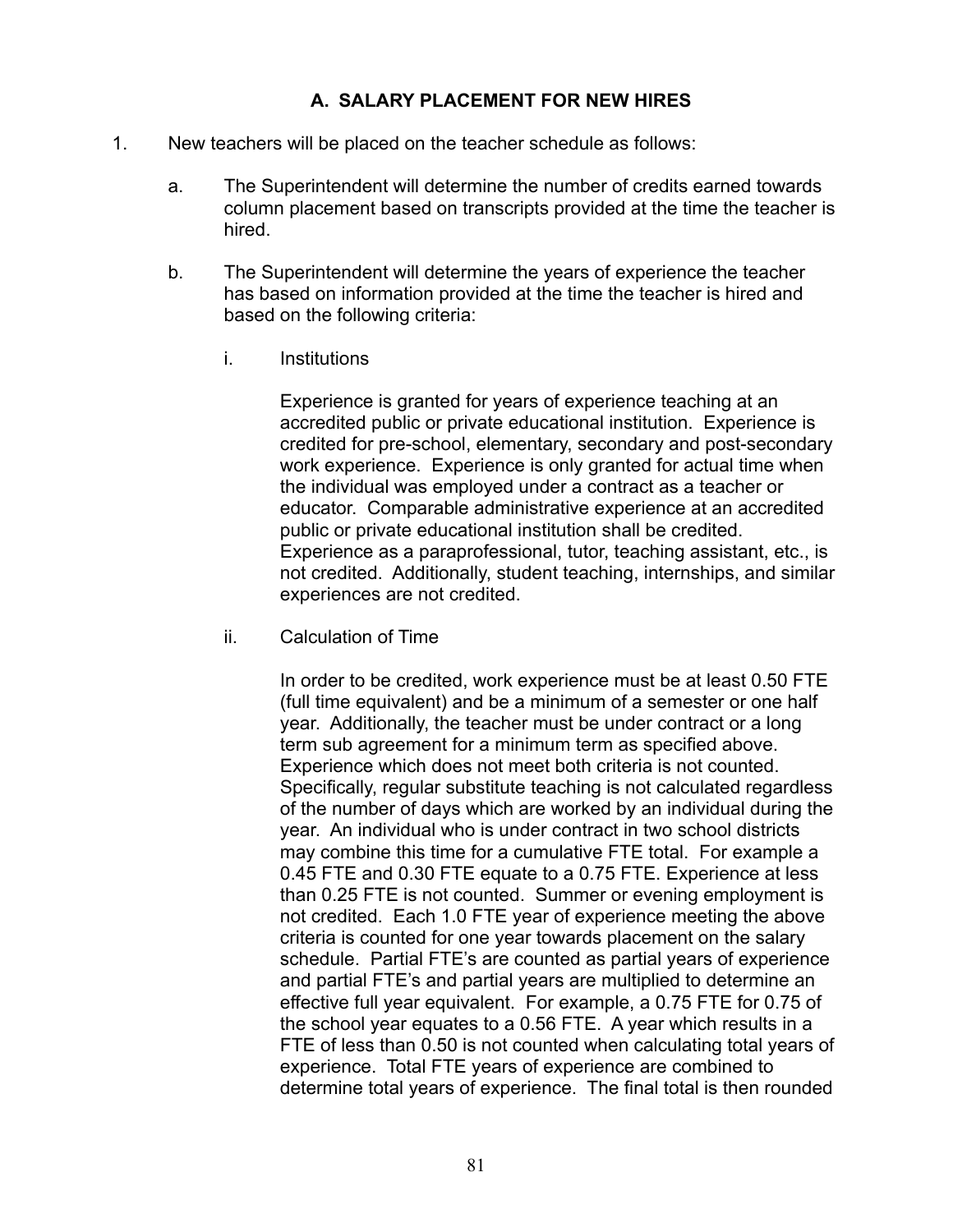to the nearest whole number and then used for vertical placement on the salary schedule.

iii. Licensure

Experience is only granted for years of experience during which time the teacher was a fully licensed educator under the regulations and standards of the appropriate state educational agency. Exceptions to this standard are:

- (a) The individual is employed in a teaching position outside of the K-12 educational environment and licensure is not required; e.g. teaching at the post-secondary level in higher education at an accredited school/college/university.
- (b) If an individual is granted experience under the above exception and at the time of hiring has obtained licensure through peer review or a similar process, one year of experience shall be deducted from their creditable teaching experience.
- c. Based on the number of years of experience calculated by the Superintendent, the teacher will be placed on the step that equates to his/her years of experience. (See Years of Experience (YOE) Column on Salary Schedules in Appendix B.)
- d. The procedures outlined herein may result in different step placement for teachers with the same years of experience across the Supervisory Union. The parties acknowledge that this circumstance, should it happen, is the result of schedule modification to the salary schedule and specifically agree that the benefits of schedule modification outweigh any disparate impact regarding salary placement for new and returning teachers. In recognition of these benefits, the Association agrees, for itself and members of the bargaining unit, not to file any grievance, claim, or challenge regarding the placement of a teacher at a step in excess of another teacher with the same years of experience attributable to or a product of the terms of this provision. Any such grievance, claim, or challenge shall not be subject to the grievance/arbitration provisions of this agreement.
- e. No newly hired teacher will be placed at a higher step than a teacher currently employed within CVSD with comparable years of experience and education.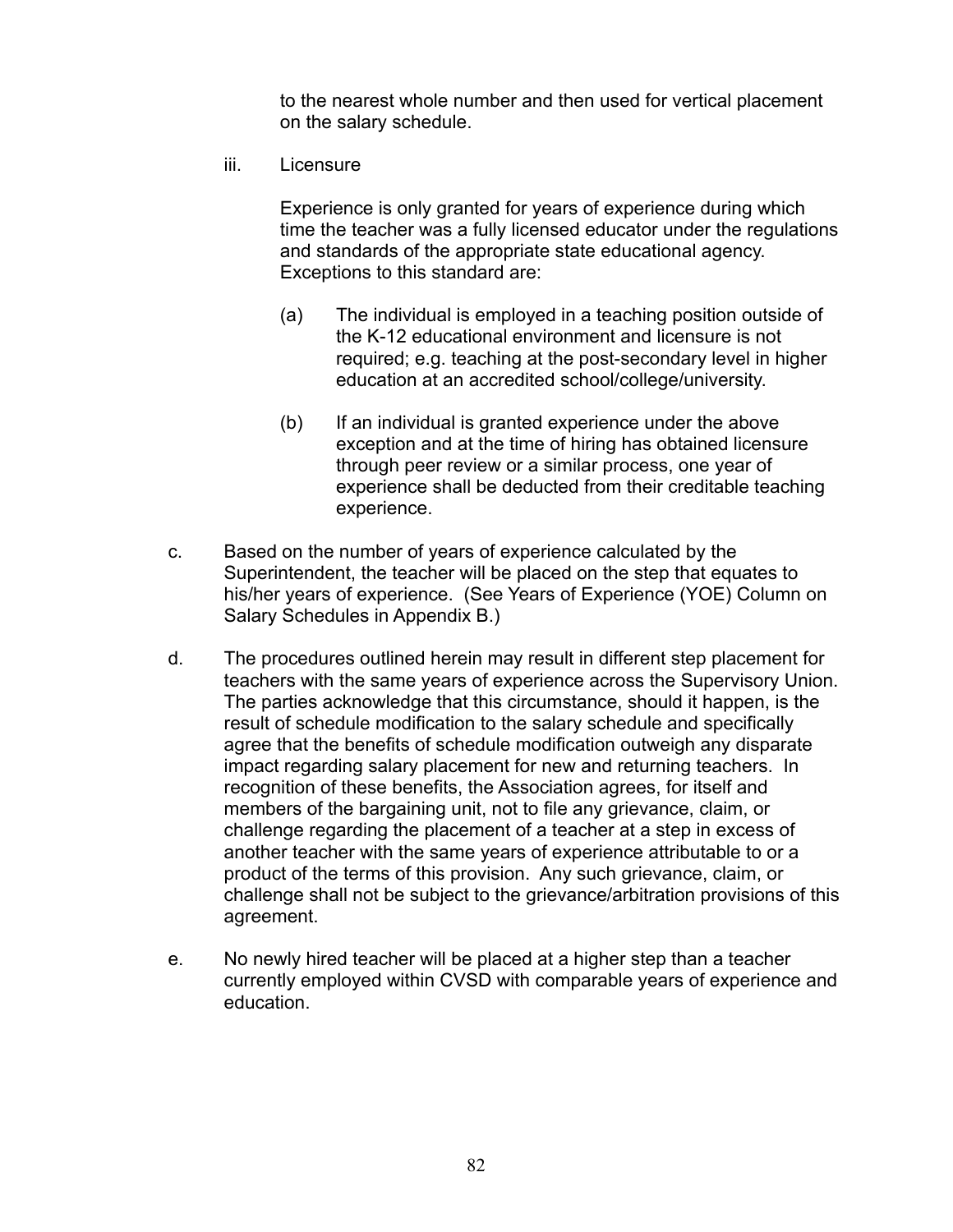#### **B. SALARY SCHEDULE**

#### **CVSD SALARY SCHEDULE 2021 - 2022**

**Base \$45,492**

| YOE at  |                         |        |              |            |                            |             |              | M15B4 |                     | <b>M30B6</b> |        |
|---------|-------------------------|--------|--------------|------------|----------------------------|-------------|--------------|-------|---------------------|--------------|--------|
| Hire    | <b>Step</b>             | B      |              | <b>B15</b> |                            | <b>MB30</b> |              | 5     |                     | 0            |        |
| $0 - 4$ | $\mathbf{1}$            | 1.000  | 45,492 1.060 |            | 48,222 1.120               |             | 50,951 1.180 |       | 53,681 1.240        |              | 56,410 |
| 5       | $\mathbf{2}$            | 1.050  | 47,767 1.110 |            | 50,496 1.170               |             | 53,226 1.230 |       | 55,955 1.290        |              | 58,685 |
| 6       | 3                       | 1.100  | 50,041 1.160 |            | 52,771 1.220               |             | 55,500 1.280 |       | 58,230 1.340        |              | 60,959 |
| 7       | 4                       | 1.150  | 52,316 1.210 |            | 55,045 1.270               |             | 57,775 1.330 |       | 60,504 1.390        |              | 63,234 |
| 8       | 5                       | 1.200  | 54,590 1.260 |            | 57,320 1.320               |             | 60,049 1.380 |       | 62,779 1.440        |              | 65,508 |
| 9       | 6                       | 1.250  | 56,865 1.310 |            | 59,595 1.370               |             | 62,324 1.430 |       | 65,054 1.490        |              | 67,783 |
| 10      | $\overline{\mathbf{z}}$ | 1.300  | 59,140 1.360 |            | 61,869 1.420               |             | 64,599 1.480 |       | 67,328 1.540        |              | 70,058 |
| 11      | 8                       | 1.350  | 61,414 1.410 |            | 64,144 1.470               |             | 66,873 1.530 |       | 69,603 1.590        |              | 72,332 |
| 12      | 9                       | 1.400  | 63,689       | 1.460      | 66,418 1.520               |             | 69,148 1.580 |       | 71,877 1.640        |              | 74,607 |
| 13      | 10                      | 1.4971 |              |            | 68,106 1.5571 70,836 1.580 |             | 71,877 1.640 |       | 74,607 1.700        |              | 77,336 |
| 14      | 11                      |        |              |            |                            | 1.640       | 74,607 1.700 |       | 77,336 1.760        |              | 80,066 |
| 15      | 12                      |        |              |            |                            | 1.700       | 77,336 1.760 |       | 80,066 1.820        |              | 82,795 |
| 16      | 13                      |        |              |            |                            | 1.8071      | 82,209 1.820 |       | 82,795 1.880        |              | 85,525 |
| 17      | 14                      |        |              |            |                            |             |              |       | 1.9271 87,668 1.940 |              | 88,254 |
| 18      | 15                      |        |              |            |                            |             |              |       |                     | 2.0471       | 93,127 |
|         |                         |        |              |            |                            |             |              |       |                     |              |        |

**Ghost** 2.1071 95,856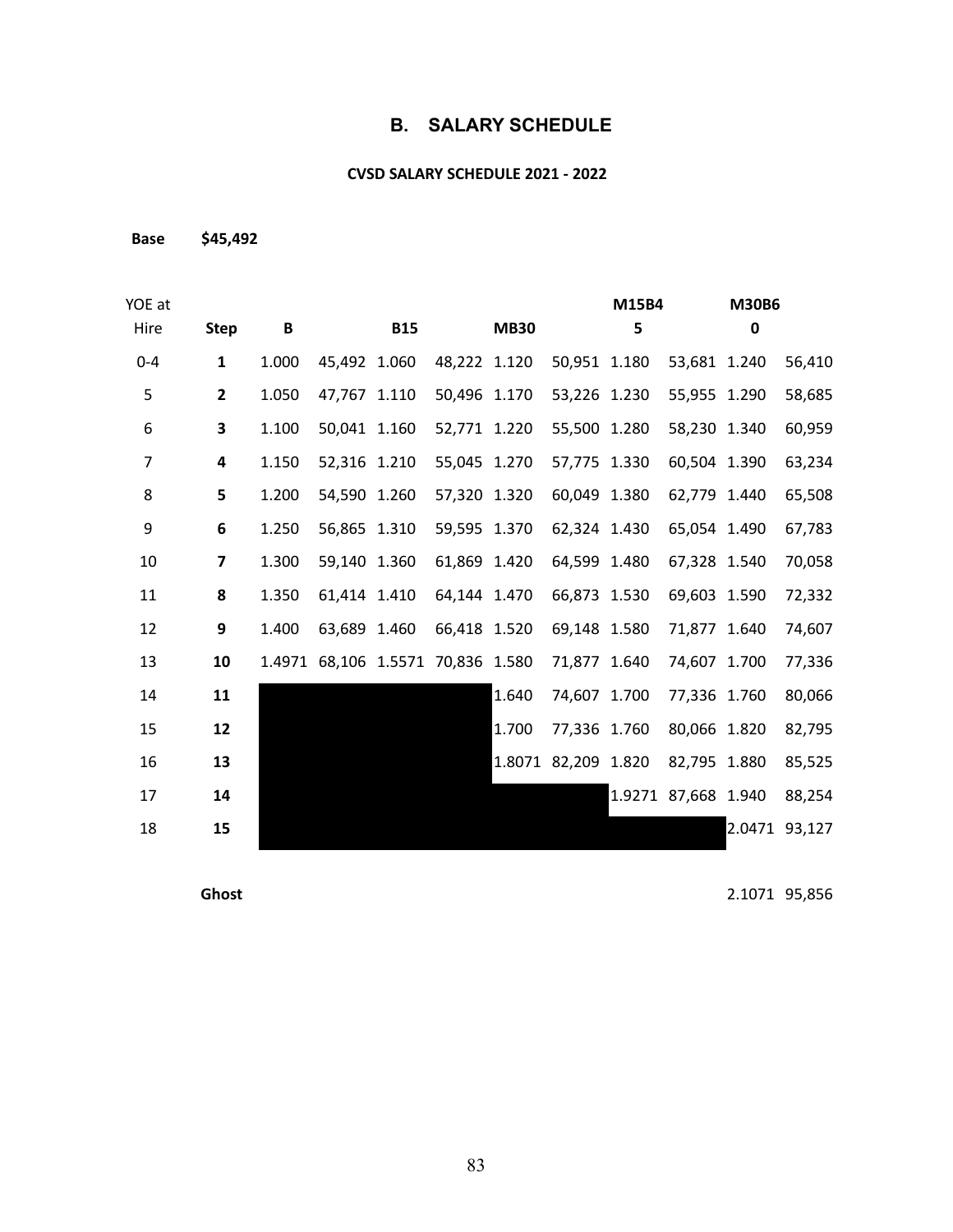### **C. LETTER OF INTENT**

The Board of School Directors of the Champlain Valley School District and the Champlain Valley Education Association have agreed that, if a negotiated contract has not been completed and ratified by both parties prior to the dates and conditions outlined in Article 28 "Individual Employment Contract Issuance" the following will occur:

Each member of the faculty who is to be offered a contract for the following contractual year will execute and return the following letter of intent, stating his or her intention to return or not return. The letter of intent will be issued by the same dates referenced in Article 28 "Individual Employment Contract Issuance".

All letters of intent must be received by the Superintendent's Office no later than 15 calendar days after letter of intent offer, same as outlined in Article 28 "Individual Employment Contract Issuance" regarding contracts.

> At this time I intend to teach at **with the set of the set of the set of the set of the set of the set of the s** accept the position of \_\_\_\_\_\_\_\_\_\_\_\_\_\_\_\_\_\_\_\_\_\_ during the 2022-2023 school year. I understand that, after receiving my teaching contract, I will have fifteen (15) calendar days in which to sign or not sign the contract before it must be returned to the Superintendent's Office.

> > I do NOT intend to return to **constant of the NOT** and therefore relinquish my claim to the position of .

Signature of Teacher **Date** Date

\_\_\_\_\_\_\_\_\_\_\_\_\_\_\_\_\_\_\_\_\_\_ \_\_\_\_\_\_\_\_\_\_\_\_\_\_\_\_\_\_\_\_\_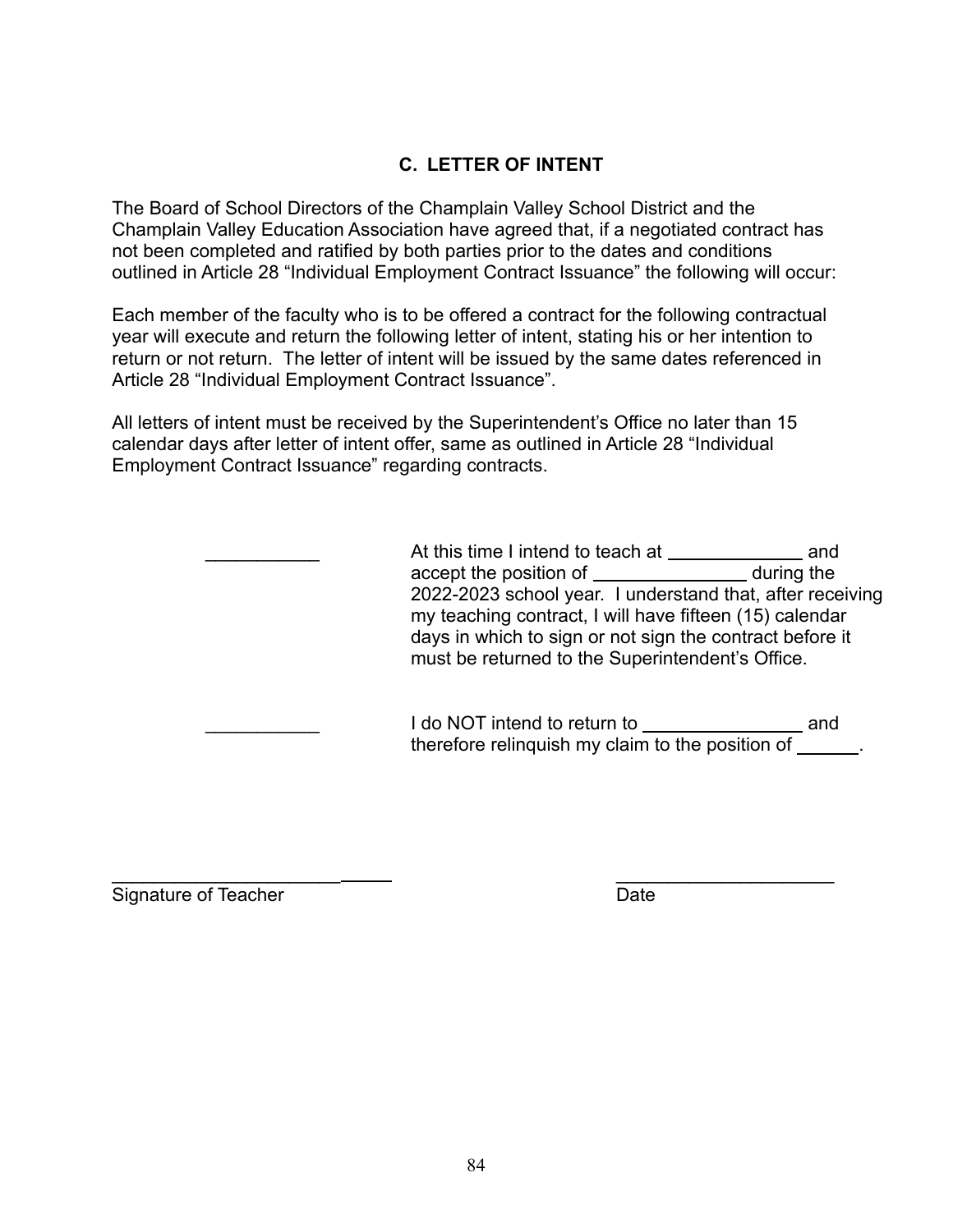# **D. CO-CURRICULAR ACTIVITIES COMPENSATION GRIDS**

|                   | K-8             | K-8            | K-8            | K-8            |
|-------------------|-----------------|----------------|----------------|----------------|
|                   | <b>Schools</b>  | <b>Schools</b> | <b>Schools</b> | <b>Schools</b> |
| Years of          | <b>Category</b> | Category       | Category       | Category       |
| <b>Experience</b> | A               | В              | C              | D              |
| 0                 | 0.068           | 0.056          | 0.046          | 0.0175         |
| 1                 | 0.074           | 0.061          | 0.050          | 0.021          |
| $\overline{2}$    | 0.080           | 0.066          | 0.054          | 0.024          |
| 3                 | 0.086           | 0.071          | 0.058          | 0.027          |
| 4                 | 0.092           | 0.076          | 0.062          | 0.030          |
| 5                 | 0.098           | 0.081          | 0.066          | 0.033          |
| 6                 | 0.104           | 0.086          | 0.070          | 0.036          |
| 7                 | 0.110           | 0.091          | 0.074          | 0.039          |
| 8                 | 0.116           | 0.096          | 0.078          | 0.042          |
| 9                 | 0.122           | 0.101          | 0.082          | 0.045          |
| $10+$             | 0.128           | 0.106          | 0.086          | 0.048          |

#### **K-8 CO-CURRICULAR ACTIVITIES COMPENSATION GRID**

K-8 School Athletic Directors shall be paid according to the following:

The Athletic Director base amount shall be .15 of the teacher's salary base amount ("AD Base"). The stipends for the Athletic Directors of the various schools shall be:

CCS - AD Base

HCS - AD Base plus \$750

SCS - AD Base plus \$1500

Williston Schools - AD Base plus \$2000

Amounts in schedule represent a percentage of the teacher salary schedule's base amount.

Once placed on the grid, under the terms outlined in Article 47, for each activity, the employee will advance one step each year within the column unless there is no step to advance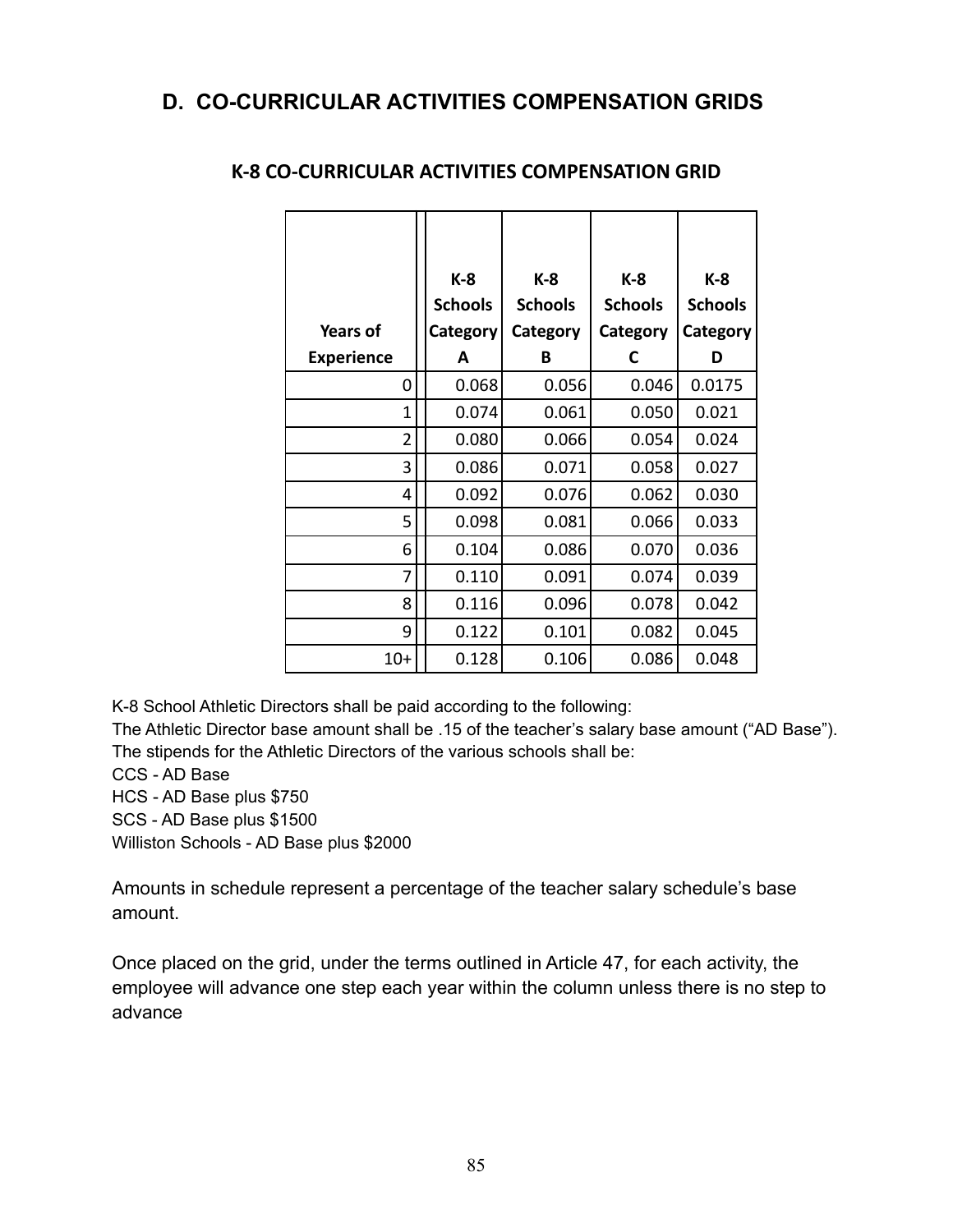#### **HIGH SCHOOL CO-CURRICULAR ACTIVITIES COMPENSATION GRID**

| <b>Years of</b><br><b>Experience</b> | High<br><b>School</b><br>Category<br><b>Activities</b> | High<br><b>School</b><br>Category<br>Ш<br><b>Activities</b> | High<br><b>School</b><br>Category<br>Ш<br><b>Activities</b> | High<br><b>School</b><br>Category<br>IV<br><b>Activities</b> |
|--------------------------------------|--------------------------------------------------------|-------------------------------------------------------------|-------------------------------------------------------------|--------------------------------------------------------------|
| 0                                    | 0.080                                                  | 0.068                                                       | 0.056                                                       | 0.046                                                        |
| 1                                    | 0.087                                                  | 0.074                                                       | 0.061                                                       | 0.05                                                         |
| $\overline{2}$                       | 0.094                                                  | 0.080                                                       | 0.066                                                       | 0.054                                                        |
| 3                                    | 0.101                                                  | 0.086                                                       | 0.071                                                       | 0.058                                                        |
| 4                                    | 0.108                                                  | 0.092                                                       | 0.076                                                       | 0.062                                                        |
| 5                                    | 0.115                                                  | 0.098                                                       | 0.081                                                       | 0.066                                                        |
| 6                                    | 0.122                                                  | 0.104                                                       | 0.086                                                       | 0.070                                                        |
| 7                                    | 0.129                                                  | 0.110                                                       | 0.091                                                       | 0.074                                                        |
| 8                                    | 0.136                                                  | 0.116                                                       | 0.096                                                       | 0.078                                                        |
| 9                                    | 0.143                                                  | 0.122                                                       | 0.101                                                       | 0.082                                                        |
| $10+$                                | 0.150                                                  | 0.128                                                       | 0.106                                                       | 0.086                                                        |

Amounts in schedule represent a percentage of the teacher salary schedule's base amount.

Once placed on the grid, under the terms outlined in Article 47, for each activity, the employee will advance one step each year within the column unless there is no step to advance to.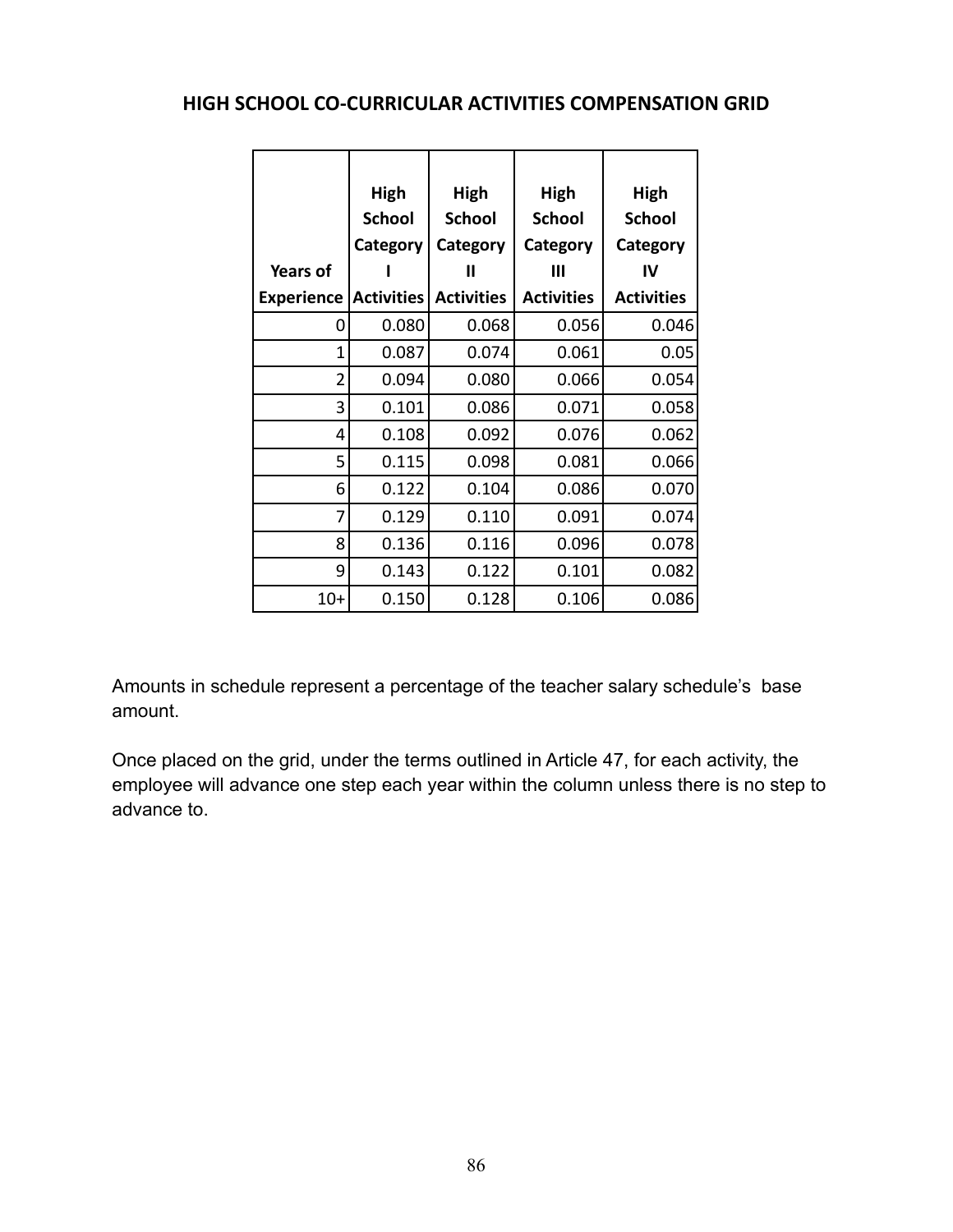| <b>Category I</b>          | <b>Category II</b>          | <b>Category III</b>          | <b>Category IV</b>           |  |  |
|----------------------------|-----------------------------|------------------------------|------------------------------|--|--|
| <b>Head/Varsity Coach</b>  | <b>Head/Varsity Coach</b>   | <b>Head/Varsity Coach</b>    | JV (B) Coach                 |  |  |
| <b>Alpine Skiing</b>       | Baseball                    | Golf                         | <b>Bass Fishing</b>          |  |  |
| <b>Basketball</b>          | <b>Cross Country</b>        | <b>Tennis</b>                | Field Hockey - JVB           |  |  |
| Football                   | Field Hockey                | Cheer                        | Lacrosse - JVB               |  |  |
| Ice Hockey                 | Gymnastics                  | <b>Assistant (JV) Coach</b>  | Soccer - JVB                 |  |  |
| Nordic Skiing              | Lacrosse                    | Baseball - JV                | Baseball - JVB               |  |  |
| Wrestling                  | Soccer                      | Basketball - JV              | Volleyball - JVB             |  |  |
| <b>Yearlong Activities</b> | Track (2)                   | Cross Country (3)            | <b>Advisor</b>               |  |  |
| Instrumental               | <b>Ultimate</b>             | Field Hockey - JV            | Amnesty International        |  |  |
| Voice                      | Volleyball                  | Football - JV                | Art Club                     |  |  |
| Yearbook                   | <b>Assistant (JV) Coach</b> | Football-Asst (1)            | Captain's Training           |  |  |
|                            | Alpine Skiing (2)           | Lacrosse - JV                | Debate                       |  |  |
|                            | Basketball - JV             | Soccer - JV                  | EnAct                        |  |  |
|                            | Ice Hockey (1)              | Softball - JV                | <b>Frosh Class</b>           |  |  |
|                            | Nordic Skiing (2)           | Track(3)                     | Key Club                     |  |  |
|                            | Wrestling (1)               | Ultimate - JV                | <b>LINK Crew</b>             |  |  |
|                            | <b>Drama/Musical</b>        | Volleyball - JV              | Math League                  |  |  |
|                            | <b>Fall Director</b>        | <b>Advisor</b>               | Rowing Club - Asst           |  |  |
|                            | <b>Spring Director</b>      | Academic Leadership          | Snowboarding                 |  |  |
|                            |                             | Council (AcLC)               | Sophomore Class              |  |  |
|                            |                             | Athletic Leadership          | <b>Drama/Musical</b>         |  |  |
|                            |                             | Council (ALC)                | Choreographer (Drama)        |  |  |
|                            |                             | <b>FBLA</b>                  | Technical (Fall)             |  |  |
|                            |                             | <b>Junior Class</b>          | Technical (Spring)           |  |  |
|                            |                             | Mountain Bike Club           | Coordinator                  |  |  |
|                            |                             | Rowing Club - Head           | <b>Spring Fitness Center</b> |  |  |
|                            |                             | <b>Scholars Bowl</b>         | <b>Fall Fitness Center</b>   |  |  |
|                            |                             | <b>Student Council</b>       |                              |  |  |
|                            |                             | <b>Musical</b>               |                              |  |  |
|                            |                             | Pit Orchestra                |                              |  |  |
|                            |                             | Vocal                        |                              |  |  |
|                            |                             | Coordinator                  |                              |  |  |
|                            |                             | <b>Winter Fitness Center</b> |                              |  |  |

# **E. HIGH SCHOOL ACTIVITY CATEGORY LISTS**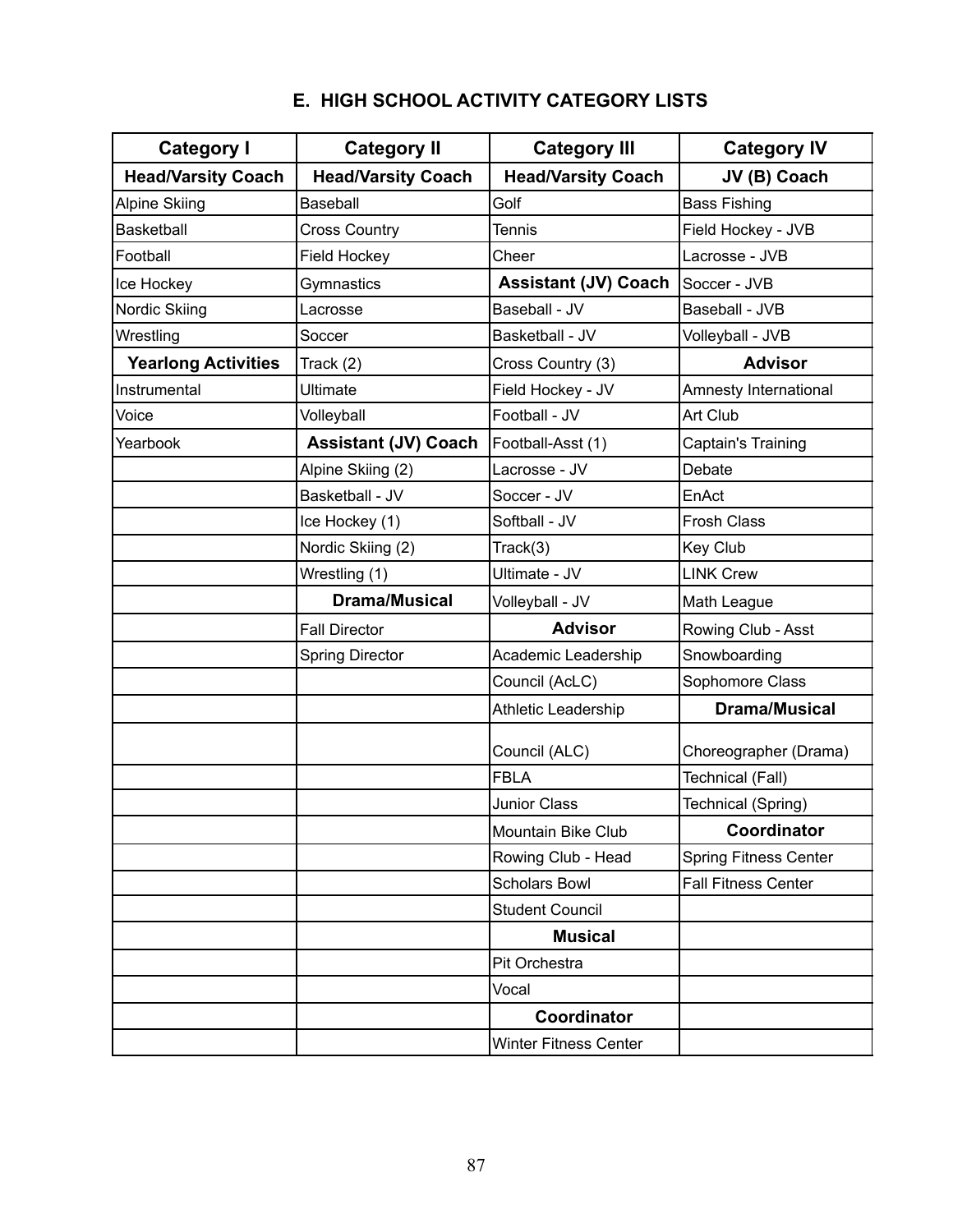| <b>Category A</b>    | <b>Category B</b>                       | <b>Category C</b>          | <b>Category D</b>          |
|----------------------|-----------------------------------------|----------------------------|----------------------------|
|                      |                                         |                            |                            |
| <b>Head Coach:</b>   | <b>Head Coach</b>                       | <b>Assistant Coach</b>     |                            |
| <b>Basketball</b>    | Baseball                                | Assistant to Category B    |                            |
|                      | <b>Cross Country</b>                    | Fall & Spring "B" Programs |                            |
|                      | Dance Team                              |                            |                            |
|                      | Field Hockey                            | <b>Head Coach</b>          |                            |
|                      | Volleyball (shall<br>be .5 of a Cat. B) | Fall & Spring "B" Programs |                            |
|                      | Soccer                                  |                            |                            |
|                      | Softball                                |                            |                            |
|                      | Track                                   |                            |                            |
|                      |                                         |                            |                            |
|                      | <b>Assistant Coach</b>                  | Advisor:                   | <b>Advisor:</b>            |
|                      | Assistant to<br>Category A              | Geo Bee (State Program)    | <b>Concert Choir</b>       |
|                      | <b>Head Coach</b>                       | <b>Math Counts</b>         | Geo Bee (National Program) |
|                      | Winter "B"<br>Programs                  | <b>SKAT</b>                | <b>Jazz Band</b>           |
|                      |                                         |                            | <b>Spelling Bee</b>        |
|                      | <b>Advisor:</b>                         |                            | Stage Band                 |
|                      | <b>Student Council</b>                  |                            | <b>Talent Show</b>         |
|                      | Yearbook                                |                            | Varietones                 |
|                      |                                         |                            |                            |
| <b>Drama/Musical</b> | <b>Drama/Musical</b>                    | <b>Drama/Musical</b>       | <b>Drama/Musical</b>       |
| <b>Director</b>      | Music Director                          | <b>Music Assistant</b>     | Assistant to Director      |
|                      | Producer                                |                            | Manager                    |
|                      |                                         |                            |                            |
|                      | Coordinator:                            |                            | Coordinator:               |
|                      | <b>Activities Director</b>              |                            | <b>Enrichment Activity</b> |
|                      | Art Studio                              |                            |                            |

#### **F. K-8 SCHOOL ACTIVITY CATEGORY LISTS**

\*Not all positions will be stipend positions in all K-8 schools; Stipends will be provided when leading one of the above activities would cause additional work beyond the expected teacher workday or when such work displaces the teacher's expected workday activities to non-traditional work time.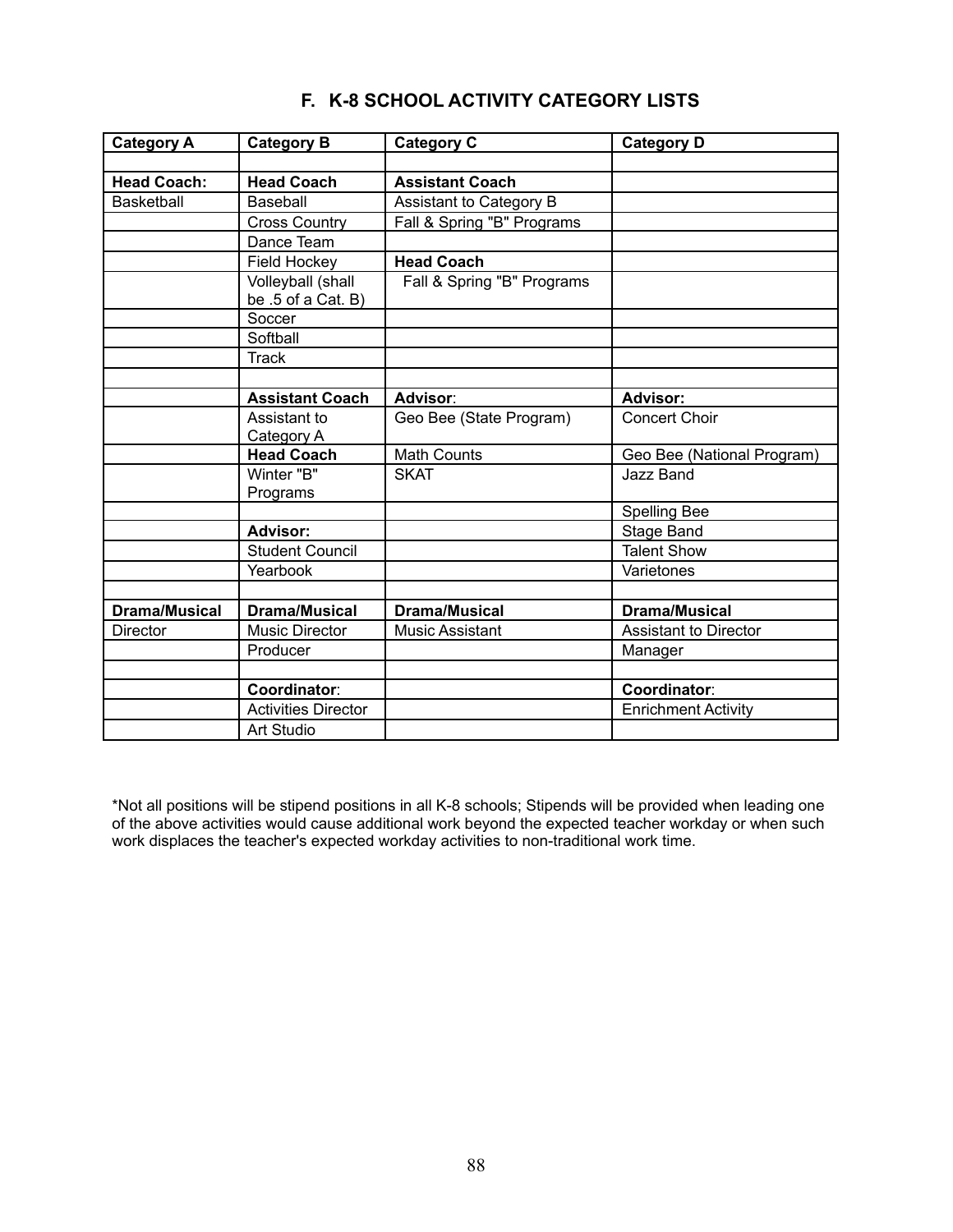#### **G. ENROLLMENT OF CHILDREN OF NON-RESIDENT TEACHERS**

#### BENEFIT & PROCESS DESCRIPTION FOR INFORMATIONAL PURPOSES ONLY

To: All Champlain Valley Education Association Teachers

From: Champlain Valley Education Association Negotiations Team

Re: Enrollment of Children of Non-Resident Teachers – Description of Benefit & Process

The School Board will provide the CVEA tuition vouchers in the amount of the announced tuition rate to fund the enrollment of 15 children of non-resident teachers. The vouchers shall be apportioned between the schools with a maximum of 6 to be used at CVU. It should be clear that enrollment is limited to the school at which the parent teaches (except Allen Brook/WCS). The teacher-parent or the home/sending school district is responsible for any necessary fees and costs in excess of the tuition vouchers.

#### **Guidelines/Requirements For Accessing the Benefit**

- 1. Any child applying for enrollment must be of school age in August of the year that s/he seeks to enroll.
- 2. A child once enrolled will be allowed to attend through Grade 8 or Grade 12, provided the child remains in good standing, depending on the teacher's school of employment. No re-enrollment is needed once matriculation has begun. (This takes precedence over #4).
- 3. However, any teacher/parent who plans to withdraw an enrolled child shall inform the CVEA Chief Negotiator as soon as possible.
- 4. If the number of children seeking enrollment exceeds the number of available places, preference will be determined according to the employment seniority of the teacher/parent.
- 5. A teacher/parent shall inform the Chief Negotiator by February 15 of the intent to enroll a child for the first time for the following school year. The information shall be in writing and shall include the grade in which the child seeks to enroll and the teacher/parent's date of hire.
- 6. The teacher/parent will be notified by March 15 of the child's enrollment status. It will be assumed the child will attend the teacher/parent's school in the fall of the next school year.

Any questions should be directed to your Unit Negotiator or to the Chief Negotiator.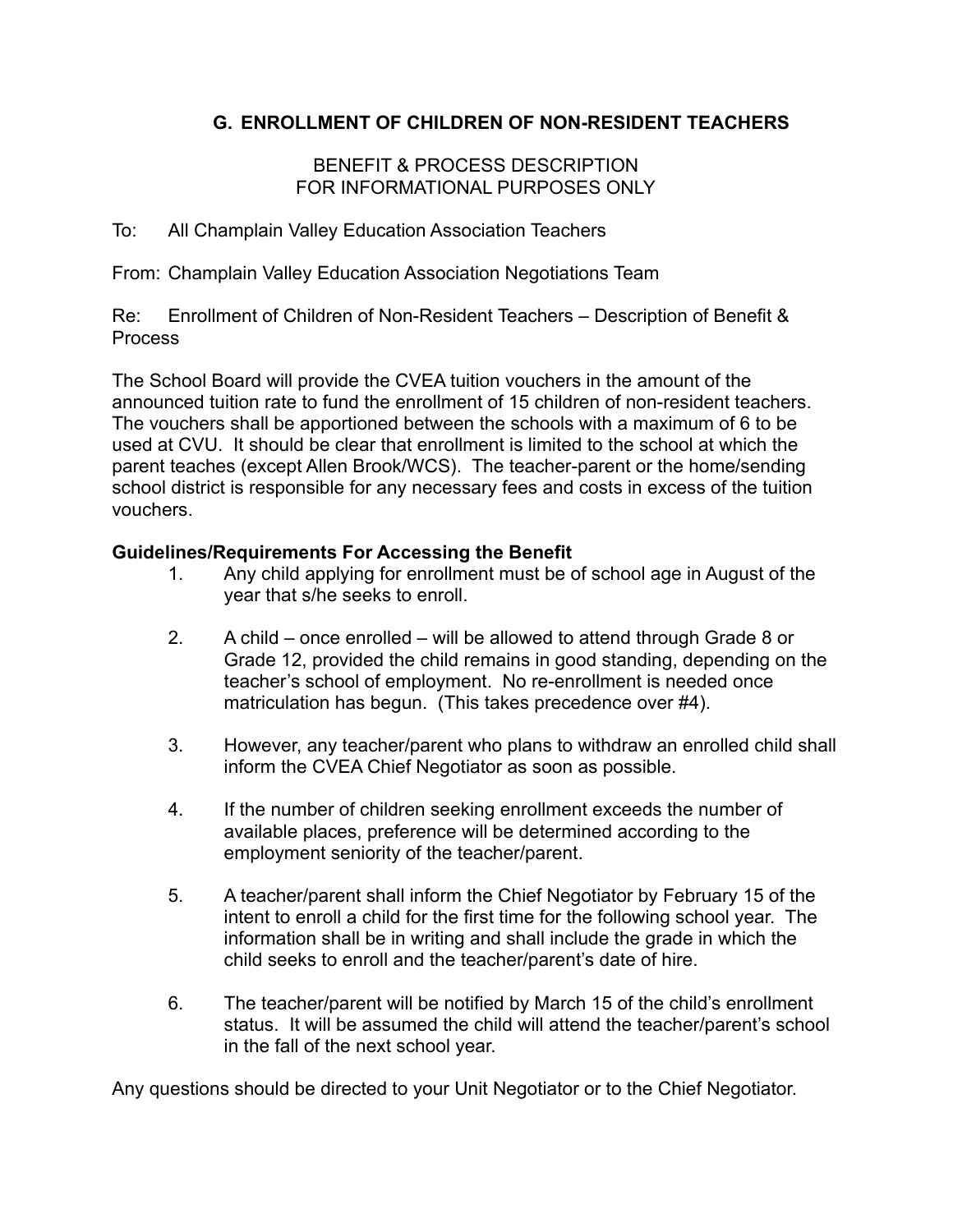#### **H. SERIOUS MEDICAL CONDITIONS**

A "serious medical condition" means an illness, injury, impairment, or physical or mental condition that:

- 1. Poses imminent danger of death; or
- 2. Requires inpatient care in a hospital, hospice, or residential-medical care facility; or
- 3. Requires continuing in-home care under the direction of a physician; or
- 4. Requires continuing treatment by or under the supervision of a health care provider in one of the following five circumstances (a. e.):
	- a. For a period of incapacity of more than three (3) consecutive calendar days that also involves:
		- (1) Treatment two (2) or more times by or under the supervision of a health care provider; or
		- (2) Treatment by a health care provider on at least one (1) occasion resulting in a regimen of continuing treatment under the supervision of the health care provider.
	- b. Any period of incapacity due to pregnancy or for prenatal care;
	- c. Any period of incapacity or treatment due to a chronic serious health condition. A chronic serious health condition is one which:
		- (1) requires periodic visits for treatment by a health care provider, or by a nurse or physician's assistant under direct supervision of a health care provider;
		- (2) Continues over an extended period of time (including recurring episodes of a single underlying condition); and
		- (3) May cause episodic rather than a continuing period of incapacity (e.g. asthma, diabetes, epilepsy).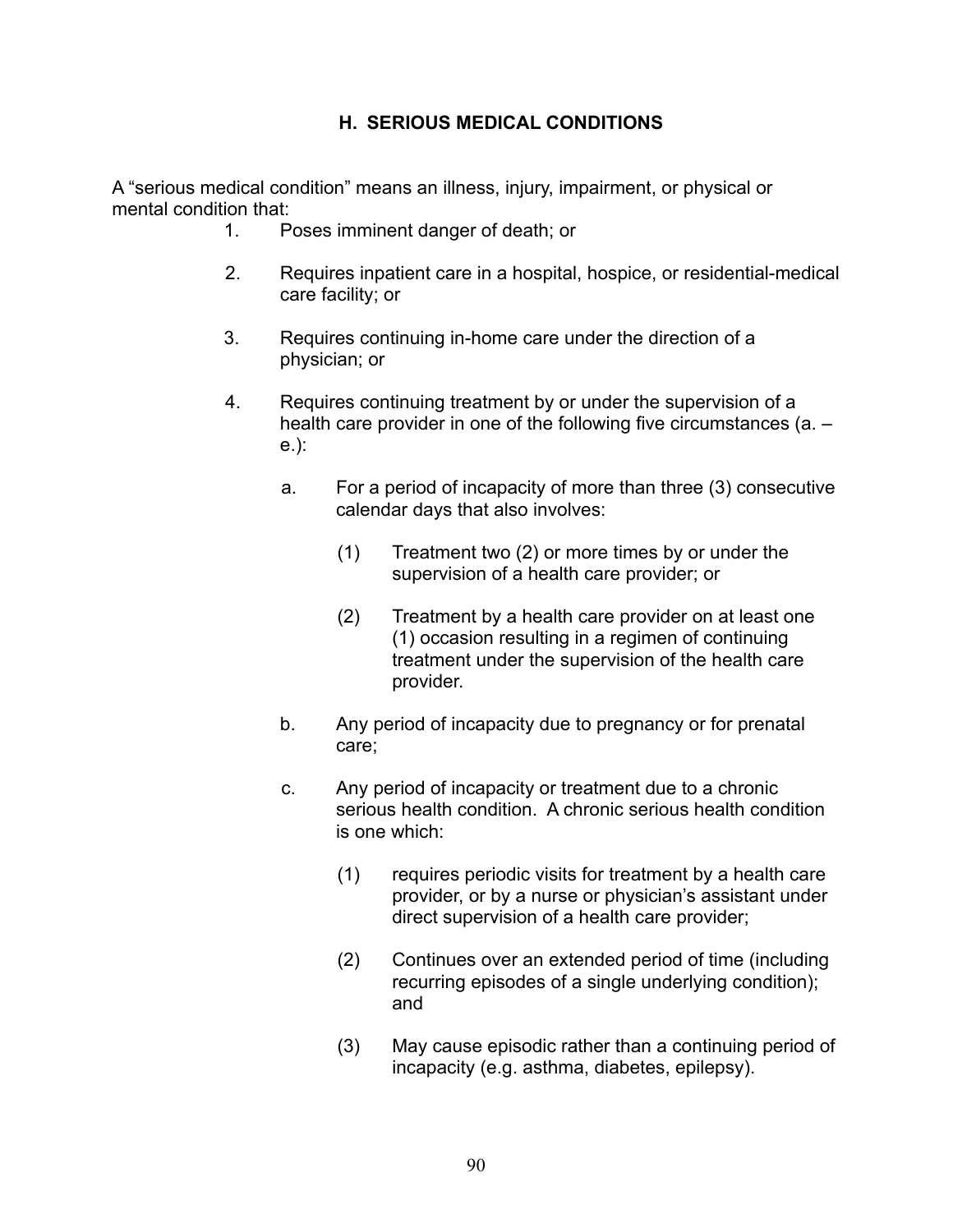- d. A permanent or long-term period of incapacity for which treatment may not be effective (e.g. stroke, Alzheimer's);
- e. Any period of absence to receive multiple treatments including any period of recovery there from (e.g. chemotherapy, physical therapy, kidney dialysis).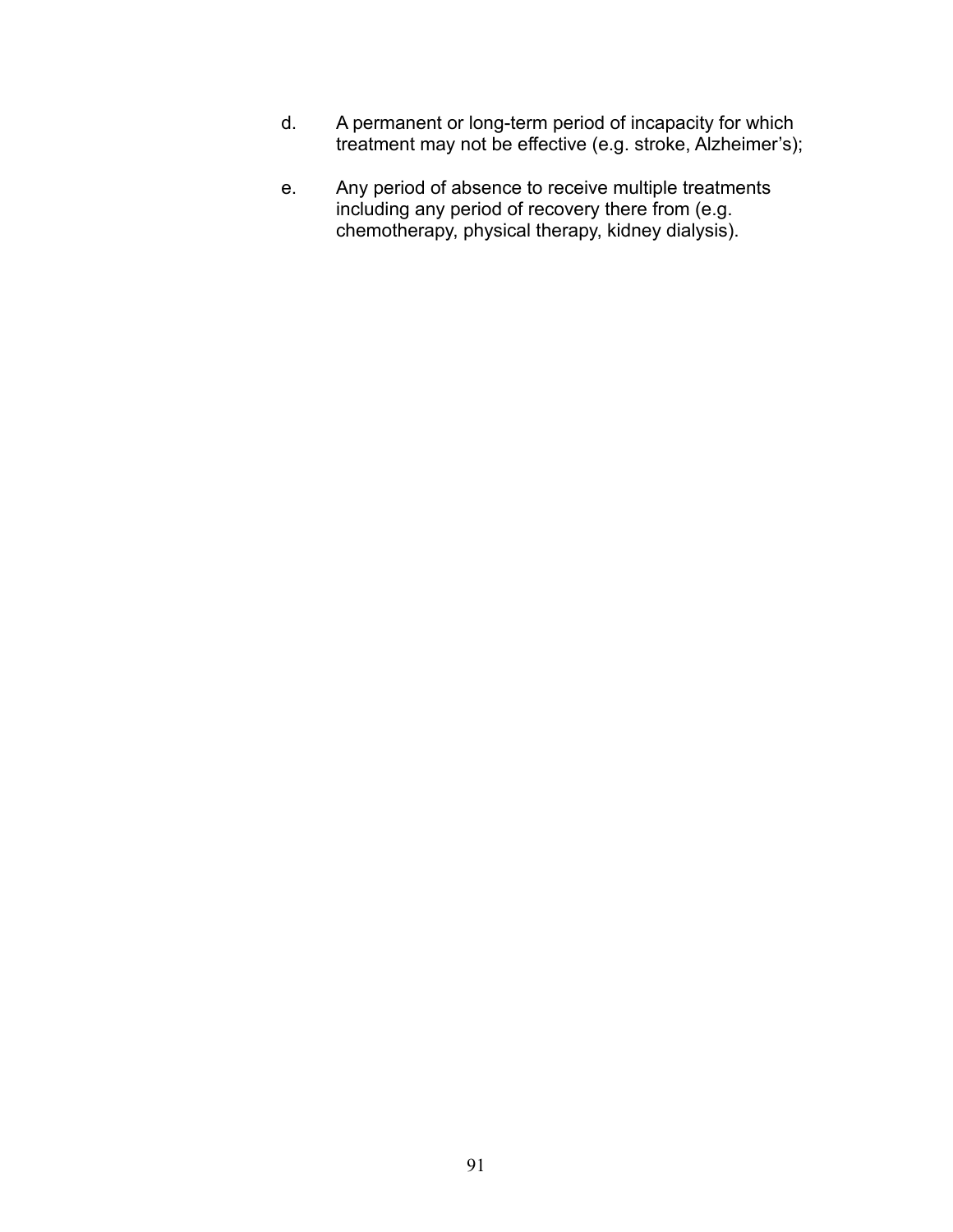#### **I. PROGRAM COUNCIL**

Recognizing the benefits of collaboration, consultation, and shared involvement in decision-making as effective means of implementing school vision and organizational change, the parties agree to implement a process which shall lead to the development and implementation of school advisory councils (hereinafter "program council"). The implementation and operation of program councils shall be guided by the following principles:

> 1. Each party (the CVEA and the local school) shall identify four representatives to represent it in the development of a program council model, specific to that school. The parties shall meet by October 1 to conduct this dialogue and development. The local negotiators for each of the two parties during this round of negotiations will be a part of the development process at each of the schools.

> 2. The recognized purpose of the program council is to serve as an advisory arm to the Principal. Further, the parties acknowledge that the involvement, responsibility, and accountability of individual professionals through the work of the council is an integral part of the transformation of our schools.

3. In this advisory role the primary work of the council is on issues and matters of school transformation, implementation of school vision and the matters of school coordination and communication.

4. The parties shall determine a process to identify the annual membership of the council. Individuals eligible for membership shall include faculty, staff, and the administration. The program council may decide to include parents, students, and members of the community as members, observers or to serve on subcommittees.

5. Problems arising from the operation of the Program Council that cannot be handled within the school will be brought by either party to the Superintendent or his/her designee for mediation and resolution.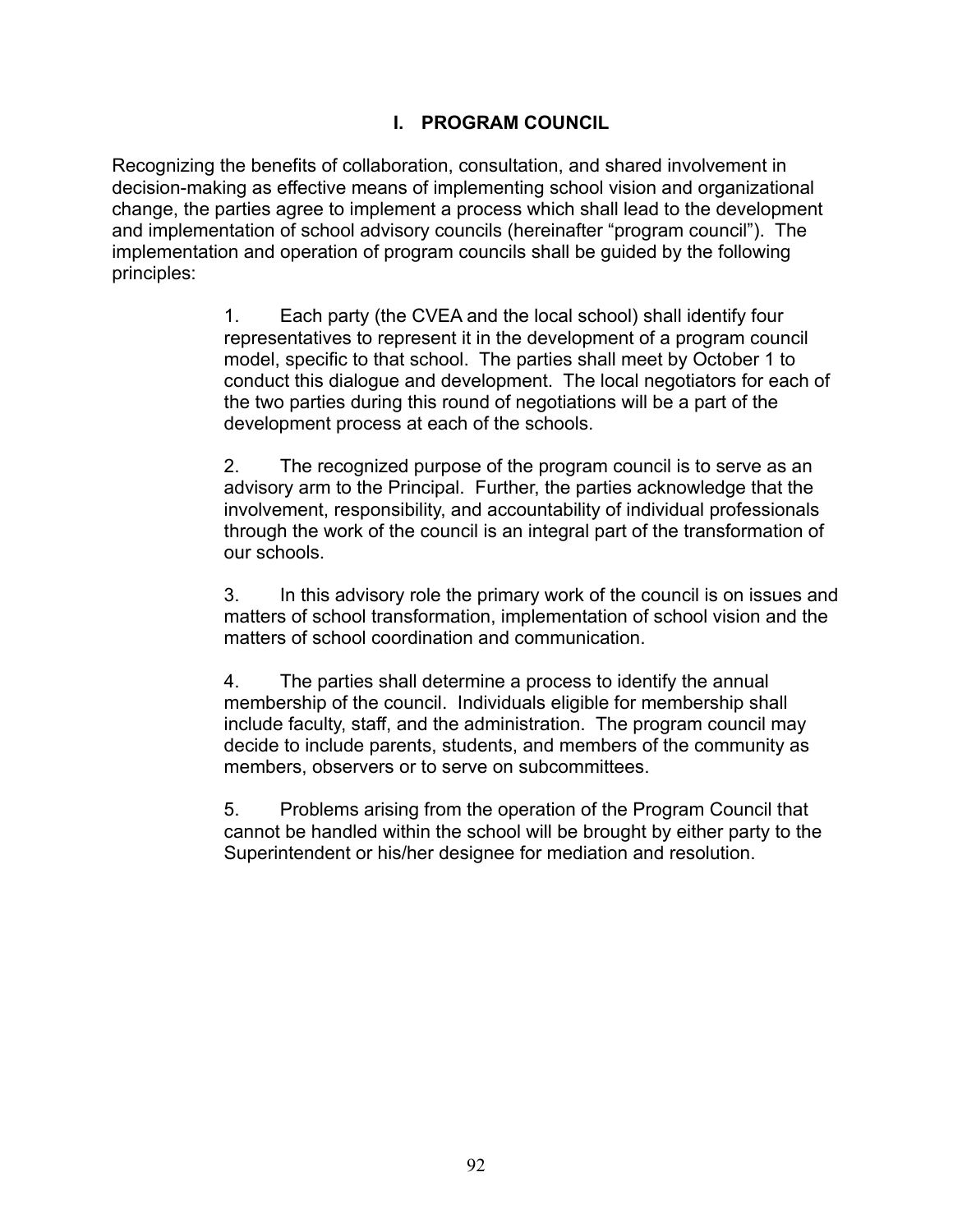#### **J. TRANSFORMATIONAL IMPROVEMENT PLANS**

Recognizing that the transformation of our schools will require the restructuring and realignment of existing functions and structures, and further recognizing that an integral part of transformation is the empowerment of individual professionals and teams of professionals to meet the needs of all learners, the Board and CVEA enter into this agreement.

In order to provide opportunities to create innovative practices and structures, the parties agree to empower teachers and the administration to implement a total quality process to develop, test, and evaluate improvement plans. Therefore, the Board and the Association agree that Administration, teams of teachers, or individual teachers (hereinafter the "parties") may agree to modify contractual provisions of the negotiated agreement for the purpose of piloting innovative approaches or concepts which further the transformation of the school. Contractual Provisions which may be the subject of such modifications are limited to the following Articles: Professional Expectations (formerly Work Year/Day and Assignment), and Evaluation. Procedures for developing and documenting such modifications are as follows:

> 1. The teacher or teams of teachers considering a modification will meet with the administration to develop and refine the proposed plan for improvement and modification. At no time can an individual teacher or teams of teachers be compelled to enter into a modification of the negotiated agreement. Modifications causing adverse working conditions for other teachers will be brought to the attention of the Principal and Program Council for resolution.

2. The written plan will include: the terms of the modifications, the outcome(s) intended, the length of the modification, and provisions for evaluation of the improvement.

3. The proposed modification will be brought before the program council for discussion and review prior to final approval by the parties. Persons submitting proposals will present such proposals at the meeting.

4. Improvement plans may not exceed one school year or be less than one semester in duration.

5. Upon the termination of the agreement, the existing provisions of the negotiated agreement shall take effect. The agreement may, by mutual consent of the parties of the agreement, be terminated, or otherwise modified, using the procedures outlined in numbers one through four above, prior to the time provided in the written waiver agreement. Prior to the expiration of the agreement, the parties may by mutual agreement extend the agreement utilizing the above procedures.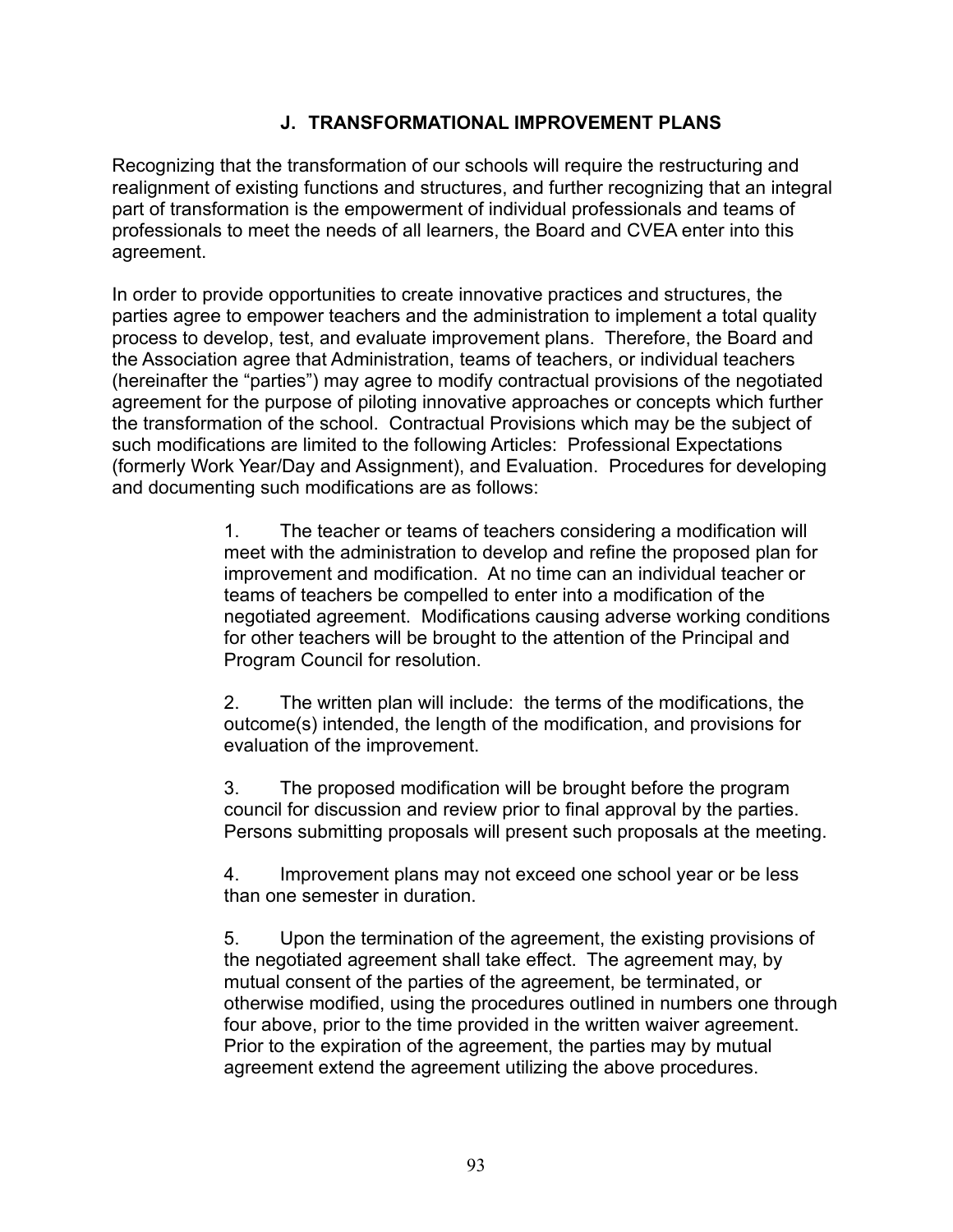6. After the parties have agreed to the terms of the modification and the improvement plan, copies of the agreement shall be forwarded to the Superintendent and the CVEA for review and recording.

7. In the event an issue or dispute arises between the parties to the agreement which they are unable to resolve after informal meetings, either party may treat the matter as a grievance under the applicable provisions of the negotiated agreement, provided however, that if step three of the grievance process does not satisfactorily resolve the dispute the parties shall engage in mediation to the exclusion of step four.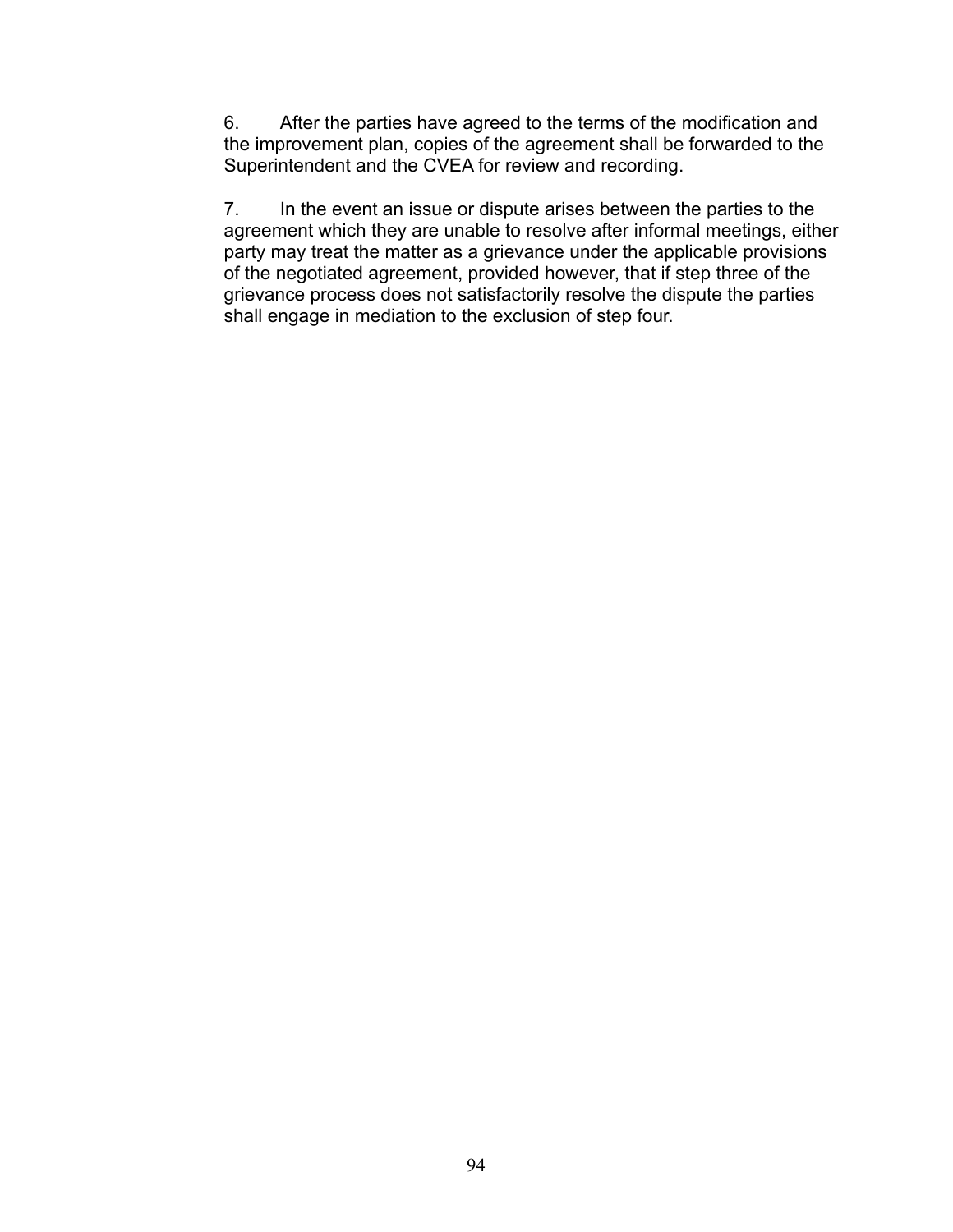#### **J-1. SPARK PROGRAM**

Under Appendix J "Transformational Improvement Plans", the parties agree to:

- 1. Williston teachers and Williston based CVSD Special Education teachers may apply to participate in the SPARK ACADEMY on an annual basis. Participation shall be voluntary. The administration is not required to accept any and all applications. Part-time teachers and non-teaching staff may work in the program, however, they will be compensated for their time at an hourly or per diem rate as appropriate since the work is beyond their contracted time.
- 2. In consideration for the additional instructional time provided during the SPARK program, approved teachers shall have a modified work schedule. The teacher's new schedule shall reflect a full time teacher schedule (prorated based on the teacher's individual FTE) based on the following formula:
	- A. 176 student days (or the then current number of student days) multiplied by 7.5 hours (or the then current length of the student day) equals 79,200 contract minutes (176 x 7.5 x 60) less guaranteed preparation and lunch time of 12,320 minutes (176 x 70) as provided in the contract for a total of 66,880 minutes of instruction.
	- B. When calculating minutes under this program the parties shall not include any professional days under the contract used for in-service, parent teacher conference days or professional development. Nor shall the 3 professional days determined by the individual teacher be included. This time is not reflected in the calculation in subsection A above.
	- C. In future years of this program, the then actual number of student days and the actual length of the school day shall be used to adjust the calculation if they change.
	- D. The individual teacher shall submit a plan for how the time identified in paragraph 2 shall be accounted for in his or her modified schedule. The teacher shall be responsible for ensuring that the full amount of time is worked as committed, and shall notify the administration of any need to alter the approved schedule as needed, either because there are not enough minutes or there are too many minutes scheduled. The plan shall be submitted each session and signed off on by the teacher and approved by the Administration. Time will be cumulative for the full school year.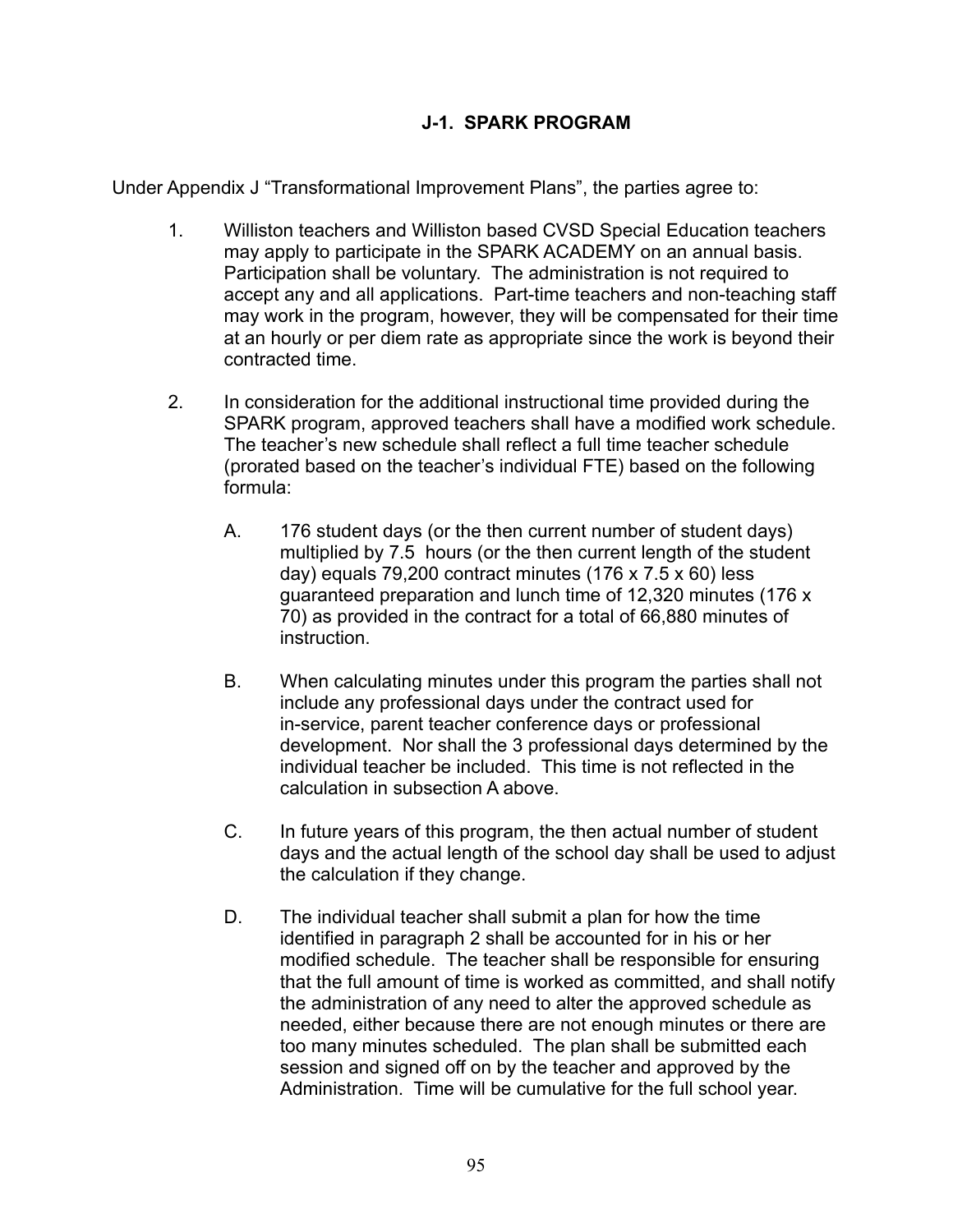- E. At the end of each session, each teacher will submit to the Administration a reconciliation of actual work to ensure the teacher is being compensated as appropriate and to allow time for adjustments as needed to meet the criteria outlined above. Both the teacher and the administrator needs to acknowledge that professional obligations for that session and contract period have been met. If not, adjustments shall be made to resolve any differences in time worked and time owed. Time will be cumulative for the entire school year.
- F. The Administration shall determine by March  $15<sup>th</sup>$  annually if the SPARK program will be offered the next school year. Teachers will have until April 15th to submit an application to participate in the program. Approval for one school year shall not result in automatic approval for a following school year. The administration shall review and take action on all requests by May 15<sup>th</sup>.
- G. Proposed and modified schedules cannot disrupt the normal school schedule or normal school operations, in the judgment of the Administration. In the event of a dispute over what constitutes a disruption, the Association shall be consulted prior to the administration making a final decision.
- H. Selection or non-selection in this program shall not constitute grounds for a grievance.
- I. If any individual teacher decides to opt-out of the program they need to do so by trimesters. To opt out of the 2<sup>nd</sup> or 3<sup>rd</sup> trimester notice must be received by 4 weeks prior to the end trimester. Participants may opt of the  $1<sup>st</sup>$  semester by June  $30<sup>th</sup>$  annually. Reconciliation of time owed will be calculated at the time of notice to allow both the administration and the teacher adequate time to adjust schedules as needed.
- J. Absences on a day the teacher is scheduled to participate in SPARK, not already incorporated into the teacher's proposed schedule, i.e. an unplanned absence due to illness, shall equate to a 0.25 day. The teacher will either be required to use paid leave or to flex the time as permitted under a revised schedule and approved by the Administration.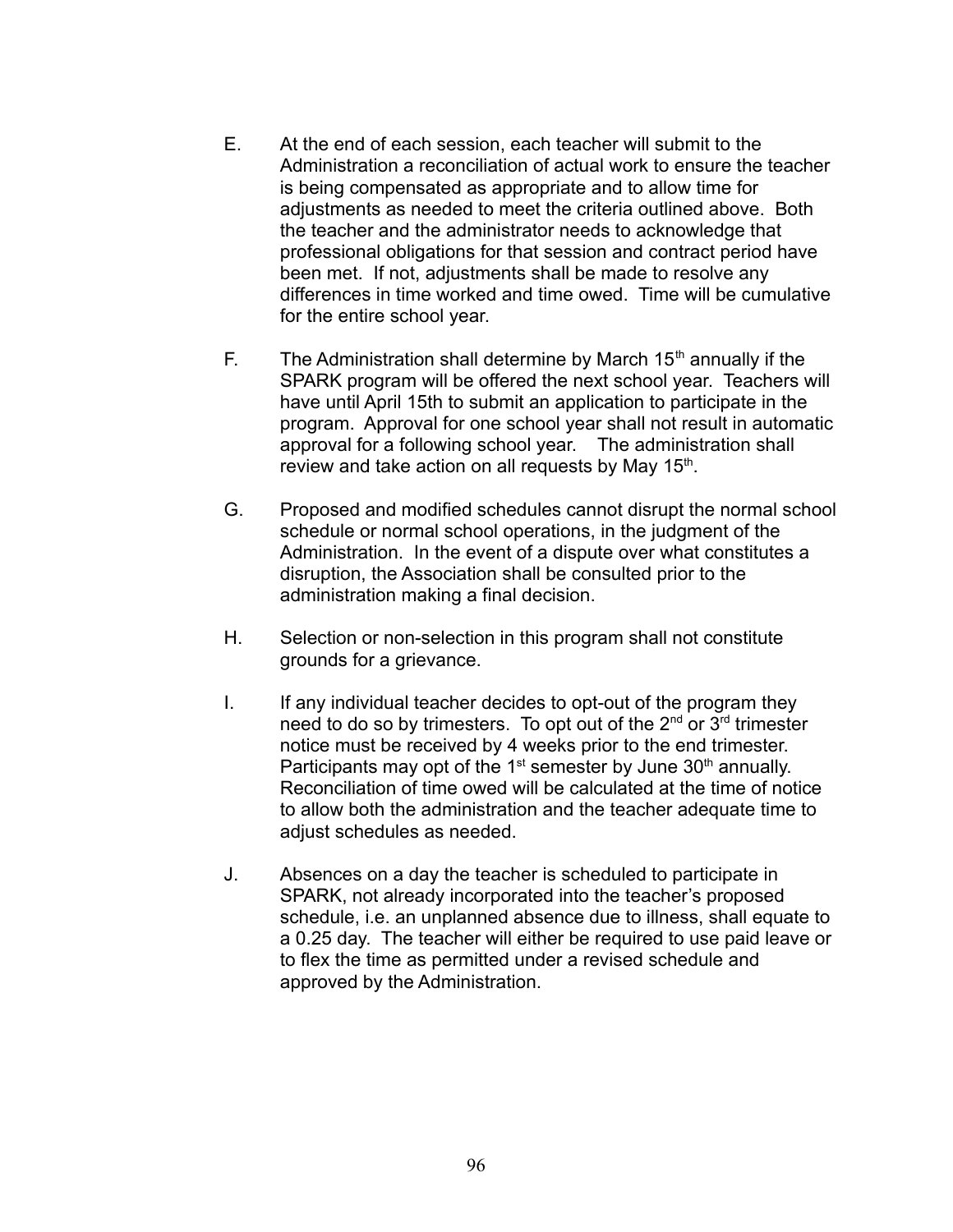# **K. ACKNOWLEDGEMENT OF ARBITRATION**

1. In accordance with 12 V.S.A. § 5652(b), the Board and the Association understand that this Agreement contains an agreement to arbitrate. After signing this Agreement, the Board and the Association understand that they will not be able to bring a lawsuit concerning any dispute that may arise which is covered by the arbitration agreement, unless it involves a question of constitutional or civil rights. Instead, the parties agree to submit any such dispute to an impartial arbitrator in accordance with the provisions contained in this article.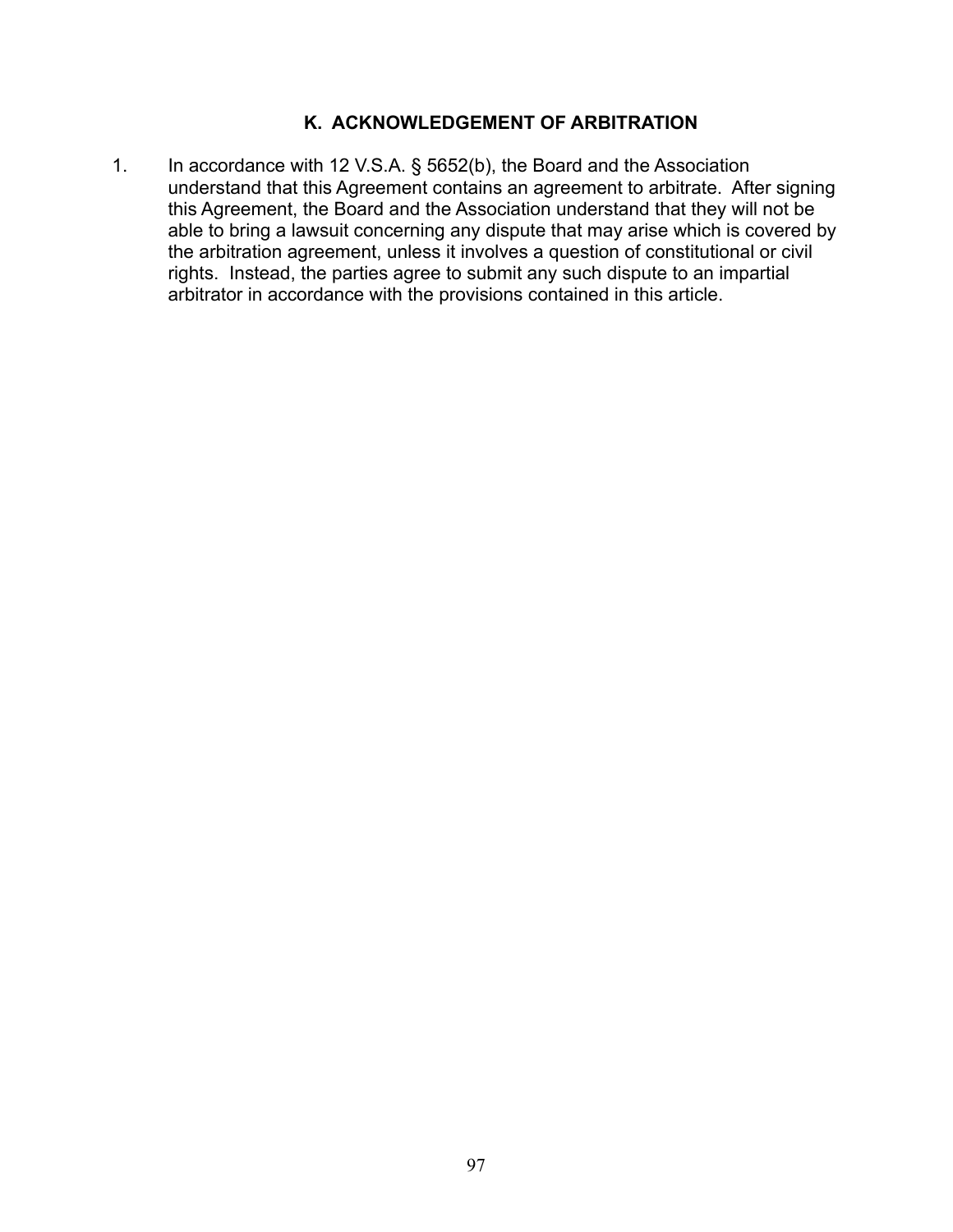#### **L. SALARY SCHEDULE GHOST STEP HISTORY & ELIGIBILITY**

- 1. In the 1997-2000 collective bargaining agreements between the Champlain Valley Union (CVU), Charlotte and Shelburne Board of School Directors and the CVU, Charlotte and Shelburne units of the Champlain Valley Education Association (CVEA), the parties reached agreement on a concept called "longevity increases".
- 2. By those agreements, the number of teachers eligible for the longevity increases declined each year of the agreements. As such, only teachers who had been frozen for at least two years in the M30 Column on the maximum step (15) as of July 1, 1999 would be eligible for longevity increases. This created a grandfathered group of teachers eligible for the payments.
- 3. In the 2000-2001 collective bargaining agreements between the same three boards and three units of the CVEA, teachers who had been eligible for the longevity increases in 1999-2000 would be placed on a phantom or ghost step 16 in the M30 Column. The parties agreed that there would be no movement on or off that step going forward, again grandfathering the group eligible for the phantom or ghost step. The 2001-2004 agreement continued the ghost step and the same group remained the only teachers eligible for placement and payment based on this step.
- 4. When all the individual collective bargaining agreements were consolidated into a uniform collective bargaining agreement for all districts within the Chittenden South Supervisory Union starting July 1, 2004, the unified collective bargaining agreement again limited eligibility for the ghost step to those teachers who had been on M30 step 16 in 2000-2001 and no new members were permitted. This agreement continued in the subsequent agreements and continues with this current agreement.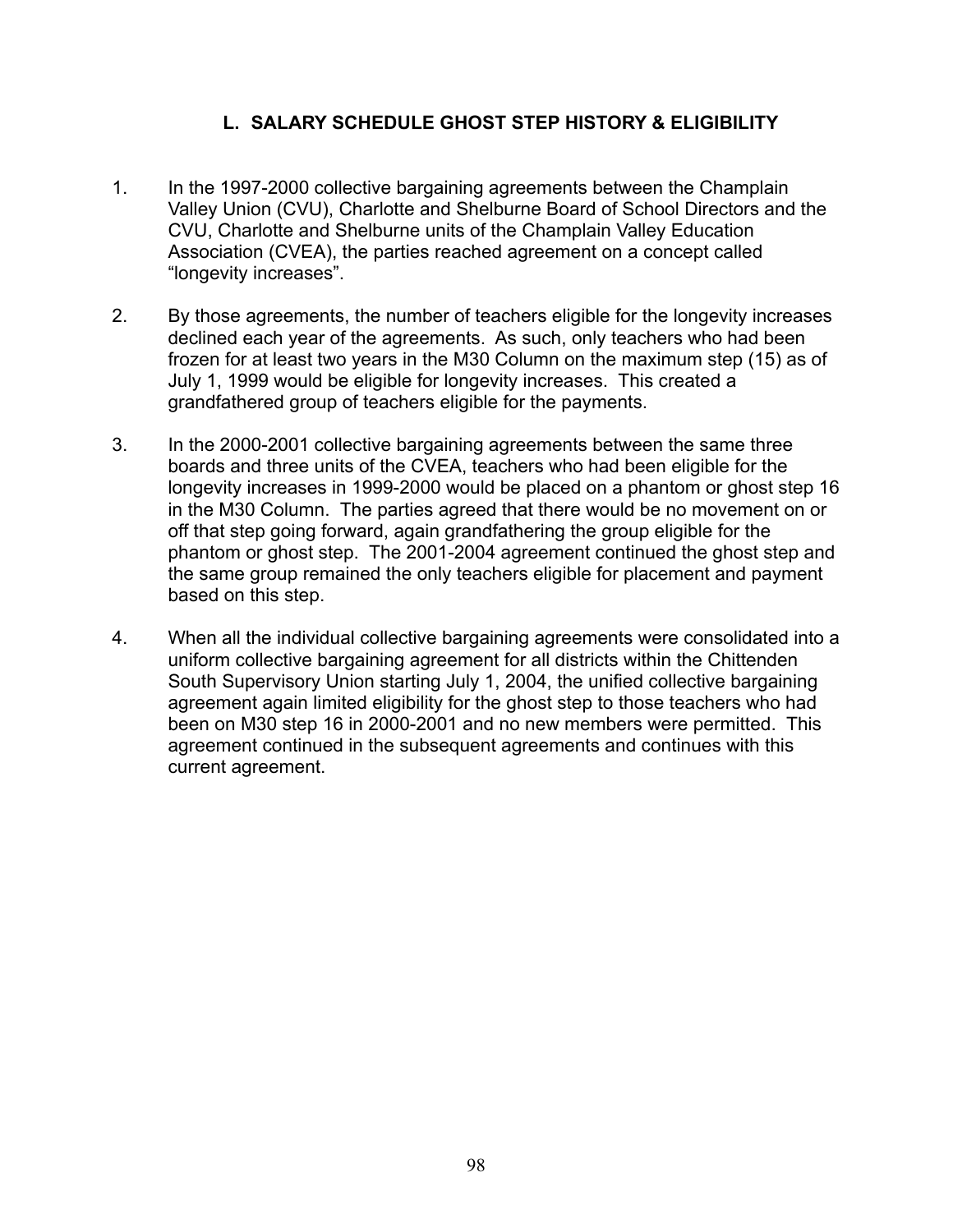#### **M. HEALTH AND SAFETY PROTOCOLS FOR CVSD EMPLOYEES**

As stated under Article 49 "Health and Safety" of this agreement, the Administration is responsible for developing and providing safety protocols, consistent with board policies, for a student threatening the life and/or safety of an employee. This protocol must be attached as an appendix to this agreement and may be revised by the Administration. If revised, the Administration shall provide an updated copy of this appendix to staff.

The following protocols are in place as of July 1, 2012 for all employees:

- 1. When an employee believes that his/her life or safety has been threatened by a student or students, the employee shall notify a school administrator as soon as possible and provide him/her with oral/written information about the threat. The administrator may require the information in writing from the employee at some point during the investigation but may not require it before processing the incident with the student. Reasonable efforts shall be made to maintain the safety of the employee and his/her work environment.
- 2. If the administrator receives this information during the regular school day, he or she will immediately remove from the employee's work environment the student or students allegedly responsible for making the threats and notify the student's or students' parents/guardians.
- 3. If as a result of the investigation the student or students are found to have issued a threat to the employee's safety or life in any form, the student or students will be administered consequences consistent with the school's discipline procedures and board policy.
- 4. The consequences designated by the administrator shall be successfully completed prior to the student's or students' admission back to the employee's work environment unless a delay would interfere with the student or student's rights to a free and appropriate education as provided under the law or the student's due process rights.
- 5. These protocols may be reviewed and revised as needed and changes to them will be communicated to all staff electronically and/or in writing.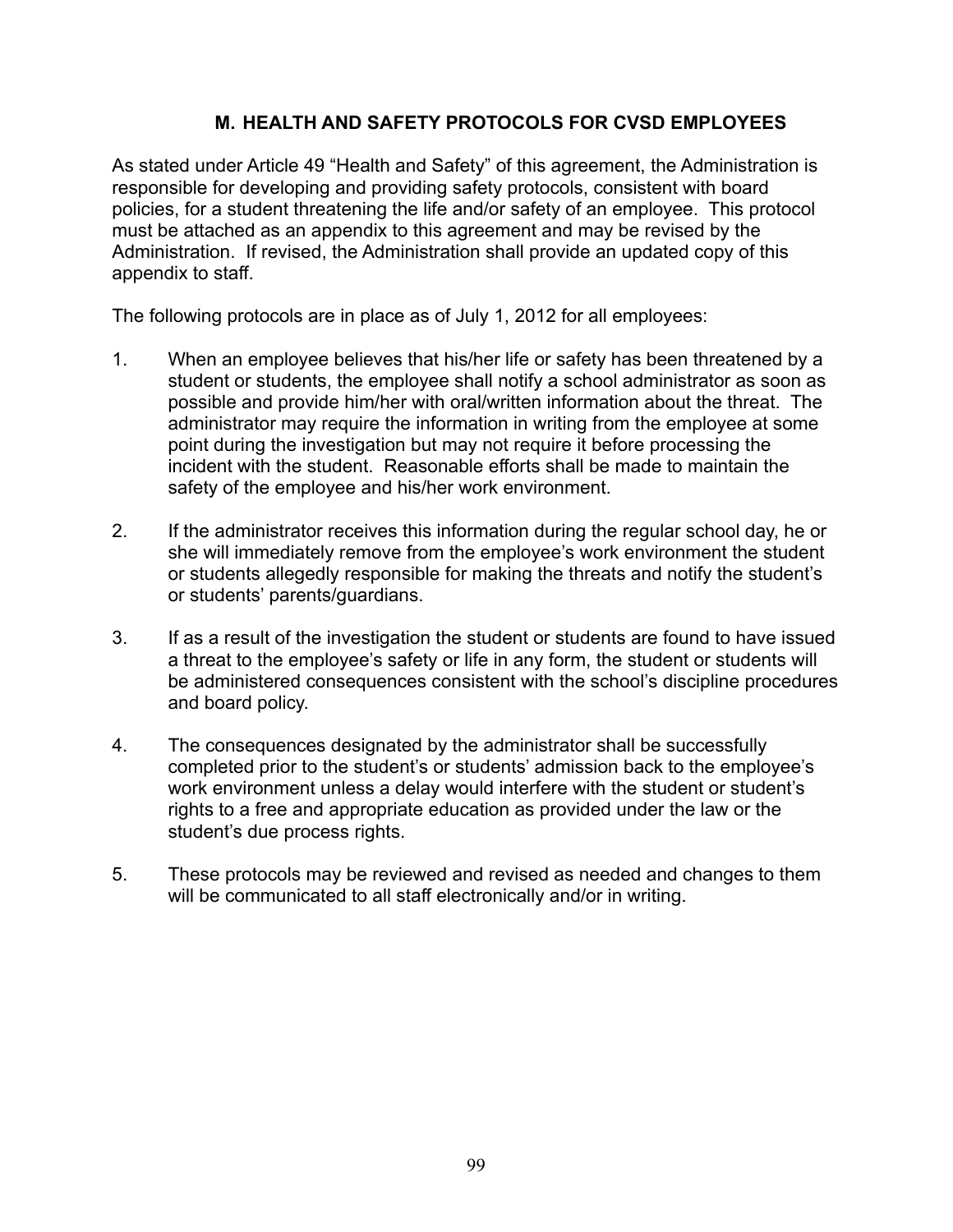# **N. PUBLIC SCHOOL EMPLOYEE HEALTH BENEFITS**

Terms and Conditions as Required by the Arbitration Award and Resolution of Negotiations Between the Commission of Public School Employee Health Benefits Pursuant to the Provisions of 16 V.S.A. Chapter 61

# **Article I. Recognition:**

1.1 In accordance with 16 V.S.A. Chapter 61 (Act 11 of the 2018 Special Session of the Vermont General Assembly) (hereafter Act 11) , the five (5) representatives of participating employees on the Commission on Public School Employee Health Benefits (Employee Commissioners) are recognized as the exclusive bargaining representative of eligible employees for all aspects of representation within the jurisdiction created by Act 11. The five publicly elected school board member Commissioners appointed by the Vermont State School Boards' Association (Employer Commissioners) are recognized as representing the interests of the employing and governing school districts and supervisory unions throughout the State of Vermont within the jurisdiction created by Act 11. Together, the Employee Commissioners and the Employer Commissioners constitute the Commission on Public School Employee Health Benefits (Commission).

# **Article II. Definitions:**

2.1 The following definitions shall be applicable to this document of the Commission (Document):

a) **Licensed Teachers:** Employees of Vermont school districts and supervisory districts providing employment services requiring a professional teaching license from the Vermont Agency of Education (AOE).

b) **Licensed Administrators:** Employees of Vermont school districts and supervisory districts (District Employees) providing employment

Final Document as Approved by the Parties May 1, 2020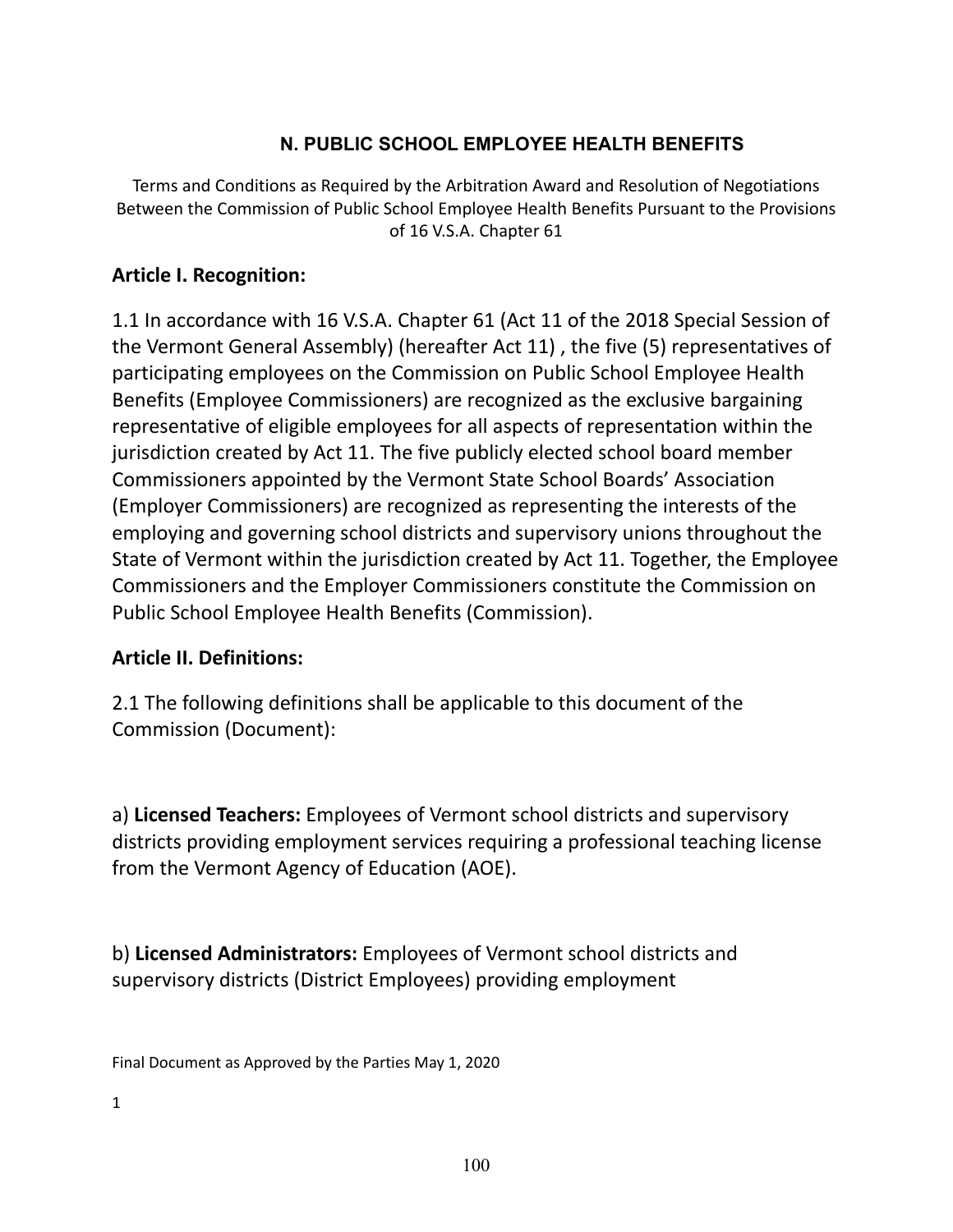services requiring a professional administrator's license from the AOE.

c) **Support Staff:** A municipal employee as defined in 21 V.S.A. Section 1722.

# **Article III. Scope of Bargaining:**

# 3.1

a) Determining eligibility for health benefit plans and tiers of coverage for school employees;

b) Standardizing the duration of health insurance coverage during a term of employment;

c) Negotiating per the standards set forth in 21 V.S.A. Section 2103 as the same may be amended from time to time.

d) Researching, vetting and establishing a system of third-party administration that is efficient and competent, technologically sophisticated and manageable, and accountable to employers and employees;

3.2 The parties agree that nothing herein is intended to preempt or regulate an aspect of educational system employment that is outside of the statutory jurisdiction conferred upon the Commission.

# **Article IV. Plan Offerings:**

Final Document as Approved by the Parties May 1, 2020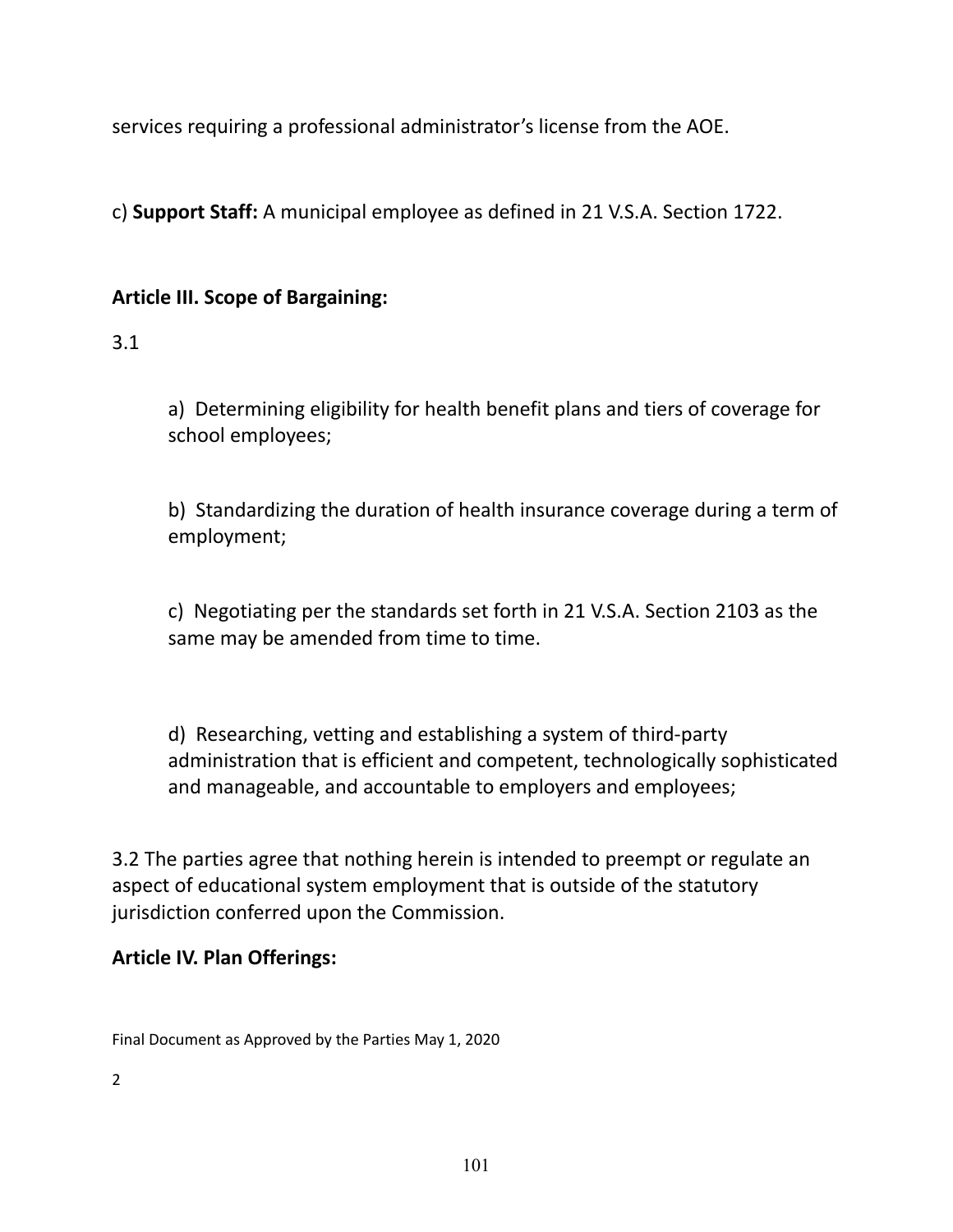4.1 All participating employees who are eligible for coverage will be able to select one of the four plans offered by the Vermont Education Health Initiative

(VEHI): Platinum, Gold, Gold Consumer-Driven Health Plan (CDHP) or Silver CDHP.

# **Article V. Eligibility for Health Benefit Coverage:**

5.1 Beginning on January 1, 2021, all public-school employees who work on average a minimum of 17.5 hours per week during the school year or calendar year shall have the right to enroll in a health benefit plan with an employer subsidy to pay for premium and out-of-pocket (OOP) costs. Employees may elect coverage for themselves, their spouses, domestic partners and other qualified dependents from any of the four (4) tiers (e.g., single, two-person, parent/child[ren] and family) in any of the four (4) plans (e.g., Platinum, Gold, Gold CDHP or Silver CDHP) offered by VEHI. Spouses of employees shall include those by marriage, domestic partnerships, or civil unions.

5.2 Full-time status for determining the amount of employer-subsidized coverage for premium costs will be based on full time or full time equivalent (FTE) definitions as locally negotiated or determined.

5.3 Employees who work less than full time but a minimum of 17.5 hours per week during the school year or calendar year shall be entitled to pro-rata health benefit contributions toward premiums. Employer contributions to a

Final Document as Approved by the Parties May 1, 2020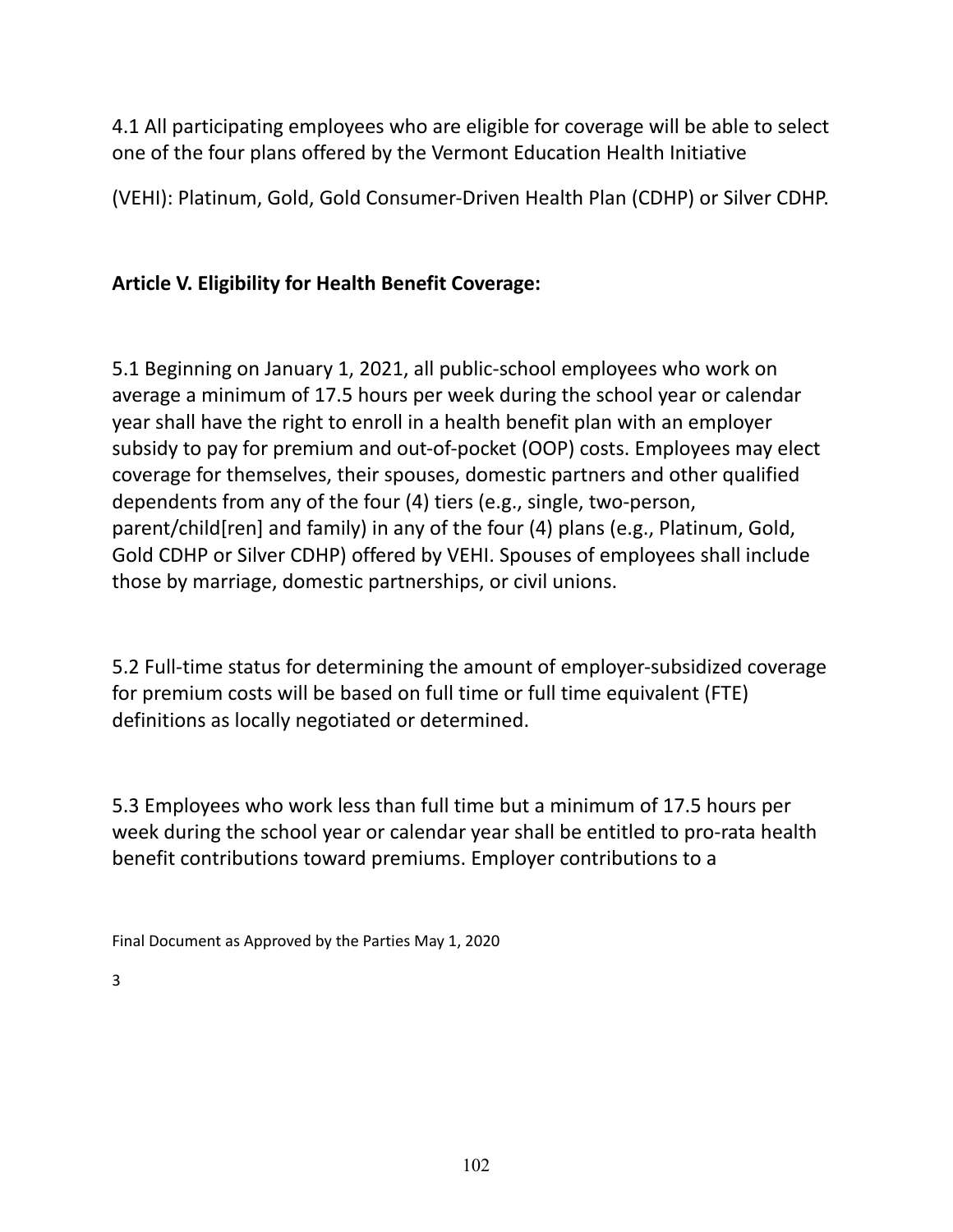health reimbursement arrangement (HRA) or health savings account (HSA) will be made in full and not pro-rated.

5.4 Employees will not be subject to a probationary period before being permitted access to health insurance coverage for which they are eligible.

5.5 Health insurance coverage for new employees or employees newly eligible for health insurance coverage will start at the earliest possible date consistent with current VEHI/Blue Cross Blue Shield of Vermont (BCBSVT) enrollment rules.

5.6 An employee seeking to obtain benefit coverage for the employee's domestic partner and the child(ren) of that domestic partner must satisfy the following criteria and submit the attached affidavit to the district business office.

# **Domestic Partner/Child(ren) of Domestic Partner**

The employee and the domestic partner are each other's sole domestic partner and have been in an exclusive and enduring domestic relationship sharing a residence for not less than six consecutive months before enrolling in their school district's health benefit plan; and

The employee and the domestic partner are 18-years old or older; and

Final Document as Approved by the Parties May 1, 2020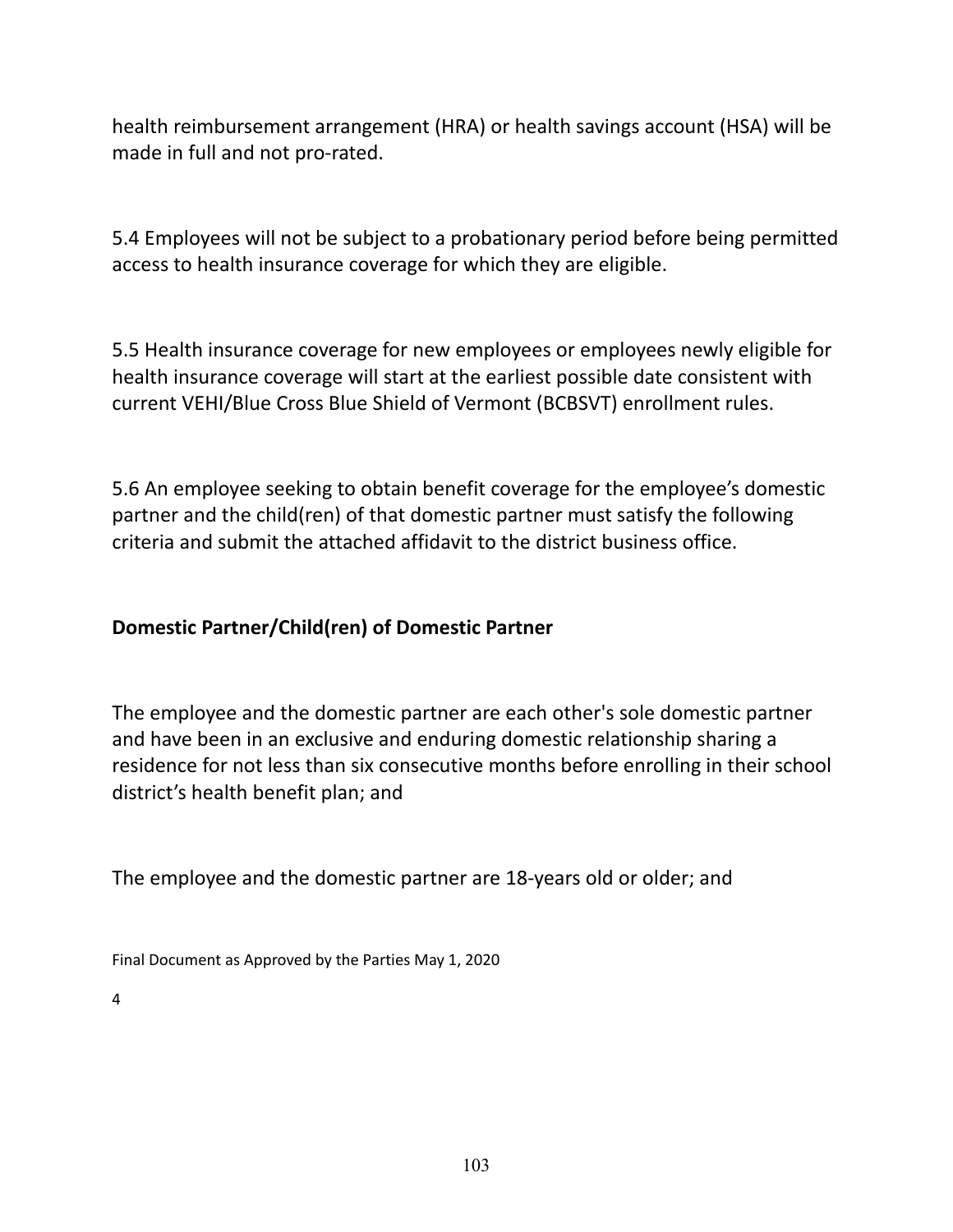Neither the employee nor the domestic partner is married to anyone; and The employee and the domestic partner are not related by blood closer than would bar marriage under Vermont law; and

The employee and the domestic partner are competent to enter into a legally binding contract; and

The employee and the domestic partner have agreed between themselves to be responsible for each other's welfare.

The employee may be required to produce documentary evidence in support

of a Domestic Partnership affidavit and is required to notify their employer within thirty (30) days after the termination of a Domestic Partnership.

# **Child[ren] of Domestic Partner:**

The child [ren] otherwise meets the eligibility criteria for dependent child [ren] under the eligibility provisions for school health benefit coverage; and The child[ren] can be, and is, claimed as a dependent by the employee and/or the domestic partner for federal income tax deduction purposes; and

The child[ren] resides with the employee and the domestic partner; and The employee and the domestic partner have agreed between themselves to be jointly responsible for the child's welfare.

5.7 Duration of Insurance Availability: the health insurance offered under this Document shall be co-terminus with a covered employee's status as an eligible educational employee and will terminate when such status terminates. Nothing herein, however, is intended to affect a former employee's rights under COBRA or to adversely affect a district or the applicable bargaining unit from negotiating

Final Document as Approved by the Parties May 1, 2020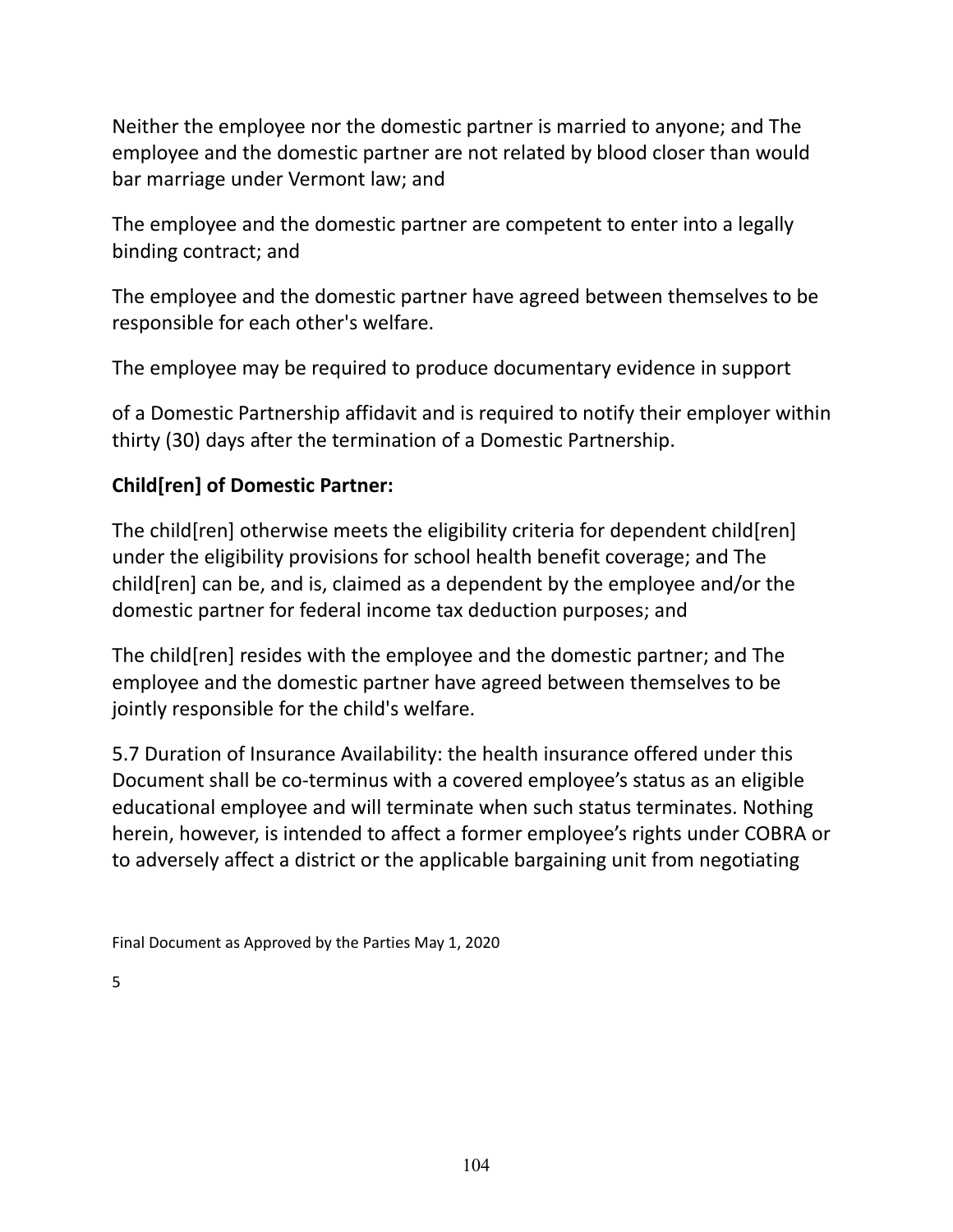continuing responsibility for COBRA payments in connection with any separation from employment.

# **Article VI. Premium Cost-sharing: Employers and Employees:**

6.1 **For Teachers, Licensed School Administrators:** Each employer will contribute eighty (80%) percent of the Gold CDHP or eighty (80%) percent of the Silver CDHP for any tier of coverage. The amount of money available for Gold CDHP can be credited at the employee's discretion toward the premium costs for a tier of coverage in the Platinum or Gold (non-CDHP) VEHI plans.

6.2 **For all Other School Employees:** The premium split for support staff will be status quo in the separate districts through December 31, 2021, but in no case shall exceed twenty (20%) percent of Gold CDHP or Silver CDHP plan for any tier of coverage. Beginning on January 1, 2022 all support staff who are not at the 20% premium contribution level will increase the employee contribution by not more than two (2%) percentage points, not to exceed twenty (20%) percent for any tier of coverage. The amount of money available for Gold CDHP can be credited at the employee's discretion toward the premium costs for a tier of coverage in the Platinum or Gold (non-CDHP) VEHI plans.

# **Article VII. Out-of-Pocket Cost Sharing: Employers and Employees**

7.1 For employees and their dependents enrolled in the VEHI Gold CDHP, employers will pay medical and pharmacy out-of- pocket (OOP) costs with first dollar contributions through a HRA in the following amounts: for licensed administrators and teachers: \$2100 for single-tier coverage and \$4200 for all other tiers of

Final Document as Approved by the Parties May 1, 2020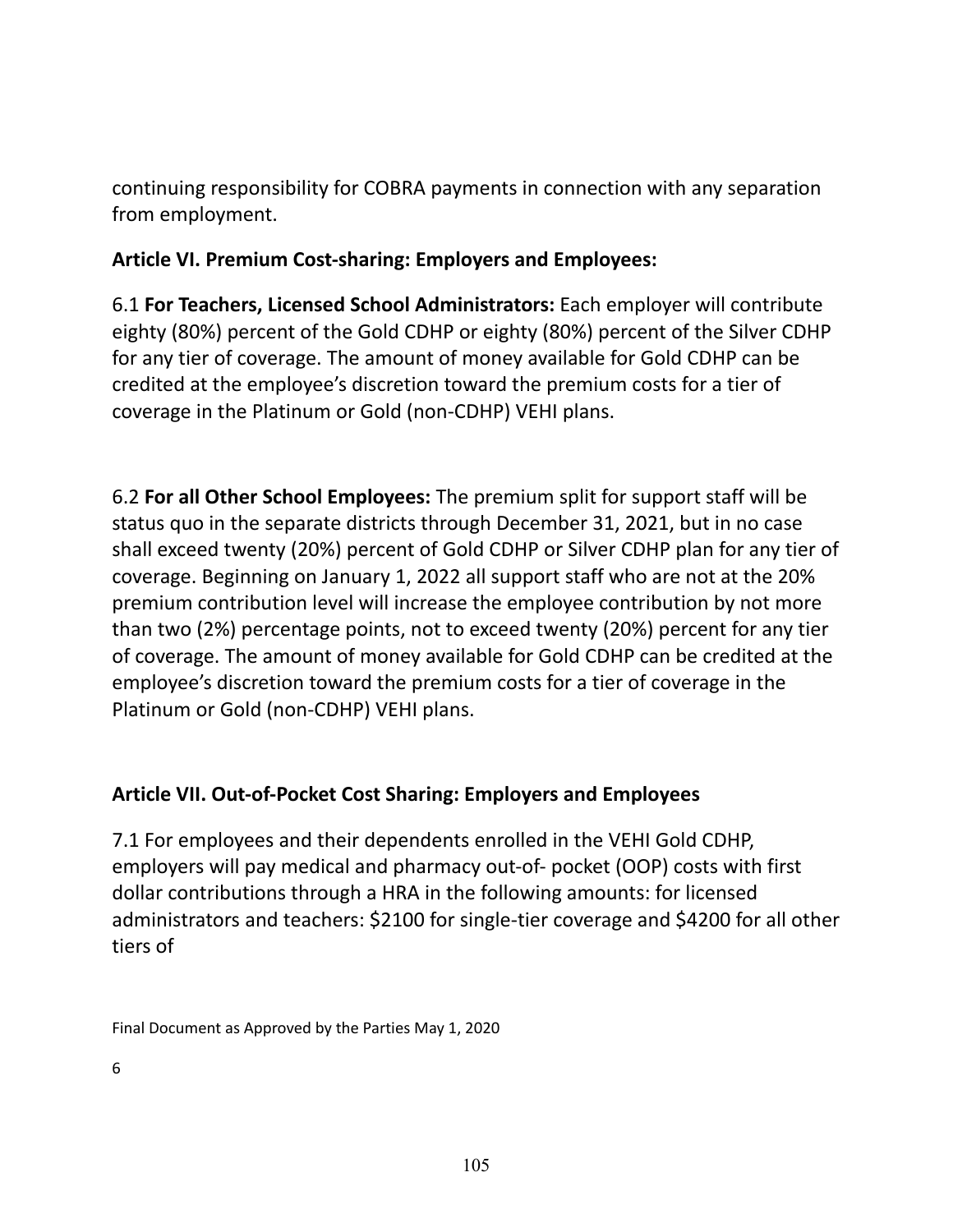coverage; for support staff \$2200 for single-tier coverage and \$4400 for all other tiers of coverage. This amount of money can be credited at the employee's discretion toward the OOP any other VEHI plan. For employees enrolled in the VEHI Silver CDHP, employers will pay medical and pharmacy OOP costs with first dollar contributions through an HRA or HSA, at the individual employee's discretion, in the following amounts: For licensed teachers and administrators: \$2100 for a single tier and \$4200 for all other tiers; for support staff \$2200 for a single tier and \$4400 for all other tiers.

# **Article VIII. Employees Under Part-time Contract in Two or More Districts/Supervisory Unions:**

8.1 **Cost Sharing:** Employees who have part-time contracts with multiple school district employers, but who meet the minimum eligibility standards hereof on the basis of all such contracted for work, shall be eligible for health insurance coverage according to this Document ("Eligible Employee with Multiple Employers") as follows: Each district will bear a proportional premium, OOP and administrative fees sharing responsibility equal to the part time percentage of the employee's contract. For example, if district "A" has a 60% employment contract/relationship with the school employee, District "A" will be responsible for 60% of the total district costs sharing responsibility set forth herein.

8.2 **Plan Administration for Multiple District Employee:** For an Eligible Employee with Multiple Employers, administration of the employee's health insurance benefits will be the primary responsibility of the district with the largest contractional relationship. In the event two of more districts have identical

Final Document as Approved by the Parties May 1, 2020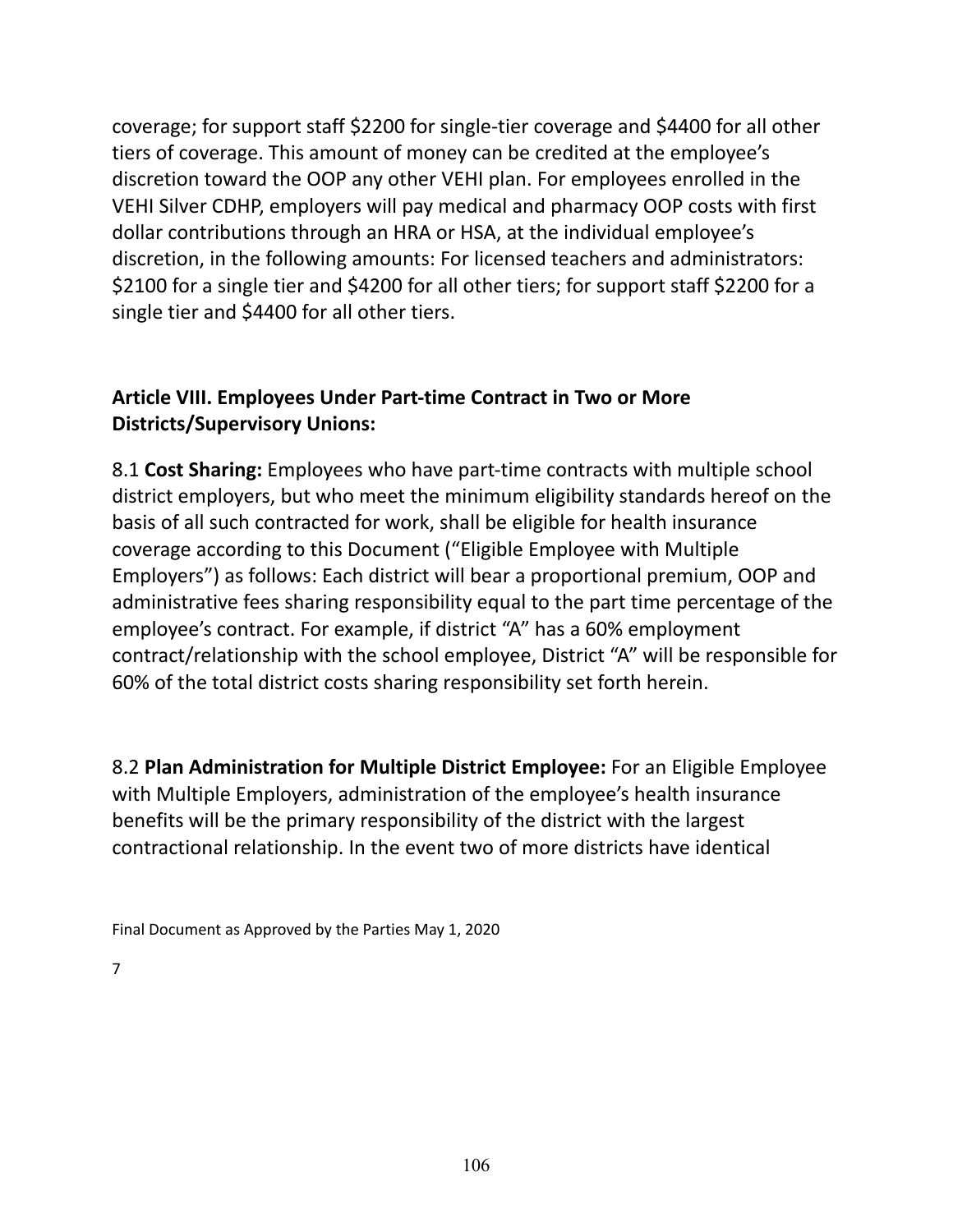contractional relationships with the employee, the district that first employed the employee will have responsibility of administering the employee's insurance benefits.

8.3 **Transfers Between Educational Employers:** If an Eligible Employee with Multiple Employers transfers between two employers bound by this Document during the course of any one calendar year the employee's coverage under the plan shall remain unchanged. However, the employer obligations under this Document shall be appropriately pro-rated between the two employers and the new employer shall take on applicable administrative responsibilities.

# **Article IX. General:**

9.1 All terms and conditions of this Document will be incorporated by reference into existing collective bargaining agreements in accordance with applicable laws.

9.2 All terms and conditions of this Document will be incorporated by reference into school policies or individual employment contracts that govern health benefits for school employees not in recognized bargaining units in accordance with applicable laws.

9.3 Nothing in this Document shall be construed to deny, restrict or add in any way the right to health insurance coverage through an employer's health care plan that employees and their dependents are entitled to under federal COBRA rules, the federal Family Medical and Leave Act (FMLA), Vermont's Family and Medical Leave Laws, or other state and federal statutes.

Final Document as Approved by the Parties May 1, 2020